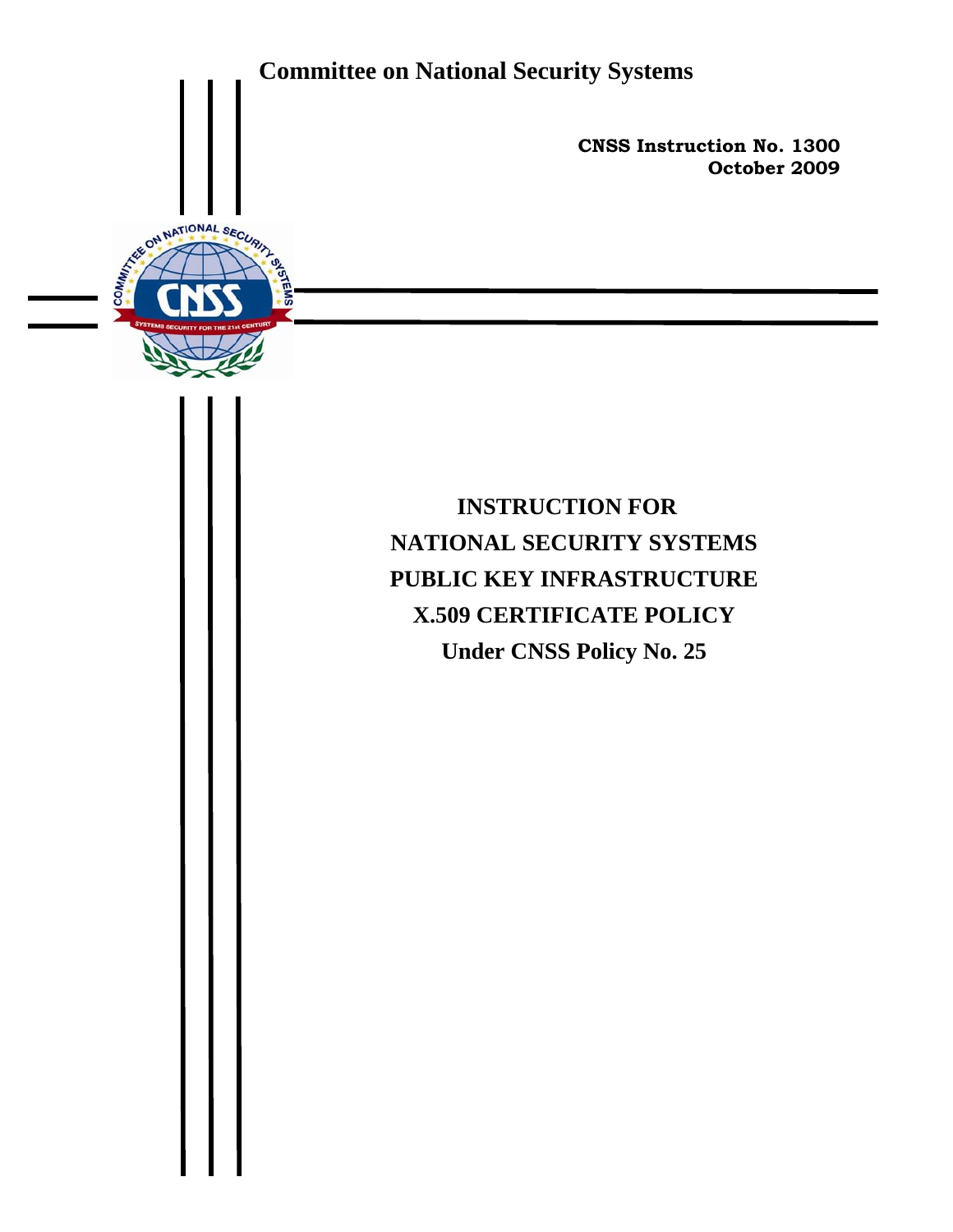

# **National Manager**

# **FOREWORD**

1. The Committee on National Security Systems Instruction (CNSSI) No. 1300, "Instruction for National Security Systems (NSS) Public Key Infrastructure (PKI) X.509 Certificate Policy, Under CNSS Policy No. 25," provides a secure, interoperable electronic environment that closes the gap between the classified Federal PKI, managed by the Federal PKI Policy Authority, and the highly classified Intelligence Community PKI, managed by the Office of the Director for National Intelligence (ODNI).

2. The NSS operates using a hierarchical architecture, with a Root Certificate Authority (CA) operated by the National Security Agency (NSA) on behalf of the CNSS. CNSS member agencies may either establish and operate one or more CAs subordinate to the Root CA in accordance with this Certificate Policy (CP) or obtain certificates from a Common Services Provider CA operated in accordance with this CP.

3. The NSS PKI CP states the requirements for issuing and managing certificates that Relying Parties can use in making decisions regarding what assurance they can place in a certificate issued by a NSS PKI CA.

4. CNSS Instruction No. 1300 is effective upon receipt.

5. This instruction is available from the CNSS Secretariat, or the CNSS website: [www.cnss.gov.](http://www.cnss.gov/)

FOR THE NATIONAL MANAGER:

//s//

# RICHARD C. SCHAEFFER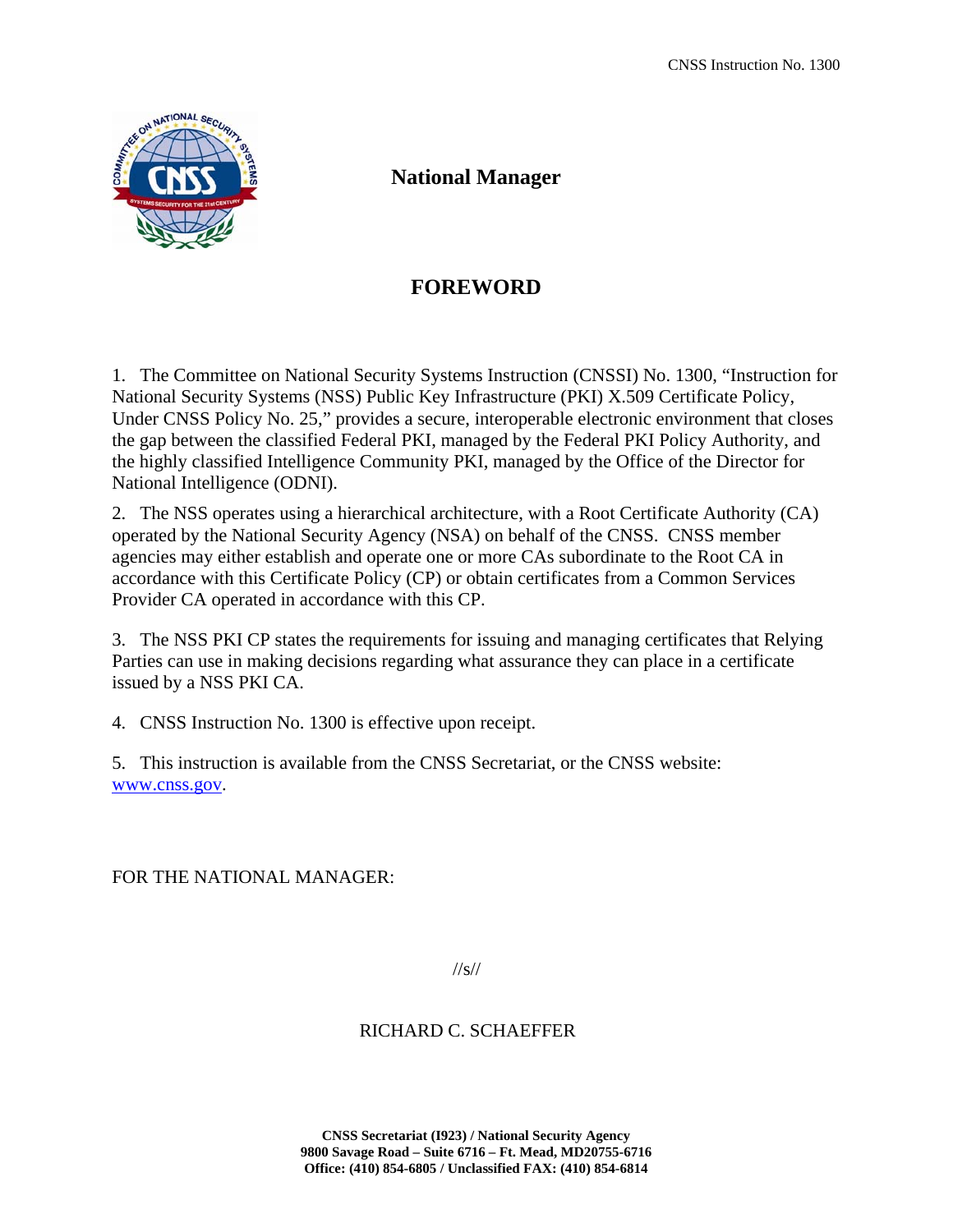# **Document Version Control**

| <b>Version</b> | <b>Date</b>  | <b>Revision Details</b>                                   |  |
|----------------|--------------|-----------------------------------------------------------|--|
| Final 1.0      | 24 July 2009 | Final version as approved by CNSS Committee for signature |  |
|                |              |                                                           |  |
|                |              |                                                           |  |
|                |              |                                                           |  |
|                |              |                                                           |  |
|                |              |                                                           |  |
|                |              |                                                           |  |
|                |              |                                                           |  |
|                |              |                                                           |  |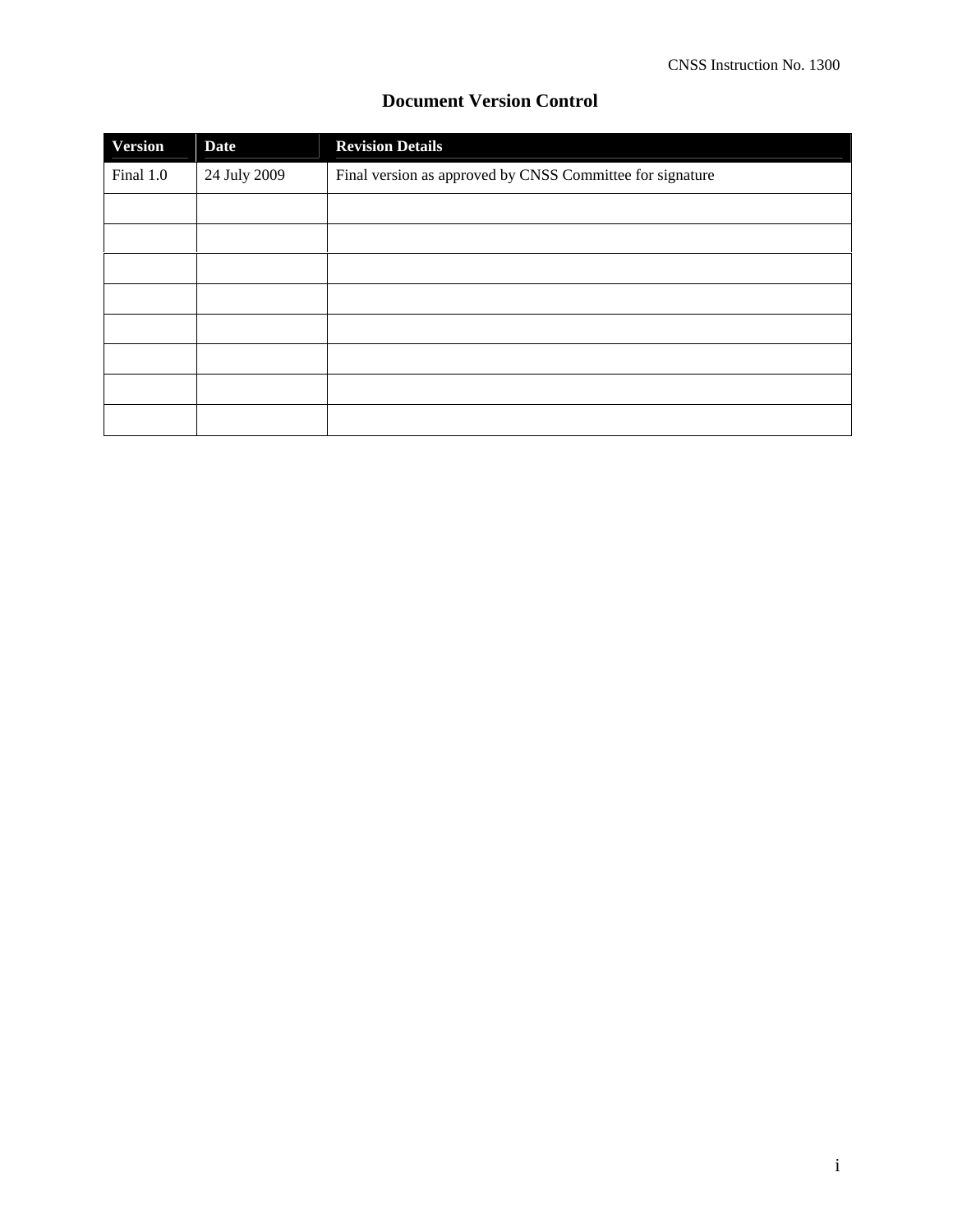# **THIS PAGE INTENTIONALLY LEFT BLANK**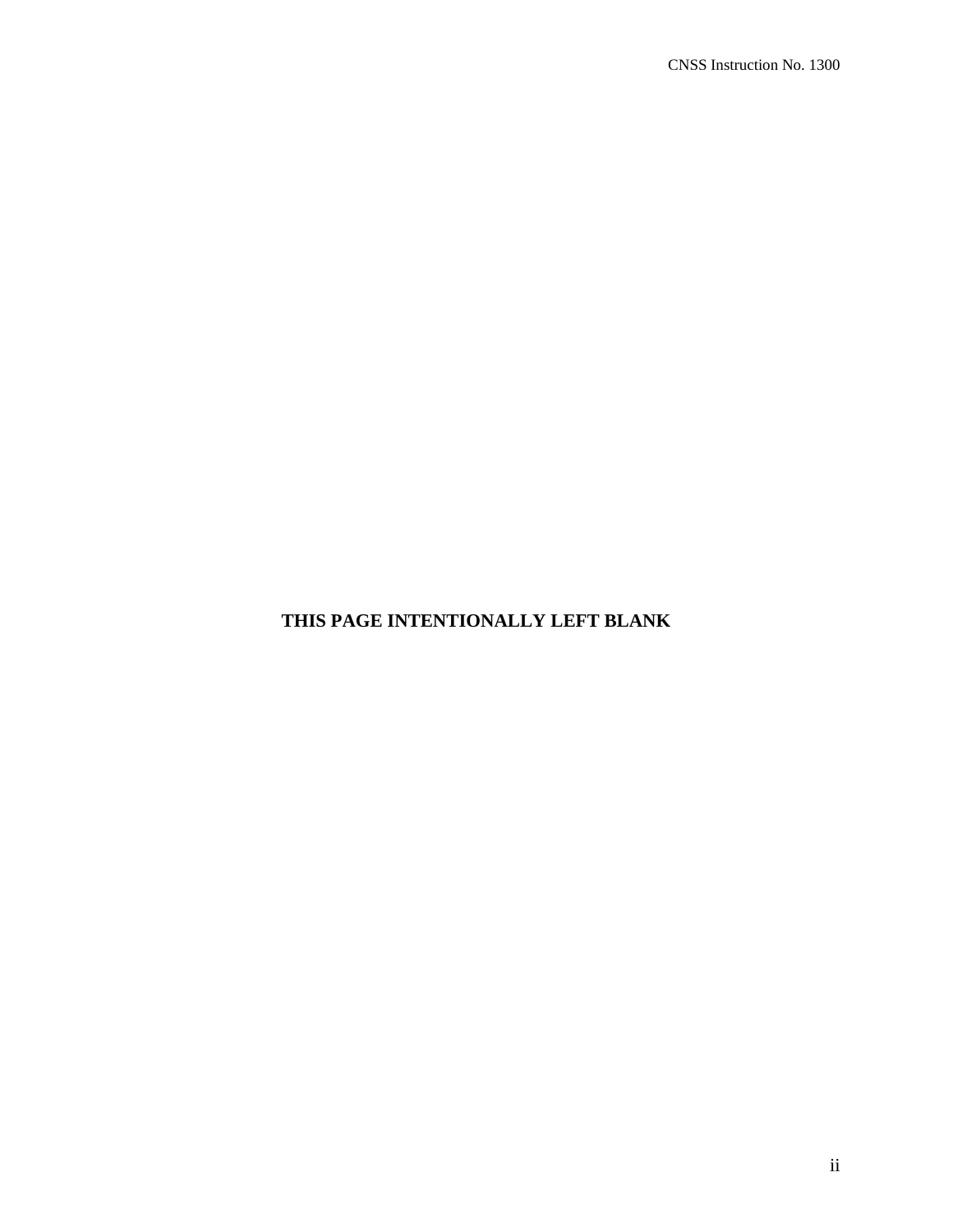# **Table of Contents**

| $\mathbf{1}$   |                |                                                                                       |  |
|----------------|----------------|---------------------------------------------------------------------------------------|--|
|                | 1.1            |                                                                                       |  |
|                | 1.1.1          |                                                                                       |  |
|                | 1.1.2          | Relationship between the Certificate Policy and the Certification Practice Statement2 |  |
|                | 1.1.3          |                                                                                       |  |
|                | 1.1.4          |                                                                                       |  |
|                | 1.2            |                                                                                       |  |
|                | 1.3            |                                                                                       |  |
|                | 1.3.1          |                                                                                       |  |
|                | 1.3.2          |                                                                                       |  |
|                | 1.3.3          |                                                                                       |  |
|                | 1.3.4          |                                                                                       |  |
|                | 1.3.5          |                                                                                       |  |
|                | 1.3.6          |                                                                                       |  |
|                | 1.3.7          |                                                                                       |  |
|                | $1.4^{\circ}$  |                                                                                       |  |
|                | 1.4.1          |                                                                                       |  |
|                | 1.4.2          |                                                                                       |  |
|                | 1.5            |                                                                                       |  |
|                | 1.5.1          |                                                                                       |  |
|                | 1.5.2          |                                                                                       |  |
|                | 1.5.3          |                                                                                       |  |
|                | 1.5.4<br>1.5.5 | $Waivers \dots 10$                                                                    |  |
|                | 1.6            |                                                                                       |  |
|                |                |                                                                                       |  |
| $\overline{2}$ |                |                                                                                       |  |
|                | 2.1            |                                                                                       |  |
|                | 2.2            |                                                                                       |  |
|                | 2.3            |                                                                                       |  |
|                | 2.4            |                                                                                       |  |
| 3              |                |                                                                                       |  |
|                | 3.1            |                                                                                       |  |
|                | 3.1.1          |                                                                                       |  |
|                | 3.1.2          |                                                                                       |  |
|                | 3.1.3          |                                                                                       |  |
|                | 3.1.4          |                                                                                       |  |
|                |                |                                                                                       |  |
|                | 3.1.6          |                                                                                       |  |
|                | 3.2            |                                                                                       |  |
|                | 3.2.1          |                                                                                       |  |
|                | 3.2.2<br>3.2.3 |                                                                                       |  |
|                | 3.2.4          |                                                                                       |  |
|                | 3.2.5          |                                                                                       |  |
|                | 3.2.6          |                                                                                       |  |
|                | 3.3            |                                                                                       |  |
|                | 3.3.1          |                                                                                       |  |
|                | 3.3.2          |                                                                                       |  |
|                | 3.4            |                                                                                       |  |
|                | 3.5            |                                                                                       |  |
|                |                |                                                                                       |  |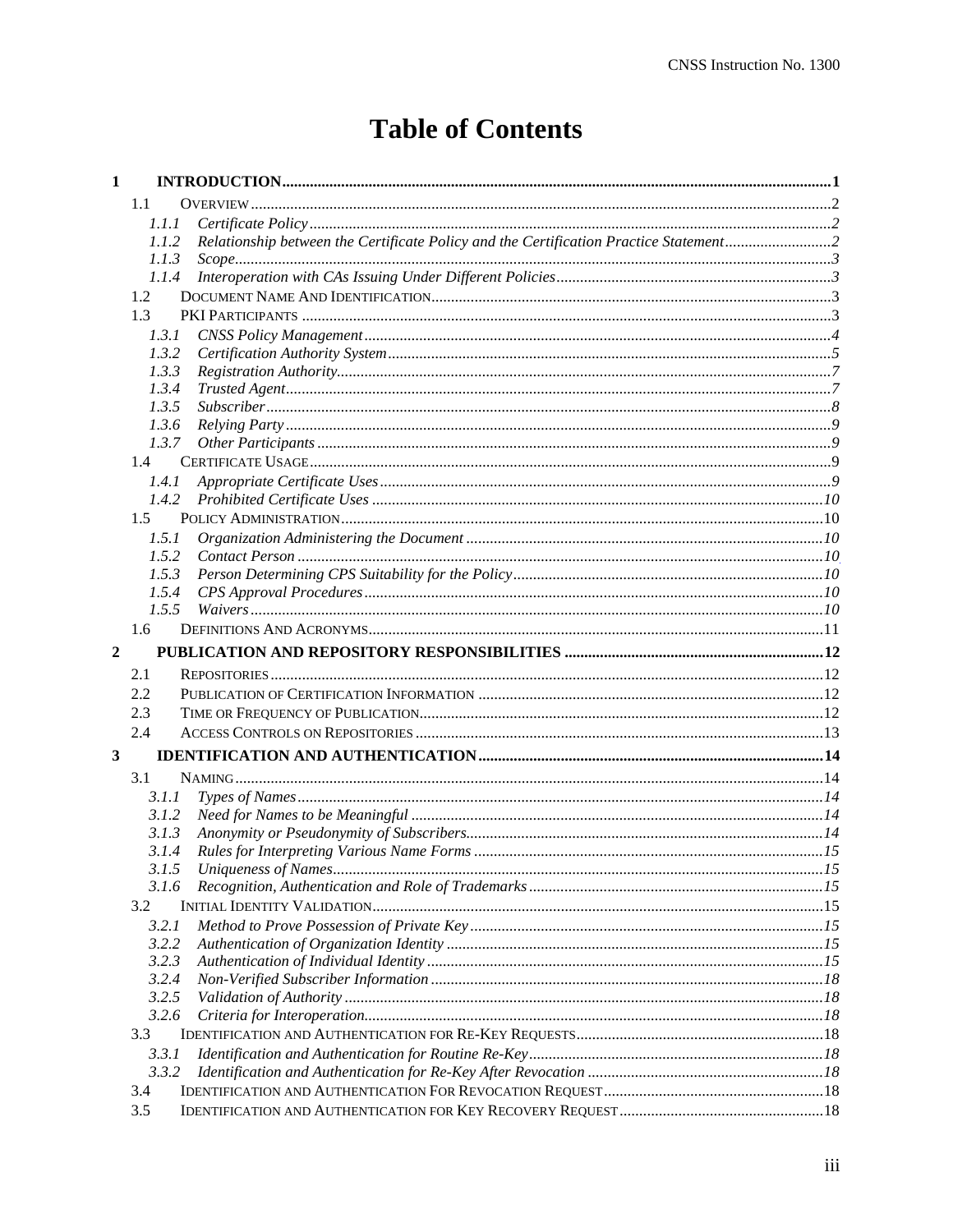|                         | 3.5.1          |  |
|-------------------------|----------------|--|
|                         | 3.5.2          |  |
| $\overline{\mathbf{4}}$ |                |  |
|                         | 4.1            |  |
|                         | 4.1.1          |  |
|                         | 4.1.2          |  |
|                         | 4.2            |  |
|                         | 4.2.1          |  |
|                         | 4.2.2          |  |
|                         | 4.2.3          |  |
|                         | 4.3            |  |
|                         | 4.3.1          |  |
|                         | 4.3.2          |  |
|                         | 4.4            |  |
|                         | 4.4.1          |  |
|                         | 4.4.2          |  |
|                         | 4.4.3          |  |
|                         | 4.5            |  |
|                         | 4.5.1          |  |
|                         | 4.5.2          |  |
|                         | 4.6            |  |
|                         | 4.6.1          |  |
|                         | 4.6.2          |  |
|                         | 4.6.3          |  |
|                         | 4.6.4          |  |
|                         | 4.6.5          |  |
|                         | 4.6.6          |  |
|                         | 4.6.7          |  |
|                         | 4.7            |  |
|                         | 4.7.1          |  |
|                         | 4.7.2          |  |
|                         | 4.7.3          |  |
|                         | 4.7.4          |  |
|                         | 4.7.5          |  |
|                         | 4.7.6          |  |
|                         | 4.7.7          |  |
|                         | 4.8            |  |
|                         | 4.8.1          |  |
|                         | 4.8.2          |  |
|                         | 4.8.3          |  |
|                         | 4.8.4<br>4.8.5 |  |
|                         | 4.8.6          |  |
|                         | 4.8.7          |  |
|                         | 4.9            |  |
|                         | 4.9.1          |  |
|                         | 4.9.2          |  |
|                         | 4.9.3          |  |
|                         | 4.9.4          |  |
|                         | 4.9.5          |  |
|                         | 4.9.6          |  |
|                         | 4.9.7          |  |
|                         | 4.9.8          |  |
|                         | 4.9.9          |  |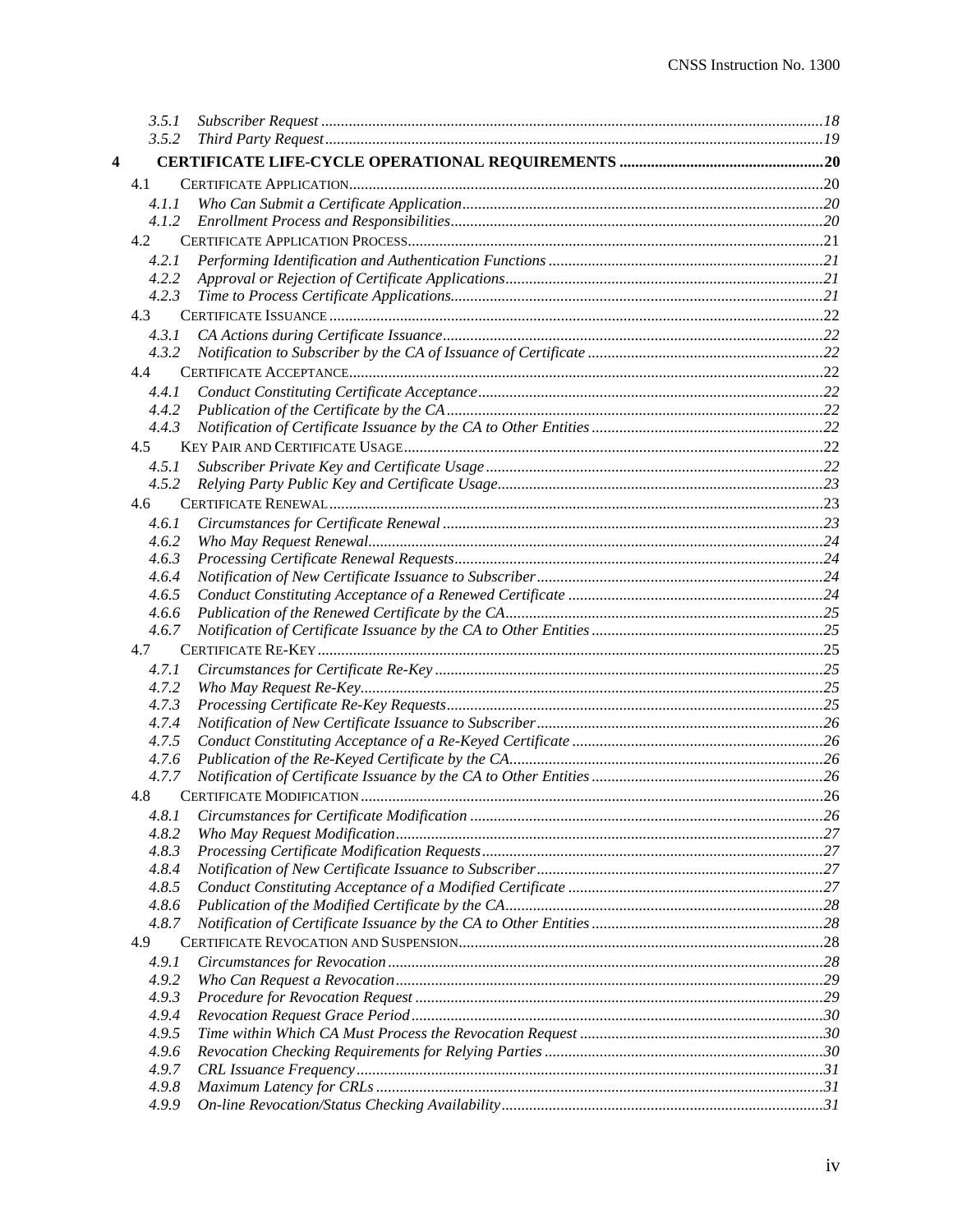|   | 4.9.10         |  |
|---|----------------|--|
|   | 4.9.11         |  |
|   | 4.9.12         |  |
|   | 4.9.13         |  |
|   | 4.10           |  |
|   | 4.10.1         |  |
|   | 4.10.2         |  |
|   | 4.10.3         |  |
|   | 4.11           |  |
|   | 4.12           |  |
|   | 4.12.1         |  |
|   | 4.12.2         |  |
| 5 |                |  |
|   | 5.1            |  |
|   | 5.1.1          |  |
|   | 5.1.2          |  |
|   | 5.1.3          |  |
|   | 5.1.4          |  |
|   | 5.1.5          |  |
|   | 5.1.6          |  |
|   | 5.1.7          |  |
|   | 5.1.8          |  |
|   | 5.2            |  |
|   | 5.2.1          |  |
|   | 5.2.2          |  |
|   | 5.2.3          |  |
|   | 5.2.4          |  |
|   | 5.3            |  |
|   | 5.3.1          |  |
|   | 5.3.2          |  |
|   | 5.3.3          |  |
|   | 5.3.4          |  |
|   | 5.3.5          |  |
|   | 5.3.6          |  |
|   | 5.3.7          |  |
|   | 5.3.8          |  |
|   | 5.4            |  |
|   |                |  |
|   | 5.4.2<br>5.4.3 |  |
|   | 5.4.4          |  |
|   | 5.4.5          |  |
|   | 5.4.6          |  |
|   | 5.4.7          |  |
|   | 5.4.8          |  |
|   | 5.5            |  |
|   | 5.5.1          |  |
|   | 5.5.2          |  |
|   | 5.5.3          |  |
|   | 5.5.4          |  |
|   | 5.5.5          |  |
|   | 5.5.6          |  |
|   | 5.5.7          |  |
|   | 5.6            |  |
|   |                |  |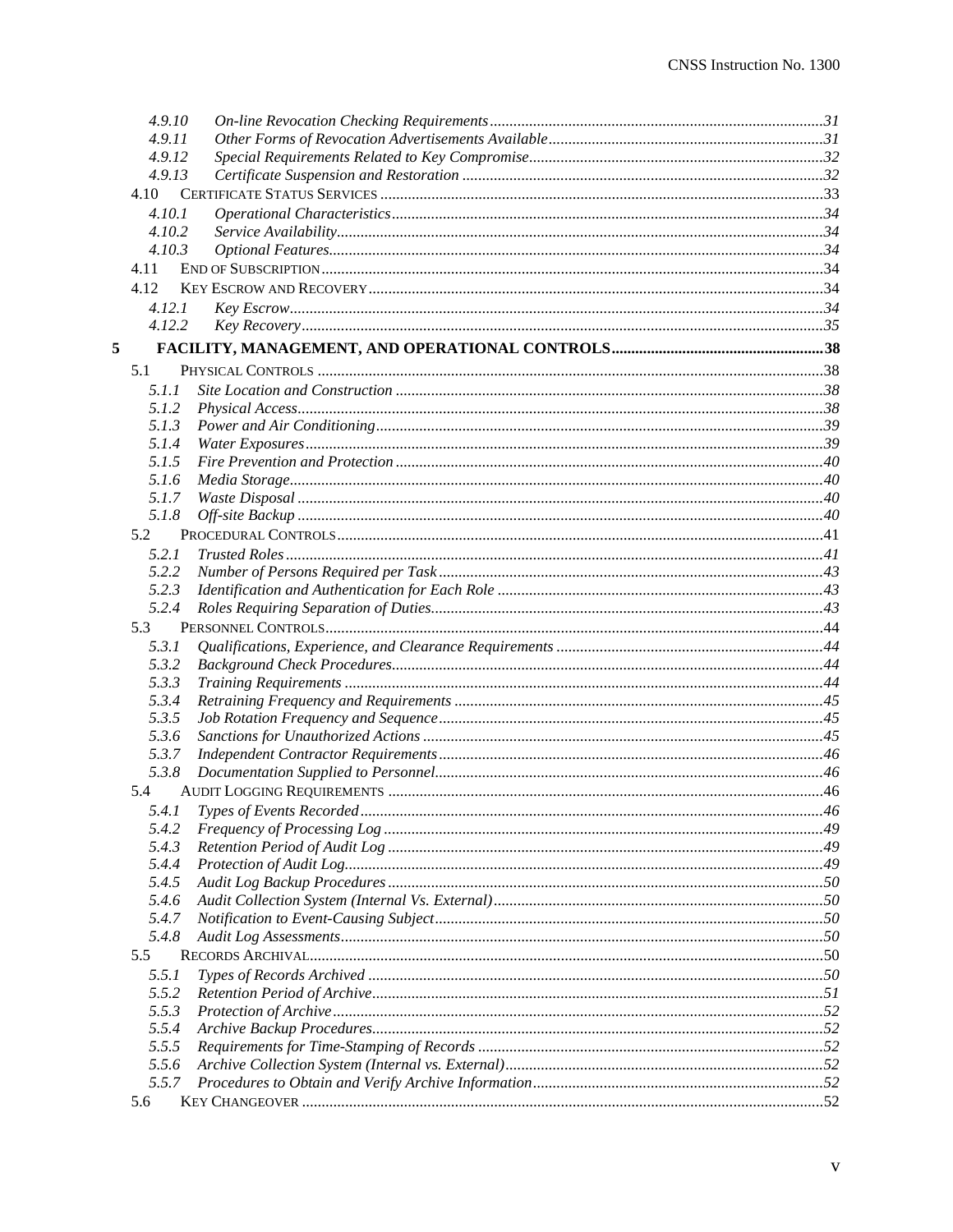|   | 5.7            |                                                                          |  |
|---|----------------|--------------------------------------------------------------------------|--|
|   | 5.7.1          |                                                                          |  |
|   | 5.7.2          |                                                                          |  |
|   | 5.7.3          |                                                                          |  |
|   | 5.7.4          |                                                                          |  |
|   | 5.8            |                                                                          |  |
|   | 5.8.1          |                                                                          |  |
|   | 5.8.2          |                                                                          |  |
|   | 5.8.3          |                                                                          |  |
|   |                |                                                                          |  |
| 6 |                |                                                                          |  |
|   | 6.1            |                                                                          |  |
|   | 6.1.1          |                                                                          |  |
|   | 6.1.2          |                                                                          |  |
|   | 6.1.3          |                                                                          |  |
|   | 6.1.4          |                                                                          |  |
|   | 6.1.5          |                                                                          |  |
|   | 6.1.6          |                                                                          |  |
|   | 6.1.7          |                                                                          |  |
|   | 6.2            | PRIVATE KEY PROTECTION AND CRYPTOGRAPHIC MODULE ENGINEERING CONTROLS  59 |  |
|   | 6.2.1          |                                                                          |  |
|   | 6.2.2          |                                                                          |  |
|   | 6.2.3          |                                                                          |  |
|   | 6.2.4          |                                                                          |  |
|   | 6.2.5          |                                                                          |  |
|   | 6.2.6          |                                                                          |  |
|   | 6.2.7          |                                                                          |  |
|   | 6.2.8          |                                                                          |  |
|   | 6.2.9          |                                                                          |  |
|   | 6.2.10         |                                                                          |  |
|   | 6.2.11         |                                                                          |  |
|   | 6.3            |                                                                          |  |
|   | 6.3.1          |                                                                          |  |
|   | 6.3.2          |                                                                          |  |
|   | 6.4            |                                                                          |  |
|   | 6.4.1          |                                                                          |  |
|   | 6.4.2          |                                                                          |  |
|   | 6.4.3          |                                                                          |  |
|   |                |                                                                          |  |
|   |                |                                                                          |  |
|   | 6.5.1<br>6.5.2 |                                                                          |  |
|   |                |                                                                          |  |
|   | 6.6            |                                                                          |  |
|   | 6.6.1          |                                                                          |  |
|   | 6.6.2          |                                                                          |  |
|   | 6.6.3          |                                                                          |  |
|   | 6.7            |                                                                          |  |
|   | 6.8            |                                                                          |  |
| 7 |                |                                                                          |  |
|   | 7.1            |                                                                          |  |
|   | <i>7.1.1</i>   |                                                                          |  |
|   | 7.1.2          |                                                                          |  |
|   | 7.1.3          |                                                                          |  |
|   | 7.1.4          |                                                                          |  |
|   | 7.1.5          |                                                                          |  |
|   |                |                                                                          |  |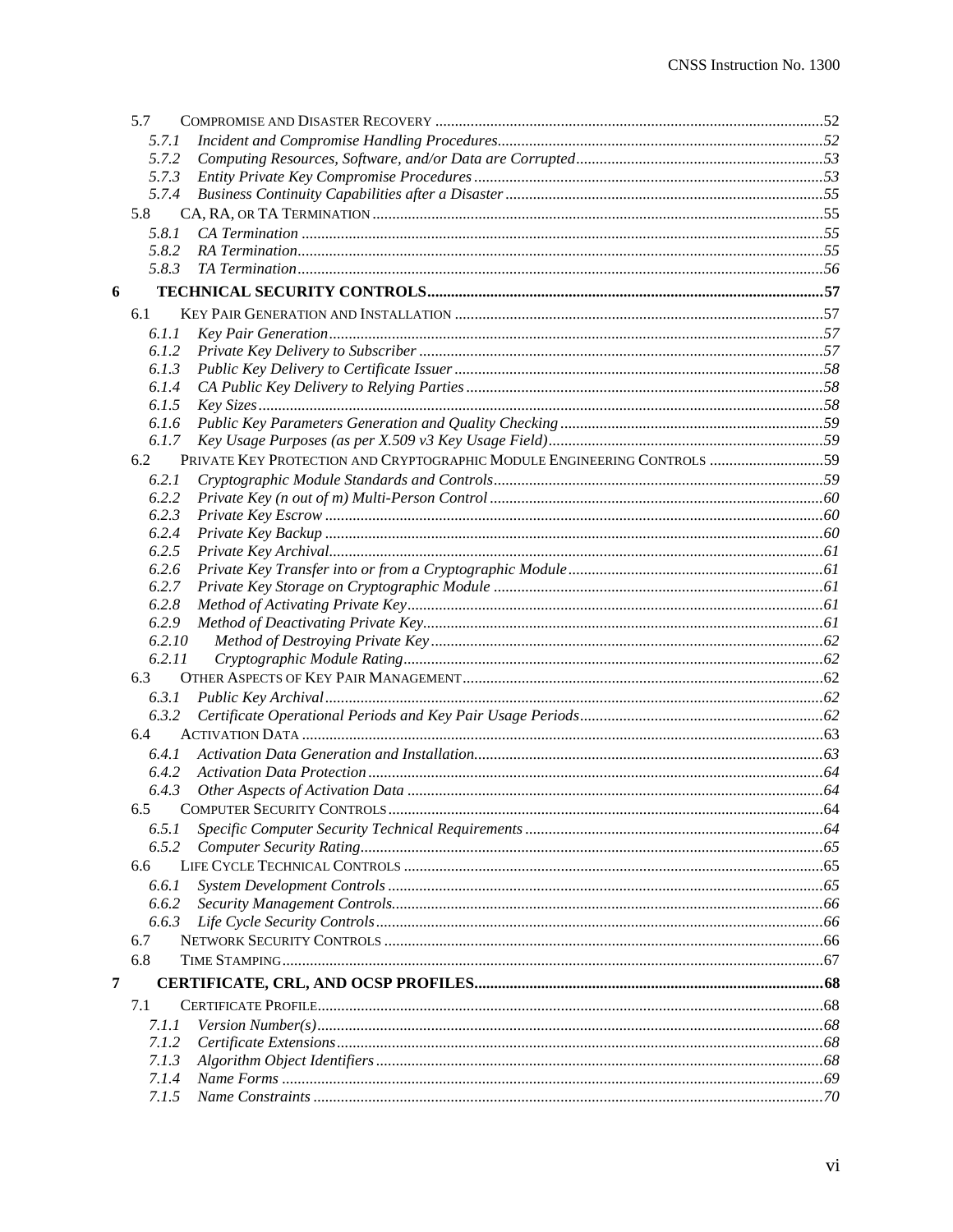| 7.1.6 |                                                                                                                                                                                                                                                        |      |
|-------|--------------------------------------------------------------------------------------------------------------------------------------------------------------------------------------------------------------------------------------------------------|------|
| 7.1.7 |                                                                                                                                                                                                                                                        |      |
| 7.1.8 |                                                                                                                                                                                                                                                        |      |
| 7.1.9 |                                                                                                                                                                                                                                                        |      |
| 7.2   |                                                                                                                                                                                                                                                        |      |
| 7.2.1 |                                                                                                                                                                                                                                                        |      |
| 7.2.2 |                                                                                                                                                                                                                                                        |      |
| 7.3   |                                                                                                                                                                                                                                                        |      |
| 7.3.1 |                                                                                                                                                                                                                                                        |      |
| 7.3.2 |                                                                                                                                                                                                                                                        |      |
|       |                                                                                                                                                                                                                                                        |      |
|       |                                                                                                                                                                                                                                                        |      |
|       |                                                                                                                                                                                                                                                        |      |
|       |                                                                                                                                                                                                                                                        |      |
|       |                                                                                                                                                                                                                                                        |      |
|       |                                                                                                                                                                                                                                                        |      |
| 8.4.1 |                                                                                                                                                                                                                                                        |      |
| 8.4.2 |                                                                                                                                                                                                                                                        |      |
|       |                                                                                                                                                                                                                                                        |      |
|       |                                                                                                                                                                                                                                                        |      |
| 8.6   |                                                                                                                                                                                                                                                        |      |
|       |                                                                                                                                                                                                                                                        |      |
|       |                                                                                                                                                                                                                                                        |      |
|       |                                                                                                                                                                                                                                                        |      |
|       |                                                                                                                                                                                                                                                        |      |
|       |                                                                                                                                                                                                                                                        |      |
|       |                                                                                                                                                                                                                                                        |      |
|       |                                                                                                                                                                                                                                                        |      |
|       |                                                                                                                                                                                                                                                        |      |
|       |                                                                                                                                                                                                                                                        |      |
|       |                                                                                                                                                                                                                                                        |      |
|       |                                                                                                                                                                                                                                                        |      |
|       |                                                                                                                                                                                                                                                        |      |
|       |                                                                                                                                                                                                                                                        |      |
|       |                                                                                                                                                                                                                                                        |      |
|       |                                                                                                                                                                                                                                                        |      |
|       |                                                                                                                                                                                                                                                        |      |
|       |                                                                                                                                                                                                                                                        |      |
|       |                                                                                                                                                                                                                                                        | . 77 |
|       |                                                                                                                                                                                                                                                        |      |
|       |                                                                                                                                                                                                                                                        |      |
|       |                                                                                                                                                                                                                                                        |      |
|       |                                                                                                                                                                                                                                                        |      |
|       |                                                                                                                                                                                                                                                        |      |
|       |                                                                                                                                                                                                                                                        |      |
|       |                                                                                                                                                                                                                                                        |      |
|       |                                                                                                                                                                                                                                                        |      |
| 9.6   |                                                                                                                                                                                                                                                        |      |
| 9.6.1 |                                                                                                                                                                                                                                                        |      |
| 9.6.2 |                                                                                                                                                                                                                                                        |      |
| 9.6.3 |                                                                                                                                                                                                                                                        |      |
| 9.6.4 |                                                                                                                                                                                                                                                        |      |
| 9.6.5 |                                                                                                                                                                                                                                                        |      |
| 9.7   |                                                                                                                                                                                                                                                        |      |
| 9.8   |                                                                                                                                                                                                                                                        |      |
|       | 8.1<br>8.2<br>8.3<br>8.4<br>8.4.3<br>8.5<br>9.1<br>9.1.1<br>9.1.2<br>9.1.3<br>9.1.4<br>9.1.5<br>9.2<br>9.2.1<br>9.2.2<br>9.2.3<br>9.2.4<br>9.3<br>9.3.1<br>9.3.2<br>9.3.3<br>9.4<br>9.4.1<br>9.4.2<br>9.4.3<br>9.4.4<br>9.4.5<br>9.4.6<br>9.4.7<br>9.5 |      |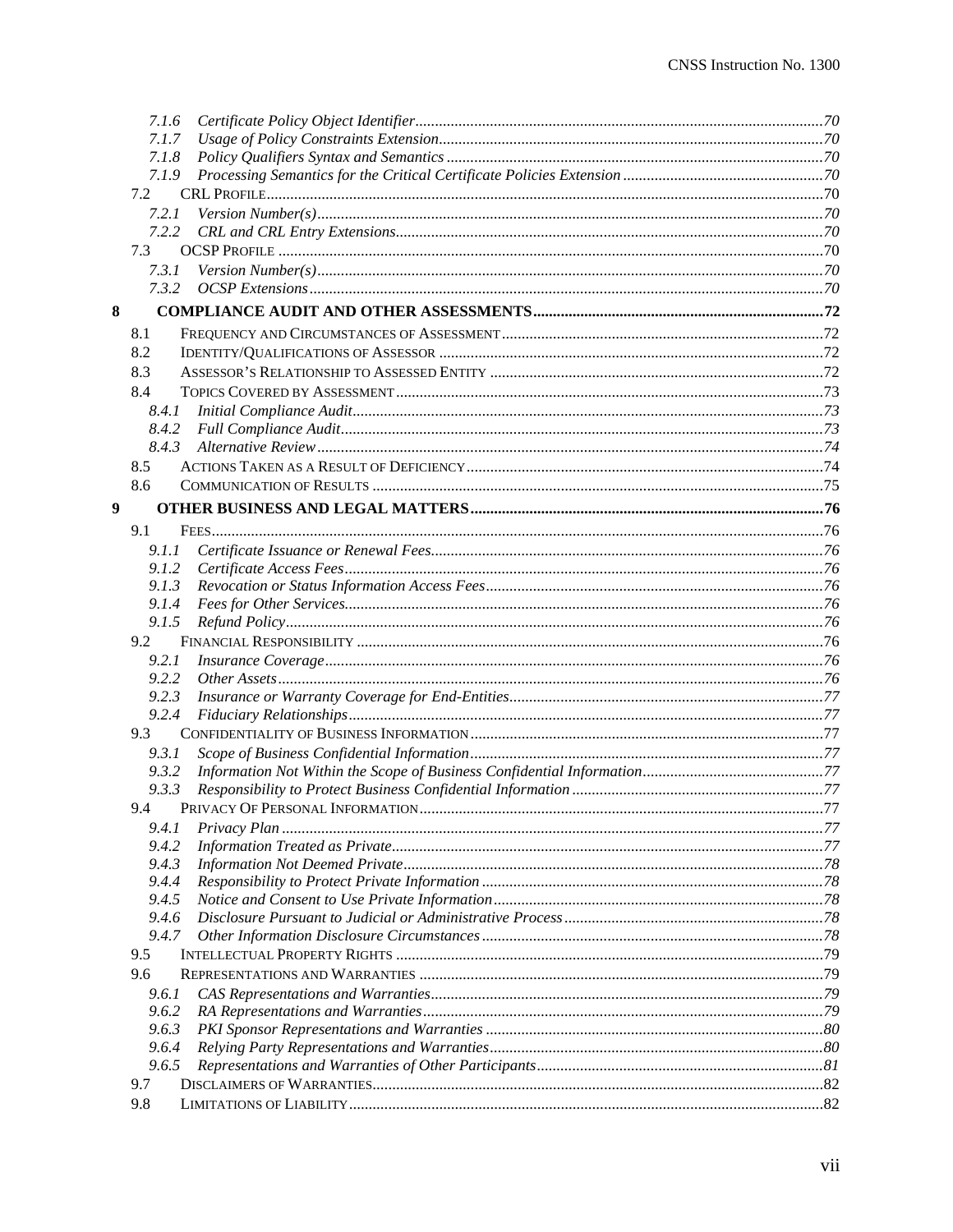| 9.9               |      |  |
|-------------------|------|--|
| 9.10              |      |  |
| 9.10.1            | Term |  |
| 9.10.2            |      |  |
| 9.10.3            |      |  |
| 9.11              |      |  |
| 9.12              |      |  |
| 9.12.1            |      |  |
| 9.12.2            |      |  |
| 9.12.3            |      |  |
| 9.13              |      |  |
| 9.14              |      |  |
| 9.15              |      |  |
| 9.16              |      |  |
| 9.16.1            |      |  |
| 9.16.2            |      |  |
| 9.16.3            |      |  |
| 9.16.4            |      |  |
| 9.16.5            |      |  |
| 9.17              |      |  |
| <b>APPENDIX A</b> |      |  |
| <b>APPENDIX B</b> |      |  |
| <b>APPENDIX C</b> |      |  |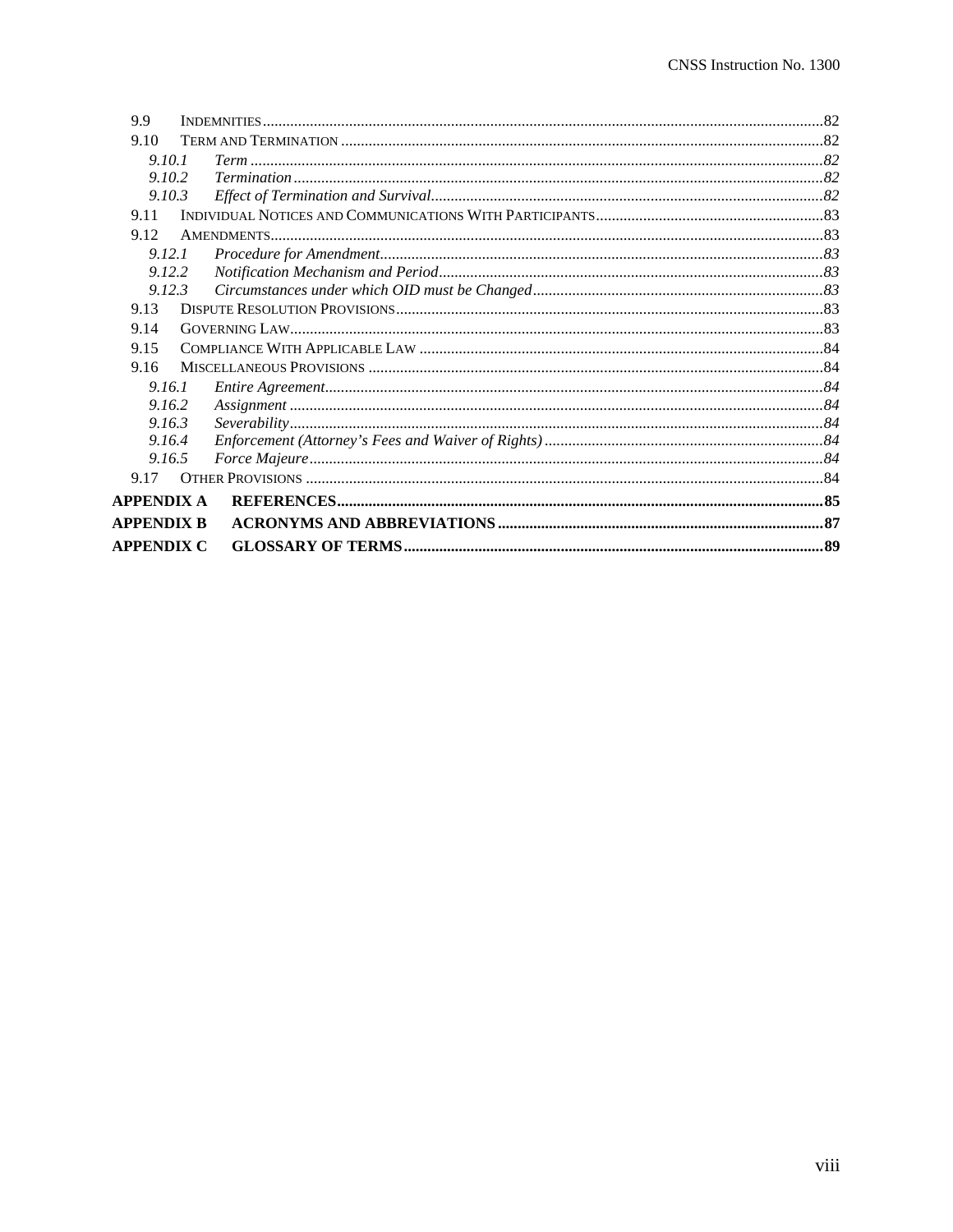# <span id="page-10-0"></span>**1 INTRODUCTION**

Under the provisions of *National Security Directive (NSD) 42, National Policy for the Security of National Security Telecommunications and Information Systems* [NSD 42], the Committee on National Security Systems (CNSS) has established a Public Key Infrastructure (PKI) for SECRET-high collateral classified networks, known as the National Security System (NSS) PKI. The purpose of the NSS PKI is to provide a secure, interoperable electronic environment that closes the gap between the unclassified Federal PKI, managed by the Federal PKI Policy Authority, and the highly classified Intelligence Community PKI, managed by the Office of the Director for National Intelligence (ODNI).

*CNSS Policy (CNSSP) Number 25, National Policy for Public Key Infrastructure in National Security Systems* [CNSSP 25], establishes the requirements for Federal Departments and Agencies to implement the NSS PKI to manage and support their SECRET and below collateral classified NSS networked systems.

The NSS PKI will provide the following services:

- Key generation and storage
- Certificate generation, modification, re-key, and distribution
- Key escrow and recovery of private keys associated with encryption (e.g. key management, key establishment) certificates
- Certificate Revocation List (CRL) generation and distribution
- Directory management for certificate related items
- Certificate token initialization, programming, and management
- System management functions (e.g., security audit, configuration management, archive)

The NSS PKI will operate using a hierarchical architecture, with a Root Certificate Authority (CA) operated by the National Security Agency (NSA) on behalf of the CNSS. CNSS member agencies may either establish and operate one or more CAs subordinate to the Root CA in accordance with this Certificate Policy (CP) or obtain certificates from a Common Services Provider CA operated in accordance with this CP. The NSS PKI will support the issuance of cross certificates to CNSS member agencies that are operating legacy NSS PKIs on their classified networks until such time as they fully transition to the NSS PKI. Cross certificates may also be issued to PKIs operated by non-CNSS members to support interoperability.

The NSS PKI supports the issuance of the following six types of certificates:

- Identity
- Encryption
- Signature
- Code Signing
- Content Signing
- System or Device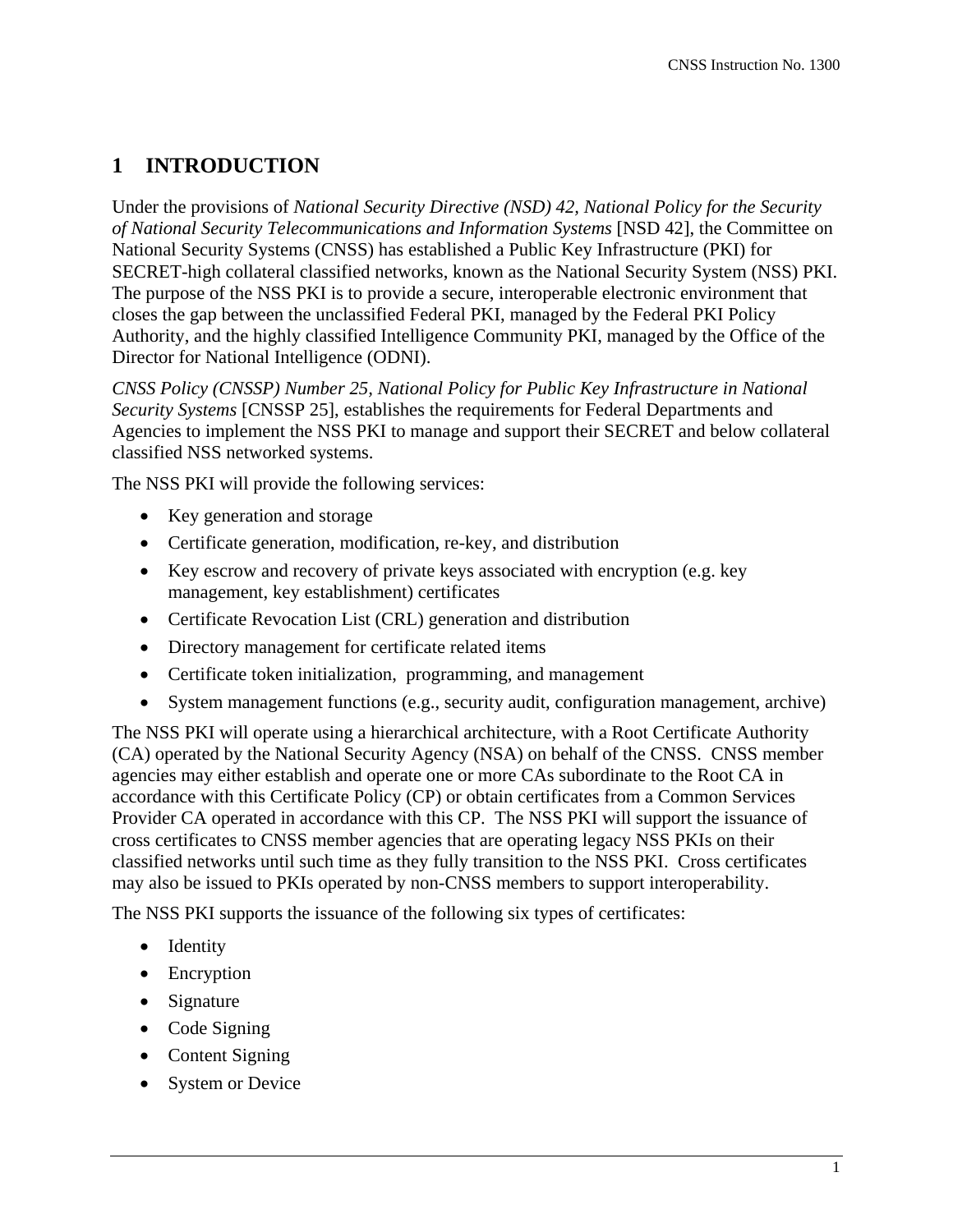<span id="page-11-0"></span>The distinctions between the types of certificates are primarily in the intended use of the certificates and in the information found in the *Key Usage* extension in the certificate. See Section [6.1.7](#page-68-1) for key usage information. Complete profile information for each type of certificate can be found in the *NSS PKI Certificate Profiles Specification* [NSS PKI PROF].

# **1.1 OVERVIEW**

The NSS PKI CP is the policy under which the NSS PKI operates. This document will be reviewed and updated as described in Section [9.12.1.](#page-92-1)

This CP defines the creation and management of certificates that comply with the *International Telecommunications Union (ITU) X.509: Information Technology - Open Systems Interconnection - The Directory: Public-Key and Attribute Certificate Frameworks X.509 Version 3 Public Key Certificates* [ITU X.509] for use in applications requiring communication between networked computer-based systems. Such applications include, but are not limited to, signature of electronic mail; encryption of information; and authentication to networks, web servers or other applications. This CP is consistent with the *Internet X.509 Public Key Infrastructure Certificate Policy and Certification Practices Framework* [RFC 3647].

A bibliography of referenced publications is included as [Appendix A;](#page-94-1) a list of acronyms is provided as [Appendix B](#page-96-1); and, a glossary of terms is provided as [Appendix C.](#page-98-1)

# **1.1.1 Certificate Policy**

The NSS PKI CP defines the policies governing the issuance, management, and use of [ITU X.509] public key certificates issued under the NSS PKI. It defines five certificate policies, one or more of which may be asserted in a NSS PKI issued certificate by populating the appropriate Certificate Policy Object Identifier(s) (OID) in the *certificatePolicies* extension of the certificate.

All certificates, except the self-signed Root CA certificate, issued under this policy shall contain a registered Certificate Policy OID that may be used by a Relying Party to determine the policy under which the certificate was issued.

# **1.1.2 Relationship between the Certificate Policy and the Certification Practice Statement**

This NSS PKI CP states the requirements for issuing and managing certificates that Relying Parties can use in making decisions regarding what assurance they can place in a certificate issued by a NSS PKI CA. The Certification Practice Statement (CPS) states how a NSS PKI member establishes and maintains that assurance. Each CA that issues certificates under this policy shall have a corresponding approved CPS detailing its operating practices. Agencies that use the services of a CA operated by a different agency are subject to the CPS for the CA that is providing certificates. Registration Authorities (RA) and Trusted Agents (TA) that support certificate issuance and management processes are subject to the CPS for the CA that is providing certificates. RAs and TAs may also have a distinct Registration Practices Statement (RPS) that details the specific policies and processes under which they operate.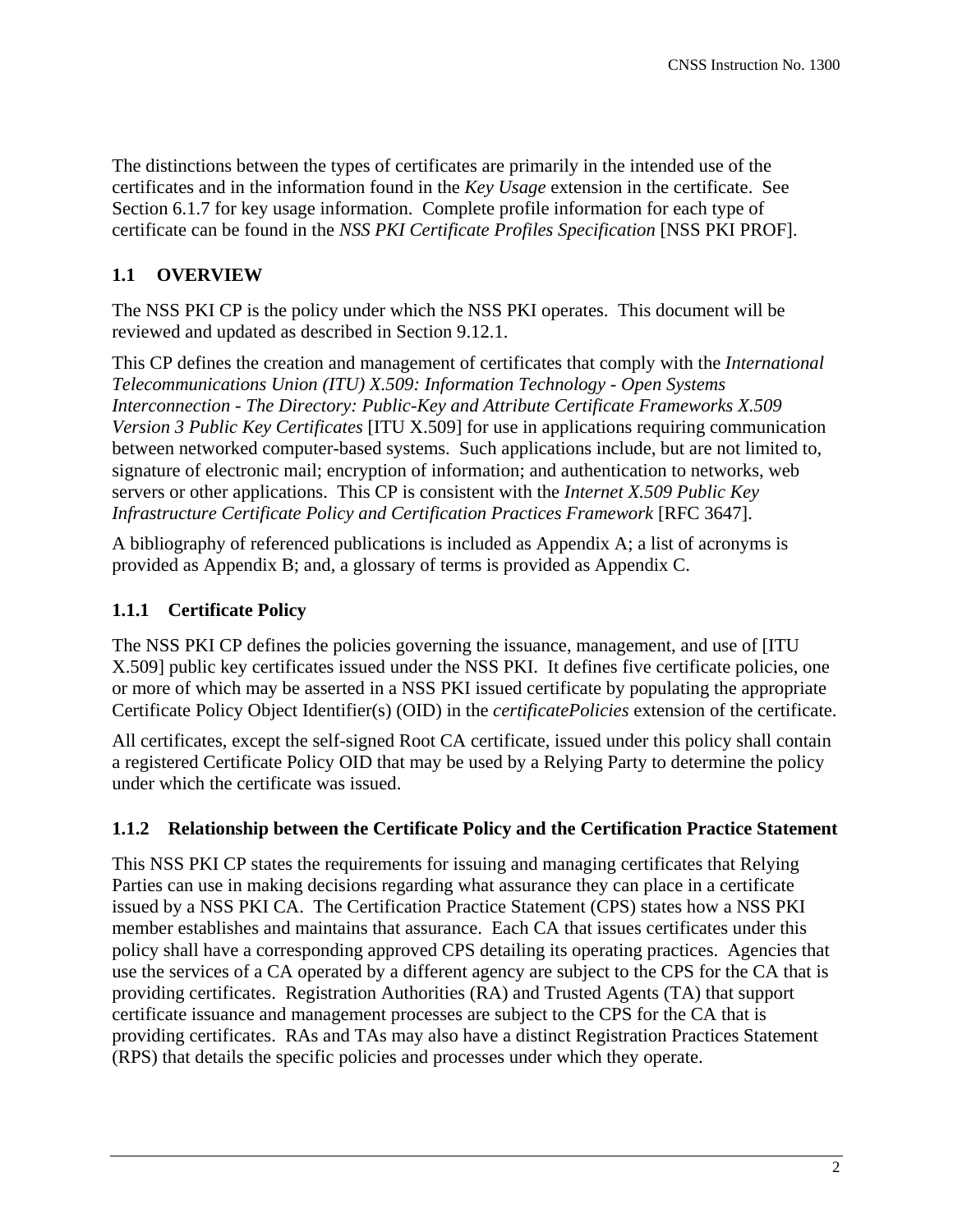# <span id="page-12-0"></span>**1.1.3 Scope**

This CP applies to CA Systems (CAS) that issue certificates that assert this policy and all certificates issued to CAs, other CAS components, named individuals, roles, and systems or devices that assert a NSS PKI Certificate Policy OID (see Section [1.2\)](#page-12-1). This CP also applies to the individuals responsible for these certificates and persons operating the NSS PKI.

### **1.1.4 Interoperation with CAs Issuing Under Different Policies**

Interoperability with CAs that issue certificates under different policies that assert different policy OIDs, may be achieved through policy mapping and cross-certification. All requirements identified in this CP will be considered as part of any cross-certification decision. This CP accommodates cross-certification with CNSS member legacy NSS PKIs. By 1 October 2012, all legacy NSS PKIs must have established a Subordinate CA under the NSS PKI.

# <span id="page-12-1"></span>**1.2 DOCUMENT NAME AND IDENTIFICATION**

The official title of the CP is the "*Instruction for National Security Systems (NSS) Public Key Infrastructure (PKI) X.509 Certificate Policy Under CNSS Policy No. 25*."

The NSS PKI CP defines five Certificate Policies. Each Certificate Policy has an OID, to be asserted in certificates issued by CAs that comply with the stipulations related to that policy. The NSS PKI Certificate Policy OIDs are registered under the National Institute of Standards and Technology (NIST) Computer Security Objects Register (CSOR) arc as follows:

id-cnss-policies:: = {joint-iso-itu-t(2) country(16) us(840) organization(1) gov(101) csor(3) pki(2) cert-policy(1) cnss(21) }

| <i>id-CNSS-software</i> | $ID ::= {id-CNSS-policies(1)}$            |
|-------------------------|-------------------------------------------|
| id-CNSS-hardware        | ID::= $\{id\text{-CNSS-policies}(2)\}\$   |
| id-CNSS-device          | ID::= $\{id\text{-CNSS-policies } (3)\}\$ |
| id-CNSS-peer-software   | ID::= $\{id\text{-CNSS-policies } (4)\}$  |
| id-CNSS-peer-hardware   | ID::= $\{id\text{-CNSS-policies}(5)\}\$   |

The stipulations presented in this CP apply to all policies unless otherwise noted. CAs that do not meet the stipulations presented in this CP may be cross certified using the *id-CNSS-peersoftware* or *id-CNSS-peer-hardware* OIDs as specified in Section [3.2.6](#page-27-1).

This CP is the authoritative source for the definition and assignment of NSS PKI Certificate Policy OIDs.

# **1.3 PKI PARTICIPANTS**

The following sections introduce the entities that participate in the NSS PKI. Responsibilities, qualifications, and additional controls for individuals designated as holding a trusted role are described in detail in Sections [5.2](#page-50-1) and [5.3](#page-53-1).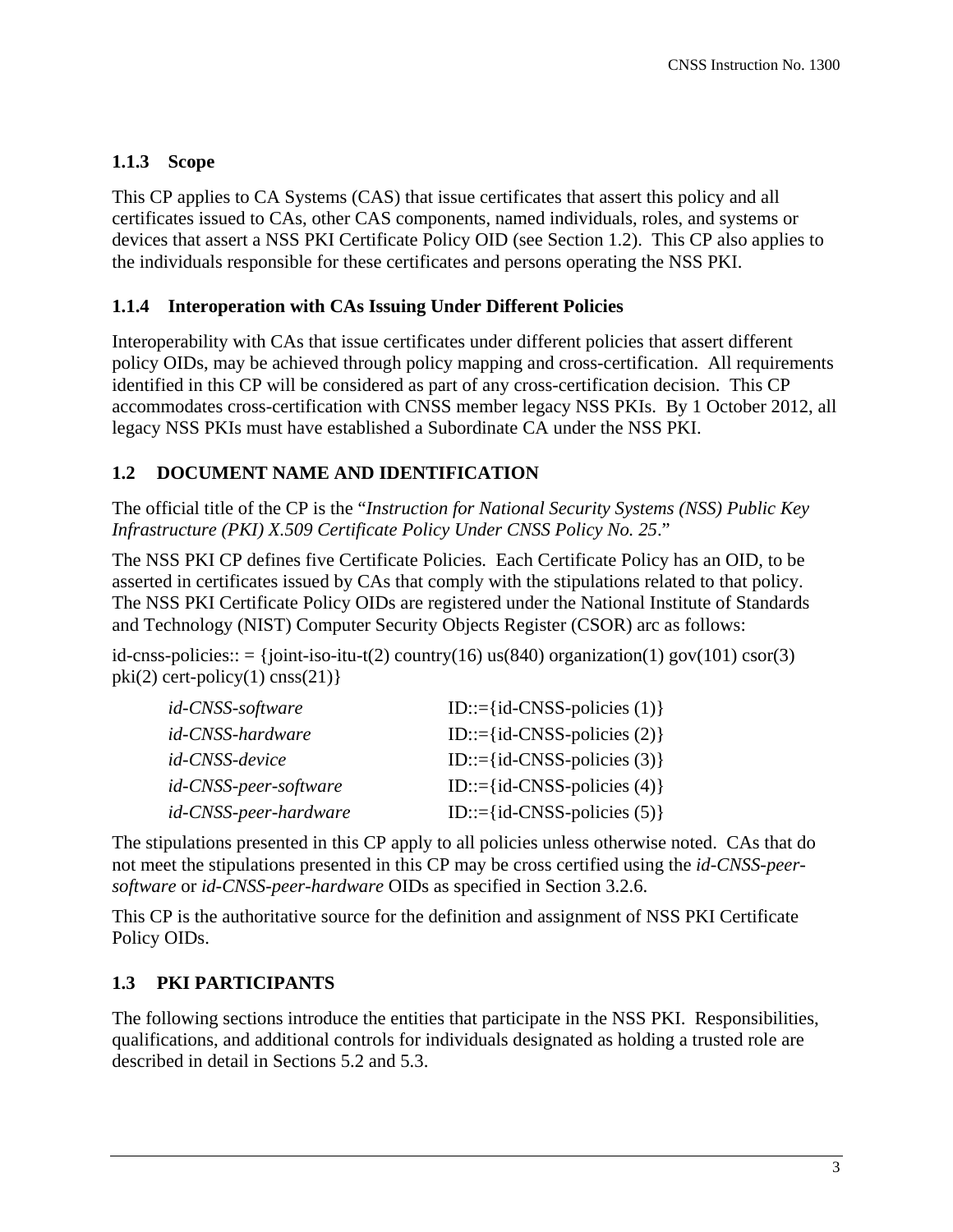# <span id="page-13-0"></span>**1.3.1 CNSS Policy Management**

The NSS PKI is managed by the CNSS Policy Management Authority (PMA) as assisted by the NSS PKI Member Governing Body.

### <span id="page-13-1"></span>*1.3.1.1 NSS PKI Policy Management Authority*

The NSS PKI PMA has the following responsibilities:

- Approve this CP, including changes recommended by the NSS PKI Member Governing Body
- Approve the issuance of certificates from the Root CA to Intermediate or Subordinate CAs
- Approve CPSs recommended by the NSS PKI Member Governing Body as compliant with this CP
- Approve the establishment of trust relationships with external PKIs that offer appropriately comparable assurance to one or more certificate policies as set forth in this CP as recommended by the NSS PKI Member Governing Body
- Act as final authority for dispute resolution among the NSS PKI Member Governing Body members to include compliance audit appeals

The PMA for the NSS PKI is the Director, National Security Agency (DIRNSA).

# *1.3.1.2 NSS PKI Member Governing Body*

All Federal Government Departments and Agencies that require or rely on certificates issued by the NSS PKI shall participate in the NSS PKI Member Governing Body. The NSS PKI Member Governing Body has the following responsibilities:

- Maintain this CP, including evaluation of changes requested by CNSS member agencies and make recommendations to the PMA
- Establish the NSS PKI
- Review requests for the issuance of Intermediate or Subordinate CA certificates and provide recommendations for issuance to the PMA
- Perform compliance analysis of CPSs to determine if they meet the requirements of this CP and make recommendations to the NSS PKI PMA
- Perform review of external PKIs, including policy mapping, to determine if they offer appropriately comparable assurance to one or more certificate policies as set forth in this CP and make recommendations to the PMA
- Review and approve the results of compliance audits of member entities (see Section [8\)](#page-81-1)

The authorities and operating procedures for the NSS PKI Member Governing Body (MGB) are contained in the NSS PKI MGB Charter and By-Laws.

# *1.3.1.3 Agency NSS PKI Management Authority*

Agencies that operate a CA under this policy shall establish an Agency NSS PKI Management Authority (ANMA). The ANMA is responsible for all aspects of management of the NSS PKI program for that agency and is responsible for participating in the NSS PKI Member Governing Body. Agencies may establish other organizational bodies under the oversight of the ANMA to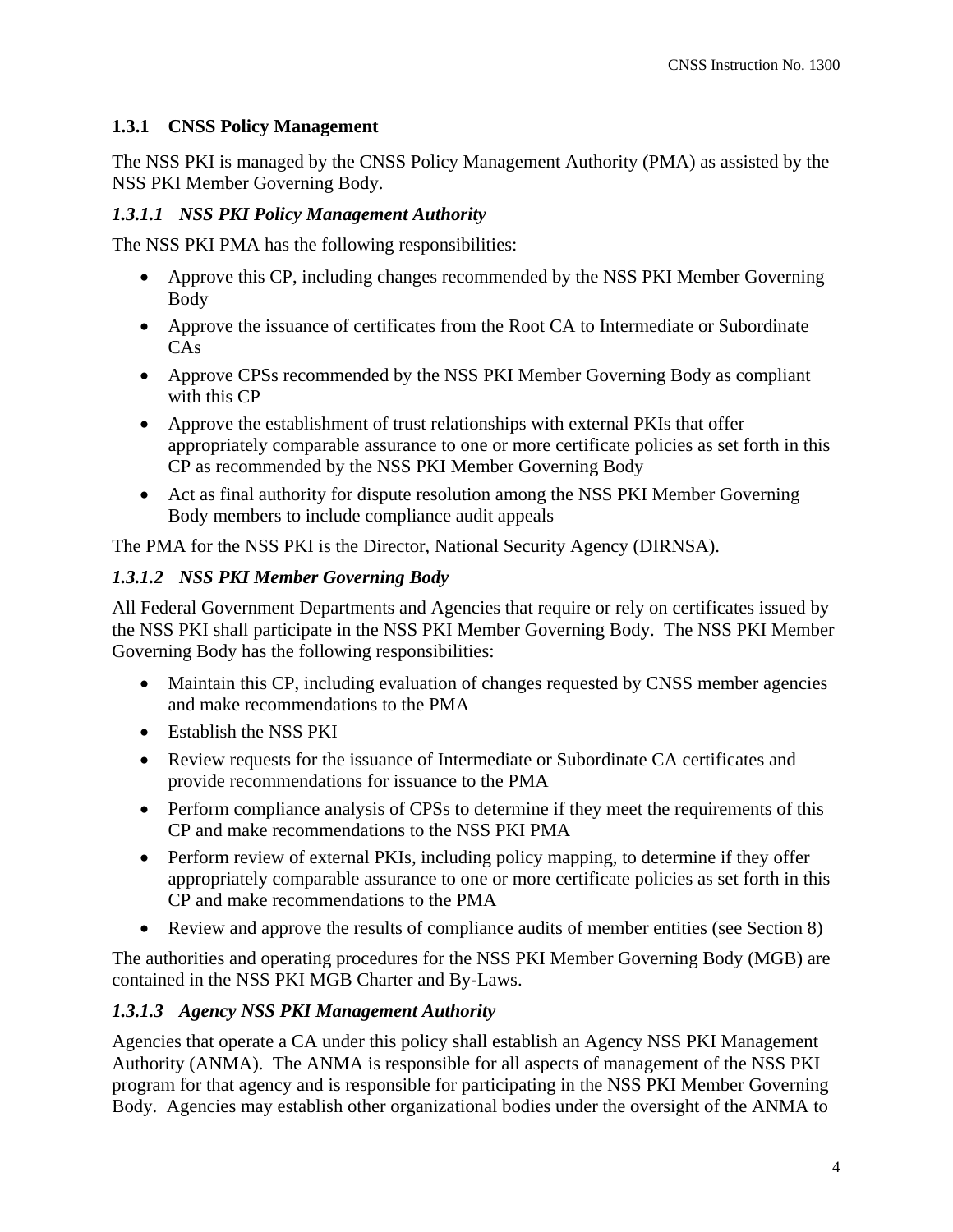<span id="page-14-0"></span>perform functions relating to CA governance or operations. Each ANMA shall prepare and submit a CPS governing each CA subordinate to the NSS PKI Root CA that conforms to the requirements of the NSS PKI CP.

Agencies may choose to implement RPSs. If so, the ANMA shall perform a compliance analysis of RPSs to determine if they meet the requirements of this CP and the supporting Agency's CPS.

# *1.3.1.4 Agency NSS PKI Point of Contact*

Agencies that do not operate a CA under this policy, but who obtain certificates from a Common Services CA operated under this policy shall designate a Point of Contact (POC) to serve as the liaison for that agency to the NSS PKI Member Governing Body and to the ANMA that is providing CA services. The Agency NSS PKI POC is responsible for all aspects of management of the NSS PKI program for that agency and is responsible for participating in the NSS PKI Member Governing Body.

If the Agency operating the Common Services Provider CA uses RPSs, each participating Agency who performs RA functions shall prepare and submit an RPS to the ANMA of the Agency operating the Common Services Provider CA.

# **1.3.2 Certification Authority System**

A CAS is the collection of hardware, software, and operating personnel that create, sign, and issue public key certificates to Subscribers. The CAS is responsible for issuing and managing certificates including the following:

- The certificate manufacturing and issuance process
- Publication of certificates (as applicable)
- Revocation of certificates
- Publication of CRLs
- Escrow of private keys associated with encryption certificates
- Generation and destruction of CA signing keys
- Ensuring that all aspects of the CAS services, operations, and infrastructure related to certificates issued under this CP are performed in accordance with the requirements, representations, and warranties of this CP

The division of Subscriber registration responsibilities between the CAS, RA, and TA may vary among implementations of this CP. CAs are ultimately responsible for ensuring that all certificates they sign are generated and managed in accordance with this policy, and shall ensure that certificate generation, management, and revocation functions are performed only by those who understand the associated Certificate Policy OID requirements, and who are obligated to meet them.

CAS is a broad term that covers all components defined in this section, including the CA itself, the Audit System, the Key Escrow System (KES), and the Certificate Status Server (CSS); as well as the individuals who are part of the CAS operations staff. Unless expressly stated otherwise, CAS requirements are imposed on all CAS components.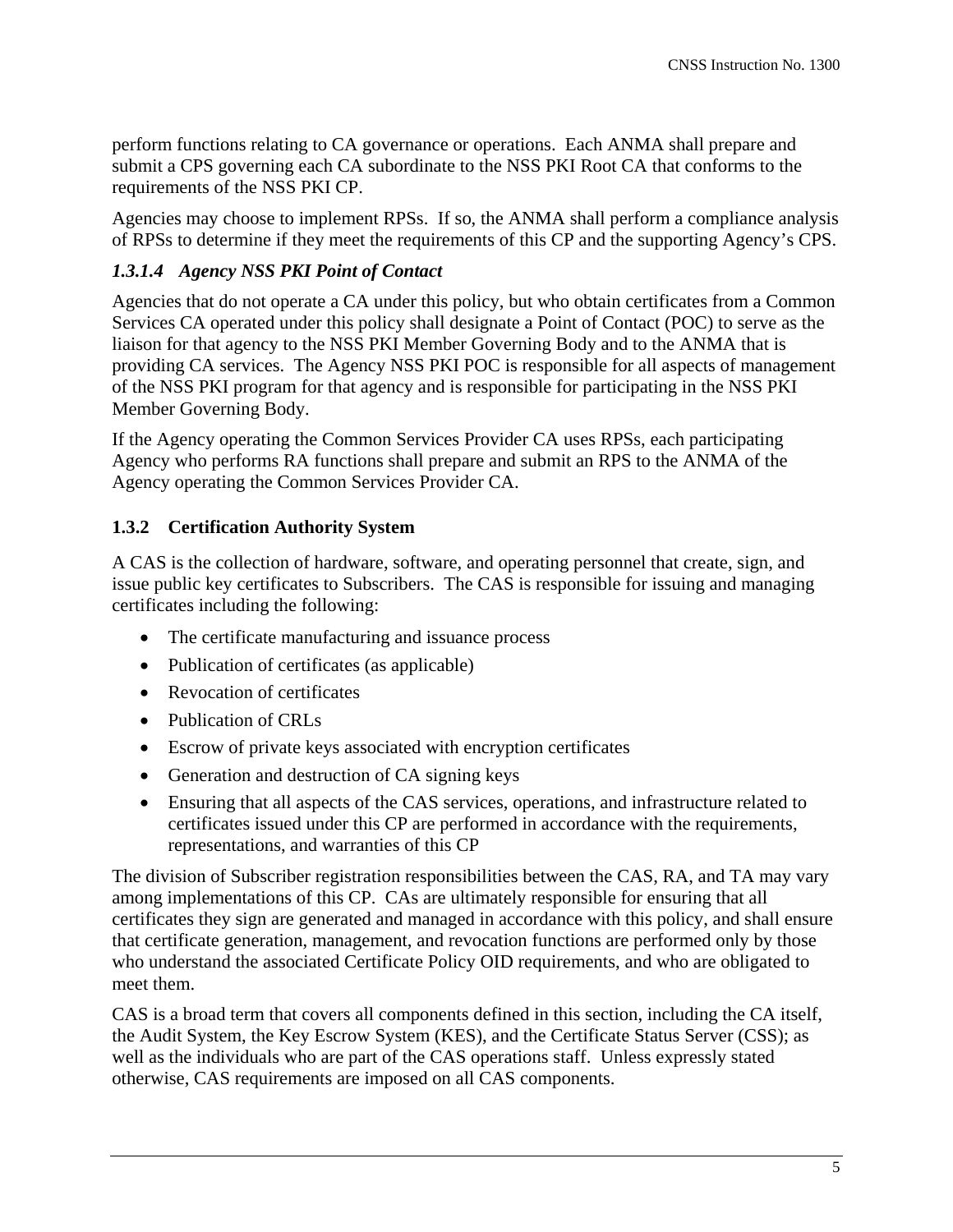# *1.3.2.1 Certification Authority*

The CA processes certificate requests and issues certificates. In addition, the CA processes certificate revocation requests and issues CRLs.

The NSS PKI includes three types of CAs: Root, Intermediate, and Subordinate. The following table summarizes the entities that are issued certificates by each type of CA.

| CA Type         | <b>Entities Issued Certificates</b>                                                                     |
|-----------------|---------------------------------------------------------------------------------------------------------|
| Root CA         | • Root CA signing certificate                                                                           |
|                 | Components of the Root CAS                                                                              |
|                 | Individuals holding trusted roles on the Root CAS                                                       |
|                 | Components of Intermediate or Subordinate CASs (e.g., certificates to a<br>Subordinate CA or CSS)       |
|                 | • External CAs that have been approved by the NSS PKI PMA (i.e., cross<br>certificates)                 |
| Intermediate CA | Components of the Intermediate CAS other than its own signing certificate                               |
|                 | Individuals holding trusted roles on the Intermediate CAS                                               |
|                 | Components of other Intermediate or Subordinate CASs (e.g., certificates<br>to a Subordinate CA or CSS) |
| Subordinate CA  | Components of the Subordinate CAS other than its own signing certificate                                |
|                 | Individuals holding trusted roles on the Subordinate CAS                                                |
|                 | <b>Subscribers</b>                                                                                      |

#### **Table 1-1: CA Types**

# *1.3.2.2 Audit System*

The Audit System is used to collect security audit data for the CA, KES, and CSS. The Audit System may be external to the CA or other system or may be operated as an internal component. The Audit System may also be a single system, or distributed across multiple systems. Requirements for the Audit System are detailed in Section [5.4.](#page-55-1)

# *1.3.2.3 Key Escrow System*

The KES stores private keys associated with encryption certificates, which are necessary for the recovery of encrypted data. The KES may be external to the CA or may be operated as an internal component. It provides a mechanism for obtaining a copy of the escrowed key in order to decrypt the data encrypted using the associated public key.

# *1.3.2.4 Certificate Status Server*

The NSS PKI or any CAS operated under the NSS PKI may optionally include an authority that provides status information about certificates on behalf of the CA through online transactions. In particular, a CAS may include an Online Certificate Status Protocol (OCSP) responder. Such an authority is termed a CSS. The operations of a CSS designated as an authoritative source of revocation information by the NSS PKI are considered within the scope of this CP. The NSS PKI designates a CSS as authoritative by issuing the CSS a certificate from the CA for which it will sign responses or by listing the CSS in end entity certificates as an authoritative source (e.g., the CSS is identified in the *authorityInformationAccess* (AIA) extension). A CSS that is not designated as authoritative (i.e., the CSS is not listed by the CA in the end entity certificate as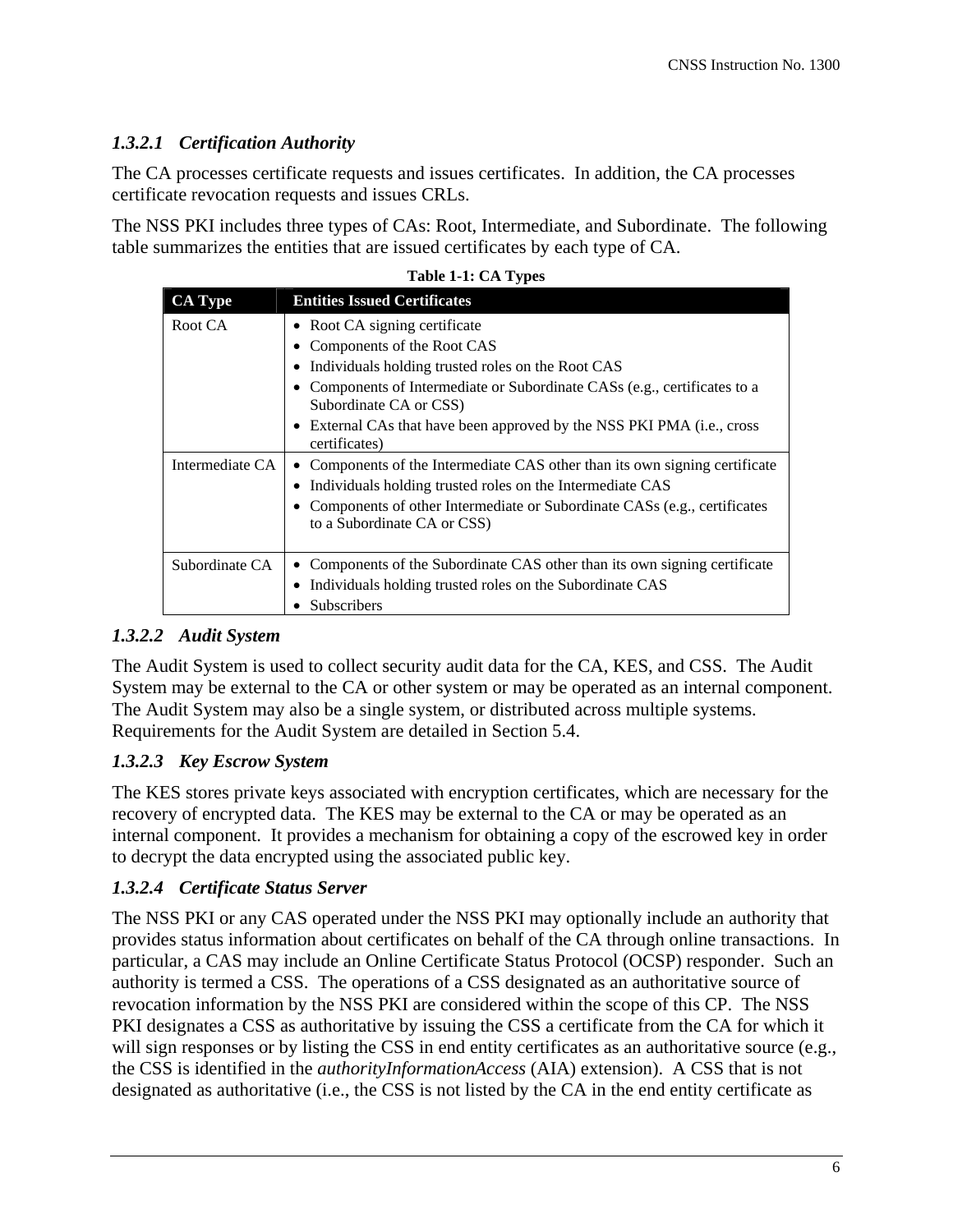<span id="page-16-0"></span>authoritative and is not issued a certificate by the CA for which it provides responses) is not considered part of the NSS PKI and is not subject to the stipulations of this CP.

# *1.3.2.5 CAS Operations Staff*

CAS components are operated and managed by individuals holding trusted roles. Specific responsibilities for these roles, as well as requirements for separation of duties, are described in Section [5.2](#page-50-1). CAS Operations Staff are designated as holding a trusted role.

CAS Operations Staff that perform RA Officer Roles when verifying information for RA Officers are acting as RA Officers. As a result, requirements identified for RA Officers also apply to these individuals.

# **1.3.3 Registration Authority**

An RA is an entity authorized by the CAS to collect, verify, and submit information provided by potential Subscribers which is to be entered into public key certificates. The term RA refers to hardware, software, and individuals that collectively perform this function. Unless expressly stated otherwise, RA requirements are imposed on all RA components of the NSS PKI. RA operations shall be performed in accordance with a CPS approved by the NSS PKI PMA. RA functions may be included in a single CPS, which also governs CAS operations, or may be defined in a separate RPS. The RA is responsible for the following:

- Control over the registration process
- The identification and authentication process

# *1.3.3.1 RA System*

The RA System includes hardware and software that is used to support the CAS in collecting and formatting information that is to be used in certificate issuance, certificate revocation, and key recovery. External databases that are used to support the verification of Subscriber or Requestor information are not considered part of the RA System.

# *1.3.3.2 RA Operations Staff*

RA components are operated and managed by individuals holding trusted roles. Specific responsibilities for these roles, as well as requirements for the separation of duties, are described in Section [5.2](#page-50-1). RA Operations Staff are designated as holding a trusted role.

# *1.3.3.3 RA Officer*

An individual who is responsible for any of the duties of certificate issuance, certificate revocation, or key recovery is designated as an RA Officer. Duties may be performed by the same individual, or may be separated across different roles. RA Officers are designated as holding a trusted role.

# **1.3.4 Trusted Agent**

A TA is an individual explicitly aligned with one or more RA Officers who has been delegated the authority to perform a portion of the RA function (e.g., a TA may perform identity proofing of certificate applicants for a requestor who cannot appear in person to an RA Officer). A TA does not have privileged access to CAS components to authorize certificate issuance, certificate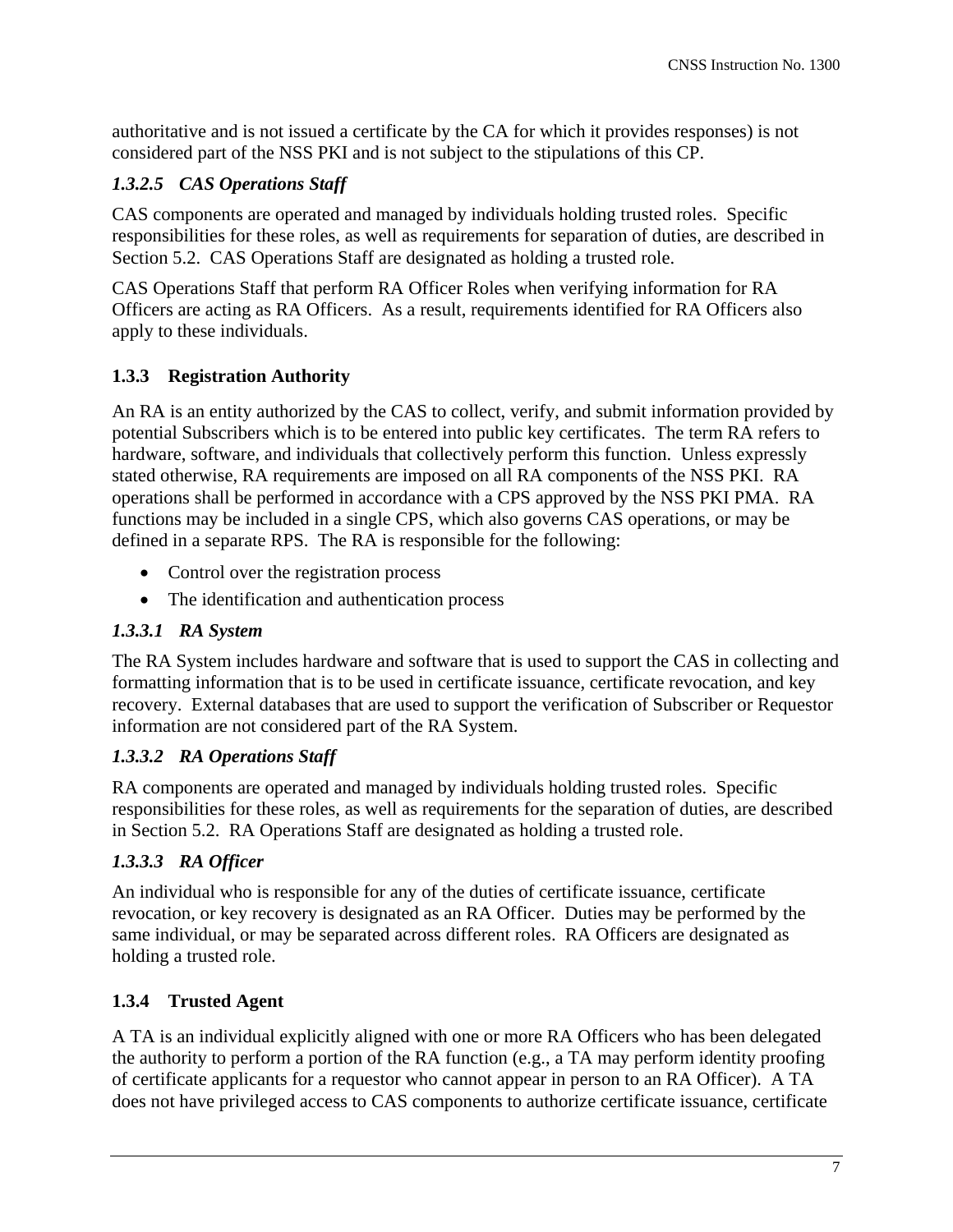<span id="page-17-0"></span>revocation, or key recovery. Instead, the TA provides information to the RA in a secure fashion. An RA Officer shall approve requests submitted by TAs. TAs are designated as holding a trusted role.

### **1.3.5 Subscriber**

A Subscriber is the entity whose name appears as the subject in a certificate. The NSS PKI supports issuing certificates to three types of Subscriber: Name, Role, and System or Device. Unless otherwise specified, requirements for Subscriber apply to all three types. Certificates shall also have a person who is responsible for the private key associated with a certificate, and who asserts that the certificate and associated private key are being used in accordance with this CP, known as the PKI Sponsor. Each of the types of Subscriber has an associated PKI Sponsor. The following table shows the PKI Sponsor for each type of Subscriber.

| Subscriber<br><b>Type</b> | <b>PKI Sponsor</b>                                                                                                   |
|---------------------------|----------------------------------------------------------------------------------------------------------------------|
| Name                      | Individual named in the certificate                                                                                  |
| Role                      | Individual authorized to use certificate or designated individual responsible for<br>management of Role certificates |
| System or<br>Device       | Designated individual responsible for system or device keys                                                          |

|  | <b>Table 1-2: Subscriber Types</b> |  |
|--|------------------------------------|--|
|  |                                    |  |

CASs are sometimes technically considered Subscribers in a NSS PKI. However, the term Subscriber as used in this document refers only to those entities that request certificates for uses other than signing and issuing certificates or certificate status information.

#### *1.3.5.1 Name Subscriber*

Name certificates contain an individual name as the subject. Name certificates are tightly coupled with the individual named in the certificate. Name certificates are issued to Federal Government employees, contractors, and affiliates. The PKI Sponsor for a Name certificate is the individual named in the certificate.

# *1.3.5.2 Role Subscriber*

Role certificates contain a role, group, or organization name as the subject; they do not contain the name of an individual in the *Distinguished Name* (DN) field. The PKI Sponsor for a Role certificate is an individual who shall be explicitly responsible for managing access to the private key associated with the certificate. In addition, technical or procedural controls shall be implemented to document and manage who has access to the private key associated with the certificate.

# *1.3.5.3 System or Device Subscriber*

System or Device certificates contain a system or device name as the subject. Examples of systems or devices are workstations, guards, firewalls, routers, web server, database server, and other infrastructure components. The PKI Sponsor for a System or Device certificate is an individual who shall be explicitly responsible for managing access to the private key associated with the certificate.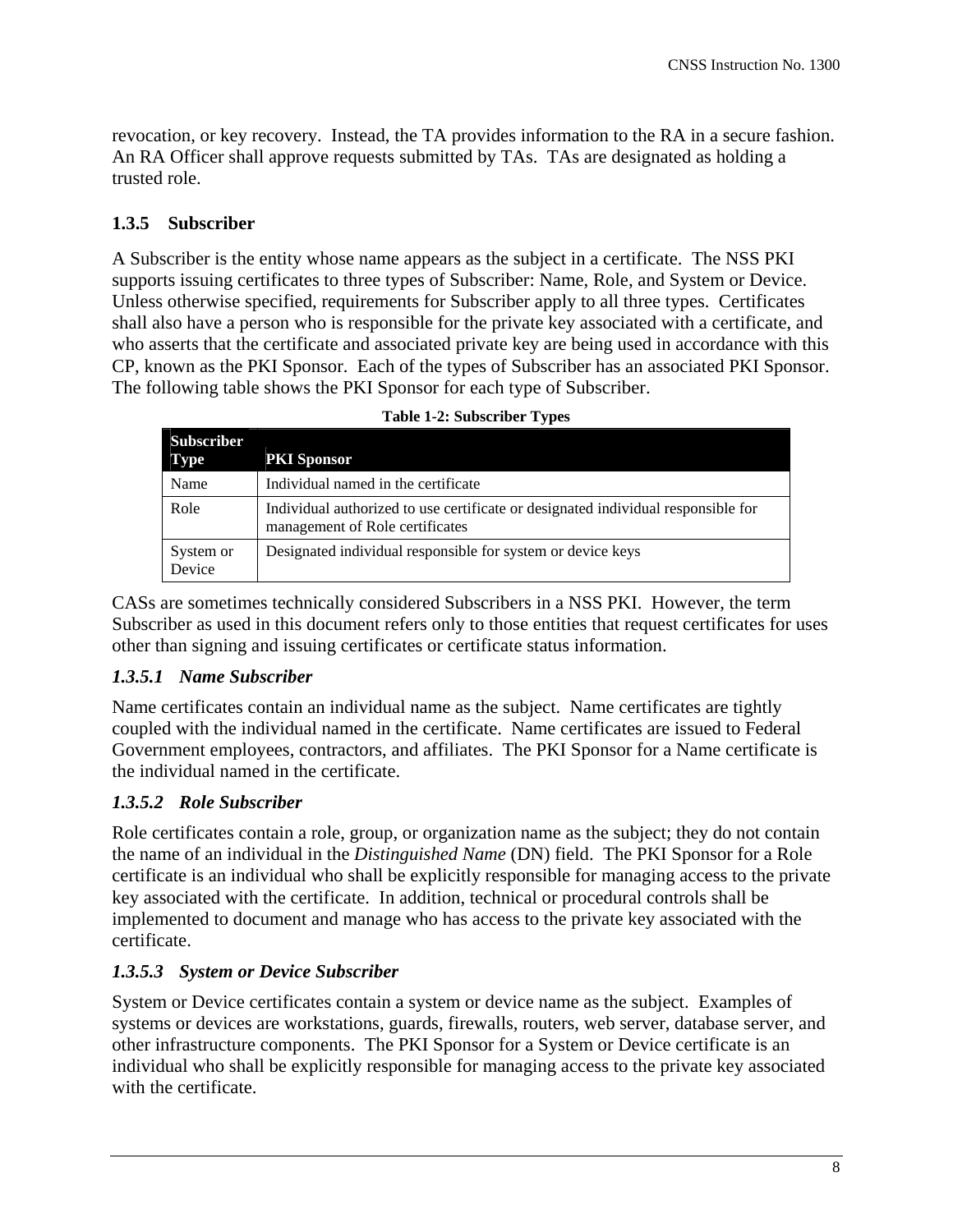# <span id="page-18-0"></span>**1.3.6 Relying Party**

A Relying Party uses a Subscriber's certificate to verify or establish one or more of the following:

- The identity and status of an individual, role, or system or device
- The integrity of a digitally signed message
- The identity of the creator of a message
- Confidential communications with the Subscriber

A Relying Party is the entity that relies on the validity of the binding of the Subscriber's name to a public key. A Relying Party is responsible for deciding whether or how to check the validity of the certificate by checking the appropriate certificate status information. A Relying Party may use information in the certificate (such as Certificate Policy OID identifiers) to determine the suitability of the certificate for a particular use.

Relying Parties may base the reliance they choose to place on a certificate on the factors such as the amount and type of inherent risk of an activity, the consequence of failure, and the use of risk mitigation controls.

# **1.3.7 Other Participants**

CASs and RAs operating under this CP may require the services of other security, community, and application authorities, such as compliance auditors. These authorities, their services, and the mechanisms used to support their services shall be identified. An entity with privileged access to the CAS or RA system, or with the ability to approve or reject issuance of a certificate, approve revocation of a certificate, or approve removal of a certificate from hold on the CAS or RA system, shall be designated as holding a trusted role, and shall meet the personnel controls identified in Section [5.3](#page-53-1).

# **1.4 CERTIFICATE USAGE**

The NSS PKI can support the following security services: confidentiality, integrity, authentication, and technical non-repudiation. The NSS PKI supports the authentication, integrity, and technical non-repudiation security services through digital signatures, and the confidentiality security service through encryption. These basic security services support the long-term integrity of application data, but by themselves may not provide a sufficient integrity solution for all application circumstances.

# **1.4.1 Appropriate Certificate Uses**

Certificates issued under this policy asserting *id-CNSS-software*, *id-CNSS-hardware*, or *id-CNSS-device* shall only be used to protect SECRET or below classified information within U.S. SECRET networks or information systems. Peer OIDs (*id-CNSS-peer-software* and *id-CNSSpeer-hardware*) will be assessed against ability to protect SECRET data on SECRET networks only.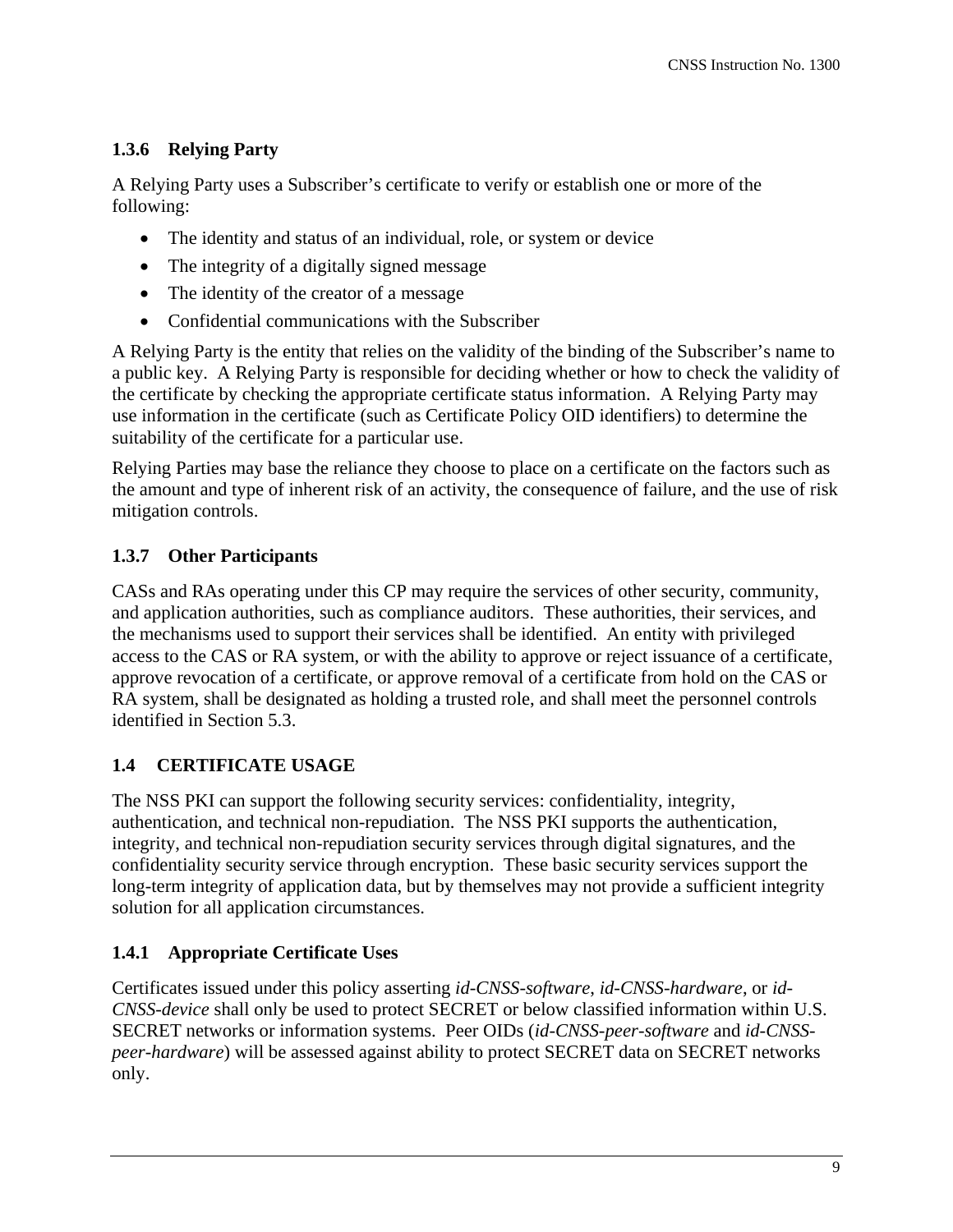# <span id="page-19-0"></span>**1.4.2 Prohibited Certificate Uses**

Certificates issued under this CP shall not be used other than to support transactions related to United States (U.S.) Government business.

# **1.5 POLICY ADMINISTRATION**

#### **1.5.1 Organization Administering the Document**

The NSS PKI PMA is responsible for all aspects of this CP. See Section [1.3.1.1](#page-13-1) for a description of the NSS PKI PMA.

# <span id="page-19-1"></span>**1.5.2 Contact Person**

Questions regarding this CP should be directed to:

CNSS Secretariat National Security Agency 9800 Savage Road, Ste 6716 Fort George G. Meade, MD 20755-6716

# **1.5.3 Person Determining CPS Suitability for the Policy**

The NSS PKI PMA shall determine the suitability of any CPS to this policy as recommended by the NSS PKI Member Governing Body.

# **1.5.4 CPS Approval Procedures**

CASs operating under this policy are required to meet all facets of this policy. CPSs shall be submitted to the NSS PKI Member Governing Body for compliance analysis with this CP. The NSS PKI Member Governing Body shall perform a compliance analysis study culminating in a written report to the NSS PKI PMA that provides a summary of areas in which the CPS does or does not comply with this CP. All CASs and RAs shall have a PMA-approved CPS and conduct an initial compliance audit showing that they meet all CP and CPS requirements prior to commencing operations. See Section [8](#page-81-1) for more information regarding the initial compliance audit.

All RA Officers and TAs shall operate either under a PMA-approved CPS or an ANMAapproved RPS. RPSs shall be submitted to the ANMA for the Agency operating the CA that the RA or TA supports. The ANMA shall perform a compliance analysis study to ensure that the RPS complies with all relevant aspects of the ANMA's approved CPS.

# **1.5.5 Waivers**

Waivers shall not be granted under any level of assurance. Variation in CAS and RA practices shall either be deemed acceptable under a current Certificate Policy OID, a change shall be requested to the policy, or a new Certificate Policy OID shall be established for the noncompliant practice.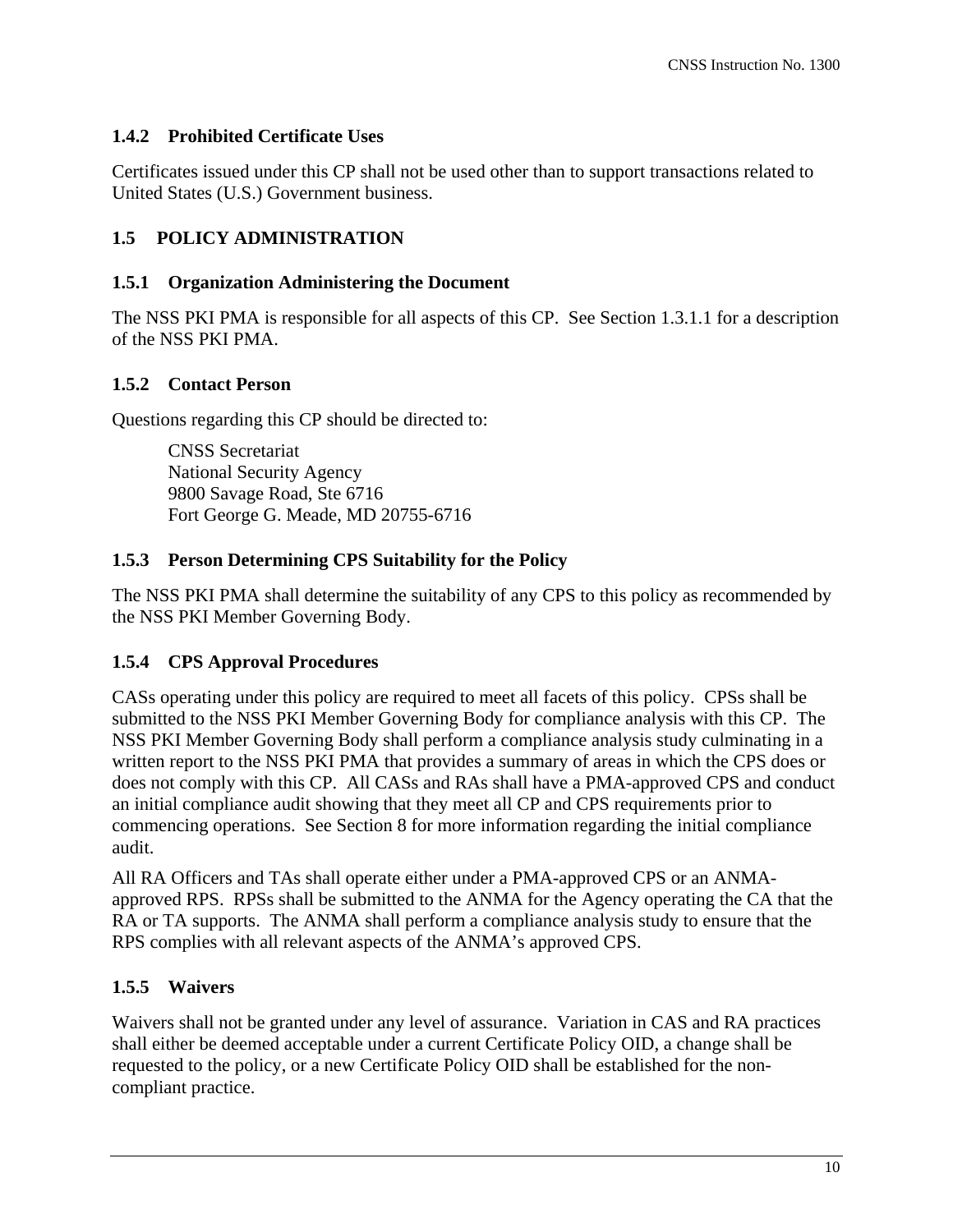# <span id="page-20-0"></span>**1.6 DEFINITIONS AND ACRONYMS**

See [Appendix B](#page-96-1) and [Appendix C](#page-98-1).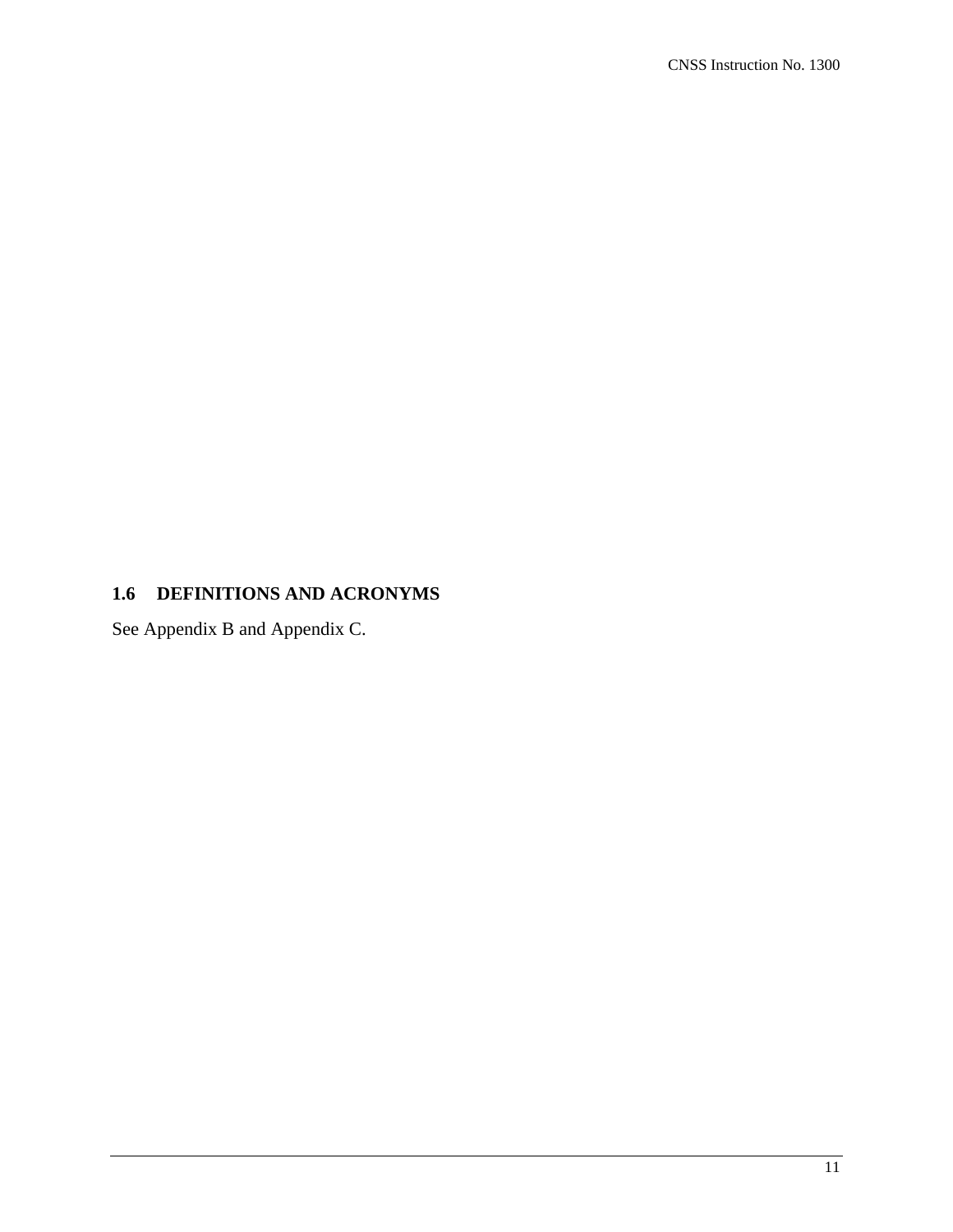# <span id="page-21-0"></span>**2 PUBLICATION AND REPOSITORY RESPONSIBILITIES**

# **2.1 REPOSITORIES**

The NSS PKI Member Governing Body intends to use a central repository providing CA certificates and CRLs that supports overall NSS PKI operations with both Hyper Text Transfer Protocol (HTTP) and Lightweight Directory Access Protocol (LDAP) interfaces. The central repository function may consist of one or more repositories to support overall NSS PKI operations at the discretion of the NSS PKI Member Governing Body or the PMA. The central repository shall be operational 24 hours a day, 7 days a week with a minimum of 99% availability overall per year and scheduled down-time not to exceed 0.5% annually. The central repository shall collect necessary information from the agency repositories.

Each agency that operates a CA shall maintain one or more repositories that support HTTP or LDAP to provide CA certificates and CRLs. Agency repositories shall be operational 24 hours a day, 7 days a week with a minimum of 95% availability overall per year.

Each member agency shall maintain a repository that collects information from the central repository for use by systems on that agency's network.

### <span id="page-21-1"></span>**2.2 PUBLICATION OF CERTIFICATION INFORMATION**

The NSS PKI Member Governing Body shall publish this CP to the NSS PKI web site. The NSS PKI shall also publish notification of the issuance of cross certificates along with text from the cross certification Memorandum of Agreement (MOA) specifying any deviance in operations from requirements of this CP.

Each CA shall publish certificates needed to verify certificate and CRL signatures, any certificates used to sign CSS responses, and any cross certificates issued by the CA. Each CA shall also publish the most recently issued CRL.

CA information shall be made available to the central repository; the central repository shall make all necessary information available to member agency repositories.

This CP makes no requirement for the publication of Subscriber certificates.

# **2.3 TIME OR FREQUENCY OF PUBLICATION**

CRLs shall be published to Agency repositories as specified in Section [4.9.7.](#page-40-1) All information published to any repository shall be published promptly after such information becomes available to a CA. The NSS PKI central repository shall obtain information from Agency repositories for Agencies that operate a CA within six hours of publication of that information to the Agency repository. Member agencies that rely on NSS PKI certificates shall obtain information from the central repository at least every six hours. Requirements for posting of revocation data are contained in the Section [4.9.7](#page-40-1) and [4.9.8](#page-40-2).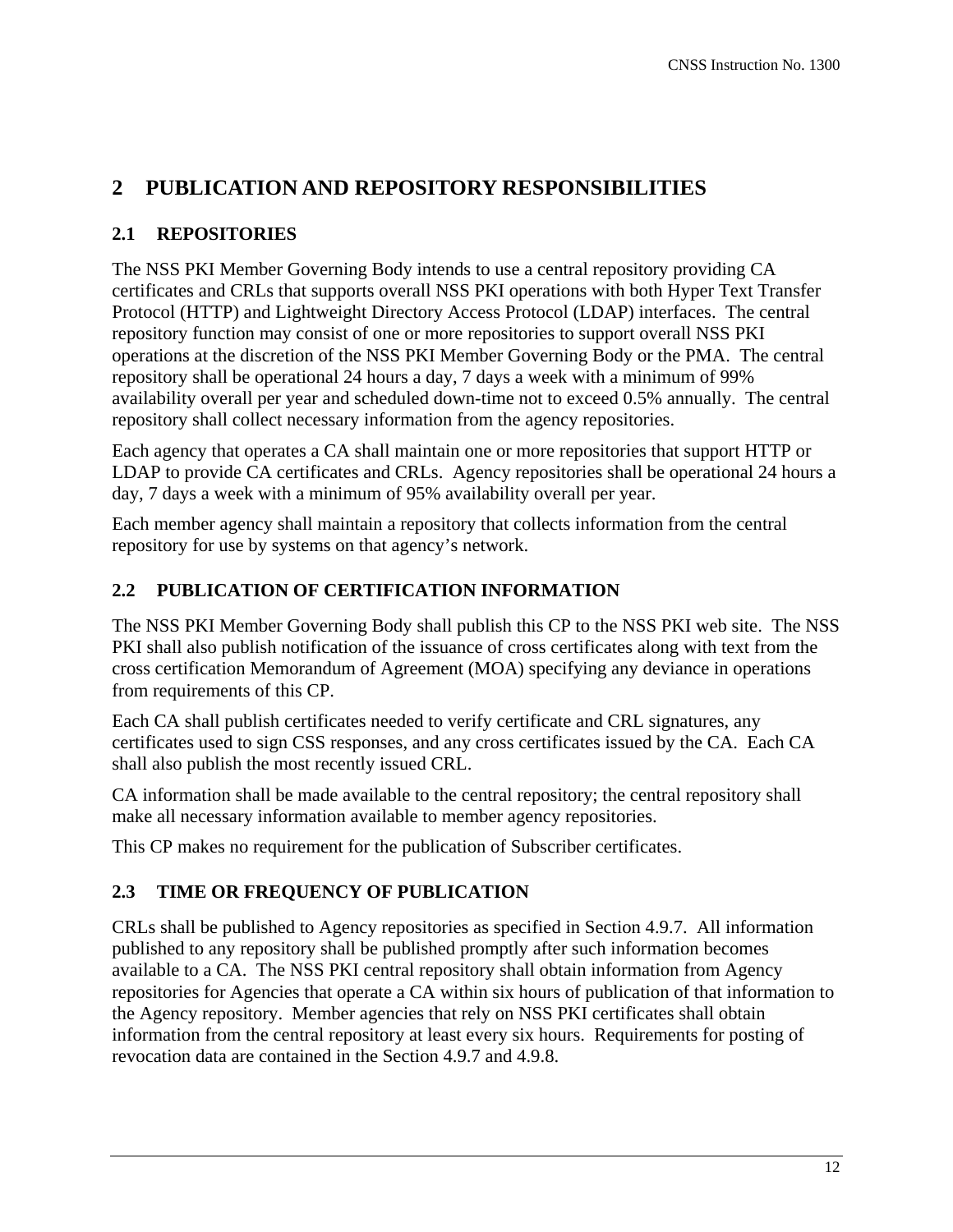# <span id="page-22-0"></span>**2.4 ACCESS CONTROLS ON REPOSITORIES**

Repository information shall be protected from unauthorized modification, deletion, and disclosure. Each NSS PKI CAS shall adequately protect any repository information not intended for public dissemination; and shall not make Subscriber certificates automatically available on any public facing repository.

Repositories that contain sensitive information shall have access controls in place commensurate with the sensitivity of the information. Sections [9.3](#page-86-1), [9.4](#page-86-2), and [9.5](#page-88-1) detail what information in the repository shall be exempt from automatic availability and to whom, and under what conditions the ANMA may make restricted information available.

For remote access protection when modifying or deleting repository information, or when accessing sensitive information requiring controls as required above, client authentication shall be employed using a NSS PKI certificate commensurate with the repository data.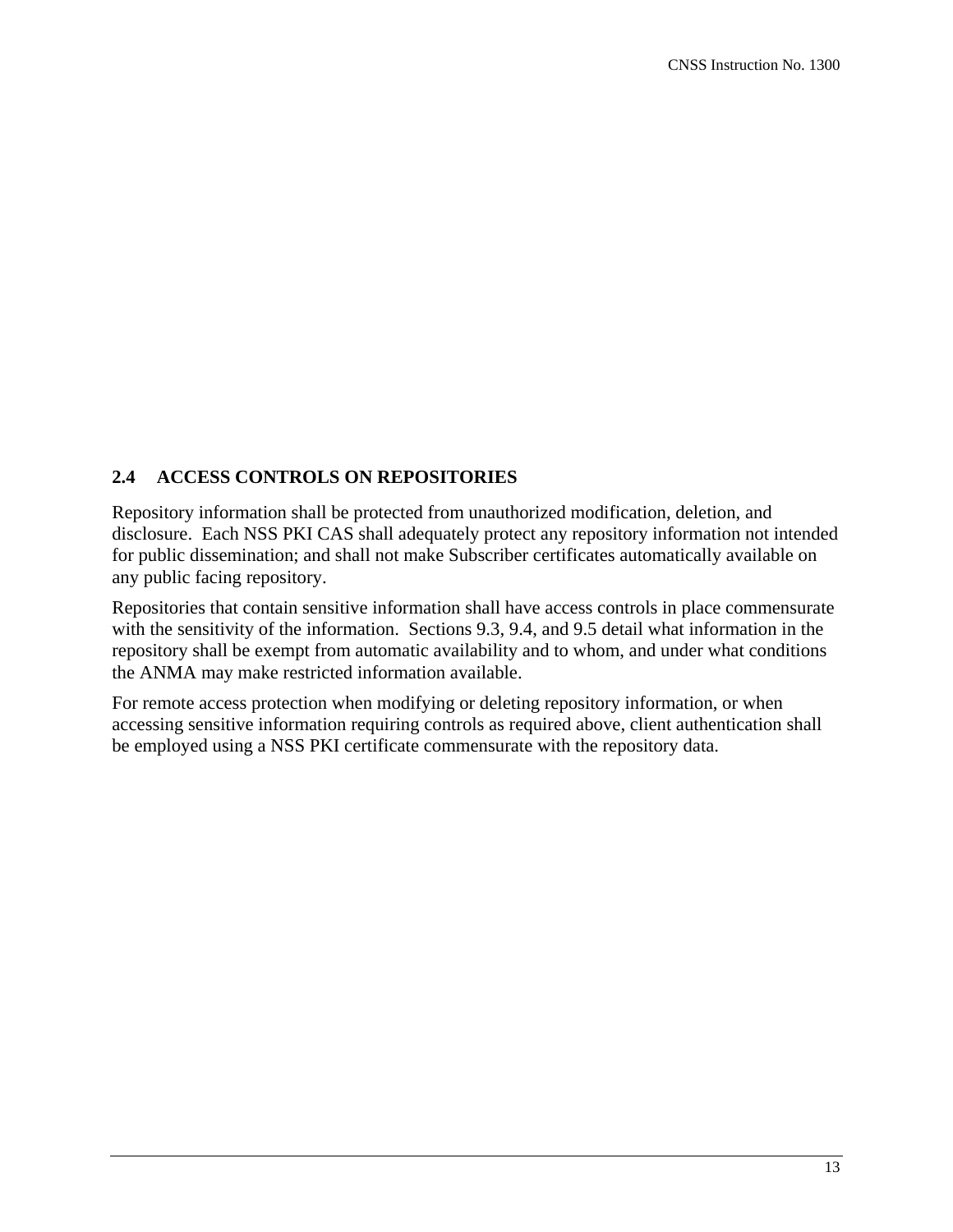# <span id="page-23-0"></span>**3 IDENTIFICATION AND AUTHENTICATION**

# **3.1 NAMING**

### **3.1.1 Types of Names**

The NSS PKI Root CA, Intermediate CAs, and Subordinate CAs shall only generate and sign certificates that contain a non-null subject DN and issuer DN. Certificates may also include alternative name forms (see Section [7.1.4\)](#page-78-1).

For Subordinate CAs, the following rules apply:

- All certificates shall use the DN name form for the *issuerName* and *subjectName* fields
- Other name types may be included in other fields
- Subscribers shall have DNs assigned to them through their agency. For Subscribers obtaining certificates from a Common Services Provider CA, naming structures shall be determined between the Subscriber Agency POC and the ANMA for the Common Services Provider CA
- All certificates issued to end entities shall include a non-null subject DN, and may include alternative name forms

### **3.1.2 Need for Names to be Meaningful**

Names used within the NSS PKI shall identify the entity to which they are assigned in a meaningful way. The RA shall ensure that an affiliation exists between the Subscriber and any organization identified by any component of any name in its certificate.

The common name shall represent the Subscriber. For Name and Role certificates, the common name shall be easily understandable for humans. For Name Certificates, this will typically be a legal name. For Role Certificates, this will typically be the formally recognized name of the role, group, or organization. For System or Device Certificates, this typically will be a fully qualified domain name, an Internet Protocol (IP) address, a model name and serial number, or an application name.

A CA asserting one or more of the Certificate Policy OIDs specified in this CP shall only sign certificates with subject names from within the name-space approved by the NSS PKI Member Governing Body, or cross certificates as approved by the PMA. In the case where one CA issues a CA certificate to a Subordinate CA, the issuing CA shall impose restrictions on the name space authorized to the Subordinate CA, which are at least as restrictive as its own name constraints.

# **3.1.3 Anonymity or Pseudonymity of Subscribers**

The NSS PKI shall not issue anonymous certificates. CA certificates shall not contain anonymous or pseudonymous identities. A Subordinate CA may issue pseudonymous certificates (e.g., Role Certificates).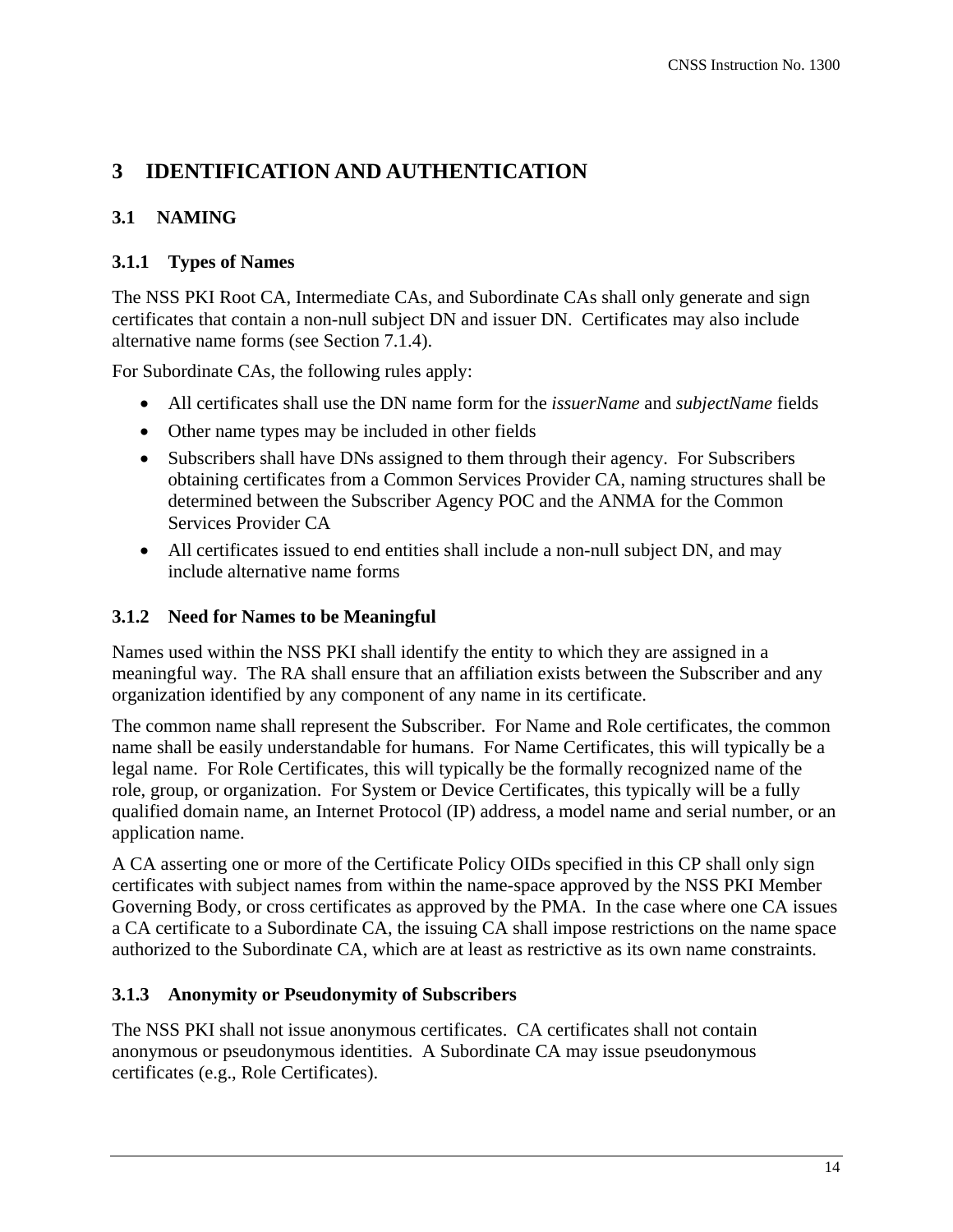#### <span id="page-24-0"></span>**3.1.4 Rules for Interpreting Various Name Forms**

Rules for interpreting name forms shall use the appropriate standard (e.g., *Internet Engineering Task Force (IETF) RFC 5322 Internet Message Format* [RFC 5322] for Internet email addresses). The applicable certificate profile (see Section [7.1](#page-77-1)) will contain the rules for interpreting that name form.

### **3.1.5 Uniqueness of Names**

The NSS PKI Member Governing Body shall enforce subject name uniqueness across the NSS PKI. Each CA shall enforce name uniqueness within its allocated name space among both current and past Subscribers. If more than one CA issues certificates within the same name space, the ANMA shall enforce name uniqueness across all CAs using that name space. When the Root CA issues a cross certificate to another CA, the NSS PKI Member Governing Body shall ensure that name uniqueness requirements are maintained.

The RA Officer shall investigate and, if necessary, recommend the correction for any name collisions brought to its attention. If appropriate, the RA Officer shall coordinate with and defer to the appropriate naming authority.

### **3.1.6 Recognition, Authentication and Role of Trademarks**

A CA shall not knowingly issue a certificate that contains a trademark in the name. A CA shall not knowingly issue a certificate including a name that a court of competent jurisdiction has determined infringes the trademark of another. A CA is not subsequently required to issue that name to the rightful owner if it has already issued one sufficient for identification. CASs and RAs are not obligated to research trademarks or resolve trademark disputes.

# <span id="page-24-3"></span>**3.2 INITIAL IDENTITY VALIDATION**

#### **3.2.1 Method to Prove Possession of Private Key**

In all cases where the Subscriber named in a certificate generates its own keys, the Subscriber or PKI Sponsor shall be required to prove possession of the private key, which corresponds to the public key in the certificate request, to the CAS or RA. In the case where keys are generated directly on a token, or in a key generator that benignly transfers the key to the token under the direct control of the CAS, proof of possession is not required.

If the PKI Sponsor is not in possession of the token when the key is generated, then the token shall be delivered to the PKI Sponsor via an accountable method (see Section [6.1.2\)](#page-66-1).

#### <span id="page-24-2"></span>**3.2.2 Authentication of Organization Identity**

Organization information contained in certificates shall be verified. For specific requirements for verification of Role Subscriber information, see Section [3.2.3.2](#page-26-0).

#### <span id="page-24-1"></span>**3.2.3 Authentication of Individual Identity**

The CAS or RA shall verify the PKI Sponsor applicant's identity information.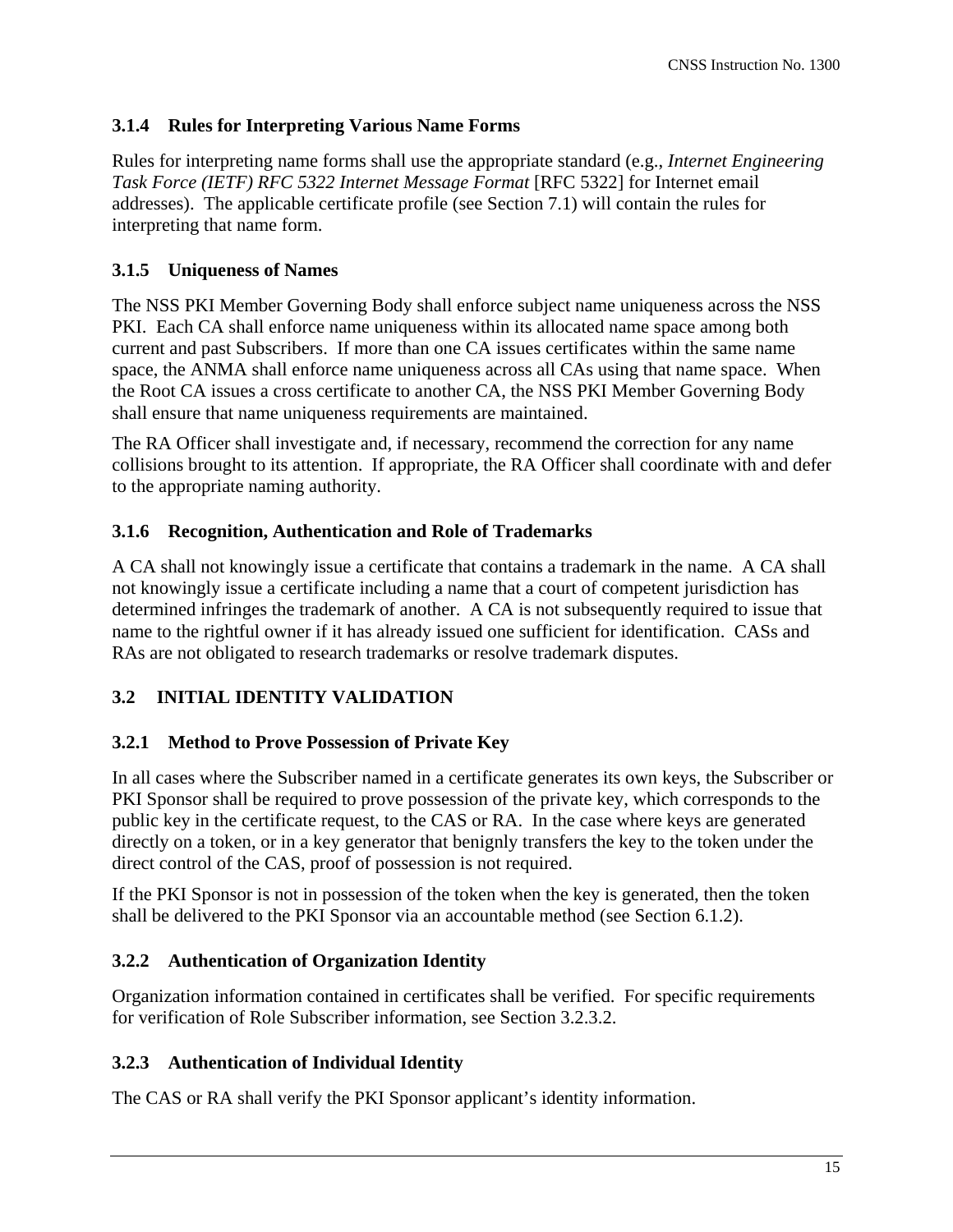### <span id="page-25-0"></span>*3.2.3.1 Authentication for Name Subscribers*

The RA shall authenticate the identity and the specified attributes for Name Subscribers through all of the following mechanisms prior to initial certificate issuance:

• **Identity:** The applicant shall appear in-person before an RA Officer or TA and present either a valid Personal Identity Verification (PIV) card issued in compliance with *Federal Information Processing Standard (FIPS) 201, Personal Identity Verification (PIV) of Federal Employees and Contractors* [FIPS 201] or two forms of identity source documents in original form. The identity source documents shall come from the list of acceptable documents included in *OMB No. 1615-004, Form I-9, Employment Eligibility Verification* [FORM I-9]. At least one document shall be a valid State or Federal government-issued picture identification (ID).

The RA Officer or TA shall visually inspect the identification documents and authenticate them as being genuine and unaltered. In addition, the RA Officer or TA shall electronically verify the authenticity of the source document, when such services are offered by the issuer of the source document. When electronic verification is not offered, the RA Officer or TA shall use other available tools to authenticate the source and integrity of the identity source documents.

- **Citizenship:** The RA Officer or TA shall determine the citizenship of the applicant through an authoritative source (e.g., security database) or through presentation of a passport, birth certificate, or U.S. Government issued identification that denotes citizenship.
- **Clearance:** The RA Officer or TA shall ensure that the applicant possesses a minimum of a current SECRET clearance. The clearance shall be determined through an authoritative source (e.g., security database).
- **Account:** The RA Officer or TA shall ensure the applicant possesses an account on an accredited U.S. SECRET level information system or network.

The RA Officer or TA shall sign a declaration acknowledging that they have verified the identity and any attributes in accordance with this policy.

Electronic authentication of a valid Identity certificate For Name Subscribers may be accepted as proof of identity, citizenship, clearance, and account for the issuance of Signature or Encryption certificates if all of the following are true:

- The Certificate Policy OID of the new certificate is the same as that of the Identity certificate
- The DN of the new certificate is identical to the DN of the Identity certificate
- Information in the new certificate that could be used for authorization is identical to that of the Identity certificate
- The expiration date of the new certificate is no later than the next required in-person authentication date associated with the Identity certificate
- The in-person authentication date associated with a new certificate is no later than the inperson authentication date associated with the Identity certificate

An RA Officer or TA may accept digitally signed electronic requests for renewal, re-key, or modification of certificates from the Name Subscriber in accordance with the requirements in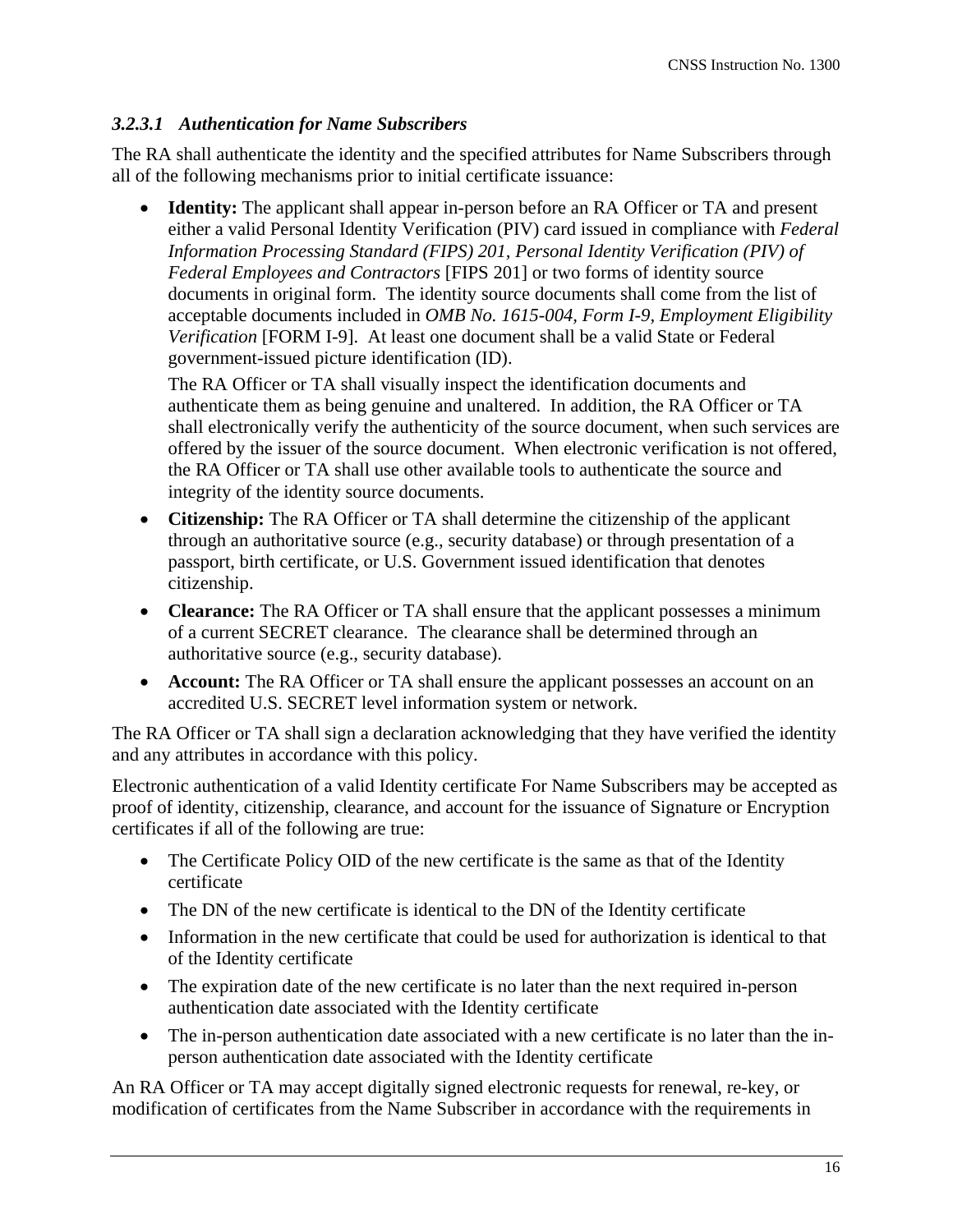Sections 4.6, 4.7, and 4.8. Requests for certificate modification requiring presentation of appropriate documentation to re-establish authorization shall only be accepted in accordance with the requirements in Section 4.8.

# <span id="page-26-0"></span>*3.2.3.2 Authentication for Role Subscribers*

Requests for Role Certificates shall be accompanied by documentation provided by the PKI Sponsor describing the role, the users of the role, and other necessary information. The information required shall be sufficient to determine the validity of the role. The RA shall authenticate the identity of the PKI Sponsor and the specified attributes for Role Certificate through the following mechanisms:

- **Role:** The RA shall verify the approved existence of the role via organizational processes
- **Authority:** The RA shall verify the authority of the PKI Sponsor to request a Role Certificate via organizational processes
- **Identity:** The RA shall verify that the PKI Sponsor possesses a valid NSS PKI issued Name certificate, and that the PKI Sponsor has a process to ensure that each Role Certificate user possesses a valid Name Certificate
- **Attributes:** The RA shall verify any attributes asserted by the Role Certificate via organizational processes

The PKI Sponsor shall be accountable for the private key associated with the Role Certificate, and shall acknowledge and accept overall responsibility for the use of the Role Certificate and protection of its associated private key. The PKI Sponsor shall ensure that each individual who has access to the private key associated with the Role Certificate at any time possesses a valid NSS PKI Name Certificate. The PKI Sponsor shall ensure that no individual continues to have access to the private key associated with the Role Certificate after leaving the Role.

The RA Officer or TA shall sign a declaration acknowledging that they have verified the identity and any attributes in accordance with this policy.

#### *3.2.3.3 Authentication for System or Device Subscribers*

Requests for System or Device Certificates shall be accompanied by documentation provided by the PKI Sponsor identifying the System or Device, and other necessary information. The RA shall authenticate the identity of the PKI Sponsor and the specified attributes for System or Device Certificate through the following mechanisms:

- **System or Device:** The RA shall verify the approved existence of the System or Device via organizational processes
- **Authority:** The RA shall verify the authority of the PKI Sponsor to request a System or Device Certificate via organizational processes
- **Identity:** The RA shall verify that the PKI Sponsor possesses a valid NSS PKI issued Name Certificate
- **Attributes:** The RA shall verify any attributes asserted by the Role Certificate via organizational processes

The PKI Sponsor shall be accountable for the System or Device Certificate, and shall acknowledge and accept overall responsibility for the use of the System or Device Certificate and protection of the associated private key.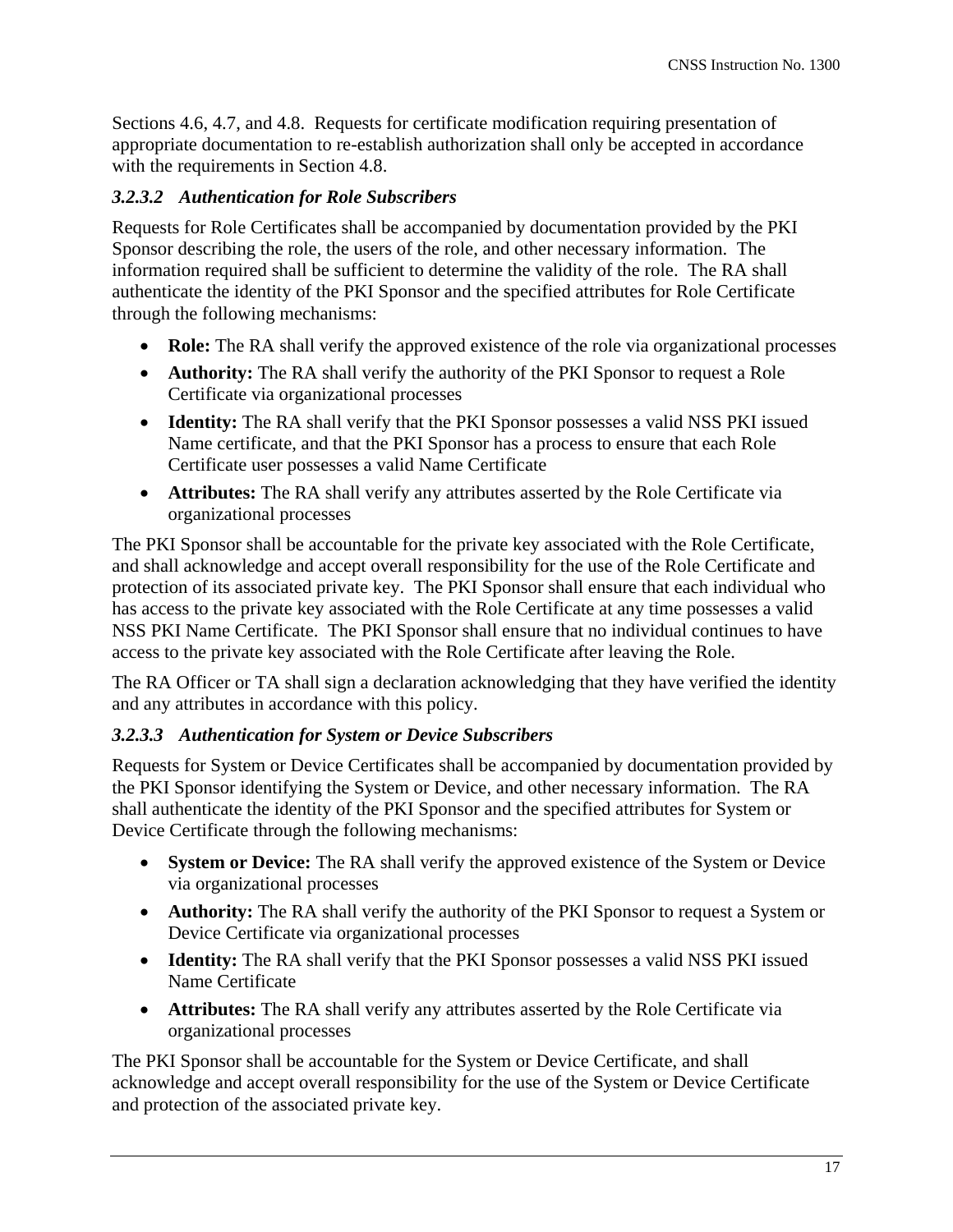<span id="page-27-0"></span>The RA Officer or TA shall sign a declaration acknowledging that they have verified the identity and any attributes in accordance with this policy.

### **3.2.4 Non-Verified Subscriber Information**

Information that is not verified shall not be included in certificates.

### **3.2.5 Validation of Authority**

Before issuing a certificate that contains explicit or implicit authority, the CAS shall validate that authority as described in Section [3.2.3.](#page-24-1)

### <span id="page-27-1"></span>**3.2.6 Criteria for Interoperation**

This CP shall form the basis for determining the criteria for interoperation. However, the decision to establish formal trust relationships (e.g., cross certification) for the NSS PKI with an external PKI shall reside with the PMA. Prior to the issuance of a cross certificate, an MOA shall be executed between the NSS PKI PMA and the PMA of the requesting CAS that indicates the terms of the cross-certification agreement.

CAs that do not fully comply with all requirements identified in this CP shall only be crosscertified using the *id-CNSS-peer-software* or *id-CNSS-peer-hardware* OIDs. Discrepancies between the operations of a cross-certified CAS and the requirements identified in this CP shall be documented in the MOA. The NSS PKI web site shall identify how Relying Parties can obtain copies of MOAs.

# **3.3 IDENTIFICATION AND AUTHENTICATION FOR RE-KEY REQUESTS**

# **3.3.1 Identification and Authentication for Routine Re-Key**

See Section [4.7](#page-34-1) for certificate re-key requirements.

#### **3.3.2 Identification and Authentication for Re-Key After Revocation**

If a certificate has been revoked due to compromise, termination, or change to the identity or status of an individual, role, or of the system or device, identity shall always be re-established through the initial registration process in accordance with Sections [3.2.2](#page-24-2) and [3.2.3](#page-24-1).

# **3.4 IDENTIFICATION AND AUTHENTICATION FOR REVOCATION REQUEST**

Revocation requests shall be authenticated (see Section [4.9.3](#page-38-1)). Requests to revoke a certificate may be authenticated using that certificate's associated private key, regardless of whether or not the private key may have been compromised.

# **3.5 IDENTIFICATION AND AUTHENTICATION FOR KEY RECOVERY REQUEST**

# **3.5.1 Subscriber Request**

PKI Sponsors are authorized to request the recovery of their own escrowed keys.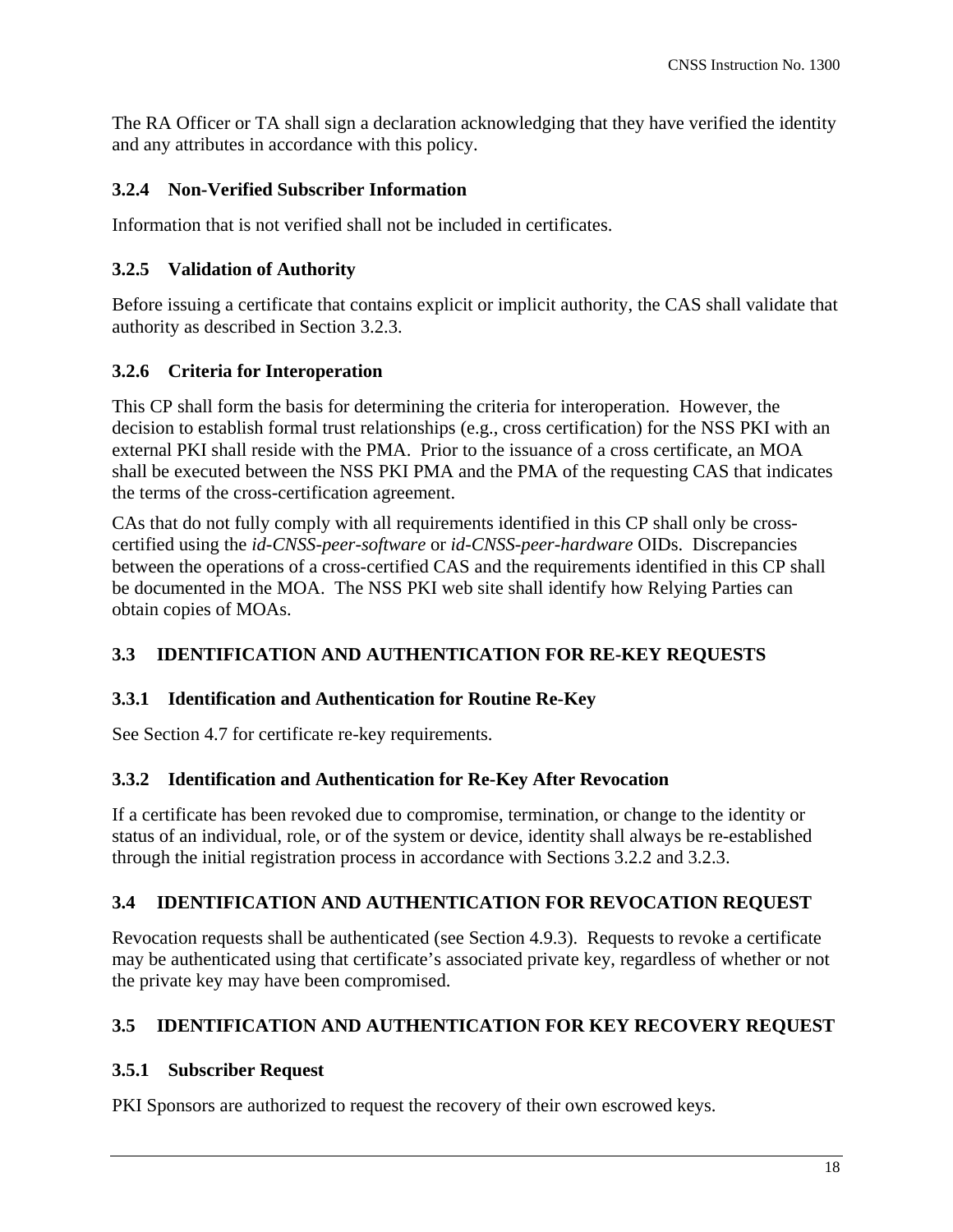<span id="page-28-0"></span>For automated self-recovery of private keys for Name certificates, the PKI Sponsor shall be authenticated using a valid certificate asserting the same policy as that of the certificate associated with the escrowed key.

Alternatively, the PKI Sponsor shall establish his or her identity to an RA, either through the use of a valid certificate asserting the same policy as that of the certificate associated with the escrowed key, or using the procedures specified in Section [3.2.3.1](#page-25-0) for authenticating identity. If the authentication is not based on digital signatures that can be verified using the public key certificates, the RA Officer or TA shall personally verify the identity of the PKI Sponsor prior to initiating the key recovery request.

If a TA is performing the requestor validation, the TA shall establish his or her identity to the RA Officer based on a digital signature that can be verified using the public key certificate of the TA. TA certificates that assert the *id-CNSS-software* OID shall only be accepted for recovery of Subscriber certificates that assert the *id-CNSS-software* OID. TA certificates that assert the *id-CNSS-hardware* OIDs may be accepted for recovery of Subscriber certificates that assert any OID.

### **3.5.2 Third Party Request**

Entities other than PKI Sponsors may request recovery of escrowed key material. All requests shall be coordinated through an RA Officer or TA, who shall validate the authorization of the requestor in consultation with organization management and/or legal counsel, as appropriate.

The requestor shall establish his or her identity to the RA Officer or TA, either through the use of a valid certificate asserting the same policy as that of the certificate associated with the escrowed key, or using the procedures specified in Section [3.2.3.1](#page-25-0) for authenticating identity. The RA Officer or TA shall personally verify the identity and authority of the requestor prior to initiating the key recovery request.

If a TA is performing the requestor validation, the TA shall establish his or her identity to the RA Officer based on a digital signature that can be verified using the public key certificate of the TA. TA certificates that assert the *id-CNSS-software* OID shall only be accepted for recovery of Subscriber certificates that assert the *id-CNSS-software* OID. TA certificates that assert the *id-CNSS-hardware* OIDs may be accepted for recovery of Subscriber certificates that assert any OID.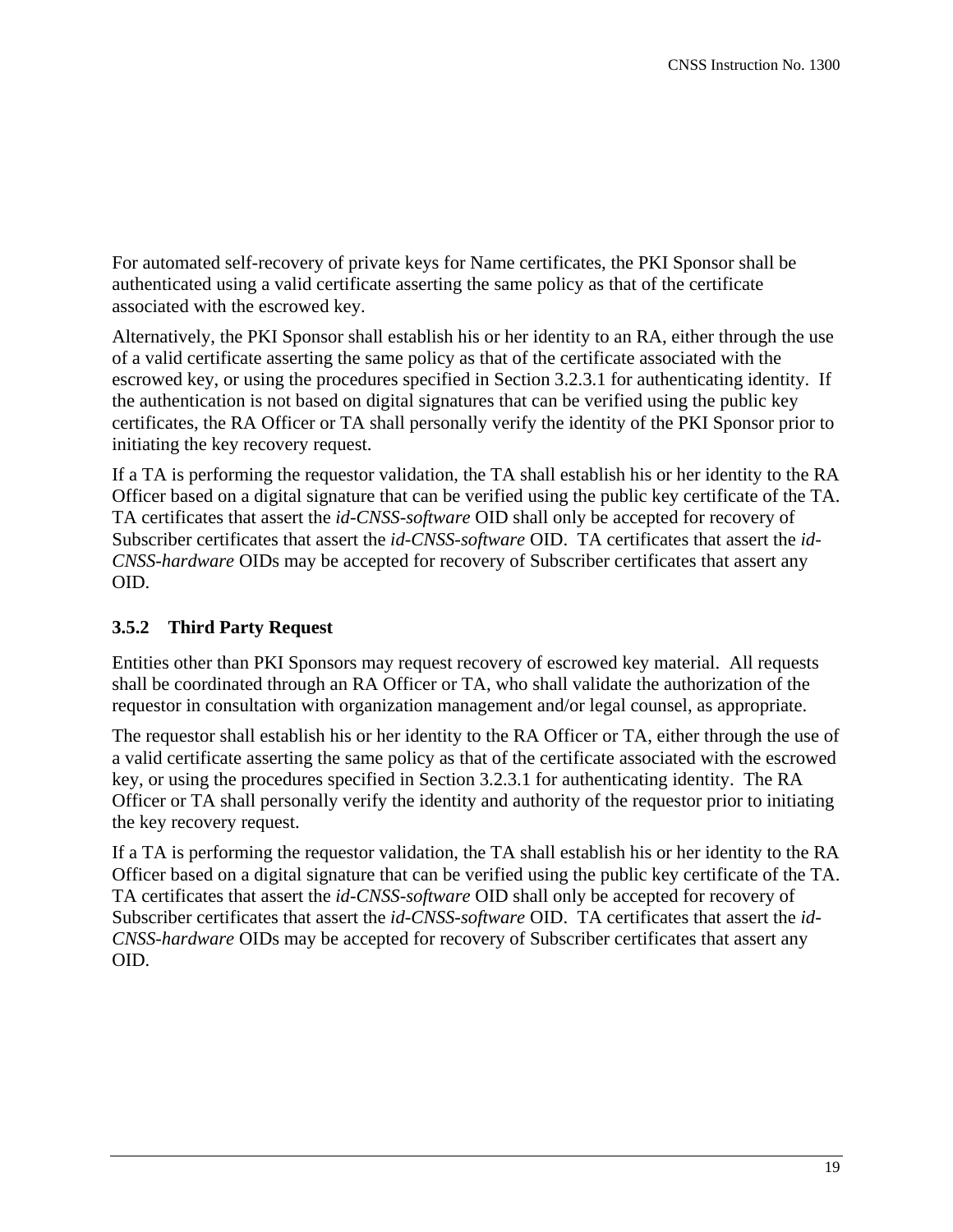# <span id="page-29-0"></span>**4 CERTIFICATE LIFE-CYCLE OPERATIONAL REQUIREMENTS**

# **4.1 CERTIFICATE APPLICATION**

This CP identifies the minimum requirements and procedures that are necessary to support trust in the NSS PKI, and to minimize imposition of specific implementation requirements on CASs, RAs, TAs, PKI Sponsors, and Relying Parties.

All communications between CAS, RA, and TA components shall be authenticated and protected from modification using mechanisms commensurate with the requirements of the data to be protected by the certificates being issued. Any electronic transmission of shared secrets shall be protected (e.g., encrypted) using means commensurate with the requirements of the data to be protected by the certificates being issued.

### **4.1.1 Who Can Submit a Certificate Application**

Certificate applications may be submitted to the CAS by the PKI Sponsor or an RA. TAs may only assist in the submission of certificate applications in the presence of the PKI Sponsor or RA. TAs shall never be in possession of a private key associated with the public key in a certificate request.

An application for a cross certificate from an external PKI shall be submitted by an authorized representative of the external PKI directly to the NSS PKI Member Governing Body or indirectly through an ANMA. Cross certificates shall only be issued by the CNSS Root CA, Intermediate CA, or Subordinate CA upon authorization by the NSS PKI PMA.

#### **4.1.2 Enrollment Process and Responsibilities**

The certificate application process shall provide sufficient information to establish the identity and authority of the requestor, verify any role or authorization information requested for inclusion in the certificate, generate a public/private key pair, ensure that the applicant possesses the private key associated with the public key in the certificate, and ensure that the applicant formally acknowledges and accepts responsibility for the certificate and associated private key. These steps may be performed in any order that is convenient for the NSS PKI authorities and applicants, and that do not defeat security; but all must be completed prior to certificate issuance.

Requests by CAs for CA certificates from the CNSS Root CA shall be submitted to the NSS PKI Member Governing Body using the contact provided in Section [1.5.2](#page-19-1). A CPS conforming to the format in [RFC 3647] shall accompany requests. The NSS PKI Member Governing Body shall evaluate the submitted CPS for acceptability and make a recommendation to the PMA. The Root CA shall not issue a CA signing certificate until authorized by the PMA.

Requests by CAs for CA signing certificates from an Intermediate or Subordinate CA shall be submitted to the ANMA of the Agency operating the Intermediate or Subordinate CA. The request shall indicate that the CA will be operating under an already approved CPS. The ANMA shall ensure that the CAS is in scope of the CPS and make a determination regarding issuance of the CA certificate.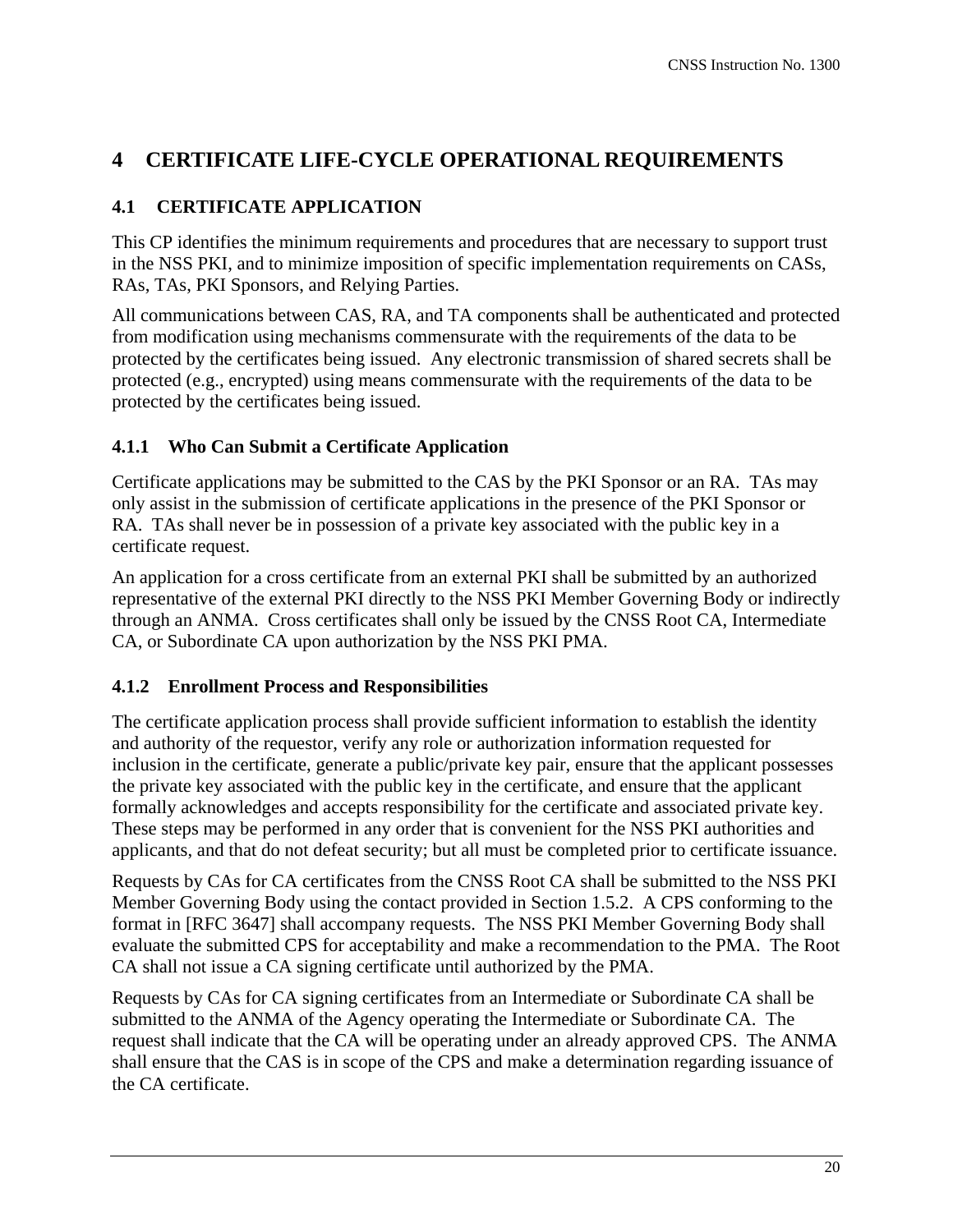# <span id="page-30-0"></span>**4.2 CERTIFICATE APPLICATION PROCESS**

#### **4.2.1 Performing Identification and Authentication Functions**

Upon receiving the request, the RA shall perform the following:

- Establish, authenticate, and record identity of the applicant as described in Section 3.2
- Verify the authority of the applicant to obtain the certificate and the integrity of the information in the certificate request
- Build the certificate and approve the signature of the certificate by the CA, if all requirements have been met
- Ensure the PKI Sponsor formally acknowledges and accepts responsibilities associated with holding the certificate through signing an acknowledgement of responsibilities form

The certificate request may contain an already built ("to-be-signed") certificate. This certificate will not be signed until all verifications and modifications, if any, have been completed to the RA's satisfaction.

The RA shall be ultimately responsible for verifying that the information to be included in the certificate is correct and accurate. When information has been submitted by a TA, TAs shall verify all information prior to submission, and the RA shall verify the identity of the TA, the authority of the TA, and the integrity of the information submitted by the TA. Information and attributes shall be verified via those offices or roles that have authority to assign the information or attribute. RAs and TAs shall establish relationships with these offices or roles to include this information in any certificate prior to approval.

#### **4.2.2 Approval or Rejection of Certificate Applications**

The CAS, RA, or TA may reject certificate application for various reasons such as incomplete or inaccurate information, lack of authorization to provide a certificate to the PKI Sponsor, inability to verify information to be included in the certificate, or technical errors such as failure to escrow the private key associated with an encryption certificate. If an application is rejected, the RA Officer or TA shall work with the appropriate parties to resolve the problem.

A certificate application is not considered accepted until the CA has accepted the application and issued a certificate.

#### **4.2.3 Time to Process Certificate Applications**

The RA or TA shall identify and authenticate the PKI Sponsor not more than 30 days prior to certificate issuance. If more than 30 days have passed between in-person identity proofing and certificate acceptance, the RA or TA shall re-confirm the identity of the PKI Sponsor prior to certificate issuance.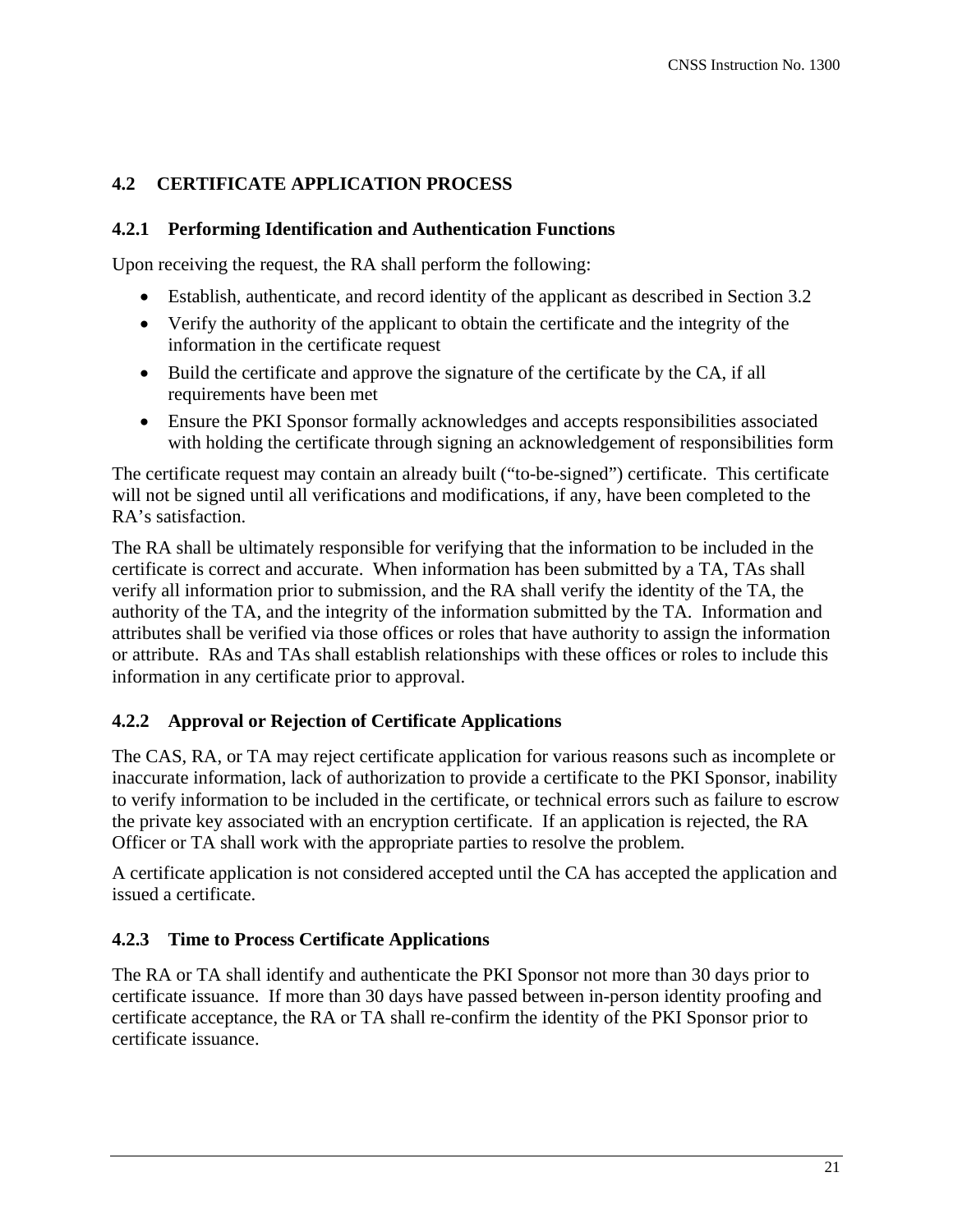# <span id="page-31-0"></span>**4.3 CERTIFICATE ISSUANCE**

### **4.3.1 CA Actions during Certificate Issuance**

Either an RA or the CAS shall ensure that the certificate request has been authenticated and validated, ensure that the public key is bound to the correct Subscriber, and obtain a proof of possession of the private key. The CAS shall authenticate the RA and the integrity of the request data received from the RA; then generate a certificate and provide the certificate to the PKI Sponsor.

### **4.3.2 Notification to Subscriber by the CA of Issuance of Certificate**

The CAS or RA shall notify the PKI Sponsor of certificate issuance.

### **4.4 CERTIFICATE ACCEPTANCE**

### **4.4.1 Conduct Constituting Certificate Acceptance**

The PKI Sponsor's formal acknowledgement and acceptance of responsibilities associated with holding the certificate through signing an acknowledgement of responsibilities form shall constitute acceptance of the certificate. The PKI Sponsor signature shall be collected before a CAS allows a Subscriber to make effective use of its private key. For certificate re-key, renewal, or modification, the PKI Sponsor's request to obtain a new certificate and subsequent failure to object to the certificate or its contents shall constitute acceptance of the certificate.

# **4.4.2 Publication of the Certificate by the CA**

See Section [2.2](#page-21-1).

#### **4.4.3 Notification of Certificate Issuance by the CA to Other Entities**

The NSS PKI PMA and NSS PKI Member Governing Body shall be notified whenever a CA operating under this policy issues a CA certificate.

# **4.5 KEY PAIR AND CERTIFICATE USAGE**

#### **4.5.1 Subscriber Private Key and Certificate Usage**

The use of the private key shall be limited in accordance with the *Key Usage* extension in the associated certificate. If the *Extended Key Usage* extension is present and implies any limitation on the use of the private key, those constraints shall also be observed.

A Subscriber shall not use a private key associated with an Identity, Code Signing, Content Signing, or System or Device certificate after the associated certificate has expired or been revoked. A Subscriber may continue to use a private key associated with an Encryption certificate after the associated certificate has expired or been revoked solely to decrypt previously encrypted information.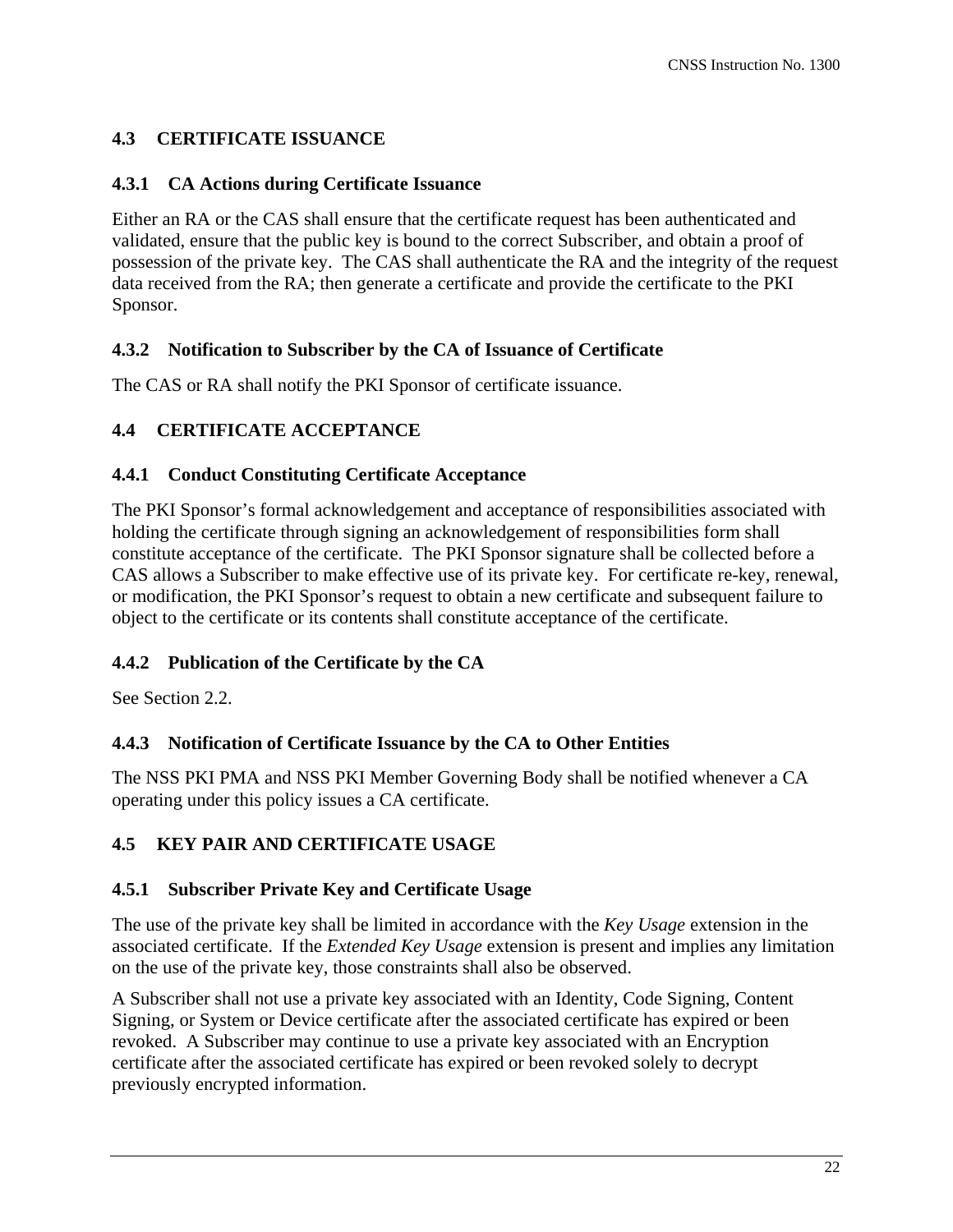<span id="page-32-0"></span>Each NSS PKI member agency that supports Role Subscribers shall develop internal policies and procedures for the use of Role Certificates and protection of the associated private keys for its specific operational environment. PKI Sponsors shall maintain a list of individuals with access to the private key of Role certificates at any given date/time.

# **4.5.2 Relying Party Public Key and Certificate Usage**

A Relying Party should only use a public key for the purposes indicated in the certificate *Key Usage* extension. Relying Parties should not use expired or revoked encryption certificates. If the *Extended Key Usage* extension is present and implies any limitation on the use of the certificate, those constraints should also be followed.

# **4.6 CERTIFICATE RENEWAL**

Renewing a certificate consists of creating a new certificate with a new validity period and serial number while retaining all other Subscriber information in the original certificate including the public key. Certificate renewal may be performed by any CA authorized to use the name space in the Subject DN of the certificate, potentially resulting in different key identifiers and a different CRL distribution point.

After certificate renewal, the old certificate may or may not be revoked, but shall not be further re-keyed, renewed, or modified.

# <span id="page-32-1"></span>**4.6.1 Circumstances for Certificate Renewal**

A certificate may be renewed if all of the following are true:

- The total key validity lifetime for that public key (including the new certificate and any previous renewals or modifications of the certificate) does not exceed the key validity lifetimes defined in Section [6.3.2](#page-71-1)
- The certificate has not reached the end of its validity period
- The certificate has not been revoked
- The name and other information in the certificate is still correct
- The identity proofing of the PKI Sponsor is current

The following table identifies identity proofing requirements for the PKI Sponsor.

| <b>Table 4-1: Identity Proofing Requirements</b> |  |  |
|--------------------------------------------------|--|--|
|--------------------------------------------------|--|--|

| <b>Subscriber Type</b>  | <b>Certificate Type</b>                                           | <b>Identity Proofing Requirement</b>                                                                                                           |
|-------------------------|-------------------------------------------------------------------|------------------------------------------------------------------------------------------------------------------------------------------------|
| Name                    | Identity                                                          | Performance of identity proofing in accordance<br>with Section 3.2.3.1 no more than six years prior<br>to re-keyed certificate expiration date |
| Name                    | Encryption, Signature,<br>Code Signing,<br><b>Content Signing</b> | Proof of possession of a current valid identity<br>certificate by the PKI Sponsor                                                              |
| Role                    | Any                                                               | Proof of possession of a current valid identity<br>certificate by the PKI Sponsor                                                              |
| <b>System or Device</b> | Any                                                               | Proof of possession of a current valid identity<br>certificate by the PKI Sponsor                                                              |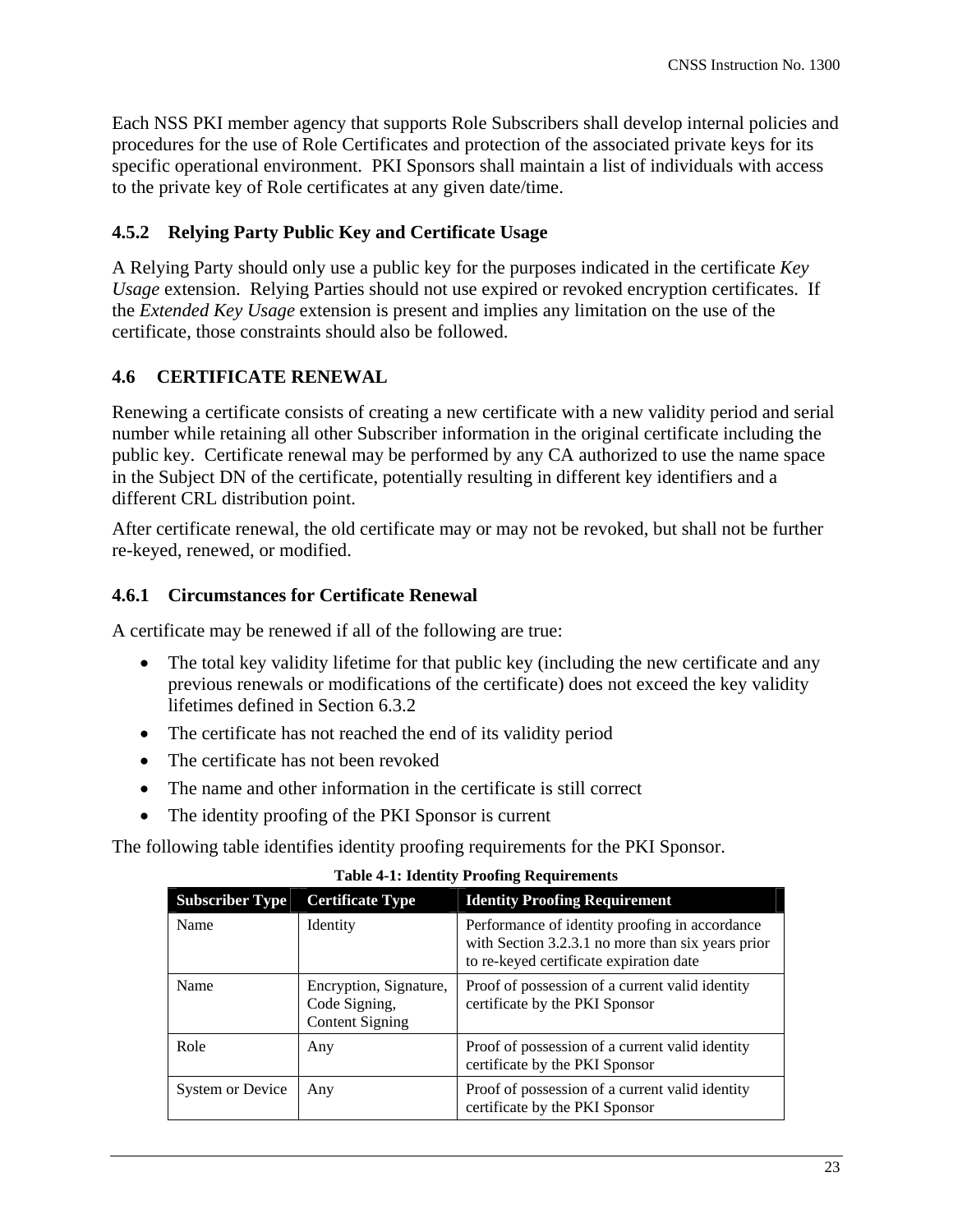<span id="page-33-0"></span>Member CAs may also renew Subscriber certificates after the CA re-keys if all of the preceding requirements are met.

# **4.6.2 Who May Request Renewal**

The PKI Sponsor, TA, or RA may request renewal of a certificate.

# **4.6.3 Processing Certificate Renewal Requests**

A certificate may be renewed based on an electronically authenticated request from the PKI Sponsor using a current valid Identity certificate issued by the NSS PKI and its associated private key, subject to the following restrictions:

- Under no case shall a certificate asserting the *id-CNSS-software* policy be used for authentication for the renewal of a certificate asserting the *id-CNSS-hardware* policy
- The DN of the new certificate and, information that could be used for authorizations shall be identical to that within the identity certificate used as an authentication credential
- The expiration date of the new certificate will be no later than the next required in-person authentication date associated with the certificate used as an authentication credential
- The in-person identity proofing date associated with a new certificate will be no later than the in-person identity proofing date associated with the certificate used for authentication
- The key lifetime period will not be exceeded by the renewed certificate
- The validity period of the new certificate shall not be greater than the maximum validity period requirements of this CP for that type of certificate

The CAS or RA shall verify that the PKI Sponsor who has been electronically authenticated is the PKI Sponsor for the Subscriber identified in the certificate associated with the renewal request. The CAS or RA shall process the renewal request upon validation of the request from the PKI Sponsor.

Certificates asserting the *id-CNSS-software* OID shall be accepted only for renewal of Signature or Encryption Name Subscriber certificates asserting the *id-CNSS-software* OID. Certificates asserting the *id-CNSS-hardware* OIDs may be accepted to authenticate requests for renewal of certificates asserting the *id-CNSS-software, id-CNSS-hardware*, or *id-CNSS-device* OIDs.

# **4.6.4 Notification of New Certificate Issuance to Subscriber**

The CAS or RA shall notify the PKI Sponsor of certificate issuance and provide instructions for retrieval of the renewed certificate.

#### **4.6.5 Conduct Constituting Acceptance of a Renewed Certificate**

A PKI Sponsor's request to obtain new certificates and subsequent failure to object to the certificate or its contents shall constitute acceptance of the certificate. For certificate renewals requested by an RA, RA notification to the PKI Sponsor and subsequent failure of the PKI Sponsor to object to the certificate or its contents shall constitute acceptance of the certificate.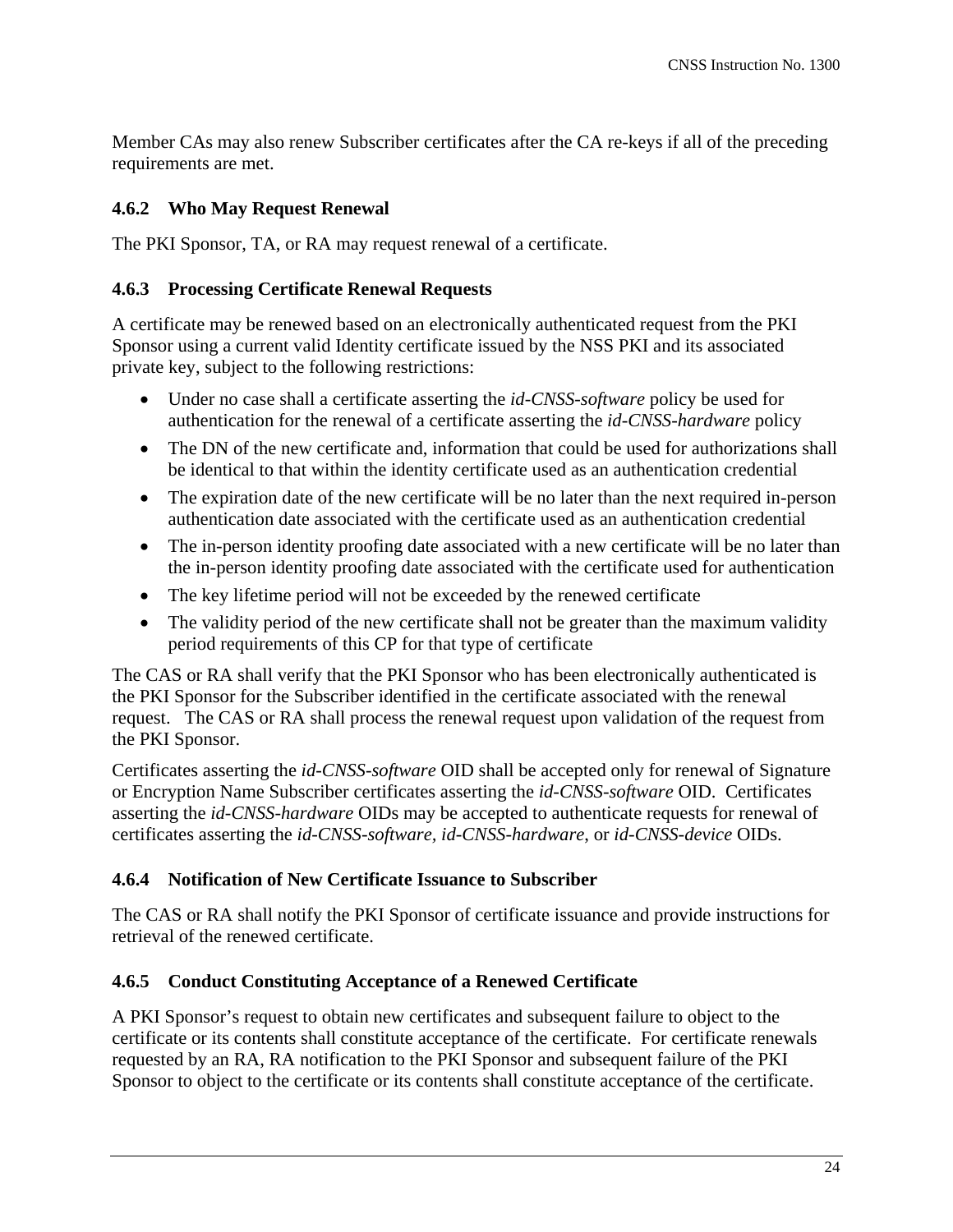# <span id="page-34-0"></span>**4.6.6 Publication of the Renewed Certificate by the CA**

See Section [2.2](#page-21-1).

### **4.6.7 Notification of Certificate Issuance by the CA to Other Entities**

The NSS PKI PMA and NSS PKI Member Governing Body shall be notified whenever a CA operating under this policy renews a CA certificate.

# <span id="page-34-1"></span>**4.7 CERTIFICATE RE-KEY**

Re-keying a certificate consists of creating a new certificate with a new validity period, serial number, and public key while retaining all other Subscriber information in the original certificate. Certificate re-key may be performed by any CA authorized to use the name space in the Subject DN of the certificate, potentially resulting in different key identifiers and a different CRL distribution point.

After certificate re-key, the old certificate may or may not be revoked, but shall not be further rekeyed, renewed, or modified.

# **4.7.1 Circumstances for Certificate Re-Key**

A certificate may be re-keyed if all of the following are true:

- The certificate has not reached the end of its validity period
- The certificate has not been revoked
- The name and other information in the certificate is still correct
- The identity proofing of the PKI Sponsor is current (see Section [4.6.1](#page-32-1))
- The CA or RA re-validates proof of possession of the old private key by the PKI Sponsor

# **4.7.2 Who May Request Re-Key**

The PKI Sponsor, TA, or RA may request re-key of a Subscriber certificate.

# **4.7.3 Processing Certificate Re-Key Requests**

A certificate may be re-keyed based on an electronically authenticated request from the PKI Sponsor using a current valid identity certificate issued by the NSS PKI and its associated private key, subject to the following restrictions:

- Under no case shall a certificate asserting the *id-CNSS-software* policy be used for authentication for the re-key of a certificate asserting the *id-CNSS-hardware* policy
- The DN of the new certificate and, information that could be used for authorizations shall be identical to that within the identity certificate used as an authentication credential
- The expiration date of the new certificate will be no later than the next required in-person authentication date associated with the certificate used as an authentication credential
- The in-person identity proofing date associated with a new certificate will be no later than the in-person identity proofing date associated with the certificate used for authentication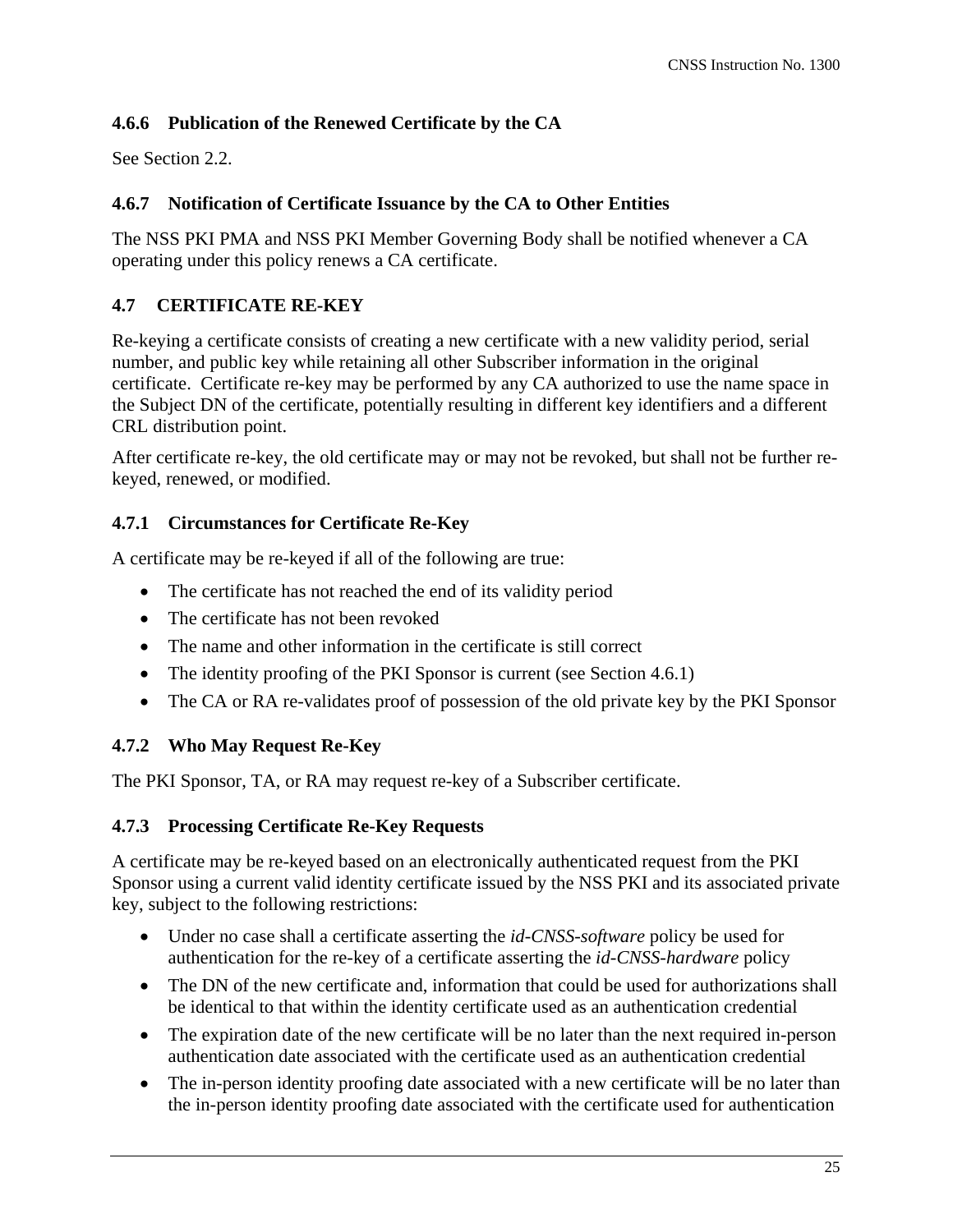<span id="page-35-0"></span>• The validity period of the new certificate shall not be greater than the maximum validity period requirements of this CP for that type of certificate

The CAS or RA shall process the re-key request upon validation of the request from the PKI Sponsor, ensuring that the in-person identity proofing period will not be exceeded by the rekeyed certificate.

Certificates asserting the *id-CNSS-software* OID shall be accepted only for re-key of Signature or Encryption Name Subscriber certificates asserting the *id-CNSS-software* OID. Certificates asserting the *id-CNSS-hardware* OIDs may be accepted to authenticate requests for re-key of certificates asserting the *id-CNSS-software, id-CNSS-hardware*, or *id-CNSS-device* OIDs.

# **4.7.4 Notification of New Certificate Issuance to Subscriber**

The CAS or RA shall notify the PKI Sponsor of certificate issuance and provide instructions for retrieval of the re-keyed certificate.

# **4.7.5 Conduct Constituting Acceptance of a Re-Keyed Certificate**

A PKI Sponsor request to obtain new certificates and subsequent failure to object to the certificate or its contents shall constitute acceptance of the certificate. For certificate re-keys requested by an RA, RA notification to the PKI Sponsor and subsequent failure of the PKI Sponsor to object to the certificate or its contents shall constitute acceptance of the certificate.

# **4.7.6 Publication of the Re-Keyed Certificate by the CA**

See Section [2.2](#page-21-1).

# **4.7.7 Notification of Certificate Issuance by the CA to Other Entities**

The NSS PKI PMA and NSS PKI Member Governing Body shall be notified whenever a CA operating under this policy issues a CA certificate.

# **4.8 CERTIFICATE MODIFICATION**

Modifying a certificate consists of creating a new certificate with a new serial number that differs in one or more fields from the old certificate. The new certificate may have the same or different subject public key. Certificate modification may be performed by any CA authorized to use the name space in the Subject DN of the new certificate.

After certificate modification, the old certificate may or may not be revoked, but shall not be further re-keyed, renewed, or modified.

#### **4.8.1 Circumstances for Certificate Modification**

A certificate may be modified if information contained in the certificate that is not used for authorization has changed. If the Subscriber DN or other information that could be used for authorization has changed, the Subscriber shall undergo the initial registration process.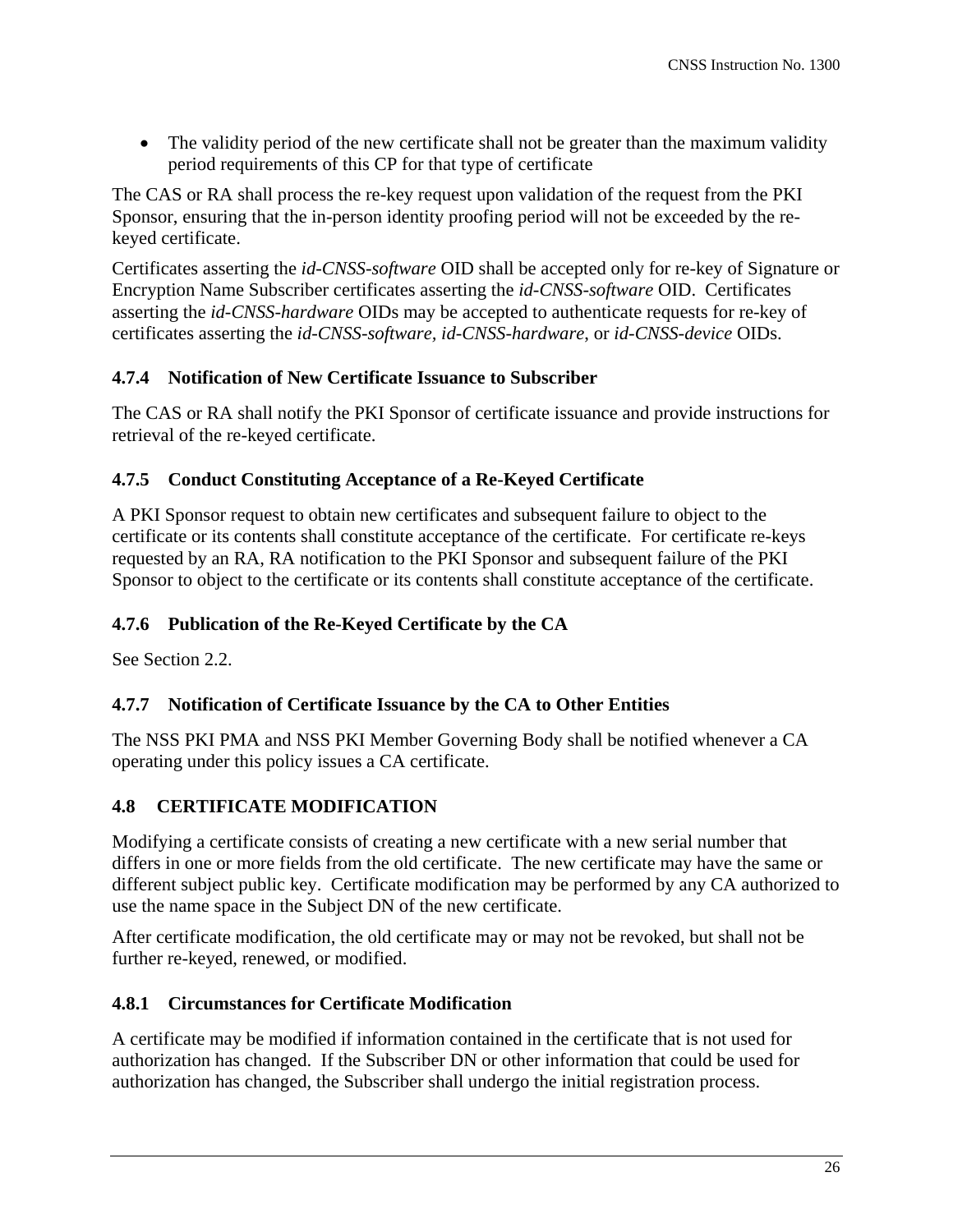If the modified certificate will have the same public key as the original certificate, the requirements for Certificate Renewal as stated in Section [4.6.1](#page-32-0) also apply.

If the modified certificate will have a new public key, the requirements for Certificate Re-Key as stated in Section [4.7.1](#page-34-0) also apply.

# **4.8.2 Who May Request Modification**

The PKI Sponsor, TA, or RA may request modification of a Subscriber certificate.

# **4.8.3 Processing Certificate Modification Requests**

A certificate may be modified based on an electronically authenticated request from the PKI Sponsor using a current valid identity certificate issued by the NSS PKI and its associated private key, subject to the following restrictions:

- Under no case shall a certificate asserting the *id-CNSS-software* policy be used for authentication for the modification of a certificate asserting the *id-CNSS-hardware* policy
- The DN of the new certificate and, information that could be used for authorizations shall be identical to that within the identity certificate used as an authentication credential
- The expiration date of the new certificate will be no later than the next required in-person authentication date associated with the certificate used as an authentication credential
- The in-person identity proofing date associated with a new certificate will be no later than the in-person identity proofing date associated with the certificate used for authentication
- The validity period of the new certificate shall not be greater than the maximum validity period requirements of this CP for that type of certificate

The CAS or RA shall process the modification request upon validation of the request from the PKI Sponsor, ensuring that the key lifetime period and the in-person identity proofing period will not be exceeded by the modified certificate.

Certificates asserting the *id-CNSS-software* OID shall be accepted only for modification of Signature or Encryption Name Subscriber certificates asserting the *id-CNSS-software* OID. Certificates asserting the *id-CNSS-hardware* OIDs may be accepted to authenticate requests for modification of certificates asserting the *id-CNSS-software, id-CNSS-hardware*, or *id-CNSSdevice* OIDs.

# **4.8.4 Notification of New Certificate Issuance to Subscriber**

See Section [4.6.4](#page-33-0) for a modified certificate that has the same public key as the original certificate.

See Section [4.7.4](#page-35-0) for a modified certificate that has a new public key.

#### **4.8.5 Conduct Constituting Acceptance of a Modified Certificate**

A PKI Sponsor's request to obtain new certificates and subsequent failure to object to the certificate or its contents shall constitute acceptance of the certificate. For certificate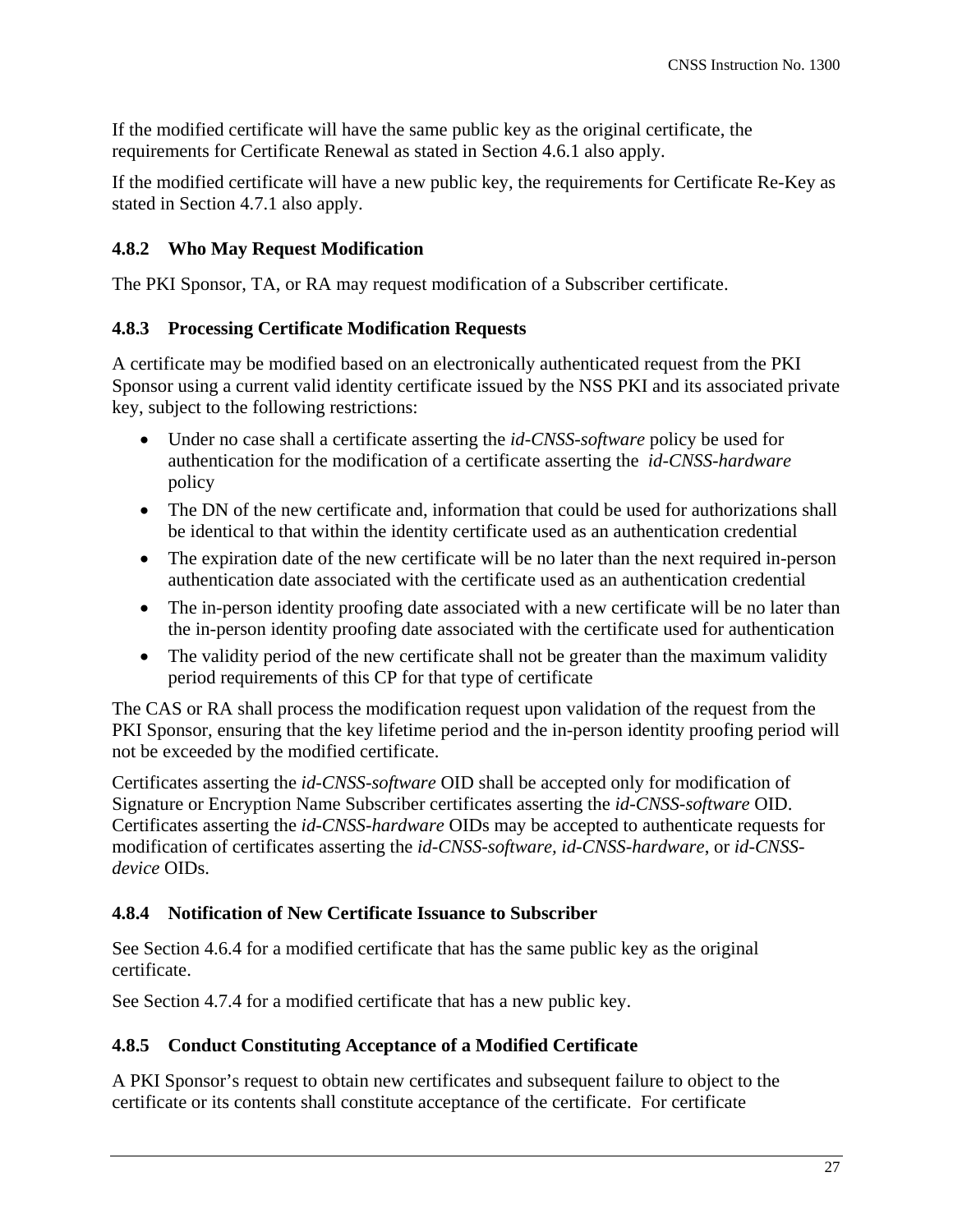modifications requested by an RA, RA notification to the PKI Sponsor and subsequent failure of the PKI Sponsor to object to the certificate or its contents shall constitute acceptance of the certificate.

#### **4.8.6 Publication of the Modified Certificate by the CA**

See Section [2.2](#page-21-0).

#### **4.8.7 Notification of Certificate Issuance by the CA to Other Entities**

The NSS PKI PMA and NSS PKI Member Governing Body shall be notified whenever a CA operating under this policy issues a CA certificate.

#### **4.9 CERTIFICATE REVOCATION AND SUSPENSION**

The CAS or RA shall authenticate all revocation requests.

#### **4.9.1 Circumstances for Revocation**

A certificate shall be revoked when the binding between the subject and the subject's public key defined within a certificate is no longer considered valid. Circumstances that invalidate the binding include the following:

- Identifying information or affiliation components of any names in the certificate become invalid
- Information not included in the certificate but required for the issuance of the certificate becomes invalid (e.g., having an account on an accredited U.S. SECRET information system or network)
- Privilege attributes asserted in the certificate are no longer accurate
- The PKI Sponsor can be shown to have violated the stipulations of the PKI Sponsor agreement
- The private key is suspected of compromise
- For Name Certificates, the individual named in the certificate is no longer authorized to hold the certificate
- For Role certificates, an entity who is no longer authorized as a holder of that role may have access to the private key associated with the Role certificate
- An Intermediate or Subordinate CA is no longer meeting the requirements of this CP
- For cross certificates, the cross-certified NSS PKI is no longer meeting the requirements of this CP as specified in its MOA
- The NSS PKI PMA or NSS PKI Member Governing Body has determined that crosscertification or subordination is no longer in the best interests of the Federal Government

Whenever any of the above circumstances occur, the associated certificate shall be revoked.

A certificate shall also be revoked if the PKI Sponsor or other authorized party requests revocation of the certificate.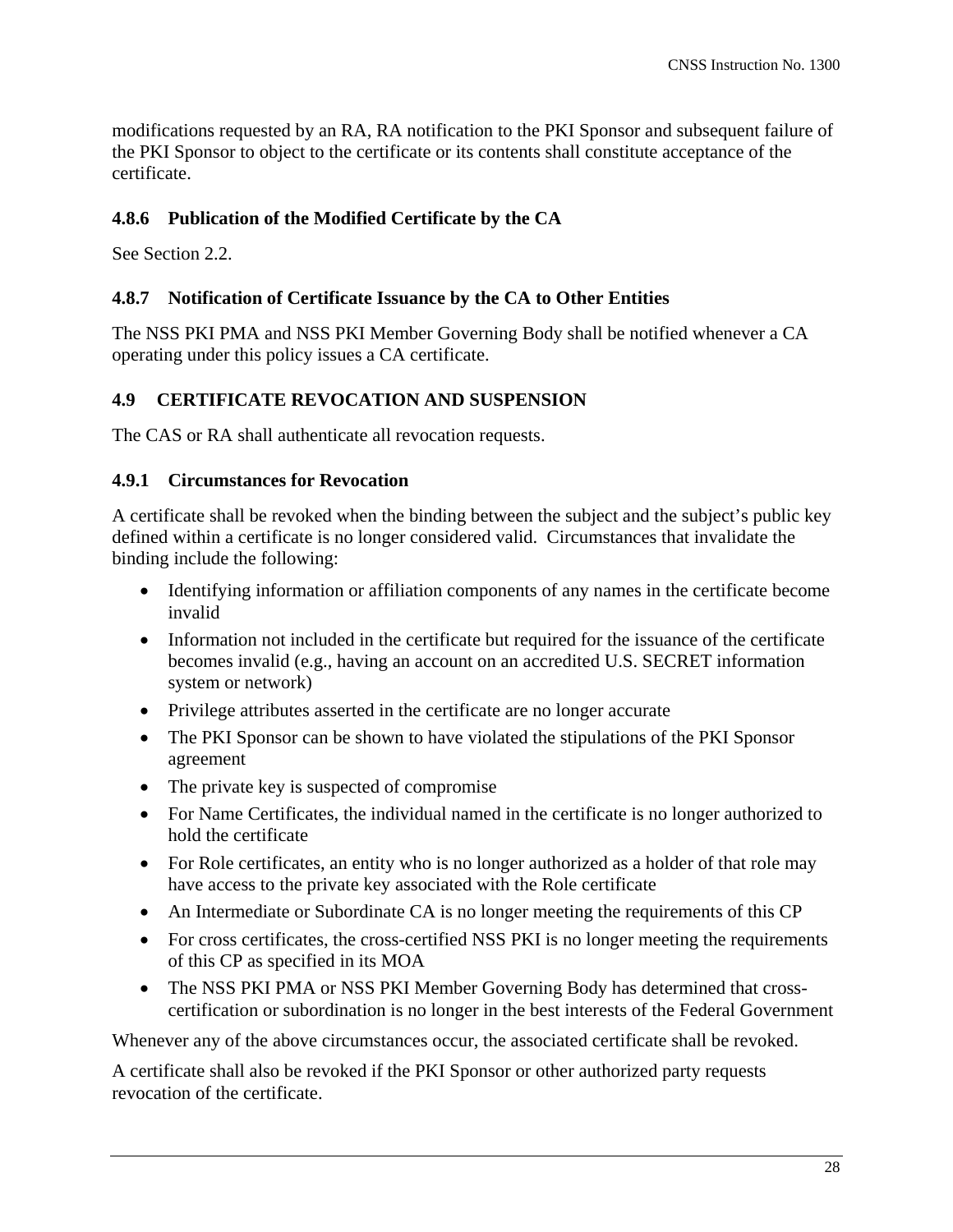If control of a Sponsor cryptographic module is suspected to have been lost, this shall be immediately reported, and the certificates revoked or suspended pending investigation. If loss of control is confirmed, all associated certificates shall be revoked, and the cryptographic module shall be technically prohibited from being further keyed, and destroyed if possible.

# **4.9.2 Who Can Request a Revocation**

A CA may summarily revoke certificates it has issued. A written notice and brief explanation for the revocation shall subsequently be provided to the PKI Sponsor. PKI Sponsors are authorized to request revocation of their own certificates. Other parties may request revocation of certificates by providing a reason for the revocation request to an RA.

The NSS PKI PMA and NSS PKI Member Governing Body are authorized to request revocation of CA certificates, cross certificates, or end entity certificates.

If the Root CA or an Intermediate CA determines that a Subordinate CA is not meeting the requirements of this CP, or an emergency has occurred that may affect the integrity of the NSS PKI, the Root CA or Intermediate CA is authorized to revoke the Subordinate CA certificate. Where possible, the Root CA or Intermediate CA shall first attempt to resolve the issue without revoking the certificate.

# <span id="page-38-0"></span>**4.9.3 Procedure for Revocation Request**

Any format that is used to request a revocation shall identify the certificate to be revoked, explain the reason for revocation, and allow the request to be authenticated (e.g., digitally or manually signed). All revocation requests shall be verified to ensure that they have appropriate justification and are authentic to prevent malicious revocation of certificates by unauthorized parties.

If the revocation is being requested for reason of key compromise or suspected fraudulent use, then the Subscriber's and the RA's revocation request shall so indicate. If an RA performs this on behalf of a Subscriber, a formal, signed message format known to the CA shall be employed. All requests shall be authenticated; for signed requests from the certificate subject, or from an RA, verification of the signature is sufficient. Requests can be authenticated using the private key associated with the certificate that is being requested to be revoked.

If the revocation request can be authenticated using the certificate that is being requested to be revoked, the CA may validate the request and revoke the certificate. All other requests shall be authenticated by an RA. In emergency cases where the requestor is not an authorized party, the RA shall take measures to verify the authority of the requestor and the need for revocation. In general, the RA may, at his or her discretion, take reasonable measures to verify the need for revocation. If the revocation request appears to be valid, the RA shall approve the revocation of the certificate.

The CA shall revoke the certificate by placing its serial number and other identifying information on a CRL, in addition to any other revocation mechanisms used. Revoked certificates shall be included on at least one CRL, and shall be included on all new publications of the CRL until the certificates expire. Revocation takes effect upon initial publication of the CRL containing the revocation information.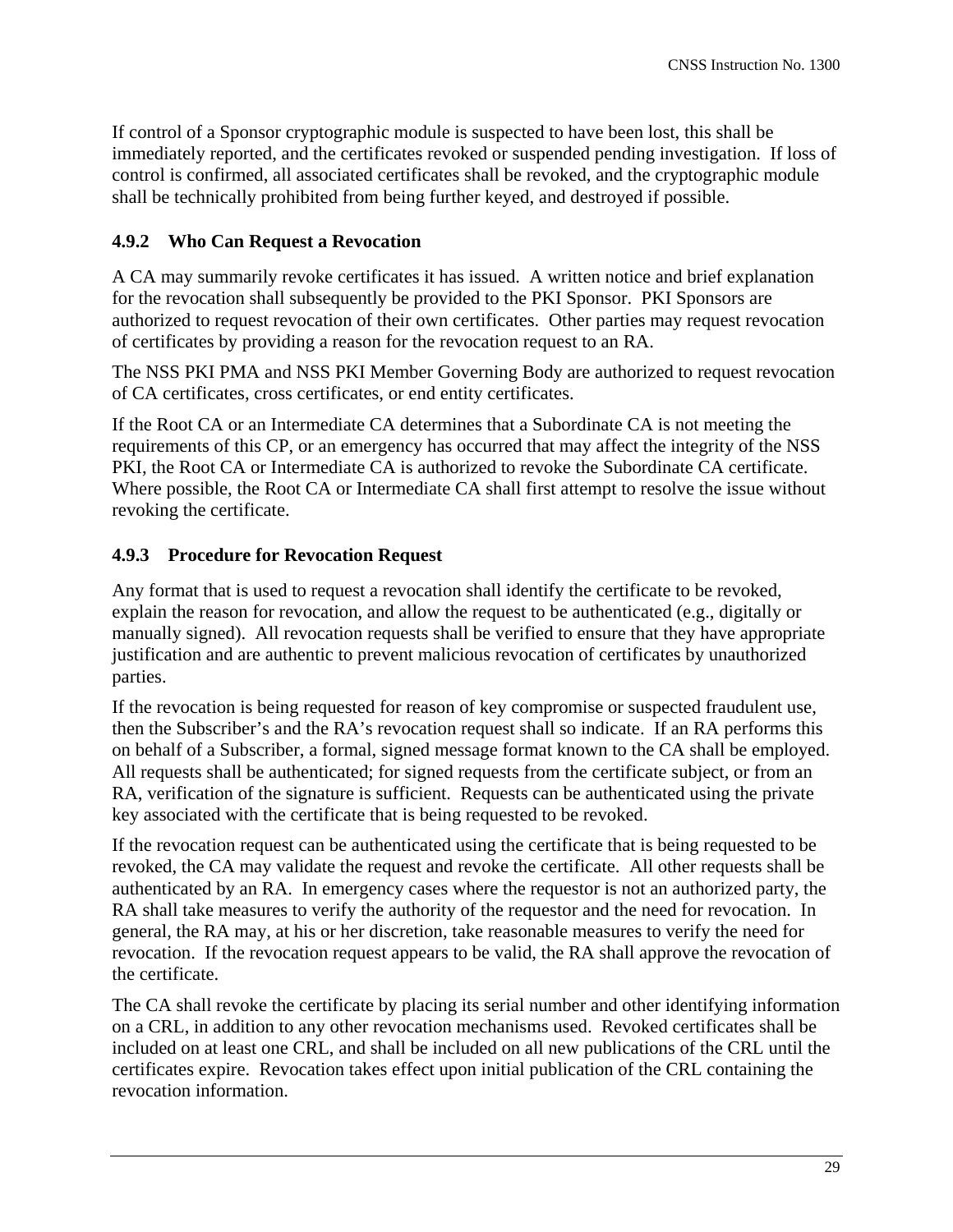For hardware certificates, revocation is optional only if all of the following conditions are met:

- The revocation request was not for key compromise
- The hardware token does not permit the user to export the private key
- The PKI Sponsor surrendered the token to an RA Officer or TA
- The token was zeroized or destroyed by the RA Officer or TA upon surrender
- The token was protected from malicious use between surrender and zeroization and destruction
- An audit record of token surrender, protection, and zeroization is maintained

In all other cases, revocation is mandatory. If the token is not recovered from the Subscriber or protected from malicious use prior to zeroization, then all certificates associated with the token shall be revoked for the reason of key compromise. If it is determined that a private key used to sign requests for one or more additional certificates may have been compromised at the time the requests for additional certificates were made, all certificates authorized by directly or indirectly chaining back to that compromised key shall also be revoked.

The revoking authority shall immediately notify the NSS PKI PMA and any Intermediate, Subordinate, or cross-certified ANMAs if the signing certificate for any Intermediate or Subordinate CA is revoked for any reason.

If the revocation is a result of the subscriber or sponsor leaving the organization, the ANMA shall require the surrender of the token from the subscriber or sponsor.

# **4.9.4 Revocation Request Grace Period**

There is no grace period for revocation under this CP.

#### **4.9.5 Time within Which CA Must Process the Revocation Request**

A CA shall revoke certificates as quickly as practical upon receipt of a proper revocation request. Revocation requests shall be processed before the next CRL is published (See Table 4-2[\),](#page-40-0)  [excepting those requests for reasons other than compromise, which are validated within two](#page-40-0)  [hours of the next CRL issuance. Such revocation requests shall be processed before the](#page-40-0)  [following CRL is published. A request is considered received when a CAS or RA first accesses](#page-40-0)  [a valid request.](#page-40-0) 

#### **4.9.6 Revocation Checking Requirements for Relying Parties**

Use of revoked certificates could have damaging or catastrophic consequences in certain applications. The matter of how often new revocation data should be obtained is a determination to be made by the Relying Party. Revocation data should be obtained from an authoritative source, such as a CRL or an authoritative CSS as defined in Section [1.3.2.4.](#page-15-0) CAS and RA components shall only use CRLs or authoritative CSSs.

If it is temporarily infeasible to obtain revocation information from an authoritative source, then the Relying Party should either reject use of the certificate or make an informed decision to accept the risk, responsibility, and consequences for using a certificate whose authenticity cannot be guaranteed to the standards of this policy.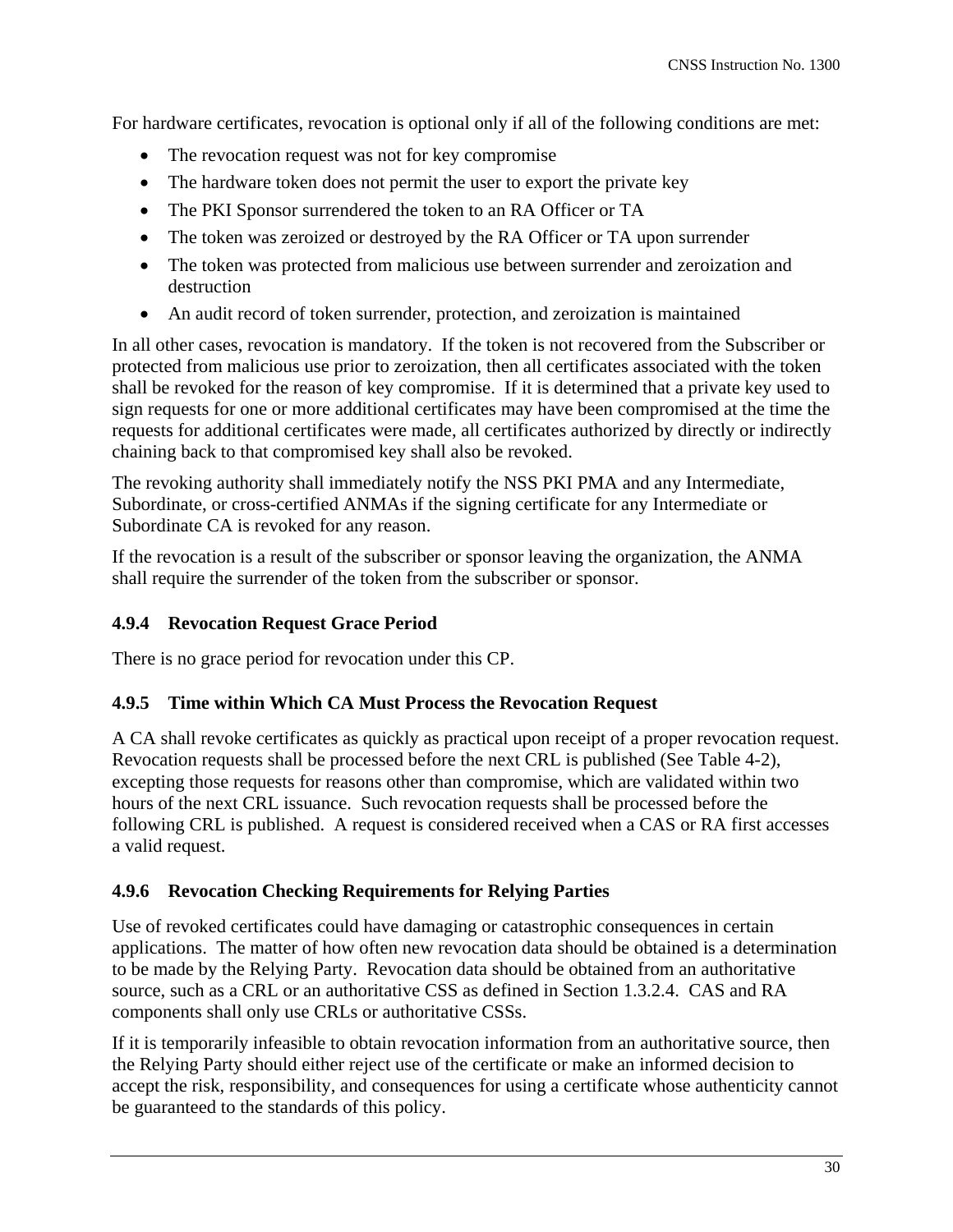# <span id="page-40-1"></span>**4.9.7 CRL Issuance Frequency**

CRLs shall be periodically issued and posted to a repository, even if there are no changes or updates to be made, to ensure timeliness of information. CRLs may be issued more frequently than required. CAs shall always post an early update to an applicable Revocation List (CRL) in the event of a revocation due to key compromise. CAs shall ensure that superseded CRLs are removed from the repository upon posting of the latest CRL.

CAs shall conform to the CRL issuance frequency described in the table below.

<span id="page-40-0"></span>

| <b>CA Type</b>         | <b>Normal CRL</b><br><b>Issuance</b> | <b>Issuance as a Result</b><br>of Key Compromise | <b>Next Update Latency</b>             |
|------------------------|--------------------------------------|--------------------------------------------------|----------------------------------------|
| Root CA                | At least once every                  | Within 18 hours of                               | Minimum: issuance frequency $+1$ day   |
|                        | 31 days                              | notification                                     | Maximum: issuance frequency $+7$ days  |
| <b>Intermediate CA</b> | At least once every                  | Within 18 hours of                               | Minimum: issuance frequency $+1$ day   |
| (Operated Off-line)    | 31 days                              | notification                                     | Maximum: issuance frequency $+7$ days  |
| <b>Intermediate CA</b> | At least once every                  | Within 18 hours of                               | Minimum: issuance frequency $+4$ hours |
| (Operated On-line)     | 24 hours                             | notification                                     | Maximum: issuance frequency $+ 6$ days |
| <b>Subordinate CA</b>  | At least once every                  | Within 6 hours of                                | Minimum: issuance frequency $+4$ hours |
|                        | 24 hours                             | notification                                     | Maximum: issuance frequency $+ 6$ days |

NSS PKI CRLs shall be published upon generation, but within no more than four hours after generation. Each CRL shall be published no later than the time specified in the *nextUpdate* field of the previously issued CRL for the same scope.

# **4.9.8 Maximum Latency for CRLs**

In order to ensure that Relying Parties may obtain a current, valid CRL, the time indicated in the *nextUpdate* field of the CRL shall be past the time indicated in the *thisUpdate* field by a minimum of the latency indicated; and not past the time indicated in the *thisUpdate* by more than the maximum of the latency indicated in Section [4.9.7.](#page-40-1)

# **4.9.9 On-line Revocation/Status Checking Availability**

A CA may use a CSS to support on-line revocation status checking. See Section [4.10](#page-42-0) for CSS requirements.

# **4.9.10 On-line Revocation Checking Requirements**

If supported, Relying Parties may use a CSS to determine certificate validity. Relying Parties using a CSS supported by the NSS PKI need not obtain or process CRLs. See Section [4.10](#page-42-0) for CSS requirements.

#### **4.9.11 Other Forms of Revocation Advertisements Available**

A CA may use a CSS to support other methods to publicize the status of certificates. See Section [4.10](#page-42-0) for CSS Requirements.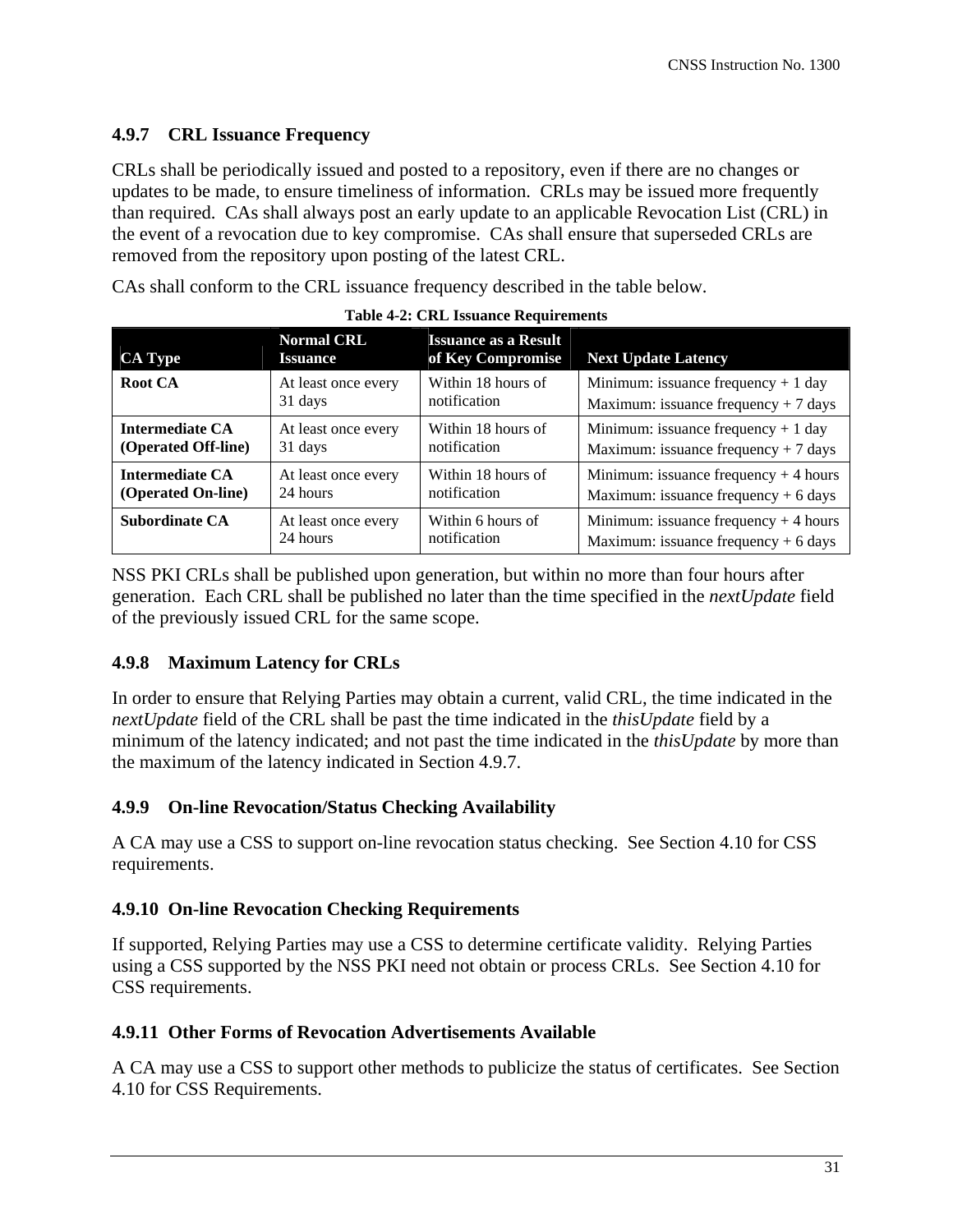# **4.9.12 Special Requirements Related to Key Compromise**

See Sections [4.9.7](#page-40-1) and [5.7.1](#page-61-0) for incident and compromise handling and Section [5.7.3](#page-62-0) for entity private key compromise procedures. See Section [4.9.3](#page-38-0) for revocation procedures.

### **4.9.13 Certificate Suspension and Restoration**

CAs may support certificate suspension and restoration.

### *4.9.13.1 Circumstances for Suspension*

For CAs that support suspension, a certificate shall be suspended when there is reason to believe that the binding between the subject and the subject's public key defined within a certificate is not currently valid, or there may be reason to question the security of the private key, but additional research is necessary to determine the status fully. Circumstances that may lead to certificate suspension include but are not limited to the following:

- The PKI Sponsor for the certificate has misplaced the token containing the private key associated with the certificate, but believes that the token is in a protected location
- The PKI Sponsor is known or believed to have the token containing the private key associated with the certificate, and fails to appear at an expected duty location

# *4.9.13.2 Who Can Request Suspension*

PKI Sponsors are authorized to request suspension of their own certificates. Other parties, including the manager, supervisor, or superior officer, may request suspension of certificates by providing a reason for the suspension request to an RA or TA.

# *4.9.13.3 Procedure for Suspension Request*

Any format that is used to request a suspension shall identify the certificate to be suspended, explain the reason for suspension, include an estimated time for the resolution of the suspension, and allow the request to be authenticated (e.g., digitally or manually signed). Prior to approving a certificate suspension, the RA shall verify the suspension request, to include authenticating the identity of the requestor via means commensurate with the requirements of the data to be protected by the certificates being suspended, and verifying the requestor's authority to request suspension and the validity of the reason for the suspension request.

Once approved by the RA, the CA shall suspend the certificate and place its serial number and other identifying information on a CRL, in addition to any other suspension or revocation advertisement mechanisms used.

# *4.9.13.4 Limits on Suspension Period*

Suspended certificates shall be periodically reviewed to determine if the reason for suspension remains valid. The RA Officer that approved a suspension request shall review suspended certificates monthly or at the time specified in the suspension request, whichever is shorter. The RA shall then revoke any certificate where the suspension has exceeded the original requested suspension period and for which the requestor has not submitted an extension request.

# *4.9.13.5 Circumstances for Restoration*

For CAs that support suspension, a suspended certificate may be restored when the binding between the subject and the subject's public key defined within a certificate is determined to still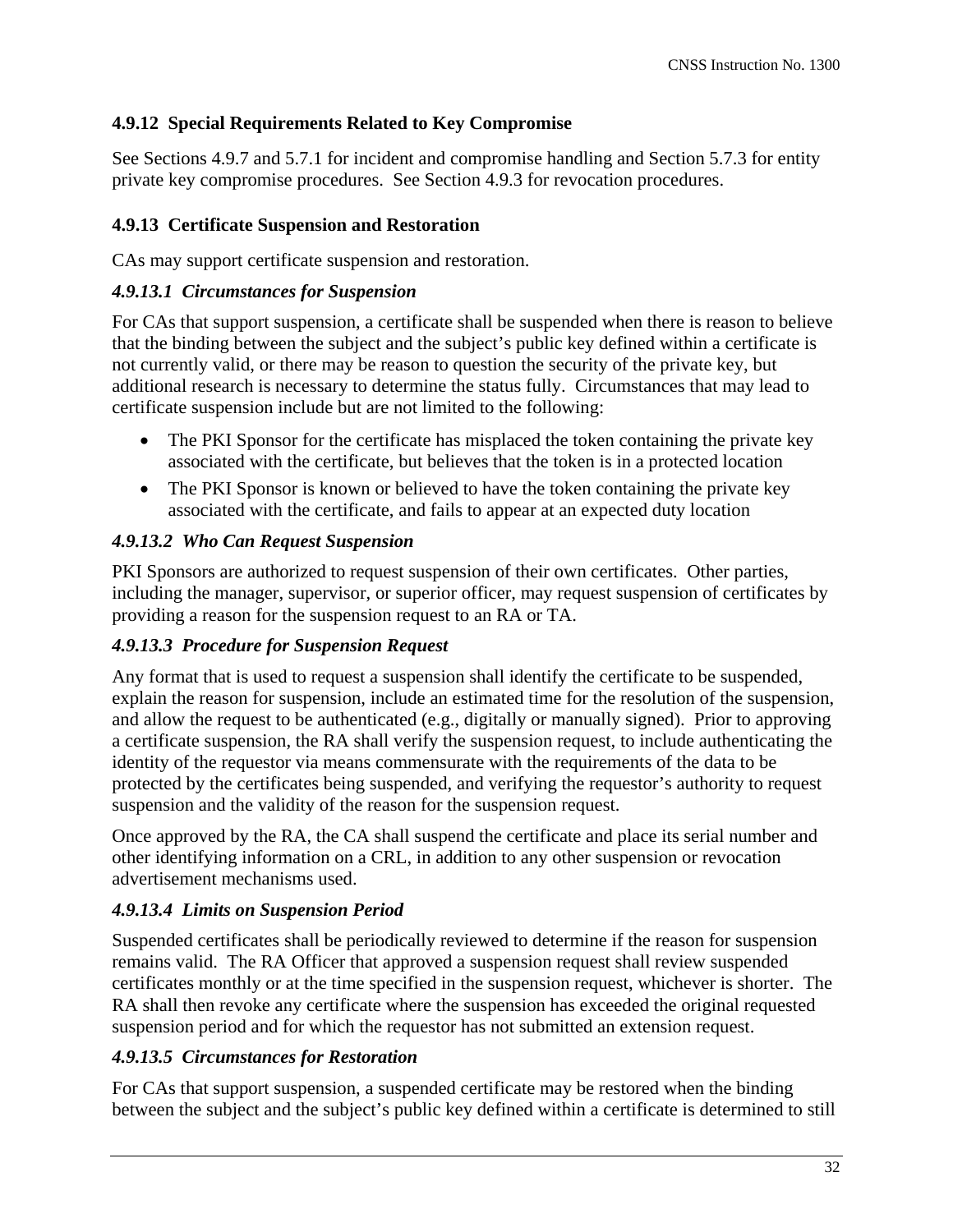be valid or the question of the security of the private key is resolved and there was no compromise of the private key.

#### *4.9.13.6 Who Can Request Restoration*

The party that requested suspension of the certificate is authorized to request restoration by providing a reason for the restoration to an RA through an authenticated mechanism.

PKI Sponsors may request restoration of their own certificates. Other parties may request restoration of certificates by providing a reason for the restoration to an RA or TA.

#### *4.9.13.7 Procedure for Restoration Request*

The request for a restoration shall identify the certificate to be restored, provide the reason for restoration, and shall be digitally or manually signed. Prior to approving a certificate restoration, the RA shall validate the restoration request to include:

- Ensuring the request has appropriate justification
- Authenticating the identity of the requestor
- Verifying the requestor's authority to request restoration
- Verifying the integrity of the request at a level commensurate with the certificate being restored

If a PKI Sponsor requests restoration of their own certificate, the RA shall validate the identity of the PKI Sponsor, and the validity of the reason for restoration, prior to restoration of the certificate.

The private key associated with any suspended certificate shall not be used to authenticate the identity of the restoration requestor.

The CA shall restore the certificate by removing its serial number and other identifying information from the next CRL and all future CRLs until the certificate expires or is revoked. The CA shall also restore the certificate to a valid state in any other revocation or suspension mechanisms used.

For Name Certificates, the manager, supervisor, or superior officer shall determine the circumstances for the suspension and if restoration is warranted in accordance with organizational practices relative to the circumstances for the suspension. If the circumstances warrant, the manager, supervisor, or superior officer shall inform, in an authenticated manner commensurate with the information that the suspended certificate protects, the RA to change the status of the certificate from suspended to revoked.

Once a certificate has been revoked, it shall not be restored.

#### <span id="page-42-0"></span>**4.10 CERTIFICATE STATUS SERVICES**

CSSs are not a required component of the NSS PKI. If supported as part of the NSS PKI (See Section [1.3.2.4](#page-15-0)), the CSS is considered an integral part of the CAS and, except where expressly noted, all requirements imposed on CASs apply.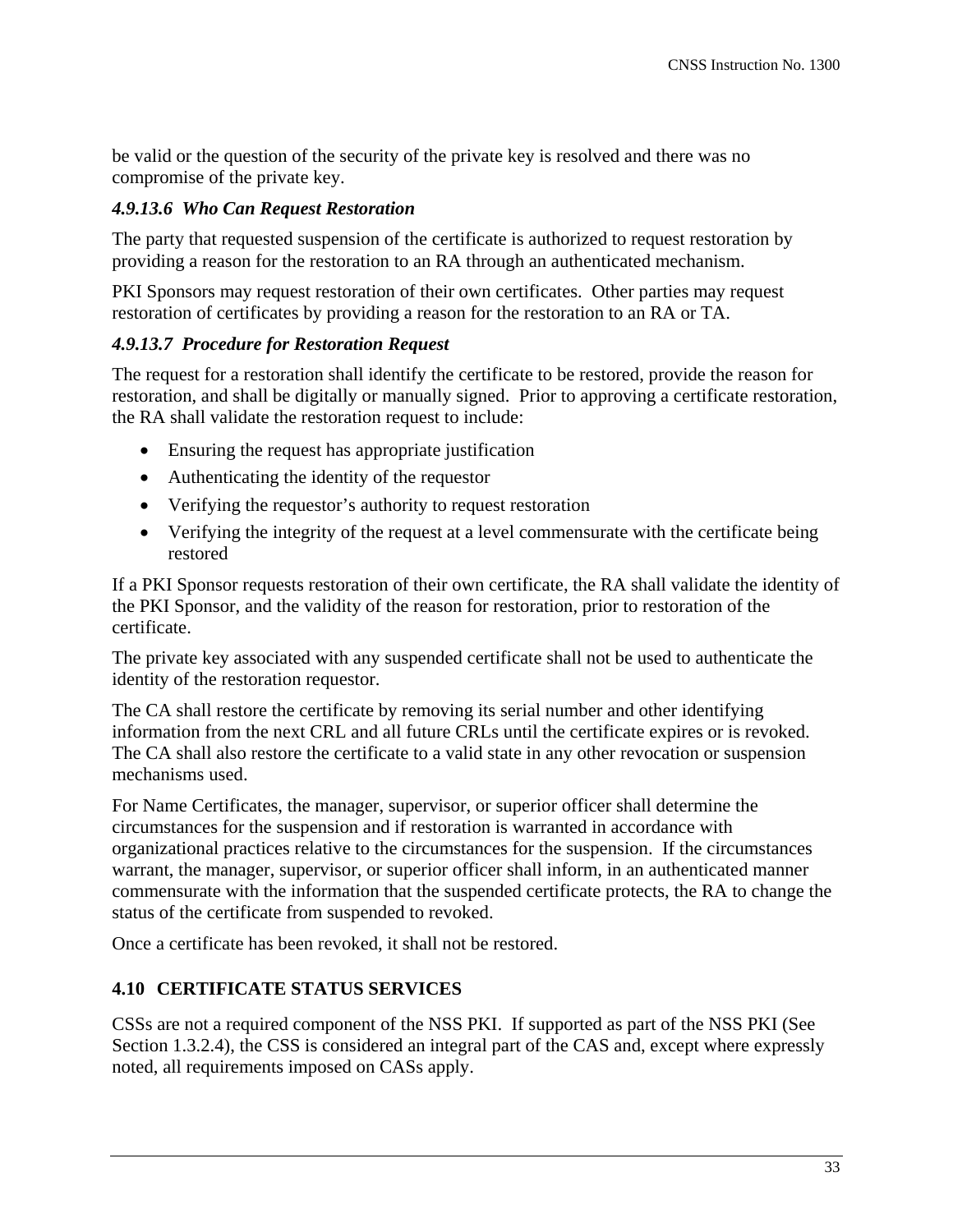# **4.10.1 Operational Characteristics**

A CSS shall meet the following requirements:

- The CSS shall be operated in compliance with this CP and any applicable Internet standards
- Information exchanged between the CA and the CSS shall be authenticated and protected from modification using mechanisms commensurate with the requirements of the data to be protected by the certificates being issued
- Accurate and up-to-date information from the associated CA shall be used to provide the revocation status
- Revocation status responses shall provide authentication and integrity services commensurate with the requirements of the data to be protected by the certificates being issued, to include the status of the certificate and the time the status indication was generated
- Latency of certificate status information shall meet or exceed the requirements for CRL issuance stated in Section [4.9.7](#page-40-1)
- Each certificate in the certificate chain used to validate the certificate whose status is being requested is checked for revocation, such that the Relying Party need not check more than one authority to validate a Subscriber certificate

# **4.10.2 Service Availability**

No stipulation.

# **4.10.3 Optional Features**

No stipulation.

# **4.11 END OF SUBSCRIPTION**

Subscription is synonymous with the certificate validity period. The subscription ends when the certificate expires or is revoked.

# **4.12 KEY ESCROW AND RECOVERY**

The NSS PKI supports key escrow and recovery for private keys associated with encryption certificates. The NSS PKI does not support key recovery using key encapsulation techniques.

# **4.12.1 Key Escrow**

# *4.12.1.1 Circumstances for Key Escrow*

Private keys associated with encryption certificates shall be escrowed prior to certificate issuance. Private keys associated with Identity, Signature, Code Signing, or Content Signing certificates shall never be escrowed.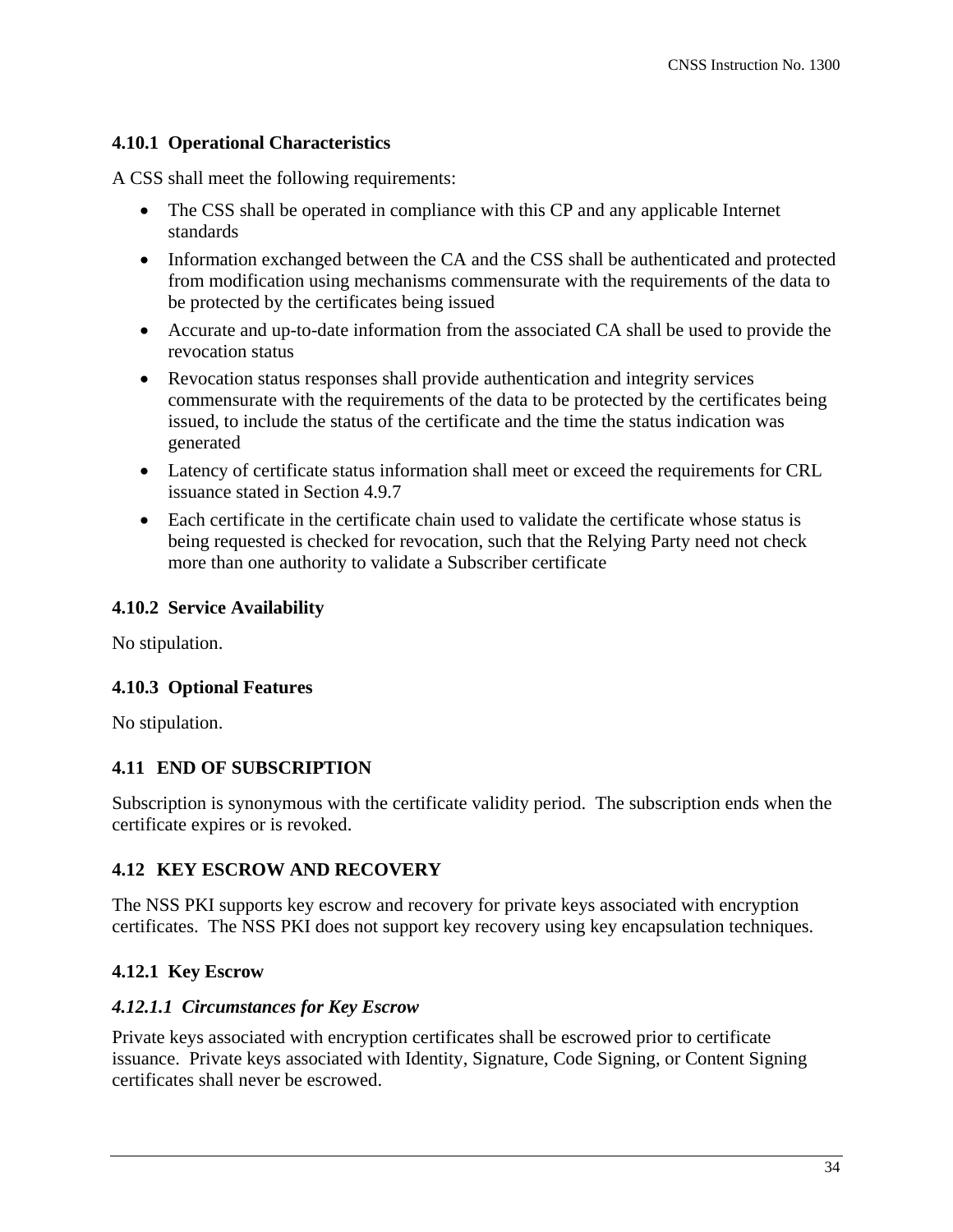# *4.12.1.2 Escrowing Keys*

Escrowed keys shall be stored in a protected KES that is part of the CAS. All requirements for storage and transfer of private keys shall apply to the process of escrowing private keys.

Escrowed keys shall be maintained within the KES for a minimum of one year after the expiration of the certificate associated with the key. If the certificate associated with the key is renewed or modified without changing the key, the escrowed key shall be maintained within the KES for a minimum of one year after the expiration date of the renewed or modified certificate associated with the key. Escrowed keys shall be archived as described in Section [5.5.](#page-59-0) KES security audit requirements related to the CAS and RA are specified in Section [5.4.](#page-55-0)

# *4.12.1.3 Notification of Key Escrow to Subscriber*

As part of the key escrow process, all subscribers shall be notified that the private keys associated with their encryption certificates will be escrowed.

# **4.12.2 Key Recovery**

The NSS PKI supports the mechanism for obtaining a copy of an escrowed key where access to that key is a necessary condition for access to data. The NSS PKI does not provide a data recovery service, nor is this CP intended to change the authority of any individual or organization to access data.

Recovery of private keys associated with expired encryption certificates may be performed as part of the re-key process to ensure that earlier encryption private keys are contained on re-keyed tokens. Recovered keys associated with certificates that assert the *id-CNSS-hardware* OID shall only be recovered to another token that meets the requirements specified in Section [6.2.1](#page-68-0) for certificates that assert the *id-CNSS-hardware* OID.

During delivery, escrowed keys shall be protected against disclosure to any party except the requestor and the trusted roles responsible for the recovery.

Key recovery archive requirements are as described in Section [5.5.](#page-59-0) Key recovery security audit requirements are specified in Section [5.4.](#page-55-0)

# *4.12.2.1 Circumstances for Key Recovery*

Escrowed keys may be recovered to support the recovery of encrypted data for business, law enforcement or other requirements. In general, escrowed keys are recovered for the following purposes:

- The original copy of the escrowed key has been lost or damaged and the Subscriber cannot access data encrypted with the corresponding public key
- The certificate is to be re-keyed and the earlier issued private keys are recovered to be included on the token containing the re-keyed certificate
- An authorized third party (other than the PKI Sponsor) requires access to data encrypted with the corresponding public key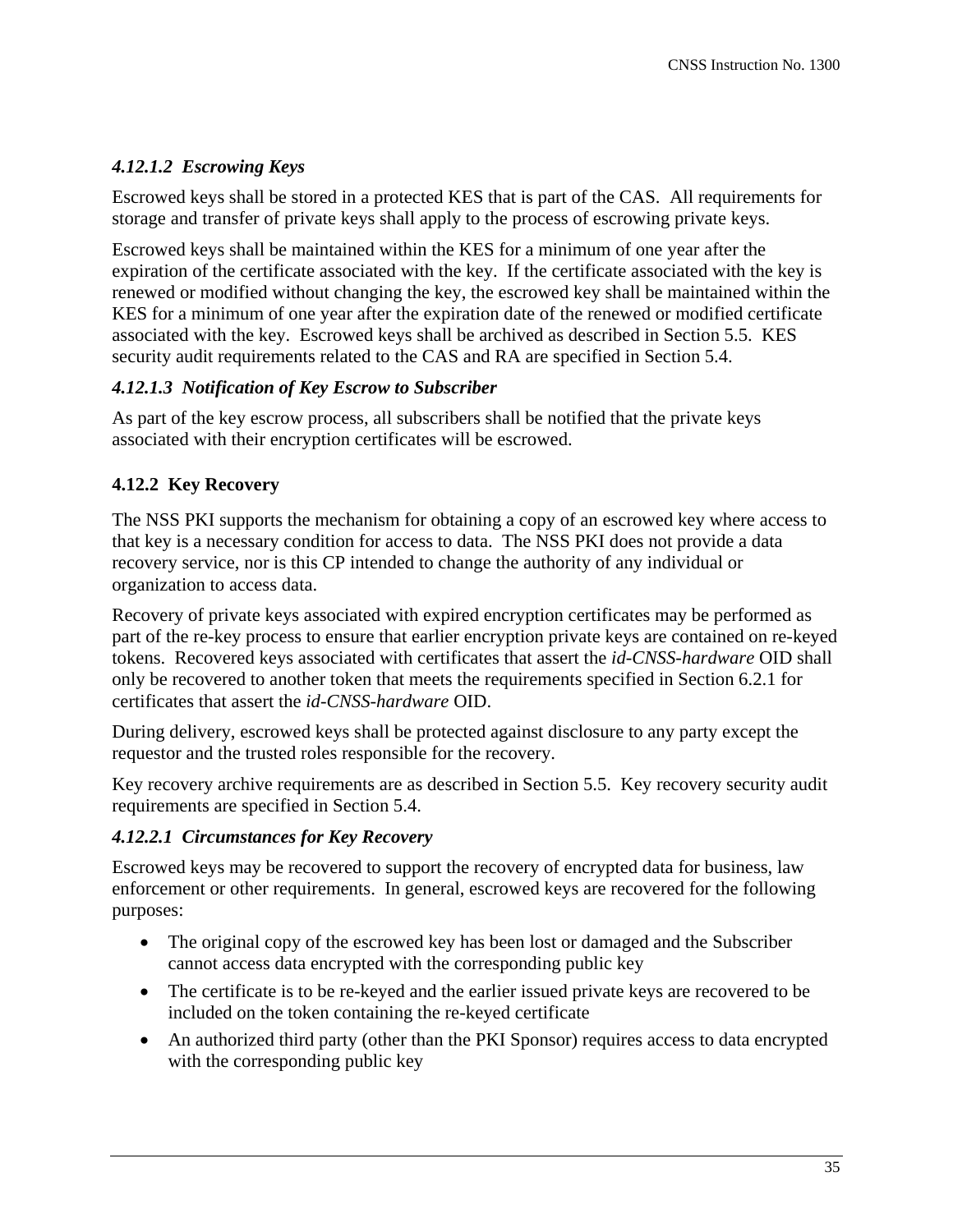# *4.12.2.2 Who May Request Key Recovery*

PKI Sponsors may request recovery of their own escrowed keys. RAs may request initiation of the recovery of escrowed keys as part of the re-key process. Key recovery may also be requested by the following third parties:

- PKI Sponsor's manager, supervisor, or superior officers
- Law enforcement or counterintelligence agents
- Agents of U.S. Federal Courts
- Any person or organization authorized by the NSS PKI PMA or ANMA via an authenticated communication

### *4.12.2.3 Processing Key Recovery Requests*

PKI Sponsors may electronically submit requests on their own behalf directly to an RA. Such requests shall be signed by a private key associated with a valid NSS PKI issued Identity or Signature certificate asserting the same policy as that of the certificate associated with the escrowed key.

PKI Sponsors may use automated means to request their escrowed keys from the KES if they possess a valid NSS PKI issued Identity certificate asserting the same policy OID as that of the certificate associated with the escrowed key. The KES shall only provide escrowed keys to current PKI Sponsors via an automated means after performing all of the following:

- Verifying that the authenticated identity of the requestor is the same as the PKI Sponsor associated with the escrowed keys being requested
- Attempting to notify the PKI Sponsor of the attempts (successful or unsuccessful) to recover the escrowed keys that are made by entities claiming to be the PKI Sponsor. If the KES does not have information (e.g., an e-mail address) necessary to attempt to notify the PKI Sponsor of a key recovery request, then the KES shall not provide the PKI Sponsor with the requested key material using the automated recovery process
- Ensuring that the escrowed keys are being sent only to the authenticated PKI Sponsor associated with the escrowed keys
- Ensuring that the recovered keys are encrypted during transmission in accordance with Section [6.2.6](#page-70-0) and that activation data used to protect access to the recovered keys is in accordance with Section [6.4.1](#page-72-0).

PKI Sponsors may submit a request, signed by hand, to either an RA Officer or TA. The RA Officer or TA shall validate the identity of the requestor, and RA Officer shall determine the authority of the requestor to recover the escrowed key. TAs shall forward the request via a digitally signed mechanism to an RA Officer. The RA Officer shall authenticate the information in the request. This may be by separate channel means.

Third party requestors shall submit requests to either an RA Officer or a TA. Paper requests shall be hand-signed; electronic requests shall be digitally signed by a private key associated with a valid NSS PKI issued identity or signature certificate. The RA Officer or TA shall validate the identity of the requestor and the RA Officer shall determine the authority of the requestor to recover the escrowed key in consultation with organization management and/or legal counsel, as appropriate. TAs shall forward information via a digitally signed mechanism to an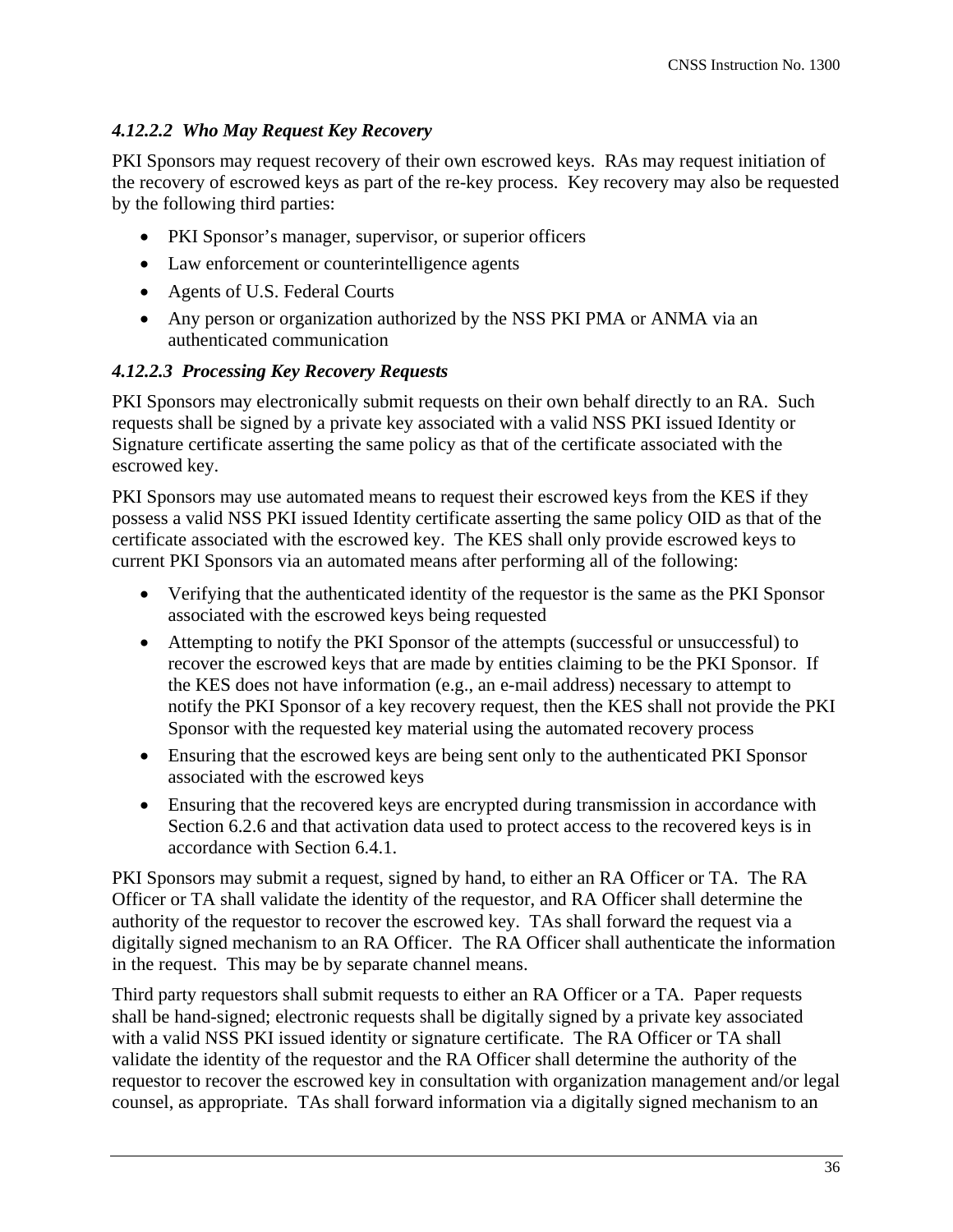RA Officer. Third party key recovery operations shall be performed under the control of two individuals holding trusted roles, at least one of whom shall be an RA Officer.

Third party requestors shall be bound, by legal and policy means, to the key protection and other provisions of this CP.

The RA Officer shall authenticate to the KES using a mechanism commensurate with the cryptographic strength of the strongest key stored in the KES. Once an RA Officer has received and validated a key recovery request, the RA shall initiate the key recovery.

All copies of recovered keys shall be continuously protected using mechanisms at least commensurate with the level of the data the key provides access to or protects by the recovering trusted roles during the recovery and delivery to the authenticated and authorized requestor. Recovered keys shall be protected during transmission in accordance with Section [6.2.6,](#page-70-0) and activation data used to protect access to the recovered keys shall be in accordance with Section [6.4.1.](#page-72-0)

#### *4.12.2.4 Notification of Key Recovery to Subscriber*

PKI Sponsors shall be notified of all attempts to recover escrowed keys based on a request using a PKI Sponsor's private key.

There is no requirement to notify PKI Sponsors of key recovery requests made by parties other than the PKI Sponsor.

#### *4.12.2.5 Notification of Key Recovery by the CA to Other Entities*

There is no requirement to notify other entities of key recovery requests.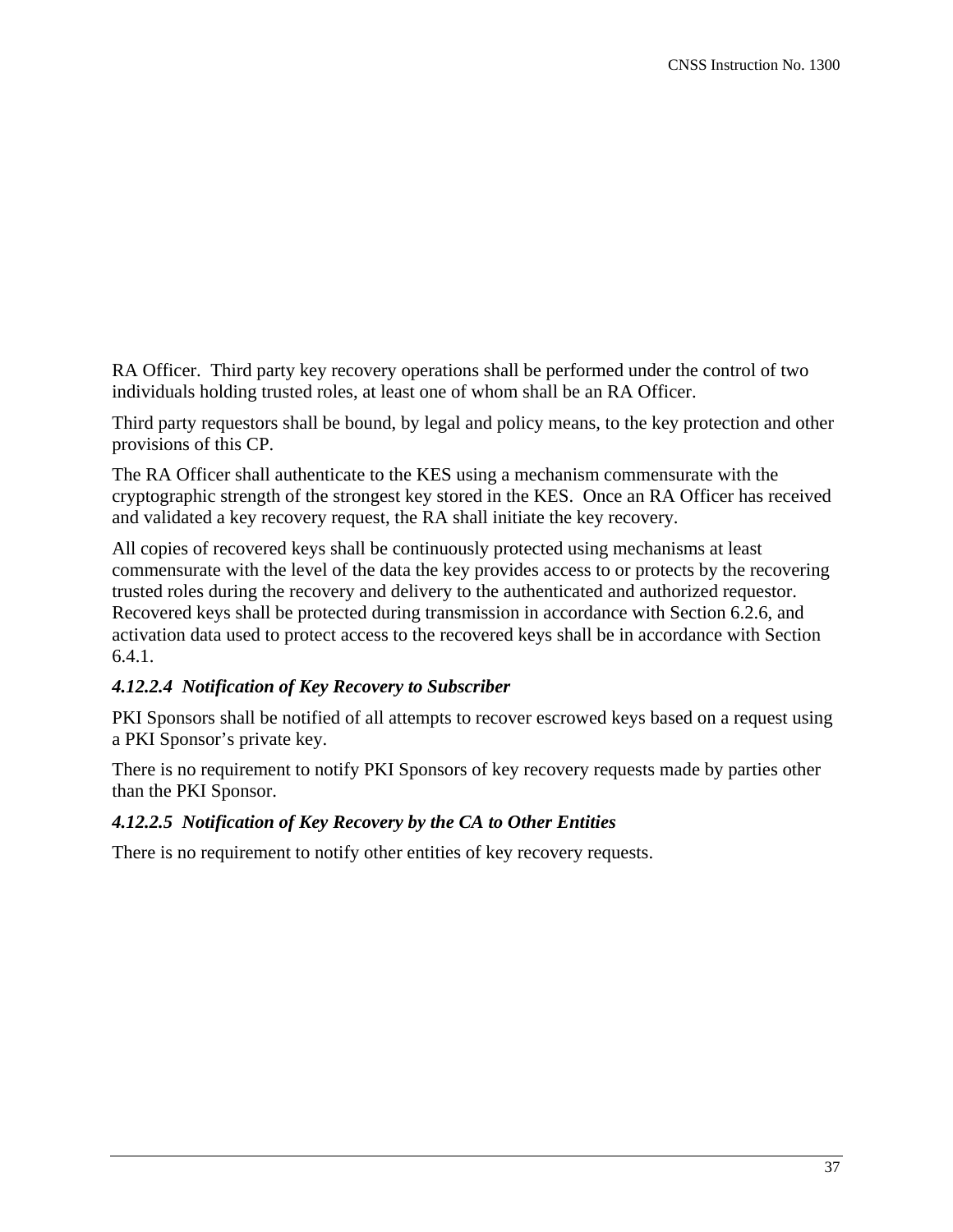# **5 FACILITY, MANAGEMENT, AND OPERATIONAL CONTROLS**

# **5.1 PHYSICAL CONTROLS**

All CAS and RA equipment, including cryptographic modules, shall be protected from theft, loss, and unauthorized access at all times. Unauthorized use of CAS and RA equipment is prohibited. CAS and RA equipment shall be dedicated to performing CAS and RA functions.

# **5.1.1 Site Location and Construction**

The location and construction of facilities housing all NSS PKI CAS and RA equipment and operations shall be located in facilities and/or office areas approved by agency security officials for processing of classified information of the highest classification that will be asserted in or protected by use of a certificate issued by or through that equipment or SECRET, whichever is higher. PKI, while not COMSEC material, should be appropriately protected.

(See *CNSS 4005, Safeguarding COMSEC Facilities and Material* [CNSS 4005] for a description of physical security requirements. Local requirements are also in effect.)

# <span id="page-47-0"></span>**5.1.2 Physical Access**

Physical access to CAS equipment shall be limited to CAS Operations Staff and Security Auditors. The security mechanisms shall be commensurate with the level of threat in the equipment environment.

At a minimum, physical access controls for CAS equipment and all copies of the CA cryptographic module shall meet the following requirements:

- Ensure that no unauthorized access to the hardware is permitted
- Ensure that all removable media and paper containing sensitive plain-text information is stored in secure containers
- Be manually or electronically monitored for unauthorized intrusion at all times
- Ensure an access log is maintained and inspected periodically
- Require two-person physical access control. At least one individual shall be a member of the CAS Operations Staff. Technical or mechanical mechanisms (e.g., dual locks) shall be used to enforce the two-person physical access control.

When not in use, removable CAS cryptographic modules, removable media, and any activation information used to access or enable CAS cryptographic modules or CAS equipment, or paper containing sensitive plain-text information shall be placed in locked containers sufficient for housing equipment and information commensurate with the classification, sensitivity, or value of the information being protected by the certificates issued by the CA. Access to the contents of the locked containers shall be restricted to individuals holding CAS trusted roles as defined in Section [5.2](#page-50-0), utilizing two-person access controls, and two-person integrity while the container is unlocked.

CAS cryptographic modules held within the work area for intermittent use throughout the day may be kept under one lock in an area requiring the presence of more than one person at all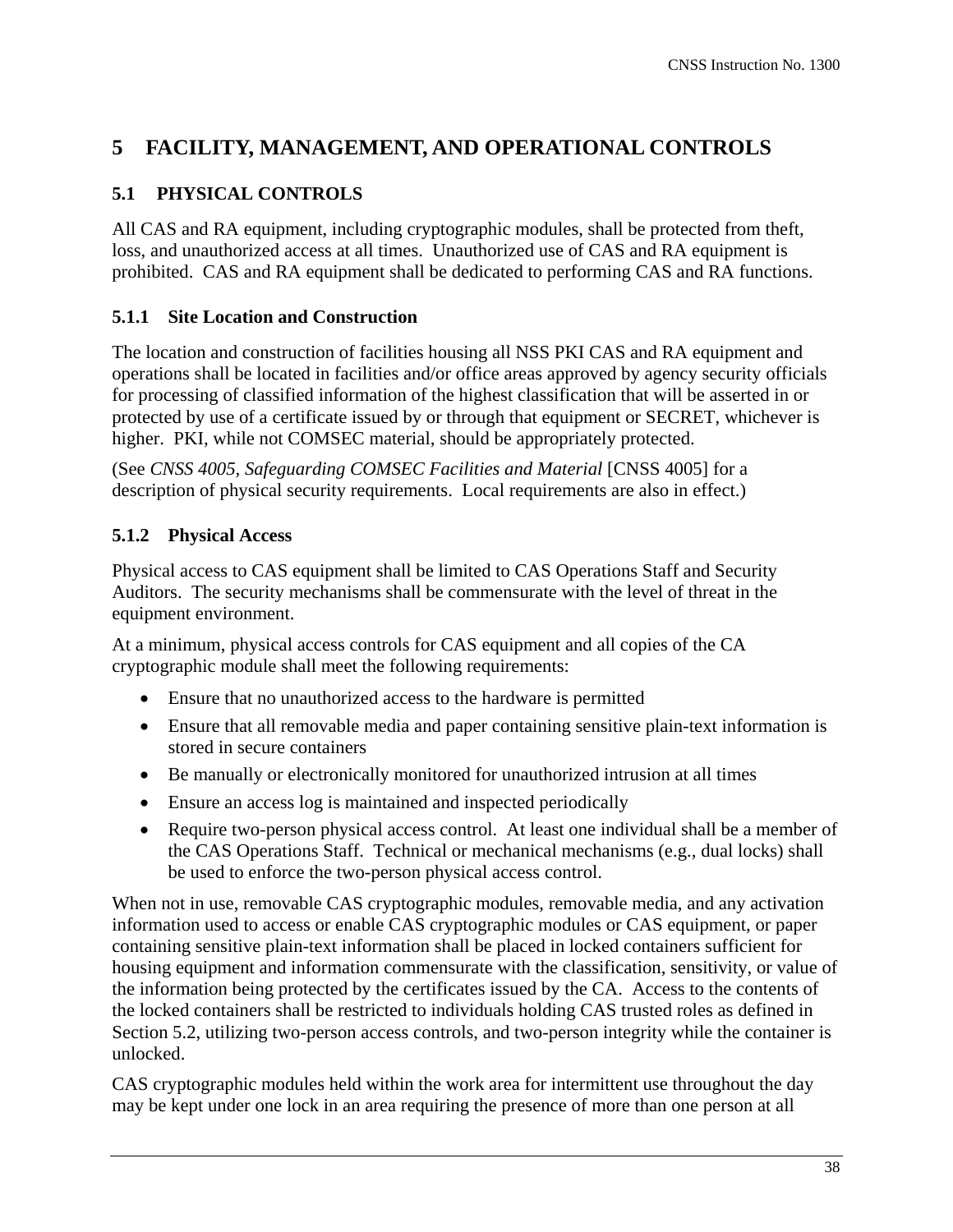times. Knowledge of the combination or access to the key used to secure the lock shall be restricted to the supervisor on duty. When in active use, the cryptographic module shall be locked into the system (rack, reader, server, etc.) using a physical lock to prevent unauthorized removal.

Any activation information used to access or enable the cryptographic modules or CAS equipment shall be stored separately from the associated modules and equipment. Such information shall either be memorized or recorded and stored in a manner commensurate with the security afforded the associated cryptographic module or equipment.

A security check of the facility housing CAS equipment shall occur prior to leaving the facility unattended. The check shall verify the following:

- The equipment is in a state appropriate to the current mode of operation (e.g., that cryptographic modules are in place when "open", and secured when "closed")
- Any security containers are properly secured
- Physical security systems (e.g., door locks, vent covers) are functioning properly
- The area is secured against unauthorized access

If unattended for periods greater than 24 hours, a facility housing CAS equipment shall be protected by an intrusion detection system. Additionally, a check shall be made at least once every 24 hours to ensure that no attempts to defeat the physical security mechanisms have been made. A person or group of persons shall be made explicitly responsible for making such checks. When a group of persons are responsible, a log identifying the person performing a check at each instance shall be maintained. If the facility is not continuously attended, the last person to depart shall initial a sign-out sheet that indicates the date and time, and asserts that all necessary physical protection mechanisms are in place and activated.

RA equipment shall be protected from unauthorized access while the cryptographic module is installed and activated. RAs shall implement physical access controls to reduce the risk of equipment tampering even when the cryptographic module is not installed and activated. These security mechanisms shall be commensurate with the level of threat in the RA equipment environment.

At a minimum, the cryptographic module shall be maintained in the positive control of the PKI Sponsor or authorized user. Any loss of control shall be reported immediately.

#### **5.1.3 Power and Air Conditioning**

A facility that houses CAS or RA equipment shall be supplied with power and air conditioning sufficient to provide reliable operation.

CAS equipment shall have backup power and air conditioning capability sufficient to allow for the automatic and proper lockout of input, completion of any pending actions, and recording of the state of the equipment before lack of power or air conditioning causes a shutdown.

# **5.1.4 Water Exposures**

CAS and RA equipment shall be installed such that it is not in danger of exposure to water, and ensure installation of moisture detectors in areas susceptible to flooding. If the CAS equipment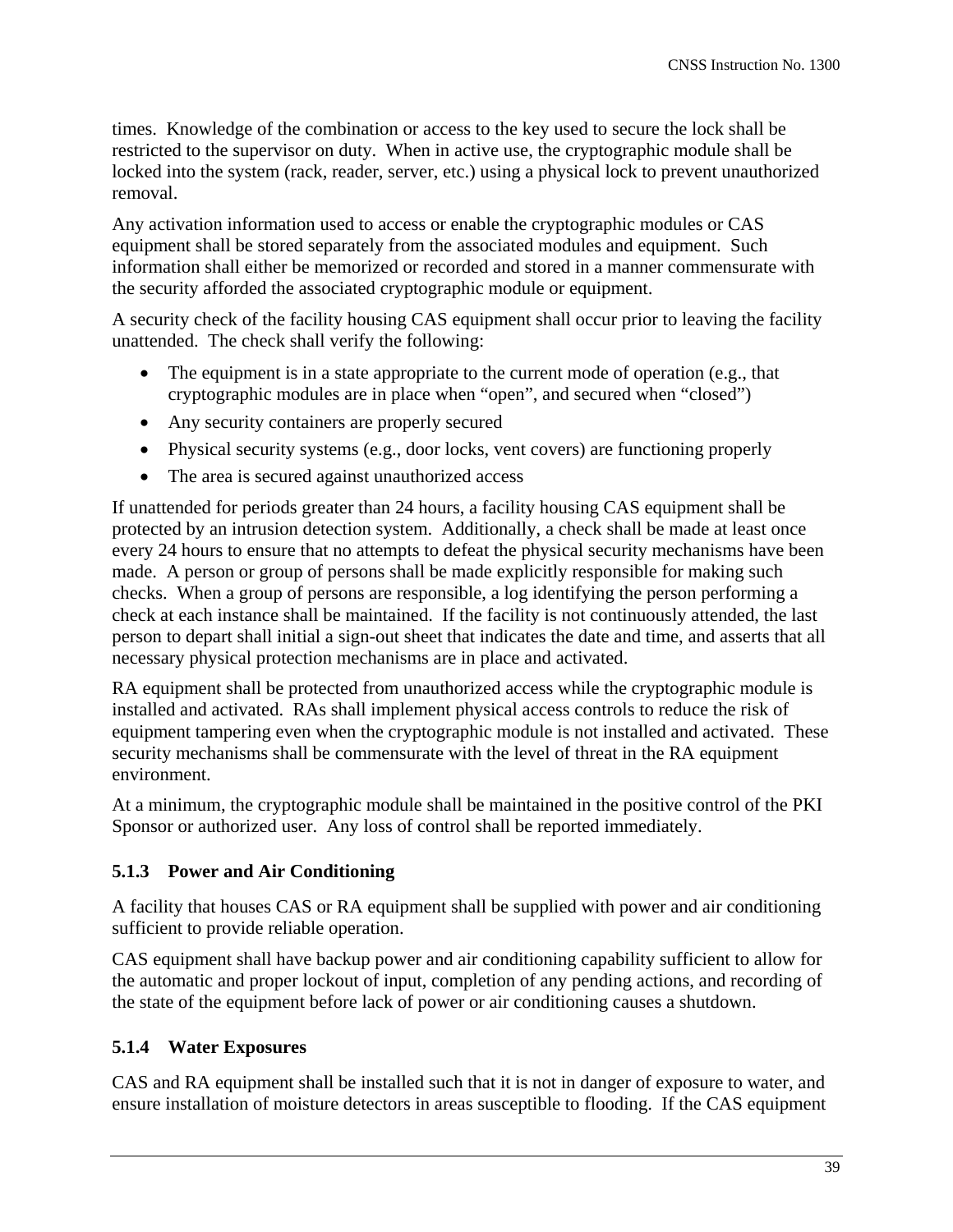location has sprinklers for fire control, the CAS shall have a contingency plan for recovery should the sprinklers malfunction, or cause water damage outside of the fire area.

# **5.1.5 Fire Prevention and Protection**

CAS and RA equipment shall be installed such that the possibility of fire is minimized. CAS operating material (e.g., software, keys) shall be stored such that they are protected from fire. CAS and RA facilities shall be equipped with heat and smoke detectors, alarms, and a fire suppression system appropriate for computer equipment.

A description of the CAS's approach for recovery from a fire disaster shall be included in the Disaster Recovery Plan (see Section [5.7.4\)](#page-64-0).

# <span id="page-49-0"></span>**5.1.6 Media Storage**

Media shall be stored so as to protect it from accidental damage (water, fire, electromagnetic) and unauthorized physical access. Media not required for daily operation or not required by policy to remain with the CAS or RA that contains security audit, archive, or backup information shall be stored in a location separate from the CAS or RA equipment.

Media containing private key material, other than cryptographic modules containing Subscriber private keys, shall be handled, packaged, and stored in a manner compliant with the requirements for the classification level of the information it protects or provides access. Cryptographic modules containing Subscriber private keys shall be consistent with Section [5.1.2](#page-47-0). Storage protection of CAS and RA private key material shall be consistent with stipulations in Section [5.1.2](#page-47-0) and Section [6.2](#page-68-1).

# **5.1.7 Waste Disposal**

CAS and RA Operations Staff shall remove and destroy normal office waste in accordance with local policy. Media used to collect or transmit information discussed in Section [9.4](#page-86-0) shall be destroyed, such that the information is unrecoverable, prior to disposal. Classified media and paper shall be destroyed in accordance with the applicable policy for destruction of such material.

Destruction of media containing private key material shall comply with stipulations in Section [6.2.10.](#page-71-0)

# **5.1.8 Off-site Backup**

System backups sufficient to recover from system failure shall be made on a periodic schedule. Backups shall be performed and stored off-site not less than once per week or when a CAS is operational, whichever is less frequent. At least one backup copy shall be stored at an offsite location separate from the CAS equipment. Only the latest backup need be retained. The backup shall be stored at a site with physical and procedural controls commensurate to that of the operational CAS system.

The data backup media shall be stored in a facility approved for storage of information of the same value or classification of the information that will be protected by the certificates and associated private keys issued or managed using the equipment with a minimum requirement of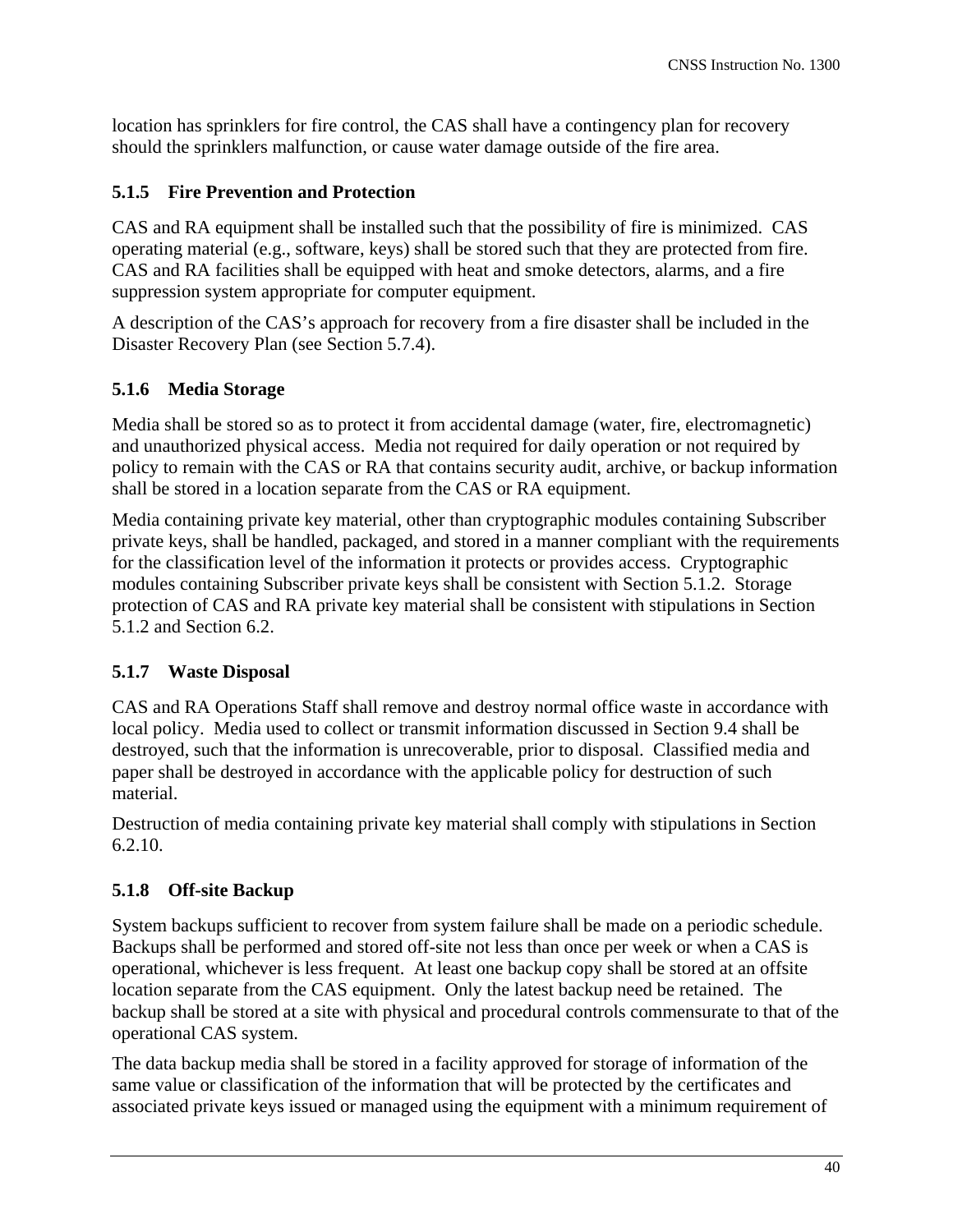transferring, handling, packaging, and storage of the information in a manner compliant with requirements for SECRET material identified in Section 5.1.2.

# <span id="page-50-0"></span>**5.2 PROCEDURAL CONTROLS**

# <span id="page-50-1"></span>**5.2.1 Trusted Roles**

A trusted role is one whose incumbent performs functions that can introduce security problems if not carried out properly, whether accidentally or maliciously. The people selected to fill these roles shall be held accountable to perform designated actions correctly or the integrity of the CAS is weakened. The functions performed in these roles form the basis of trust in the entire NSS PKI. Two approaches are taken to increase the likelihood that these roles can be successfully carried out. The first approach is to ensure that the person filling the role is trustworthy and properly trained. The second is to distribute the functions of the role among several people, so that any malicious activity requires collusion.

The CAS shall maintain lists, including names, organizations, and contact information of those who act in these trusted roles, and shall make them available during compliance audits.

The only trusted roles defined by this policy are the CAS Operations Staff, the RA Operations Staff (including RA Officers), TAs, and Security Auditors. Other trusted roles may be defined in other documents, which describe or impose requirements on the CAS operation.

# *5.2.1.1 CAS Operations Staff*

CAS Operations Staff is defined in Section [1.3.2](#page-14-0) as the individuals holding trusted roles that operate and manage CAS components. CAS Operations Staff is responsible for the following:

- Installation, configuration, and maintenance of the CAS
- Establishing and maintaining CAS operating system and application accounts
- Configuring certificate profiles or templates and audit parameters
- Generating and backing up CAS keys
- Approving infrastructure certificates issued to support the operations of the CAS (except for CA signing certificates which must be approved by the PMA or issuing ANMA)
- Approving revocation of certificates issued to CASs or to support the operations of the CAS
- Routine operation of the CAS equipment such as system backup and recovery or changing recording media
- Approving certificates issued to RAs
- Authorizing RAs
- Approving revocation of certificates issued to RAs
- Posting Certificates and CRLs
- Ensuring certificate generation and revocation occur according to the stipulations of this policy
- Controlling and managing CAS cryptographic modules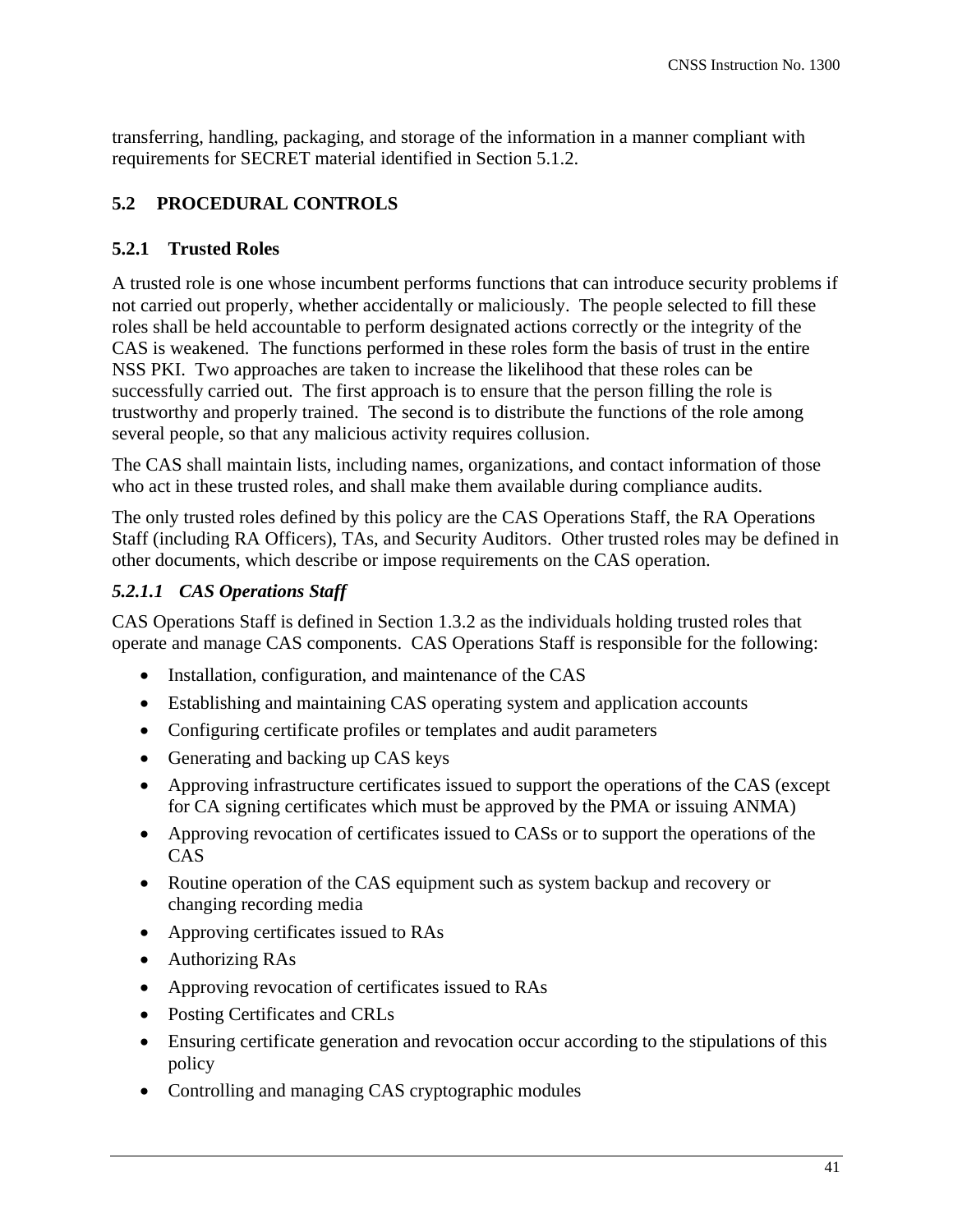- Providing Certificate revocation and suspension status information as part of a CSS (if implemented)
- Providing escrow and recovery of subscriber private keys associated with encryption certificates
- Administrative functions such as compromise reporting and maintaining internal databases

# *5.2.1.2 RA Operations Staff*

RA Operations Staff is defined in Section [1.3.3](#page-16-0) as the individuals holding trusted roles that operate and manage RA components. RA Operations Staff is responsible for the following:

- Installation, configuration, and maintenance of the RA
- Establishing and maintaining RA operating system and application accounts
- Routine operation of the RA equipment such as system backup and recovery or changing recording media

RA Officers are considered part of the RA Operations Staff and may perform some or all of the above functions. In addition, RA Officers are specifically responsible for the following:

- Registering new Subscriber and requesting the issuance of certificates
- Verifying the identity of PKI Sponsors
- Verifying the accuracy of information included in certificates
- Approving and executing the issuance of certificates
- Requesting, approving, and executing the suspension, restoration, and revocation of certificates
- Verifying the identity and authorization of entities requesting recovery of escrowed key material
- Authorizing and facilitating the recovery of escrowed key material
- Recovering escrowed key material if assigned that responsibility by the ANMA
- Distributing recovered copies of escrowed keys to requestors, with protection as described in Section [6.2.6](#page-70-0) and Section [6.4.1](#page-72-0)

# *5.2.1.3 Trusted Agent*

A Trusted Agent is defined in Section [1.3.4](#page-16-1) as an individual holding a trusted role that assists in performing RA Officer responsibilities. However, a TA does not have privileged access to any CAS components to authorize certificate issuance, certificate revocation, or key recovery. A TA may be responsible for the following:

- Verifying the identity of PKI Sponsors
- Verifying the accuracy of information to be included in certificates
- Verifying the identity and authorization of entities requesting certificate revocation, suspension, or restoration
- Verifying the identity and authorization of entities requesting recovery of escrowed key material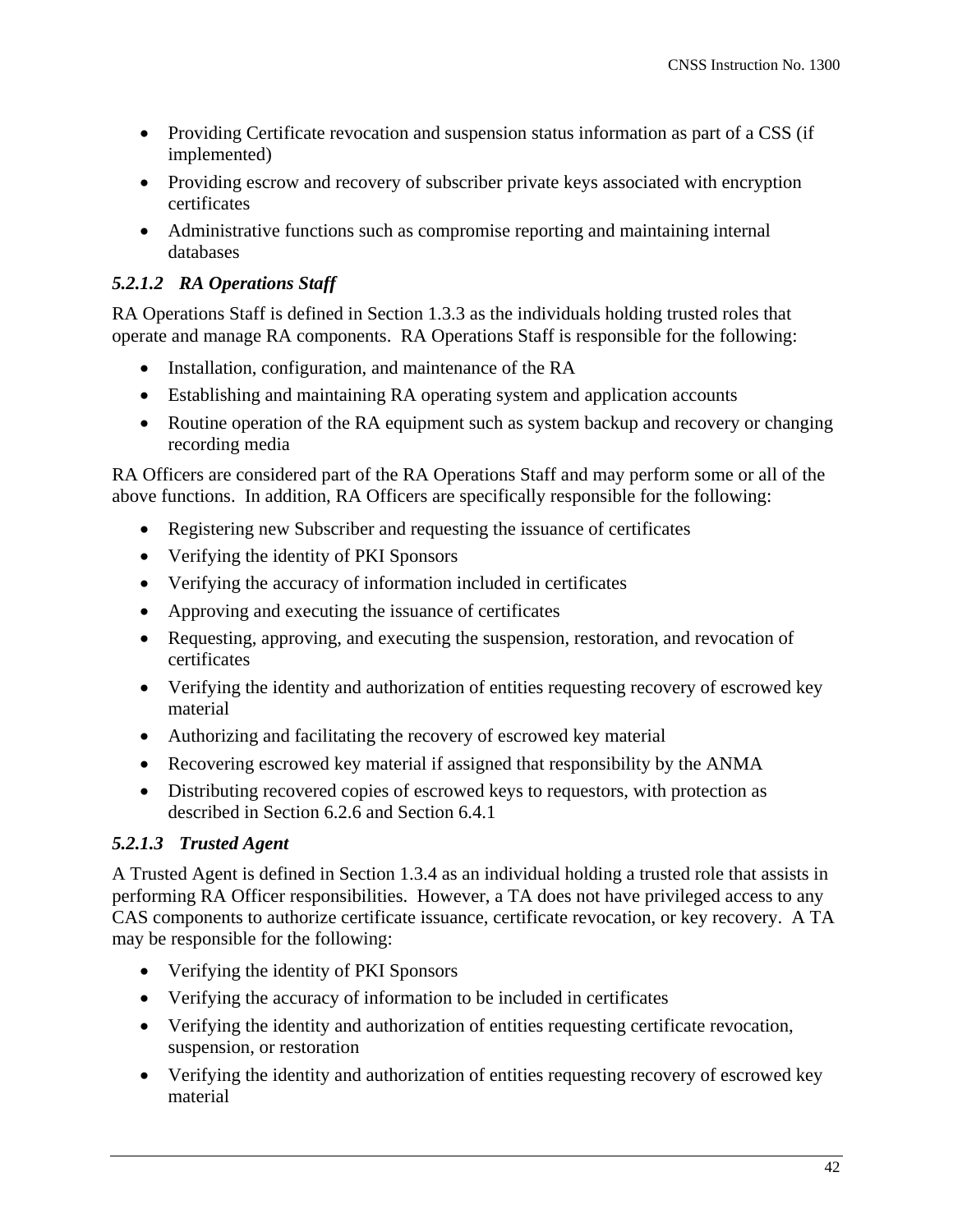# *5.2.1.4 Security Auditor*

Security Auditors are responsible for auditing CASs and RAs as defined in Section [5.4.](#page-55-0) Security Auditors are responsible for the following:

- Reviewing, maintaining, and archiving audit logs
- Performing or overseeing internal audits to ensure that CASs are operating in accordance with the associated CPSs
- Performing or overseeing internal audits to ensure that RAs are operating in accordance with the associated CPS or RPS

# <span id="page-52-0"></span>**5.2.2 Number of Persons Required per Task**

Where multiparty control is required, all participants shall hold a trusted role. Multiparty control shall not be achieved using personnel that serve in a Security Auditor role with the exception of audit functions, which require the participation of a Security Auditor. The following tasks shall require two or more persons:

- Generation, activation, and backup of CAS keys
- Performance of CAS administration or maintenance tasks
- Archiving or deleting CAS audit logs (Note, at least one of the participants shall serve in a Security Auditor role)
- Physical access to CAS equipment
- Access to any copy of the CAS cryptographic module
- Processing of third party key recovery requests

Requirements for multi-person control of CAS private keys are described in Section [6.2.2](#page-69-0).

# **5.2.3 Identification and Authentication for Each Role**

Individuals holding trusted roles shall identify and authenticate themselves before being permitted to perform any actions set forth above for that role or identity. CAS and RA equipment shall require, at a minimum, strong (e.g., cryptographically-based) authenticated access control for remote access using NSS PKI issued credentials. CAS Operations Staff and RA Officers shall authenticate using a credential that is distinct from any credential they use to perform non-trusted role functions. CAS and RA equipment shall require, at a minimum, authenticated access control (e.g., strong passwords) for local access.

Individuals holding trusted roles shall be appointed and approved to hold the trusted role by an appropriate approving authority. The approval shall be recorded in a secure and auditable fashion. Individuals holding trusted roles shall accept the responsibilities of the trusted role, and this acceptance shall be recorded in a secure and auditable fashion.

#### **5.2.4 Roles Requiring Separation of Duties**

Individuals serving as Security Auditors shall not perform or hold any other trusted role.

An individual that holds any CAS Operations Staff role shall not be an RA Officer.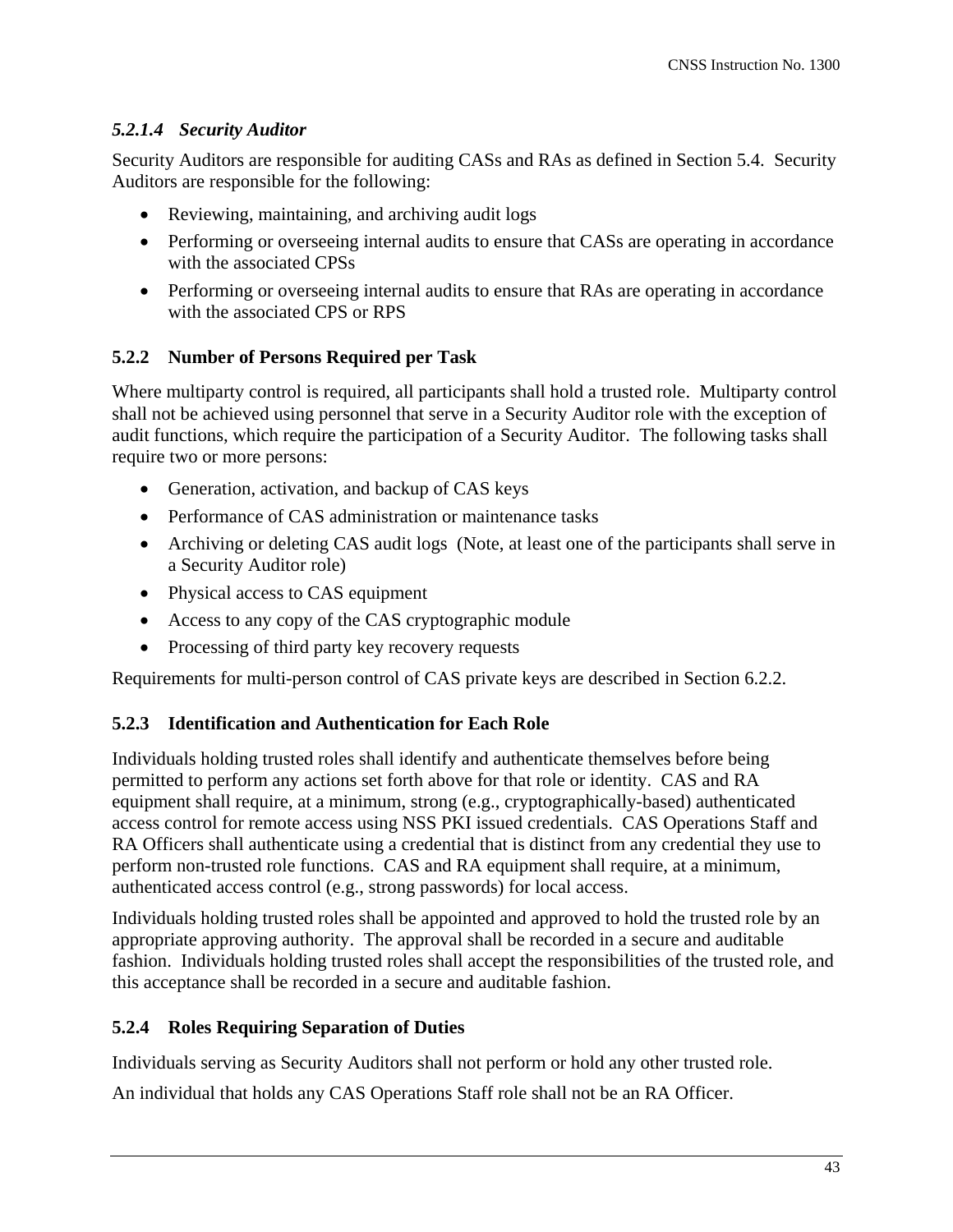Under no circumstances shall any holder of a trusted role perform its own compliance audit. Only an individual serving in a Security Auditor role may perform internal auditing functions, with the exception of those security audit functions (e.g., configuring, archiving, deleting) that require multi-person control (see Section [5.2.2\)](#page-52-0).

An individual that performs any trusted role shall only have one identity when accessing CAS equipment.

# **5.3 PERSONNEL CONTROLS**

### **5.3.1 Qualifications, Experience, and Clearance Requirements**

Individuals appointed to any trusted role shall meet the following:

- Be employees of a CNSS member agency or be a contractor/vendor employee contracted to a CNSS member agency
- Be within the administrative control of an identified administrator who is a CNSS member agency employee or a civilian contractor/vendor employee of equivalent or greater responsibility and compensation
- Have not been denied a security clearance or had a security clearance revoked
- Be appointed in writing
- Hold a minimum clearance of a final U.S. SECRET
- Be a U.S. citizen
- Have successfully completed an appropriate training program
- Have demonstrated the ability to perform their duties
- Have no other duties that would interfere or conflict with their responsibilities as defined in Section [5.2.1](#page-50-1)
- Have not been previously relieved of trusted role duties for reasons of negligence or nonperformance of duties
- Have not been convicted of a felony offense

# **5.3.2 Background Check Procedures**

All individuals appointed to any trusted role shall hold a U.S. SECRET security clearance. In addition, CAS Operations Staff and Security Auditors shall have favorably completed a Single Scope Background Investigation (SSBI) covering at least the past 10 years or to age 18, whichever is less. Background checks shall be performed solely to determine the suitability of the person to fill a NSS PKI trusted role, and shall not be released except as required by law.

# **5.3.3 Training Requirements**

Individuals appointed to any trusted role shall be appropriately trained. The table below indicates topics that shall be included in the training.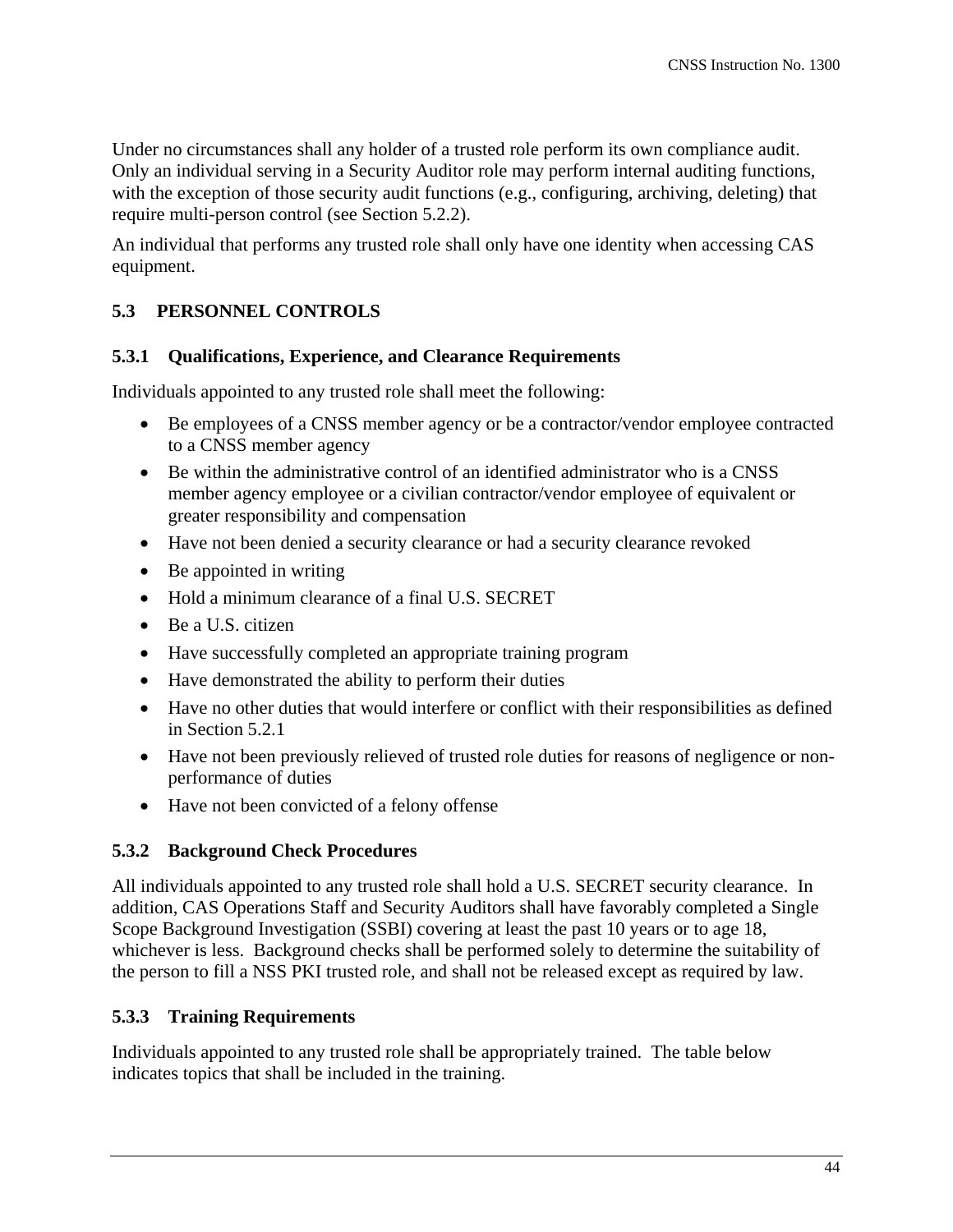| <b>Topic</b>                                                          | CА<br><b>Operations</b><br><b>Staff</b> | RA<br><b>Operations</b><br><b>Staff</b> | <b>Security</b><br><b>Auditor</b> | TA |
|-----------------------------------------------------------------------|-----------------------------------------|-----------------------------------------|-----------------------------------|----|
| Stipulations of this policy and local<br>guidance                     | X                                       | X                                       | X                                 | X  |
| PKI duties they are expected to<br>perform                            | X                                       | X                                       | X                                 | X  |
| Specific PKI operational procedures                                   | X                                       | X                                       |                                   |    |
| CAS operational and security<br>principles, mechanisms and procedures | X                                       |                                         | X<br>(for CA)                     |    |
| PKI software versions in use on the<br><b>CAS</b>                     | X                                       |                                         |                                   |    |
| RA operational and security principles,<br>mechanisms, and procedures |                                         | X                                       | X<br>(for RA)                     |    |
| PKI software versions in use on the<br>RA.                            |                                         | X                                       |                                   |    |
| Disaster recovery and business<br>continuity procedures               | X                                       | X                                       |                                   |    |

**Table 5-1: Training Topics** 

A training plan shall be established by each CAS, and training completed by personnel shall be documented.

#### **5.3.4 Retraining Frequency and Requirements**

All individuals holding trusted roles except TAs shall be made aware of changes in the CAS or RA operation. Any significant change to the CAS or RA operation shall have a training awareness plan, and the execution of such plan shall be documented. Examples of such changes are CAS or RA software or hardware upgrade, changes in automated security systems, and relocation of CAS or RA equipment.

#### **5.3.5 Job Rotation Frequency and Sequence**

This policy makes no stipulation regarding frequency or sequence of job rotation. However, a CAS shall provide for continuity and integrity of the NSS PKI service.

#### **5.3.6 Sanctions for Unauthorized Actions**

The PMA shall recommend the appropriate administrative and disciplinary actions be taken against personnel who have performed actions involving the Root CA that violate this policy, the applicable CPS, or other published procedures.

Likewise, the ANMA shall take or recommend the appropriate administrative and disciplinary actions against personnel who have performed actions involving a CAS or RA that violate this policy, the applicable CPS, or other published procedures.

The ANMA shall report suspected security violations or compromises to the appropriate security officials.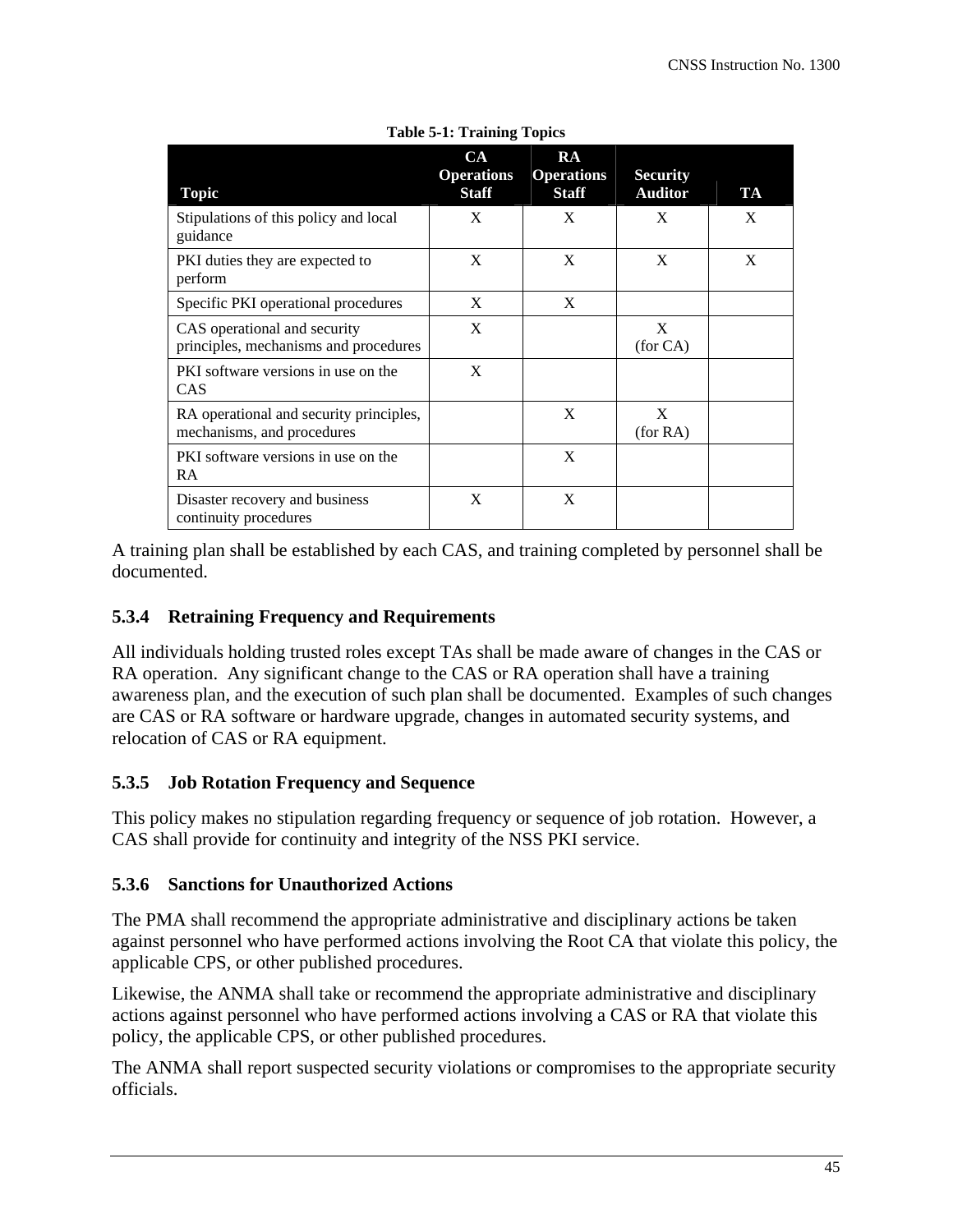#### **5.3.7 Independent Contractor Requirements**

Contractor personnel filling trusted roles shall be subject to all requirements stipulated in this CP.

Vendors who provide services shall establish procedures to ensure that any subcontractors perform in accordance this CP and the applicable CPS.

### **5.3.8 Documentation Supplied to Personnel**

Documentation sufficient to define duties and procedures for each role shall be provided to the personnel filling that role.

# <span id="page-55-0"></span>**5.4 AUDIT LOGGING REQUIREMENTS**

Audit log files shall be generated for all events related to the security of the CAS or RA. Where possible, security audit logs shall be automatically collected. Where this is not possible, a logbook, paper form, or other physical mechanism shall be used. Physical logbooks shall implement controls to allow for the detection of the removal of pages or deletion of entries. All security audit logs, both electronic and non-electronic, shall be retained and made available during compliance audits. The security audit logs for each auditable event defined in this section shall be maintained in accordance with Section [5.5.2.](#page-60-0)

#### <span id="page-55-1"></span>**5.4.1 Types of Events Recorded**

Security auditing capabilities of the CAS and RA system and applications shall be enabled during installation. At a minimum, each audit record shall include the following (recorded either automatically or manually for each auditable event):

- The type of event
- The date and time the event occurred
- For signing, revocation, escrow, or recovery processes, a success or failure indicator
- The identity of the entity or operator that caused the event
- For messages from RAs or any source requesting an action by the CAS, the message date and time, source, destination and contents

At a minimum, the events identified in the following table shall be recorded by each system that performs the action:

| <b>Event Type</b> | Event                                                                             |  |
|-------------------|-----------------------------------------------------------------------------------|--|
| Security Audit    | Any changes to the Audit parameters, e.g., audit frequency, type of event audited |  |
|                   | Any attempt to delete or modify the Audit logs                                    |  |

#### **Table 5-2: Auditable Events**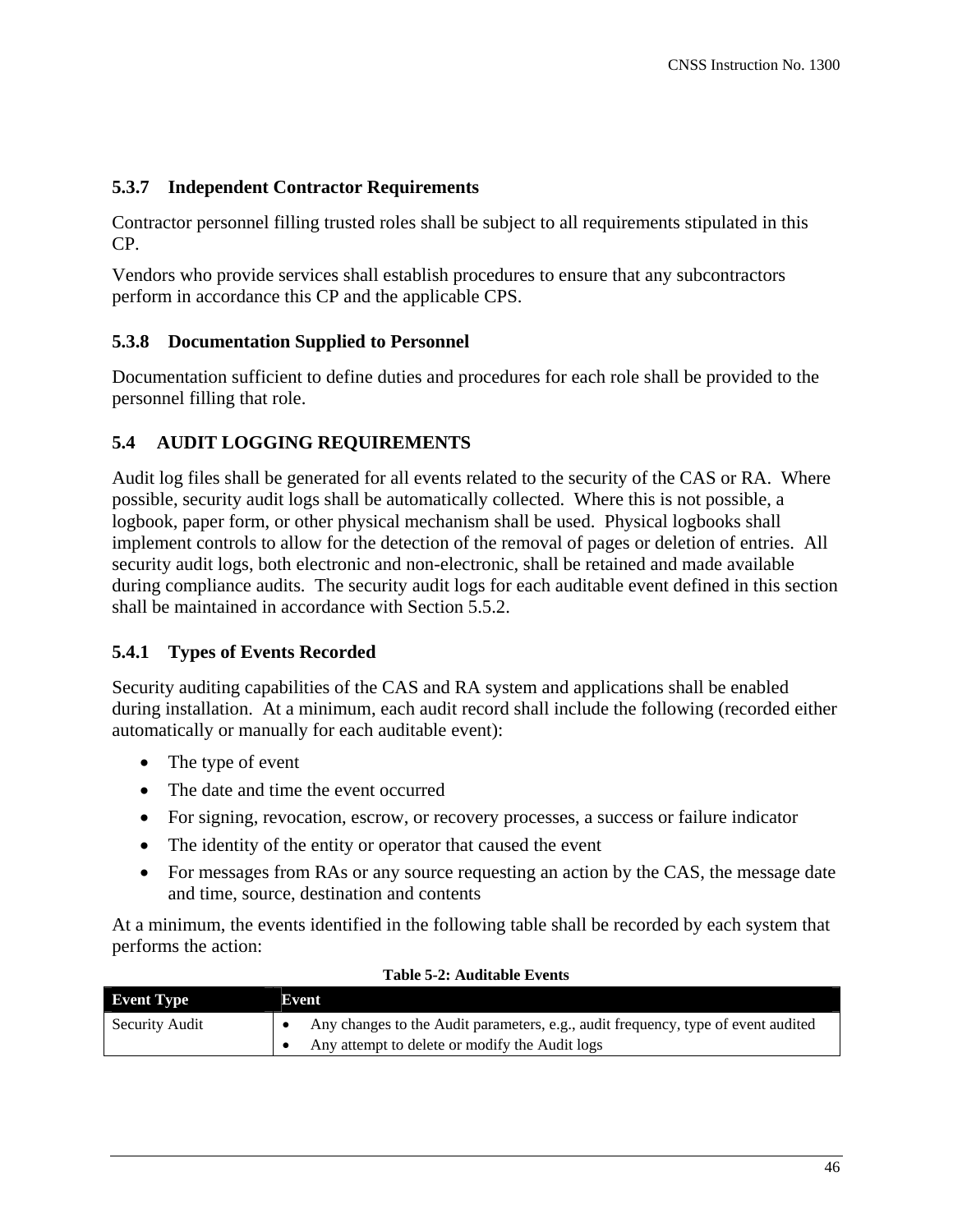| <b>Event Type</b>                                            | <b>Event</b>                                                                                                                                                                                                                                                                                                                                                                                                                                                                                 |
|--------------------------------------------------------------|----------------------------------------------------------------------------------------------------------------------------------------------------------------------------------------------------------------------------------------------------------------------------------------------------------------------------------------------------------------------------------------------------------------------------------------------------------------------------------------------|
| Identification and<br>Authentication                         | Successful and unsuccessful attempts to assume a role<br>$\bullet$<br>The value of maximum authentication attempts is changed<br>$\bullet$<br>The maximum number of unsuccessful authentication attempts occurs during a user<br>$\bullet$<br>login<br>An Administrator unlocks an account that has been locked as a result of<br>$\bullet$<br>unsuccessful authentication attempts<br>An Administrator changes the type of authenticator, e.g., from password to<br>$\bullet$<br>biometrics |
| Local Data Entry                                             | Any security-relevant data that is entered in the system (e.g., account management,<br>$\bullet$<br>directory access, policy or privilege change)                                                                                                                                                                                                                                                                                                                                            |
| <b>Remote Data Entry</b>                                     | Any security-relevant messages that are received by the system<br>$\bullet$                                                                                                                                                                                                                                                                                                                                                                                                                  |
| Data Export and Output                                       | Any successful and unsuccessful requests for private, sensitive, classified, or<br>$\bullet$<br>security-relevant information                                                                                                                                                                                                                                                                                                                                                                |
| Key Generation                                               | Whenever the CAS generates a key (Not mandatory for single session or one-time<br>$\bullet$<br>use symmetric keys)                                                                                                                                                                                                                                                                                                                                                                           |
| Private Key Load and<br>Storage                              | The loading of Component private keys<br>$\bullet$<br>Any access to certificate subject private keys retained within the CAS for key<br>$\bullet$<br>recovery purposes                                                                                                                                                                                                                                                                                                                       |
| <b>Trusted Public Key</b><br>Entry, Deletion, and<br>Storage | Any changes to the trusted public keys, including additions and deletions<br>$\bullet$                                                                                                                                                                                                                                                                                                                                                                                                       |
| Private Key Export                                           | The export of private keys (keys used for a single session or message are excluded)<br>$\bullet$                                                                                                                                                                                                                                                                                                                                                                                             |
| Certificate Registration                                     | Any certificate requests<br>$\bullet$                                                                                                                                                                                                                                                                                                                                                                                                                                                        |
| <b>Certificate Status</b>                                    | Any certificate revocation, modification, suspension, re-key, or renewal requests<br>$\bullet$                                                                                                                                                                                                                                                                                                                                                                                               |
| <b>Certificate Status</b><br>Change Approval                 | The approval or rejection of a certificate status change request<br>$\bullet$                                                                                                                                                                                                                                                                                                                                                                                                                |
| CAS or RA<br>Configuration                                   | Any security-relevant changes to the configuration of the CAS or RA<br>$\bullet$<br>Configuration changes to the CAS or RA involving hardware, software, operating<br>$\bullet$<br>system, patches, or security profiles.                                                                                                                                                                                                                                                                    |
| <b>Account Administration</b>                                | Roles and users are added or deleted<br>$\bullet$                                                                                                                                                                                                                                                                                                                                                                                                                                            |
|                                                              | The access control privileges of a user account or a role are modified<br>$\bullet$                                                                                                                                                                                                                                                                                                                                                                                                          |
| Certificate Profile<br>Management                            | All changes to the certificate profile<br>$\bullet$                                                                                                                                                                                                                                                                                                                                                                                                                                          |
| <b>Revocation Profile</b><br>Management                      | All changes to the revocation profile<br>$\bullet$                                                                                                                                                                                                                                                                                                                                                                                                                                           |
| <b>CRL</b> Profile<br>Management                             | All changes to the CRL profile<br>$\bullet$                                                                                                                                                                                                                                                                                                                                                                                                                                                  |
| <b>Personnel Controls</b>                                    | Appointment of an individual to a trusted role<br>$\bullet$                                                                                                                                                                                                                                                                                                                                                                                                                                  |
|                                                              | Designation of personnel for multiparty control<br>$\bullet$                                                                                                                                                                                                                                                                                                                                                                                                                                 |
|                                                              | Training of individuals appointed to the RA role<br>$\bullet$                                                                                                                                                                                                                                                                                                                                                                                                                                |
| Miscellaneous                                                | Installation of CAS and RA operating systems and applications<br>$\bullet$                                                                                                                                                                                                                                                                                                                                                                                                                   |
|                                                              | Physical access to, loading, zeroizing, transferring keys to or from, backing-up,<br>$\bullet$<br>acquiring, or destruction of cryptographic modules                                                                                                                                                                                                                                                                                                                                         |
|                                                              | Installing hardware cryptographic modules<br>$\bullet$                                                                                                                                                                                                                                                                                                                                                                                                                                       |
|                                                              | Removing hardware cryptographic modules<br>$\bullet$                                                                                                                                                                                                                                                                                                                                                                                                                                         |
|                                                              | Receipt, servicing (e.g., keying or other cryptologic manipulations), and shipping<br>$\bullet$                                                                                                                                                                                                                                                                                                                                                                                              |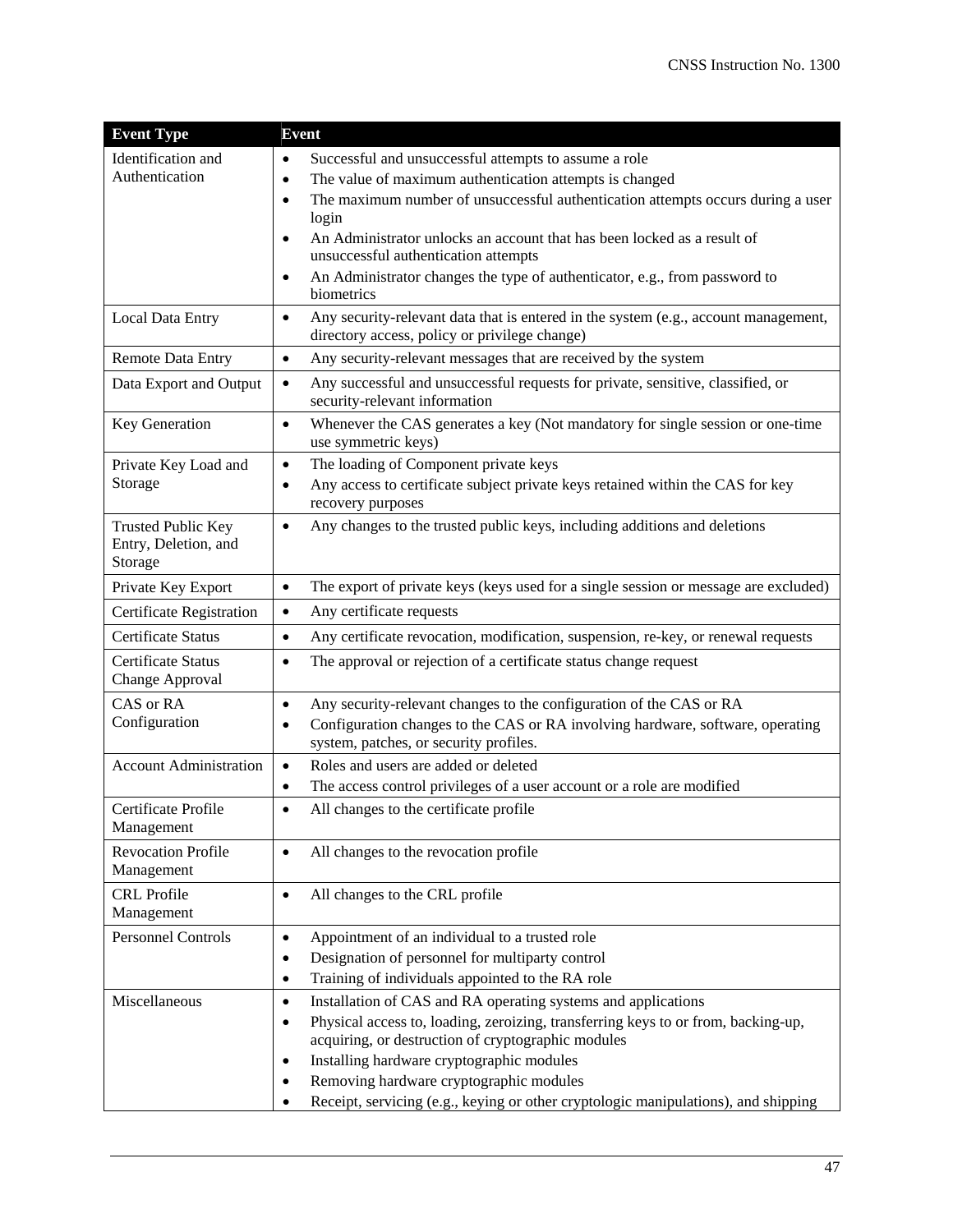| <b>Event Type</b>   | <b>Event</b>                                                                                                                                                             |  |  |
|---------------------|--------------------------------------------------------------------------------------------------------------------------------------------------------------------------|--|--|
|                     | hardware cryptographic modules                                                                                                                                           |  |  |
|                     | System startup<br>$\bullet$                                                                                                                                              |  |  |
|                     | Logon attempts to CAS or RA applications<br>$\bullet$                                                                                                                    |  |  |
|                     | Receipt of hardware / software<br>٠                                                                                                                                      |  |  |
|                     | Attempts to set passwords<br>٠                                                                                                                                           |  |  |
|                     | Attempts to modify passwords<br>$\bullet$                                                                                                                                |  |  |
|                     | Backing up CAS or RA internal databases<br>$\bullet$                                                                                                                     |  |  |
|                     | Restoring CAS or RA internal databases<br>٠                                                                                                                              |  |  |
|                     | File manipulation (e.g., creation, renaming, moving)<br>٠                                                                                                                |  |  |
|                     | Posting of any material to a repository<br>$\bullet$                                                                                                                     |  |  |
|                     | Access to CAS or RA internal databases<br>$\bullet$                                                                                                                      |  |  |
|                     | All certificate compromise notification requests<br>$\bullet$                                                                                                            |  |  |
|                     | Re-key of the any component private keys to include the CAS<br>$\bullet$                                                                                                 |  |  |
|                     | A message from any source received by any CAS requesting an action related to<br>$\bullet$<br>the operational state of the CAS                                           |  |  |
|                     | Any requests and actions taken in response to messages requesting CAS actions not<br>$\bullet$<br>covered elsewhere                                                      |  |  |
|                     | Installation, access, and modification (to include changes in configuration files,<br>$\bullet$<br>security profiles, and administrator privileges) of CAS and RA system |  |  |
|                     | Any use of the CA signing key<br>$\bullet$                                                                                                                               |  |  |
|                     | Any use of the RA signature key<br>٠                                                                                                                                     |  |  |
|                     | Messages received from any source requesting RA actions, (certificate requests,<br>$\bullet$                                                                             |  |  |
|                     | compromise notification, key recovery requests, key recovery approval)                                                                                                   |  |  |
|                     | Any actions taken in response to requests for RA actions<br>$\bullet$                                                                                                    |  |  |
| Physical Access and | Personnel access to room housing CAS<br>$\bullet$                                                                                                                        |  |  |
| Site Security       | Physical access to the CAS<br>٠                                                                                                                                          |  |  |
|                     | Known or suspected violations of physical security<br>٠                                                                                                                  |  |  |
|                     | Any known or suspected violations of physical security, suspected or known<br>$\bullet$                                                                                  |  |  |
|                     | attempts to attack the RA equipment via network attacks, equipment failures,<br>power outages, network failures, or violations of this certificate policy                |  |  |
|                     | Software error conditions                                                                                                                                                |  |  |
| Anomalies           | $\bullet$<br>$\bullet$                                                                                                                                                   |  |  |
|                     | Software check integrity failures<br>Receipt of improper messages<br>٠                                                                                                   |  |  |
|                     | Misrouted messages                                                                                                                                                       |  |  |
|                     | Network attacks (suspected or confirmed)<br>٠                                                                                                                            |  |  |
|                     | Equipment failure<br>٠                                                                                                                                                   |  |  |
|                     | Electrical power outages<br>٠                                                                                                                                            |  |  |
|                     | Uninterruptible power supply (UPS) failure<br>$\bullet$                                                                                                                  |  |  |
|                     | Obvious and significant network service or access failures<br>٠                                                                                                          |  |  |
|                     | Violations of certificate policy<br>٠                                                                                                                                    |  |  |
|                     | Violations of certification practice statement<br>٠                                                                                                                      |  |  |
|                     | Resetting operating system clock<br>٠                                                                                                                                    |  |  |
|                     | Network failures<br>$\bullet$                                                                                                                                            |  |  |
| Key Escrow and      | Server installation, access, and modification (to include changes in configuration<br>$\bullet$                                                                          |  |  |
| Recovery            | files, security profiles, administrator privileges)                                                                                                                      |  |  |
|                     | Key escrow database application access (e.g., logon/logoff)<br>٠                                                                                                         |  |  |
|                     | Messages received from any source requesting key escrow database actions, (e.g.,<br>٠<br>escrowed key retrieval requests)                                                |  |  |
|                     |                                                                                                                                                                          |  |  |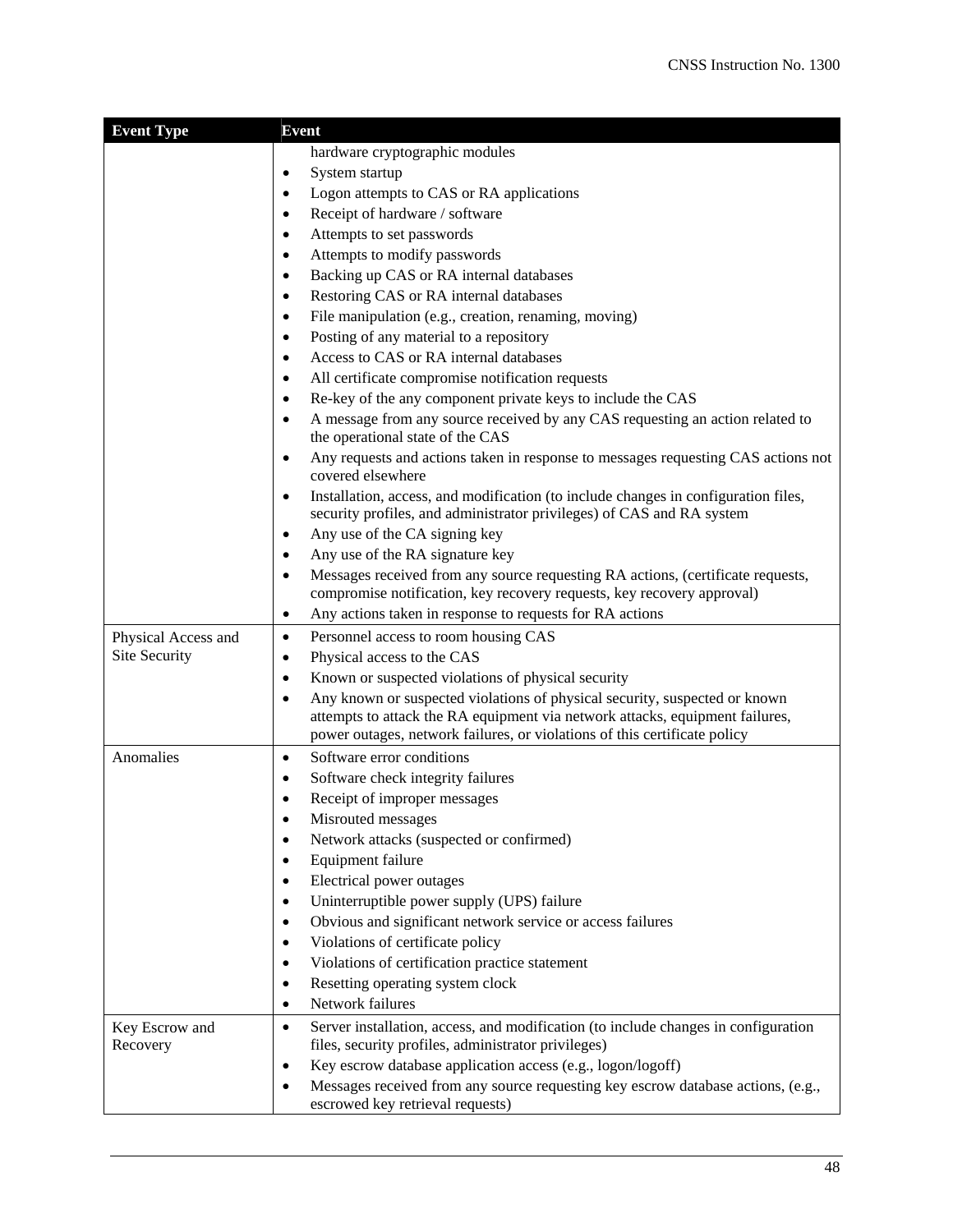| <b>Event Type</b> | Event                                                                                                                                                                             |
|-------------------|-----------------------------------------------------------------------------------------------------------------------------------------------------------------------------------|
|                   | Messages sent to any destination authorizing key recovery actions, (e.g., first party<br>$\bullet$<br>escrowed key retrieval authorizations, second party key recovery approvals) |
|                   | Actions taken in response to requests for key escrow database actions<br>$\bullet$                                                                                                |
|                   | Physical access to, loading, zeroizing, transferring keys to or from, backing-up,<br>$\bullet$<br>acquiring or destroying key escrow database cryptographic modules               |
|                   | Receipt of keys for escrow and posting of these keys to the key escrow database<br>$\bullet$                                                                                      |
|                   | Retrieval, packaging (e.g., keying or other cryptologic manipulations), securing,<br>$\bullet$<br>and shipping copies of escrowed keys;                                           |
|                   | Transfer of escrowed keys to requestors<br>٠                                                                                                                                      |
|                   | Any security-relevant actions performed in support of delivery of escrowed keys<br>٠                                                                                              |
|                   | Requestor identity and authorization verification (including copies of                                                                                                            |
|                   | authorizations; e.g., court orders) supporting key recovery requests                                                                                                              |

# **5.4.2 Frequency of Processing Log**

Audit logs shall be reviewed by a Security Auditor at least once every month (12 per year). A statistically significant portion (at least 33 percent) of the security audit data generated since the last review shall be examined.

### **5.4.3 Retention Period of Audit Log**

The information generated on the CAS or RA equipment shall be kept on the CAS or RA equipment until the information is moved to an appropriate archive facility. Audit data shall be reviewed prior to deletion from the operational system. Deletion of the security audit data from the CAS or RA equipment shall be performed by a Security Auditor. Security audit data shall be retained on-site for at least two months, then off-site as archive records in accordance with Section [5.5.2](#page-60-0).

#### **5.4.4 Protection of Audit Log**

The security audit data shall not be open for reading or modification by any human, or by any automated process other than the Security Auditor and processes that perform audit functions. CAS and RA system configuration and procedures shall be implemented together to ensure that only authorized people can read, archive, or delete security audit data. The Security Auditor need not have "Modify" access to perform audit data archive, but procedures shall be implemented to protect archived data from deletion or destruction prior to the end of the security audit data retention period.

The CAS or RA shall implement procedures to ensure that the security audit data is transferred prior to overwriting or overflow of automated security audit log files. Security audit data shall be moved to a safe, secure storage location separate from the CAS or RA equipment.

Technical and/or procedural controls shall be implemented so that Security Auditors are the only individuals that have the capability to start, stop, view, backup, modify, delete, or otherwise manage audit logs.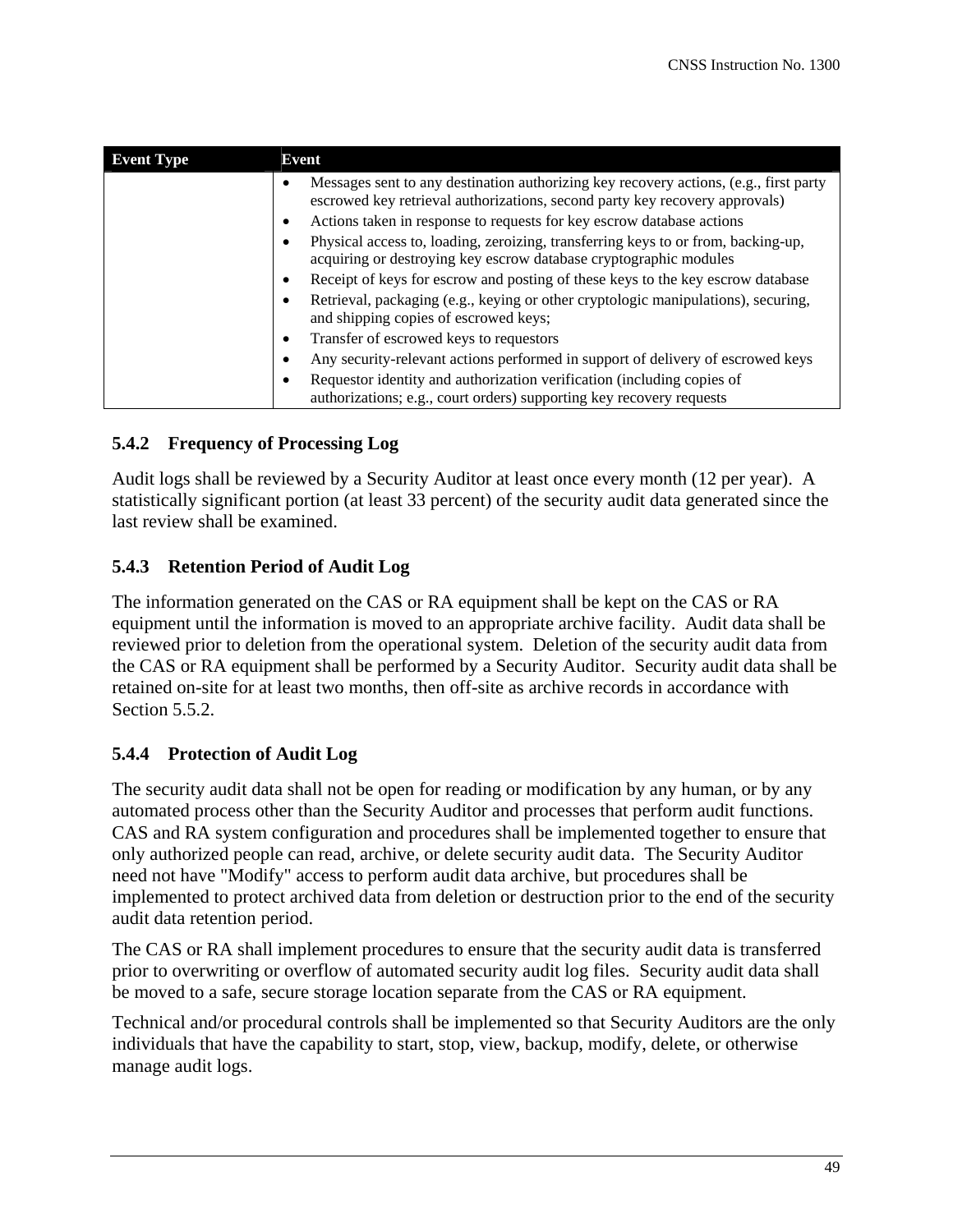# **5.4.5 Audit Log Backup Procedures**

Audit logs and audit summaries shall be backed up at least monthly. A copy of the audit log shall be sent off-site on a monthly basis.

# **5.4.6 Audit Collection System (Internal Vs. External)**

The security audit log collection system may or may not be external to the CAS or RA system. The security audit process shall run independently and shall not be under the control of the CAS or RA Operations Staffs in any way. Audit processes shall be invoked at system startup. Only the application audit function may cease at application shutdown; the system audit function shall continue to operate until system shutdown. Audit collection systems shall be configured such that security audit data is protected against loss (e.g., overwriting or overflow of automated log files). Should it become apparent that an automated security audit system has failed; the CAS or RA shall cease all operation except for revocation and suspension processing until the security audit capability can be restored.

# **5.4.7 Notification to Event-Causing Subject**

There is no requirement to notify a subject that an event was audited. Real-time alerts are neither required nor prohibited.

# **5.4.8 Audit Log Assessments**

The Security Auditor shall verify that the audit logs have not been tampered with, and then review the logs for events such as repeated failed actions, requests for privileged information, attempted access of system files, and unauthenticated responses. Security Auditors shall check for continuity of the security audit data. All significant events shall be explained in an audit log summary. Actions taken as a result of these reviews shall be documented.

CAS and RA Operations Staff shall be watchful for attempts to violate the integrity of the CAS or RA, including the equipment, physical location, and personnel.

# <span id="page-59-0"></span>**5.5 RECORDS ARCHIVAL**

# **5.5.1 Types of Records Archived**

Archive records shall be sufficiently detailed to establish the validity of a signature and determine the proper operation of the CAS or RA. At a minimum, the following data shall be archived:

- Accreditation (if applicable) and any modifications, updates, etc
- This CP and any modifications, updates, etc
- Applicable CPSs and RPSs
- Any modifications or updates to CPSs and RPSs
- Contractual obligations and any modifications, updates, etc.
- Agreements concerning operations of the CAS or RA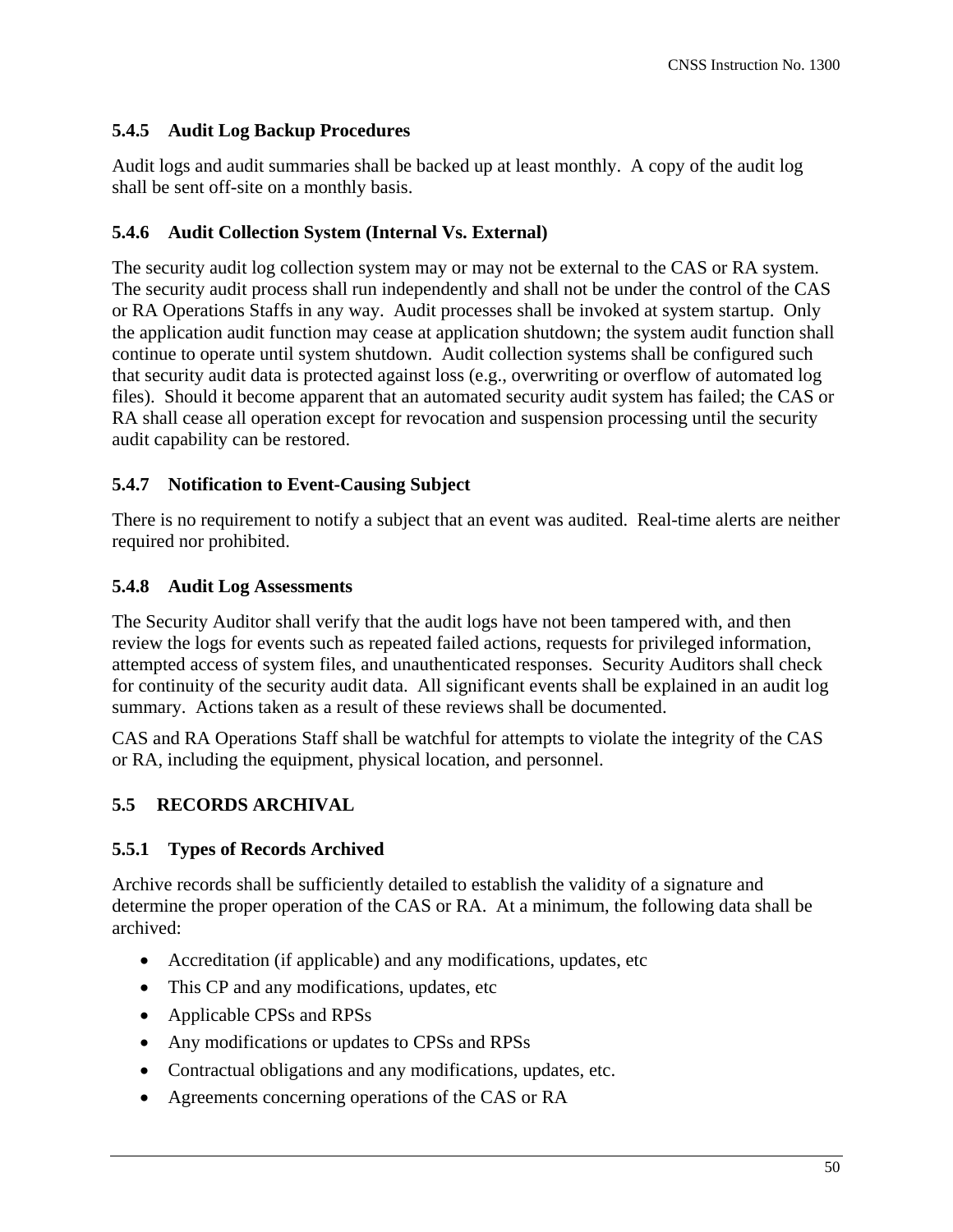- Any modifications or updates to agreements concerning operations of the CAS or RA
- All certificates issued and/or published
- Record of re-key
- Escrowed private keys associated with encryption certificates
- Security audit data as defined in Section [5.4.1](#page-55-1), to include but not limited to:
	- o Any changes to audit parameters and any attempt to modify or delete audit logs
	- o System and equipment configuration
	- o Modifications and updates to system or configuration
	- o Certificate requests
	- o CAS key generation
	- o Changes to trusted public keys
	- o Approval or rejection of status change request
	- o Revocation requests
	- o Destruction of cryptographic modules
- Appointment of individual to a trusted role
- Destruction of cryptographic modules
- Certificate compromise notifications
- Remedial action reports
- Violations of this CP or applicable CPS
- Revocation requests
- Subscriber identity authentication data as per Section 3.2.3
- Documentation of receipt and acceptance of certificates (if applicable)
- Subscriber agreements
- Documentation of receipt of tokens
- All CRLs issued and/or published
- Software and hardware (if appropriate) required to verify archive contents
- Documentation required by compliance auditors
- KES transactions
- Identification of the recipient of an escrowed key
- Reason for key recovery
- Verification of authorization for recovery of escrowed key
- KES security audit data

# <span id="page-60-0"></span>**5.5.2 Retention Period of Archive**

Archive records for shall be kept for a period of at least ten years, six months without any loss of data.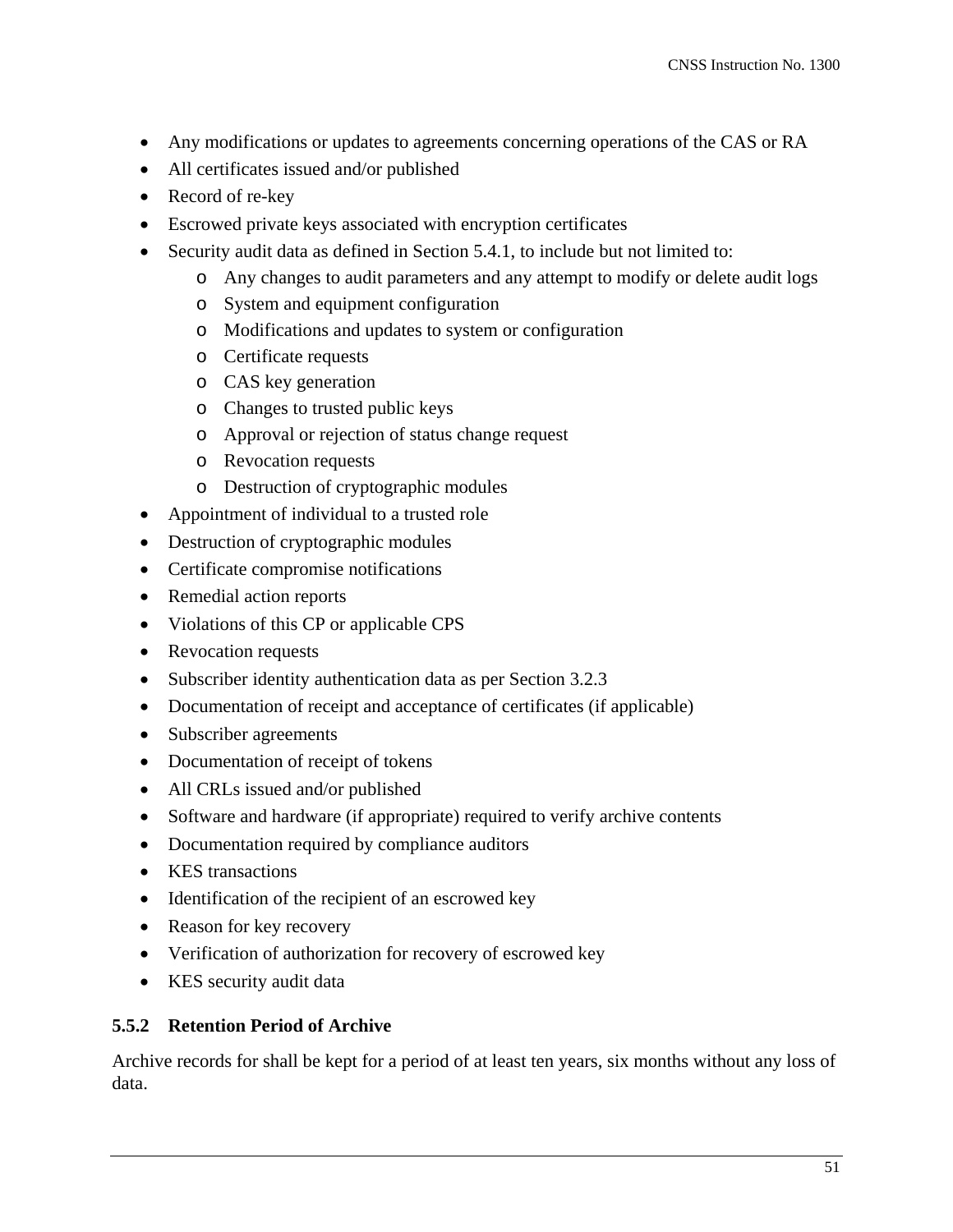# **5.5.3 Protection of Archive**

No unauthorized CAS or RA equipment operator shall be able to modify or delete the archive, but archived records may be moved to another medium. If the original media cannot retain the data for the required period, a mechanism to transfer the archived data periodically to new media shall be defined by the archive site. No transfer of medium shall invalidate CAS or RA applied signatures. The CAS shall maintain a list of people authorized to modify or delete the archive, and make this list available during CP compliance audits. Sensitive archive information shall only be released in accordance with Section [9.4.](#page-86-0)

Archive media shall be stored in a separate, safe, secure storage facility. Prior to archive, archive records shall be labeled with the name of the CAS (for CAs, this shall be its Subject DN), the date, and the data sensitivity. Archive data shall be protected commensurate with the data that the archived escrowed keys provide access to.

# **5.5.4 Archive Backup Procedures**

If a CNSS member agency chooses to back up archives, any backups shall be protected in the same manner as the original archives.

# **5.5.5 Requirements for Time-Stamping of Records**

The archived record shall contain information necessary to allow the Security Auditor to determine when the event occurred. The time precision shall be such that the sequence of events can be determined. The CAS shall ensure that time stamps are consistent with an authoritative time standard.

# **5.5.6 Archive Collection System (Internal vs. External)**

Archive data may be collected in any expedient manner.

# **5.5.7 Procedures to Obtain and Verify Archive Information**

Each CAS shall document the procedures detailing how to create, package, transport, and verify their archive information. Only authorized CAS Operations Staff shall be allowed to access the archive.

# **5.6 KEY CHANGEOVER**

See Section [6.1.4](#page-67-0) for information on delivery of the Root CA certificate. See Section [2](#page-21-1) for information on obtaining Intermediate and Subordinate CA certificates from the repository.

# **5.7 COMPROMISE AND DISASTER RECOVERY**

# <span id="page-61-0"></span>**5.7.1 Incident and Compromise Handling Procedures**

If some form of potential compromise of a CA becomes known, the ANMA (or PMA in the case of the Root) shall perform an investigation in order to determine the nature and the degree of damage. If a CA private signing key is suspected of compromise, the procedures outlined in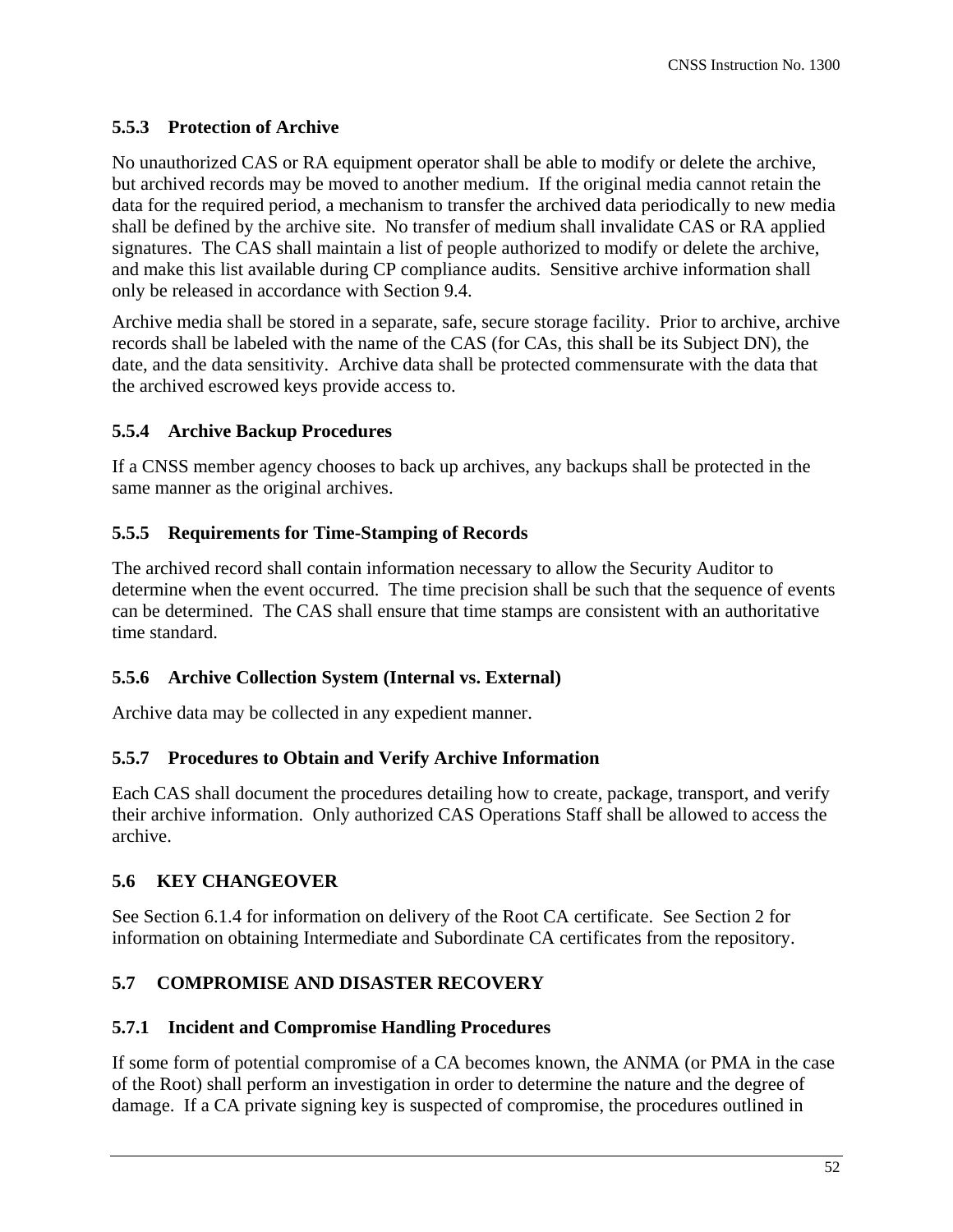Section [5.7.3](#page-62-0) shall be followed. Otherwise, the scope of potential damage shall be assessed in order to determine if the CA needs to be rebuilt, only some certificates need to be revoked, and/or the CA private key needs to be declared compromised. The PMA shall make the determination that a Root CA private key has been compromised; the respective ANMA shall make the determination that an Intermediate or Subordinate CA private key has been compromised.

In case of a CSS key compromise, all certificates issued to the CSS shall be revoked and the revocation information shall be published immediately in the most expeditious manner. Subsequently, the CSS shall be re-keyed.

In the event that the KES is compromised or compromise is suspected, recovery procedures are required to return it to a secure state. If a compromise of the KES database is suspected, the ANMA shall be notified. The ANMA shall determine the extent of the compromise and direct the appropriate actions to reestablish a secure environment.

The ANMA shall notify the NSS PKI PMA if any of the following occur:

- Suspected or detected compromise of any CAS system or subsystem
- Physical or electronic penetration of any CAS system or subsystem
- Successful denial of service attacks on any CAS system or subsystem
- Any incident preventing a CA from issuing and publishing a CRL prior to the time indicated in the *nextUpdate* field in the currently published CRL

### **5.7.2 Computing Resources, Software, and/or Data are Corrupted**

When computing resources, software, and/or data are corrupted, CASs operating under this policy shall respond as follows:

- Notify the ANMA as soon as possible
- Ensure that the system's integrity has been restored prior to returning to operation and determine the extent of risk due to operations since the last point of backup
- If the CA signing keys are not destroyed, the integrity of the system has been restored, and the risk is deemed negligible, reestablish CAS operations, giving priority to the ability to generate certificate status information within the CRL issuance schedule specified in Section [4.9.7](#page-40-1)
- If the CA signing keys are destroyed, the integrity of the system cannot be restored, or the risk is deemed substantial, reestablished CAS operations as quickly as possible, giving priority to the generation of a new CA signing key pair

# <span id="page-62-0"></span>**5.7.3 Entity Private Key Compromise Procedures**

In the case of the NSS PKI Root CA compromise, the NSS PKI PMA shall immediately notify all ANMAs, Agency POCs, and any cross-certified NSS PKIs of the Root CA compromise so that they can revoke any cross certificates issued to the Root CA or any Subordinate CAs and notify all Subscribers and Relying Parties to remove the trusted self-signed certificate from their trust stores. Initiation of notification shall be made in an authenticated and trusted manner at the earliest feasible time and shall not exceed 6 hours beyond determination of compromise or loss.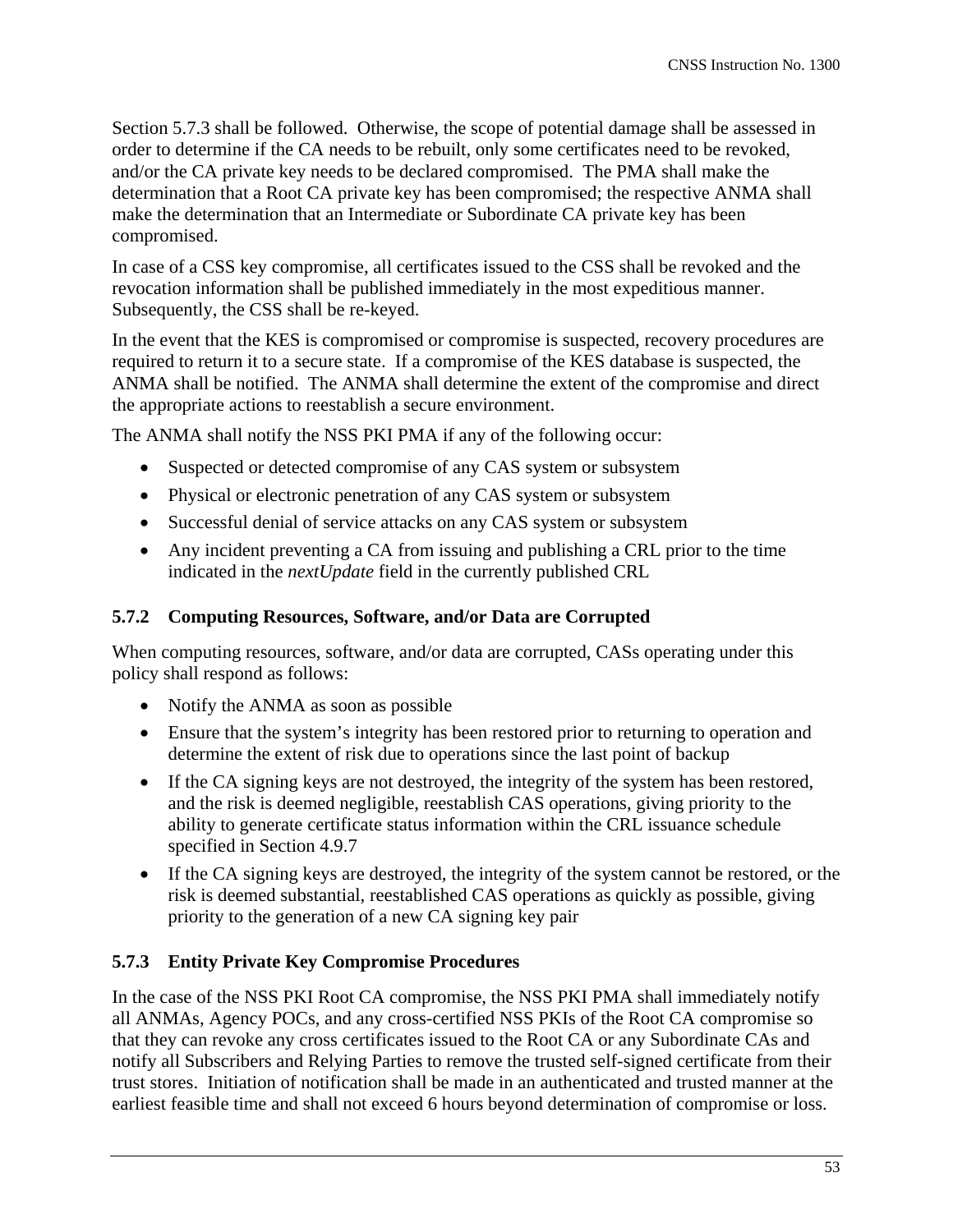The NSS PKI PMA shall then re-establish the NSS PKI by generating a new Root CA certificate, issuing new Subordinate CA certificates, securely distributing the new Root CA certificate as specified in Section [6.1.4,](#page-67-0) and re-establishing any cross certificates.

In the event of an Intermediate or Subordinate CA key compromise, the issuing CA shall revoke that CA's certificate, and the revocation information shall be published immediately in the most expedient, authenticated, and trusted manner but within 18 hours after the notification. Subsequently, the CA shall be re-established as described in Section [5.7.4.](#page-64-0) The ANMA shall notify the NSS PKI of the CA key compromise. Upon re-establishment of the CA, new Subscriber certificates shall be issued. The ANMA shall also investigate and report to the NSS PKI PMA what caused the compromise or loss, and what measures have been taken to preclude recurrence.

In case of a CSS key compromise, the CA that issued the CSS a certificate shall revoke that certificate, and the revocation information shall be published immediately in the most expedient, authenticated, and trusted manner. The CSS shall subsequently be re-keyed. If the CSS is selfsigned, the ANMA shall immediately notify the NSS PKI PMA, all ANMAs and Agency POCs, and any cross-certified PKIs of the CSS compromise so that they can notify all Subscribers and Relying Parties to remove trust in the CSS certificate from each Relying Party application, and install the re-keyed certificate.

In the event that the KES is compromised or compromise is suspected, recovery procedures are required to return it to a secure state. If a compromise of the KES database is suspected, the ANMA shall be notified. The ANMA shall determine the extent of the compromise and direct the appropriate actions to reestablish a secure environment. If the determination is made that the KES has been compromised, all compromised private keys within the KES shall be revoked, and the associated certificates re-issued.

In case of an RA key compromise, the CA that issued the RA a certificate shall revoke that RA's certificate, and the revocation information shall be published immediately in the most expedient, authenticated, and trusted manner. The compromise shall be investigated in order to determine the actual or potential date of the RA key compromise. All certificates approved by that RA since the date of actual or potential RA key compromise shall be revoked. A Security Auditor shall review the audit records for the KES to identify all potentially exposed escrowed keys. Certificates associated with all potentially exposed escrowed keys shall also be revoked.

In case of a TA key compromise, the CA that issued the TA a certificate shall revoke that TA's certificate, and the revocation information shall be published immediately in the most expedient manner. The compromise shall be investigated in order to determine the actual or potential date of the TA key compromise. All certificates issued involving the participation of the TA since the date of actual or potential TA key compromise shall be revoked. A Security Auditor shall review the audit records for the KES to identify all potentially exposed escrowed keys. Certificates associated with all potentially exposed escrowed keys shall also be revoked.

For Subordinate CAs, when a Subscriber certificate is revoked because of compromise, suspected compromise, or loss of the private key, a CRL shall be published at the earliest feasible time by the supporting CA, but in no case more than 6 hours after notification.

A CA using reason codes in CRLs, which identify the reason for revoking a certificate, shall have the ability to transition any reason code to compromise.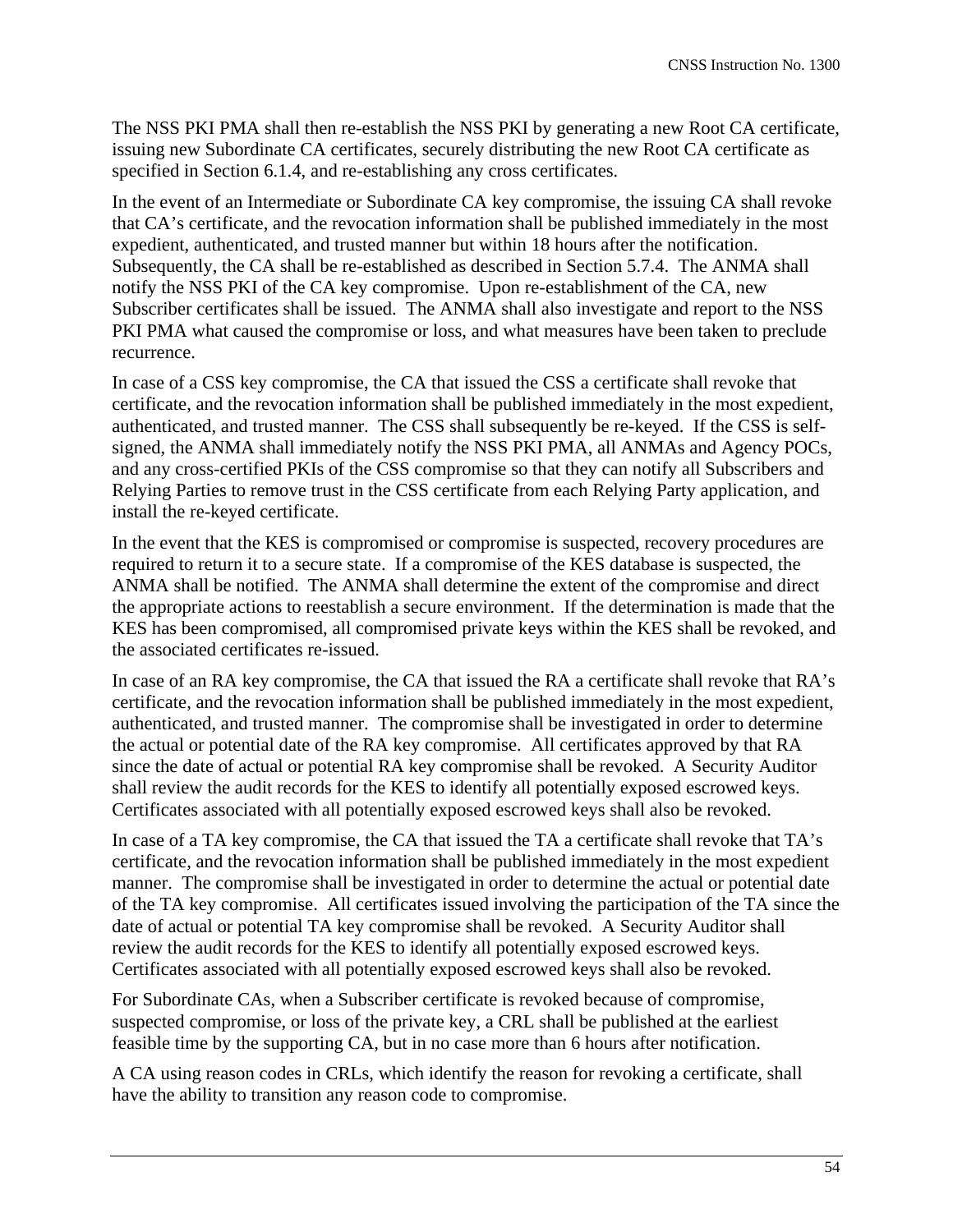#### <span id="page-64-0"></span>**5.7.4 Business Continuity Capabilities after a Disaster**

CASs are required to maintain a Disaster Recovery Plan.

In the case of a disaster in which the CAS equipment is damaged and inoperative, the CAS operations shall be re-established as quickly as possible, giving priority to the ability to revoke Subscriber's certificates. If the CAS cannot re-establish revocation capabilities prior to date and time specified in the *nextUpdate* field in the currently published CRL issued by the CA, then the inoperative status of the CAS shall be reported to the NSS PKI PMA. The NSS PKI PMA shall decide whether to declare the CA private signing key as compromised and re-establish the CA keys and certificates, or allow additional time for reestablishment of the CA's revocation capability.

In the case of a disaster whereby a CAS installation is physically damaged and all copies of the CA signature key are destroyed as a result, the CA shall request that its certificates be revoked. The CAS installation shall then be completely rebuilt by re-establishing the CAS equipment, generating new private and public keys, being re-certified, and re-issuing all cross certificates. Finally, all Subscriber certificates shall be re-issued. In such events, any Relying Parties who continue to use certificates signed with the destroyed private key do so at their own risk, and the risk of others to whom the data is forwarded, as no revocation information will be available (if the CRL signing key was destroyed).

# **5.8 CA, RA, OR TA TERMINATION**

#### **5.8.1 CA Termination**

If the termination (complete cessation of operations) is for convenience, re-organization, or other non-security related reason, and provisions have been made to continue compromise recovery (including destruction or continued protection of the CA signing key), compliance and security audit, archive, revocation, and data recovery services, and all issued subscriber certificates are either expired or revoked, then neither the terminated CA's certificate nor certificates signed by that CA need to be revoked. If provisions for maintaining these services cannot be made, or subscriber certificates that have been issued will still be valid at the time of termination, then the CA termination will be handled as a CA compromise in accordance with Section [5.7.3.](#page-62-0)

For any CA termination, the responsible agency management authority (ANMA or PMA for the Root) shall maintain possession of any archive records and any security audit logs since the last archive.

# **5.8.2 RA Termination**

If an RA is terminated for convenience, the RA's certificate shall be revoked and no other action is necessary. If an RA is terminated for negligence or there is other reason to believe that the RA's private key was used for unauthorized purposes, all certificates approved by that RA shall be revoked.

For any RA termination, another RA or the CAS shall take possession of any archive records and any security audit logs since the last archive maintained by that RA.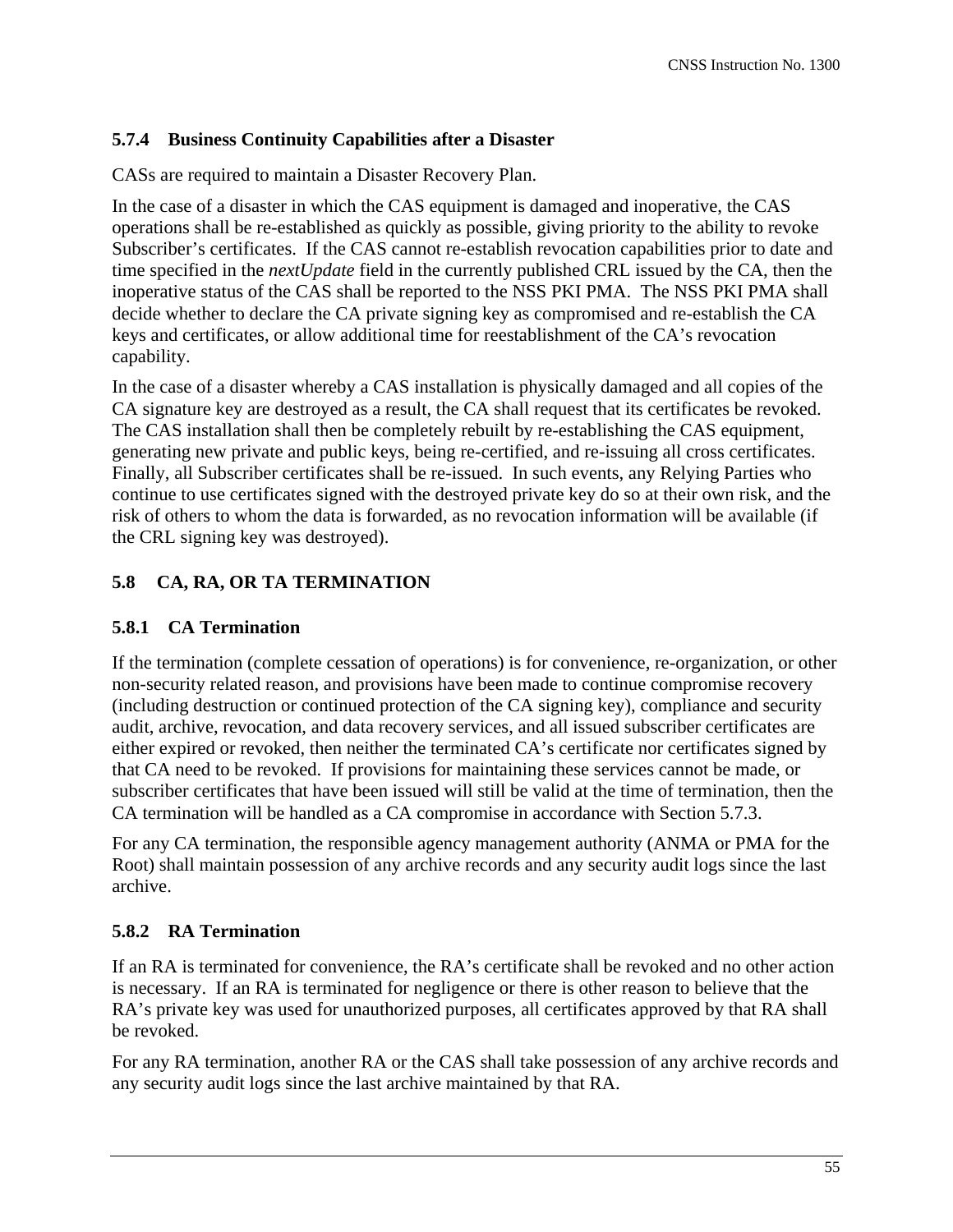### **5.8.3 TA Termination**

If a TA is terminated for convenience, the associated RA Officer will indicate that the TA is no longer approved as a TA and no other action is necessary. If a TA is terminated for negligence or there is other reason to believe that the TA's private key was used for unauthorized purposes, all certificates approved by that TA since the beginning of the unauthorized or negligent activity shall be revoked and any data or logs will be maintained by the RA.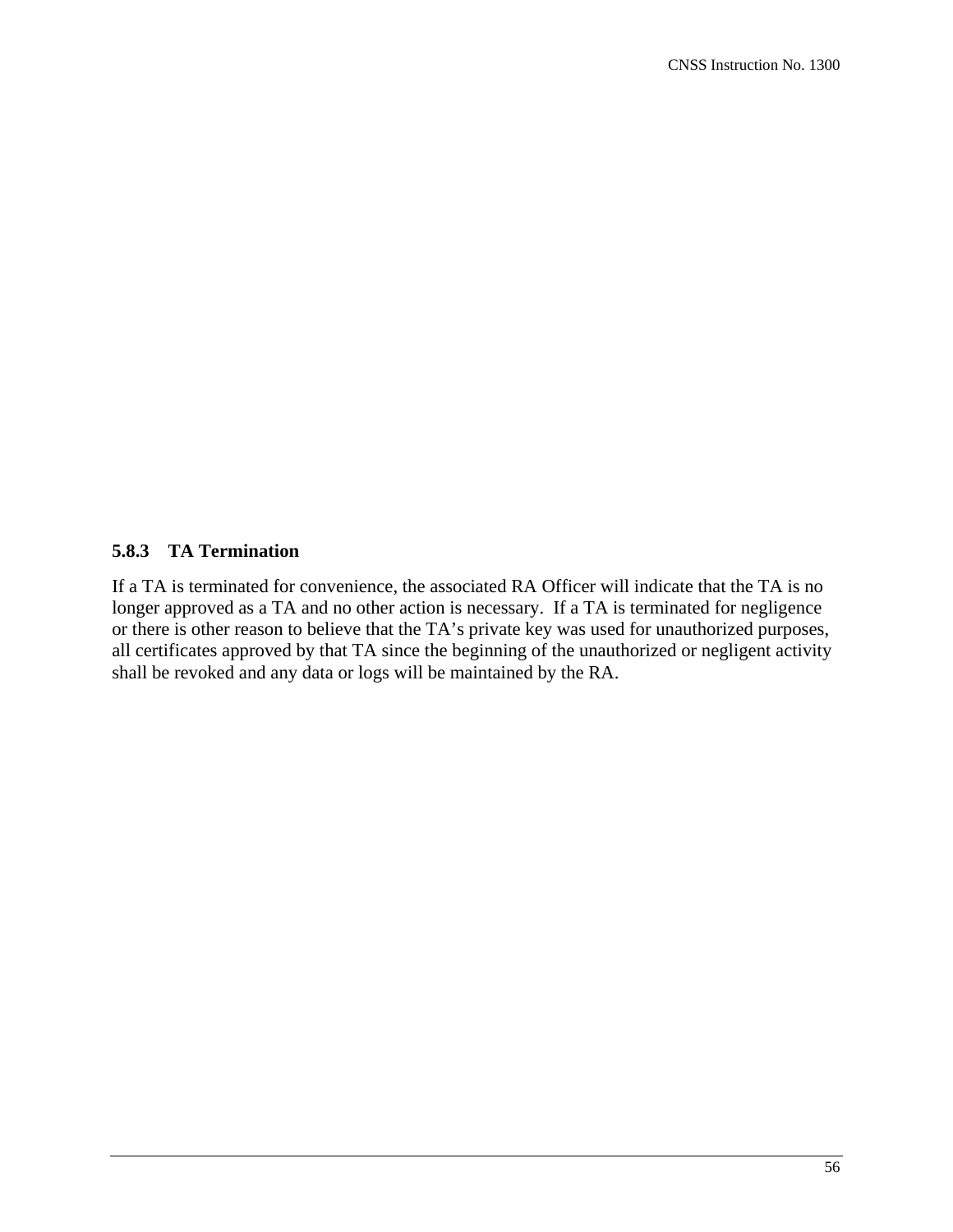# **6 TECHNICAL SECURITY CONTROLS**

# **6.1 KEY PAIR GENERATION AND INSTALLATION**

### **6.1.1 Key Pair Generation**

A private key is considered to be generated by the NSS PKI entity that first comes into possession of it: Subscriber, PKI Sponsor, RA, or CAS.

Pseudo-random numbers used for key generation shall be generated using a FIPS approved method.

A private key shall not appear outside of the module in which it was generated unless it is encrypted for transport (See Section [6.2.6](#page-70-0)) or, in the case of private keys associated with encryption certificates, for processing or storage by a key recovery mechanism.

Subscriber key pairs associated with certificates that assert the *id-CNSS-hardware* Policy OID may be generated outside the Subscriber hardware cryptographic module as long as they are generated on a NSA approved hardware cryptographic module and no copies, other than authorized escrowed copies of the private keys associated with Encryption certificates, continue to exist after the generation and insertion process has completed.

# **6.1.2 Private Key Delivery to Subscriber**

If the PKI Sponsor generates the key pair locally within the cryptographic boundary of a cryptographic module, then there is no need to deliver the Subscriber's private key, and this section does not apply.

If a private key is generated within or transferred to the hardware cryptographic module while the module is not in possession of the PKI Sponsor, then the hardware module shall be delivered to the PKI Sponsor in such a way that ensures the following:

- The correct token and activation data are provided to the correct PKI Sponsor
- No unauthorized parties can access or use the token during the delivery process

If a private key is generated in an external cryptographic module by a CAS or RA, the CAS or RA shall implement mechanisms to ensure that the key is securely delivered to the correct PKI Sponsor. Any transmission of a private key over a network or transfer from generation module to the Sponsor's module shall use an encrypted and authenticated channel to the Subscriber's cryptographic module.

In all cases, the following requirements shall be met:

• Any entity that generates a private key for a PKI Sponsor shall not retain any copy of the key after delivery of the private key, except for authorized key escrow of private keys associated with encryption certificates. All original copies of a plaintext private key shall be zeroized or destroyed in the generation module immediately upon encryption of the private key for delivery or extraction. An approved process shall ensure that additional copies cannot be made.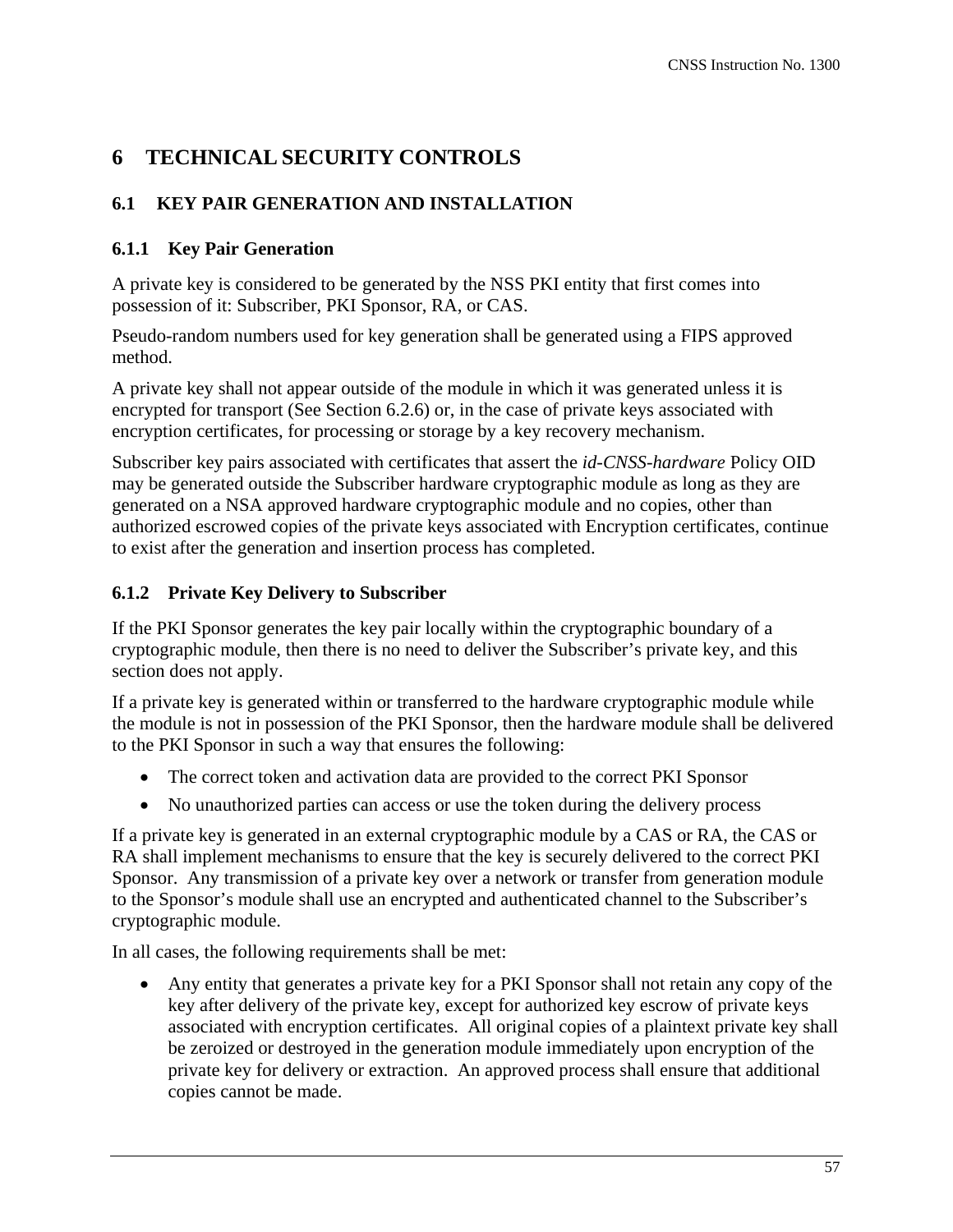- The private key shall be protected from activation, compromise, or modification during the delivery process.
- The PKI Sponsor shall acknowledge receipt of the private key and/or the token, regardless of the delivery means. The CAS or RA shall maintain a record of the PKI Sponsor's acknowledgement of receipt. If the CAS or RA does not receive an acknowledgement of receipt within a specified time period, the CAS or RA shall revoke all relevant private keys. Tokens shall not be activated (published/enabled) until the Sponsor acknowledges receipt.
- For hardware cryptographic modules, accountability for the location and state of the module shall be maintained until the PKI Sponsor is in possession of it.
- For electronic delivery of private keys, the key material shall be transmitted or delivered to the PKI Sponsor in encrypted form, the encryption strength shall be commensurate with that of the key being protected, and the encryption method shall ensure that only the PKI Sponsor can decrypt and access the private keys.

### **6.1.3 Public Key Delivery to Certificate Issuer**

Public keys shall be delivered to the certificate issuer in a way that binds the applicant's verified identification to the public key being certified. This binding shall be accomplished using means that are as secure as the security offered by the keys being certified. The binding may be accomplished using cryptographic, physical, procedural, and other appropriate methods.

# <span id="page-67-0"></span>**6.1.4 CA Public Key Delivery to Relying Parties**

The Root CA public key, and any other CA key used as a trust anchor, shall be distributed in a secure fashion. When the Root CA or other trust anchor CA signature key pair is updated, the new key shall likewise be distributed securely.

# <span id="page-67-1"></span>**6.1.5 Key Sizes**

Guidance on the selection of cryptographic algorithms and key sizes to support various levels of security can be found in *NIST Special Publication 800-57, Recommendation for Key Management – Part 1: General* [SP 800-57].

All certificates issued under this Policy shall contain public keys that can be employed in implementations requiring 112 bits of security, unless otherwise specified in Section [7.1.3.](#page-77-0)

The selection of cryptographic algorithms and key sizes used by the Transport Layer Security (TLS) protocol or any other protocol providing security services to accomplish the requirements of this CP shall support a minimum of 112 bits of security (e.g., Advanced Encryption Standard (AES)-128 in CBC mode for encryption and 2048-bit RSA keys for digital signatures).

CSSs shall sign responses using a signature algorithm, key size, and hash algorithm providing equal or greater bits of security as those used by the CA to sign CRLs.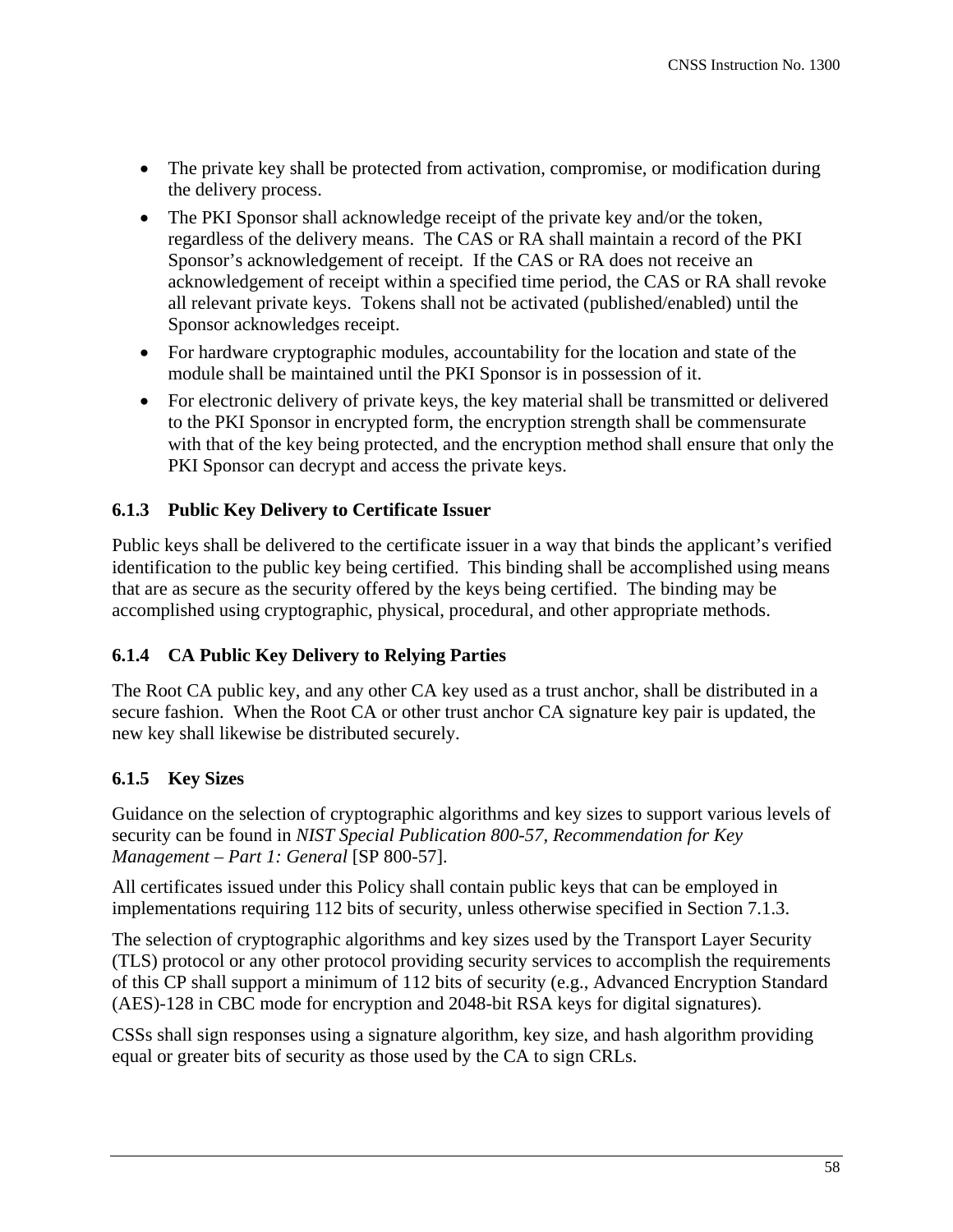# **6.1.6 Public Key Parameters Generation and Quality Checking**

Public key parameters shall always be generated and checked in accordance with the standard that defines the crypto-algorithm in which the parameters are to be used. For example, public key parameters for use with algorithms defined in the *Federal Information Processing Standard 186-3, Digital Signature Standard* [FIPS 186] shall be generated and tested in accordance with [FIPS 186]. Whenever a crypto-algorithm is described in [FIPS 186], the parameter generation and checking requirements and recommendations of [FIPS 186] shall be required of all entities generating key pairs whose public components are to be certified by the CA.

Domain parameters shall be selected from those approved by NIST and NSA and within the Suite B set of algorithms as appropriate for the NSS PKI.

### **6.1.7 Key Usage Purposes (as per X.509 v3 Key Usage Field)**

The use of a specific key is constrained by the k*eyUsage* extension in the X.509 certificate. All certificates shall include a critical k*eyUsage* extension.

Identity or signature certificates issued to Name Subscribers shall assert the *digitalSignature* bit. For CAs that support distinct identity and signature certificates, signature certificates but not identity certificates shall assert the *nonRepudiation* bit. For CAs that do not support distinct identity and signature certificates, identity certificates may assert the *nonRepudiation* bit. All other identity (e.g., Role Subscriber) certificates and all code signing certificates and content signing certificates shall only assert the *digitalSignature* bit. Encryption certificates shall only assert the *keyEncipherment* bit for RSA or *keyAgreement* for ECDH.

Certificates that only assert the *id-CNSS-device* Policy OID may be used for both digital signature and key management and may assert both the *digitalSignature* and *keyEncipherment* or *keyAgreement* bits as necessary to support legacy applications. Certificates that assert the *id-CNSS-software* or *id-CNSS-hardware* Policy OIDs shall not assert both the *digitalSignature* and *keyEncipherment* or *keyAgreement* bits.

Public keys that are bound into CA certificates shall be used only for signing certificates and status information (e.g., CRLs). CA certificates whose subject public key is to be used to verify other certificates shall assert the *keyCertSign* bit. CA certificates whose subject public key is to be used to verify CRLs shall assert the *cRLSign* bit. CSS certificates whose subject public key is to be used to verify OCSP responses shall assert the *digitalSignature* and/or *nonRepudiation* bits.

The *dataEncipherment*, *encipherOnly*, and *decipherOnly* bits shall not be asserted in certificates issued under this CP.

### <span id="page-68-1"></span>**6.2 PRIVATE KEY PROTECTION AND CRYPTOGRAPHIC MODULE ENGINEERING CONTROLS**

# <span id="page-68-0"></span>**6.2.1 Cryptographic Module Standards and Controls**

All cryptographic modules and associated middleware (as part of the module implementation) shall be approved by NSA specifically for use on a SECRET network in association with the NSS PKI, in accordance with [CNSSP 25].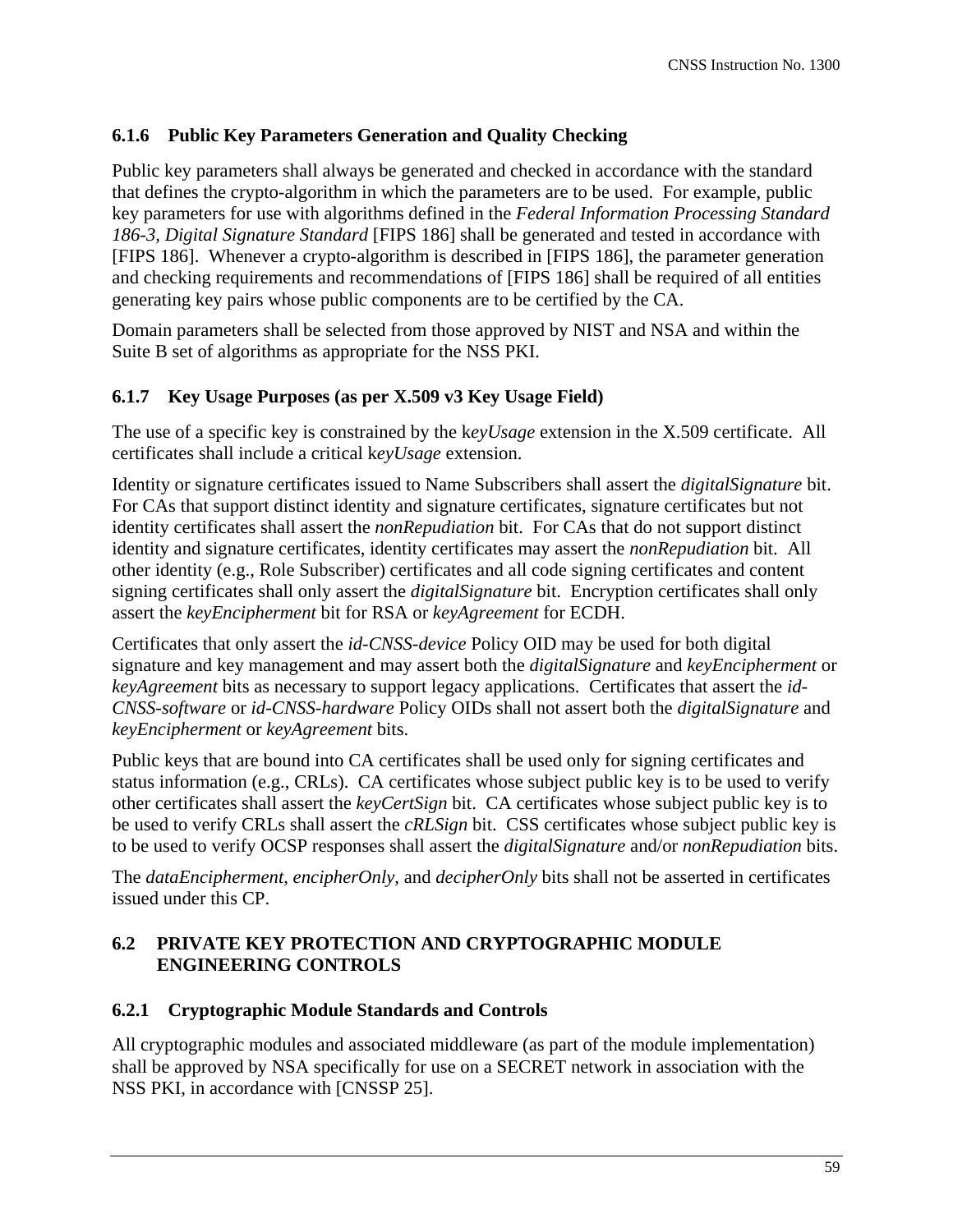All cryptographic modules shall be operated such that the private asymmetric cryptographic keys shall never be output in plaintext. No private key shall appear unencrypted outside a cryptographic module.

For certificates that assert the *nonRepudiation* bit, no one shall have access to the private signing key but the PKI Sponsor named in the certificate. Any private keys associated with encryption certificates escrowed by a CAS shall be held in strictest confidence only by those parties authorized by this policy and controlled as described in this CP.

# <span id="page-69-0"></span>**6.2.2 Private Key (n out of m) Multi-Person Control**

A single person shall not be permitted to activate a CA or CSS signature key or access any cryptographic module containing the complete private signing key. Access to CAS keys backed up for disaster recovery shall be under the same multi-person control as the original CAS key. The names of the CAS Operations Staff used for two-person control shall be maintained on a list that shall be made available for inspection during compliance audits.

# <span id="page-69-1"></span>**6.2.3 Private Key Escrow**

Under no circumstances shall a key used to support non-repudiation services be held in trust by any party other than the named PKI Sponsor.

For purposes such as data recovery, it is necessary to provide for recovery of private keys associated with encryption certificates. To facilitate this, the CAS shall offer a key escrow and recovery capability.

# <span id="page-69-2"></span>**6.2.4 Private Key Backup**

For *id-CNSS-hardware*, PKI Sponsors are not permitted to backup or otherwise copy their own private keys. Subscriber private signature and identity keys shall not be backed up or copied. See Section [6.2.3](#page-69-1) for encryption private key escrow.

For *id-CNSS-software*, PKI Sponsors are permitted to make a backup of their own private keys. However, backup copies of private keys shall be stored only on removable media and shall not be stored online. All copies of backup private keys shall be continuously protected by the PKI Sponsor at least commensurate with the level of the data the key provides access to or protects as outlined in Section [6.2.7.](#page-70-1)

For *id-CNSS-device*, PKI Sponsors are permitted to make operational copies of private keys for each application that requires the key in a different location or format; however, private keys stored in each of these applications or locations shall be in cryptographic modules that have been approved by NSA. All key transfers shall be done from an approved cryptographic module, and the key shall be encrypted during the transfer. The PKI Sponsor is responsible for ensuring that all copies of private keys, including those that might be embedded in system or device backups, are protected, including protecting any workstation on which any of its private keys reside.

CA private keys shall be backed up under the same multi-person control as the original private keys. The number of backup copies shall be limited to the number required to ensure the availability of the key in the event of disasters, operational failures, or other unforeseen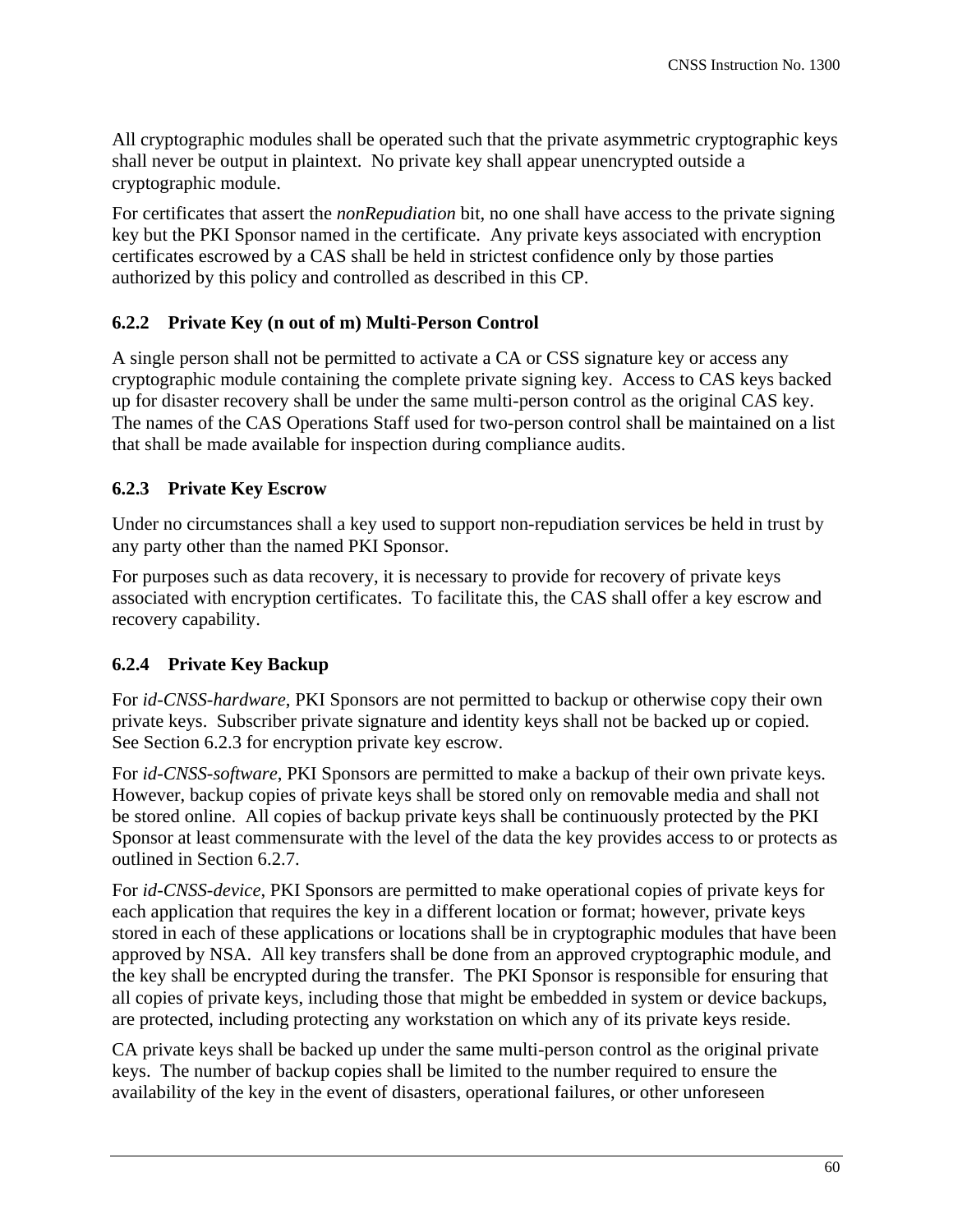circumstances. Cryptographic modules used to store backup copies shall meet all cryptographic module requirements for the CA.

# **6.2.5 Private Key Archival**

CA private signing keys and private keys associated with certificates other than encryption certificates shall not be archived. CASs that retain private keys associated with encryption certificates shall archive such keys in accordance with Section [5.5](#page-59-0).

See also Section [6.2.3](#page-69-1) and Section [6.2.4](#page-69-2).

# <span id="page-70-0"></span>**6.2.6 Private Key Transfer into or from a Cryptographic Module**

Private keys shall be generated by and in a cryptographic module. In the event that a private key is to be transported from one cryptographic module to another, the private key shall be encrypted during transport. The strength of the encryption process shall be commensurate with the key being transported. The encryption process shall ensure that only the authorized party(ies) can decrypt the transported key. Private keys shall never exist in plaintext form outside a cryptographic module boundary.

Private or symmetric keys used to decrypt other private or symmetric keys for transport or storage (including key escrow) shall be protected from disclosure. The cryptographic strength of, and protection afforded to, these keys shall be commensurate with that of the keys being encrypted in accordance with Section [6.1.5](#page-67-1) and Section [6.4.1](#page-72-0).

# <span id="page-70-1"></span>**6.2.7 Private Key Storage on Cryptographic Module**

The private key stored in the cryptographic module shall be protected from unauthorized access and use in accordance with *Federal Information Processing Standard 140, Security Requirements For Cryptographic Modules* [FIPS 140] and NSA requirements applicable for the module. Cryptographic modules and other media containing private key shall be handled and stored as specified in Sections [5.1.2](#page-47-0) and [5.1.6.](#page-49-0)

# **6.2.8 Method of Activating Private Key**

Passwords, biometric data, or other mechanisms of equivalent authentication robustness shall be used to activate the private key in a cryptographic module. See Section [6.4.1](#page-72-0) for activation data generation requirements. Activation data may be distributed in person, or provided to the PKI Sponsor separately from the cryptographic modules that they activate. Entry of activation data shall be protected from disclosure (i.e., the data should not be displayed while it is entered).

# **6.2.9 Method of Deactivating Private Key**

Cryptographic modules that have been activated shall be protected against unauthorized access. After use, the cryptographic module shall be deactivated (e.g. via a manual logout procedure or automatically after a period of inactivity by a passive timeout). Hardware cryptographic modules shall be removed and stored in accordance with Section [5.1.2](#page-47-0) when not in use.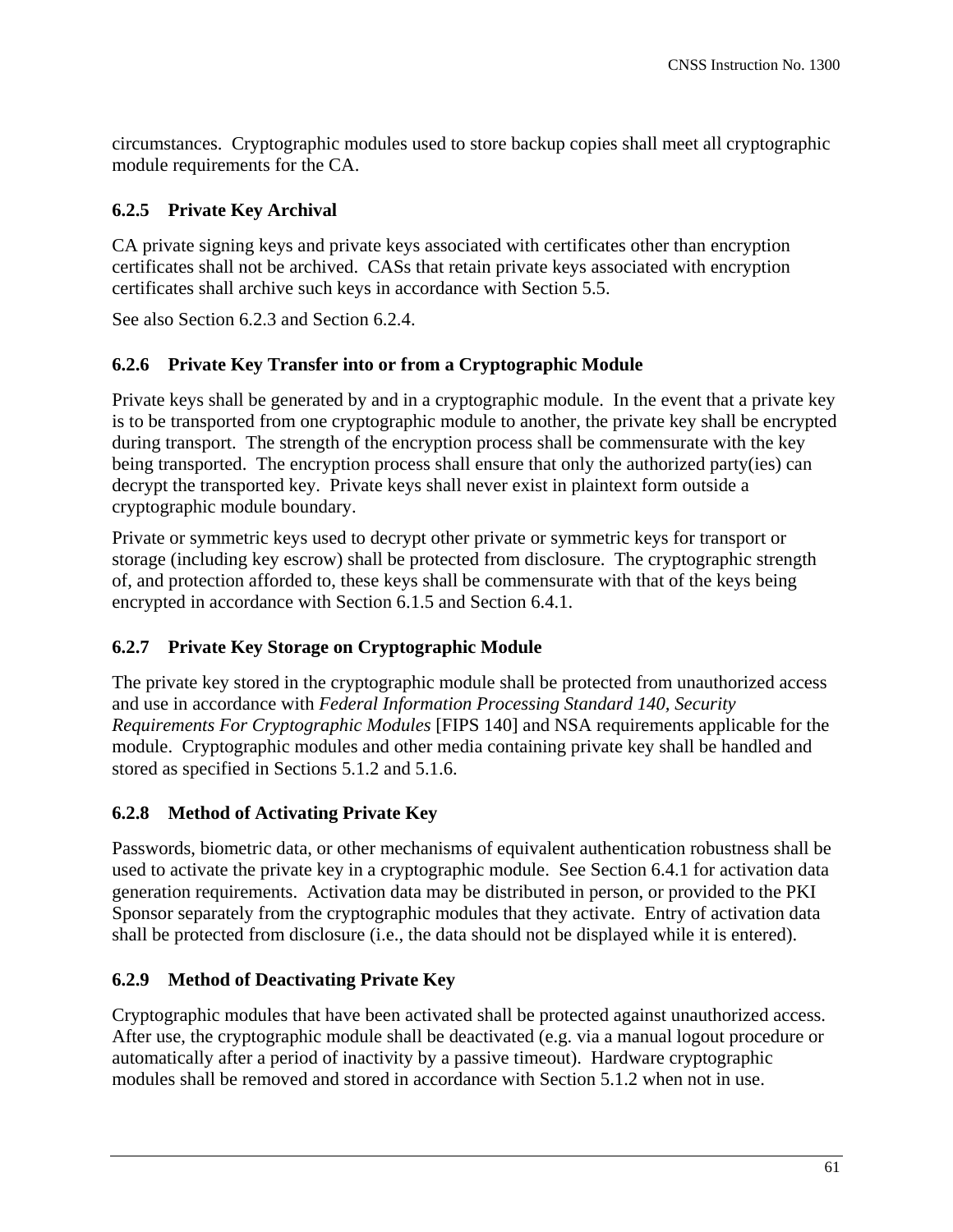# <span id="page-71-0"></span>**6.2.10 Method of Destroying Private Key**

Private keys associated with identity, signature, code signing, content signing, or system or device certificates that do not assert *keyEncipherment* or *keyAgreement* shall be destroyed and any keys used to transport them, where possible, when the certificates to which they correspond expire or are revoked. Private keys associated with encryption certificates shall be destroyed when they are no longer needed. For software cryptographic modules, this may be by overwriting the data. For hardware cryptographic modules, this may be through executing a zeroize command. Physical destruction of hardware cryptographic modules should not be required. Methods used for the destruction of keys shall be approved by NSA.

# **6.2.11 Cryptographic Module Rating**

See Section [6.2.1](#page-68-0).

# **6.3 OTHER ASPECTS OF KEY PAIR MANAGEMENT**

### **6.3.1 Public Key Archival**

The public key is archived as part of the certificate archival.

### **6.3.2 Certificate Operational Periods and Key Pair Usage Periods**

A CA uses its signing key for creating certificates. However, Relying Parties employ the CA certificate for the life of any certificates signed by that CA beyond that signing. Therefore, CAs shall not issue certificates that extend beyond the expiration date of their own certificates and public keys. The CA private key shall be used to sign CRLs until all certificates signed by it have also expired. The CA key period shall not be shorter than the end entity period of any certificates that it issues.

The following table provides the maximum validity period of keys and certificates and use period of the private keys associated with the public keys in those certificates. Certificates using cryptographic algorithms of less than 128-bits of security shall not be valid beyond 31 December 2030.

| <b>Certificate Type</b>               | <b>Key Validity</b><br><b>Lifetime</b> | <b>Certificate</b><br><b>Validity</b> | <b>Key Usages</b>                                      |
|---------------------------------------|----------------------------------------|---------------------------------------|--------------------------------------------------------|
| Root CA                               | 25 years                               | 25 years                              | 20 years to sign certificates<br>25 years to sign CRLs |
| Intermediate CA (Operated Off-line)   | 25 years                               | 25 years                              | 20 years to sign certificates<br>25 years to sign CRLs |
| Intermediate CA (Operated On-line)    | 10 years                               | 10 years                              | 9 years to sign certificates<br>10 years to sign CRLs  |
| Subordinate CA                        | 10 years                               | 10 years                              | 9 years to sign certificates<br>10 years to sign CRLs  |
| CSS (Delegated Model with noCheck)    | 3 years                                | 1 month                               | 1 month                                                |
| CSS (Delegated model without noCheck) | 3 years                                | 3 years                               | 3 years                                                |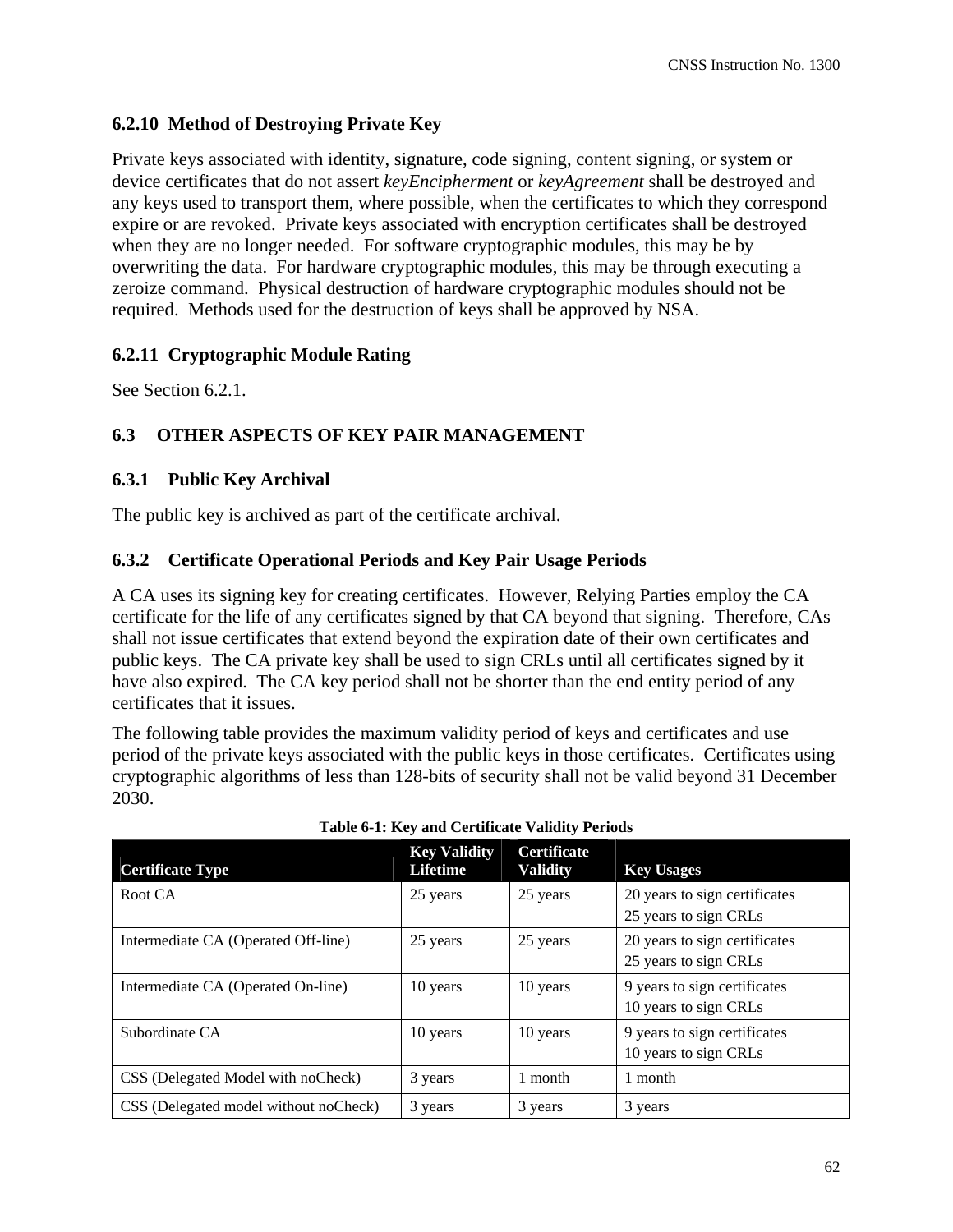| <b>Certificate Type</b>        | <b>Key Validity</b><br><b>Lifetime</b> | <b>Certificate</b><br><b>Validity</b> | <b>Key Usages</b>              |
|--------------------------------|----------------------------------------|---------------------------------------|--------------------------------|
| CSS (Explicit trust model)     | 3 years                                | 3 years                               | 3 years                        |
| Other CAS Components           | 3 years                                | 3 years                               | As long as needed              |
| Identity (id-CNSS-software)†   | 1 years                                | 1 years                               | 1 years                        |
| Signature (id-CNSS-software)†  | 1 years                                | 1 years                               | 1 years                        |
| Encryption (id-CNSS-software)† | 1 years                                | 1 years                               | As long as needed:             |
| Identity                       | 3 years                                | 3 years                               | 3 years                        |
| Signature                      | 3 years                                | 3 years                               | 3 years                        |
| Encryption                     | 3 years                                | 3 years                               | As long as needed <sup>+</sup> |
| Code Signing                   | 8 years                                | 8 years                               | 3 years                        |
| <b>Content Signing</b>         | 8 years                                | 8 years                               | 3 years                        |
| <b>System or Device</b>        | 3 years                                | 3 years                               | 3 years                        |

† Certificates used to support individuals in disadvantaged environments may possess a validity equivalent to the sponsor's length of deployment plus 3 months, but not to exceed a 3 year maximum with PMA approval.

‡ Encryption certificates shall not be used to encrypt new data beyond the certificate validity date; however, they may be used to decrypt data previously encrypted.

### **6.4 ACTIVATION DATA**

#### **6.4.1 Activation Data Generation and Installation**

Guidance on activation data generation and installation can be found in [FIPS 140].

A pass-phrase, Personal Identification Number (PIN), biometric data, or other mechanisms of equivalent authentication robustness shall be used to protect access to use of a private key. Activation data shall meet the strength of authentication mechanism requirements in [FIPS 140].

Pass-phrases or PINs shall be randomly generated when possible. If random numbers are used to generate PINs or pass-phrases, they shall meet all the applicable [FIPS 140] requirements. The method used to derive PIN or pass-phrase characters from the random numbers shall ensure that all valid characters for the PIN or pass-phrase are selected with equal probability (e.g., generate a random number (with 8 bits of entropy) and either use it if it corresponds to the ASCII representation of an element of the valid character set, or otherwise reject it and obtain an additional 8 bits of random data and repeat).

Activation data may be selected by the PKI Sponsor or RA. Activation data shall only be selected by the RA if the keys are generated remotely from the PKI Sponsor. If activation data is selected by the RA, the PKI Sponsor shall change activation data upon initial receipt.

PKI Sponsors or RAs who create pass-phrases or PINs shall be instructed to select activation data that is not related to their personal identity, history, or environment. Sequences, repeated characters or numbers, social security numbers, dictionary words or names, date formats, or other easily guessed numbers shall not be used. To the extent practicable, technical means shall be used to verify that the activation data meets all of the requirements in this section. When alphanumeric pass-phrases are used, an interspersed mix of eight characters, including at least two interspersed digits, shall be used. The activation data shall not resemble dictionary words;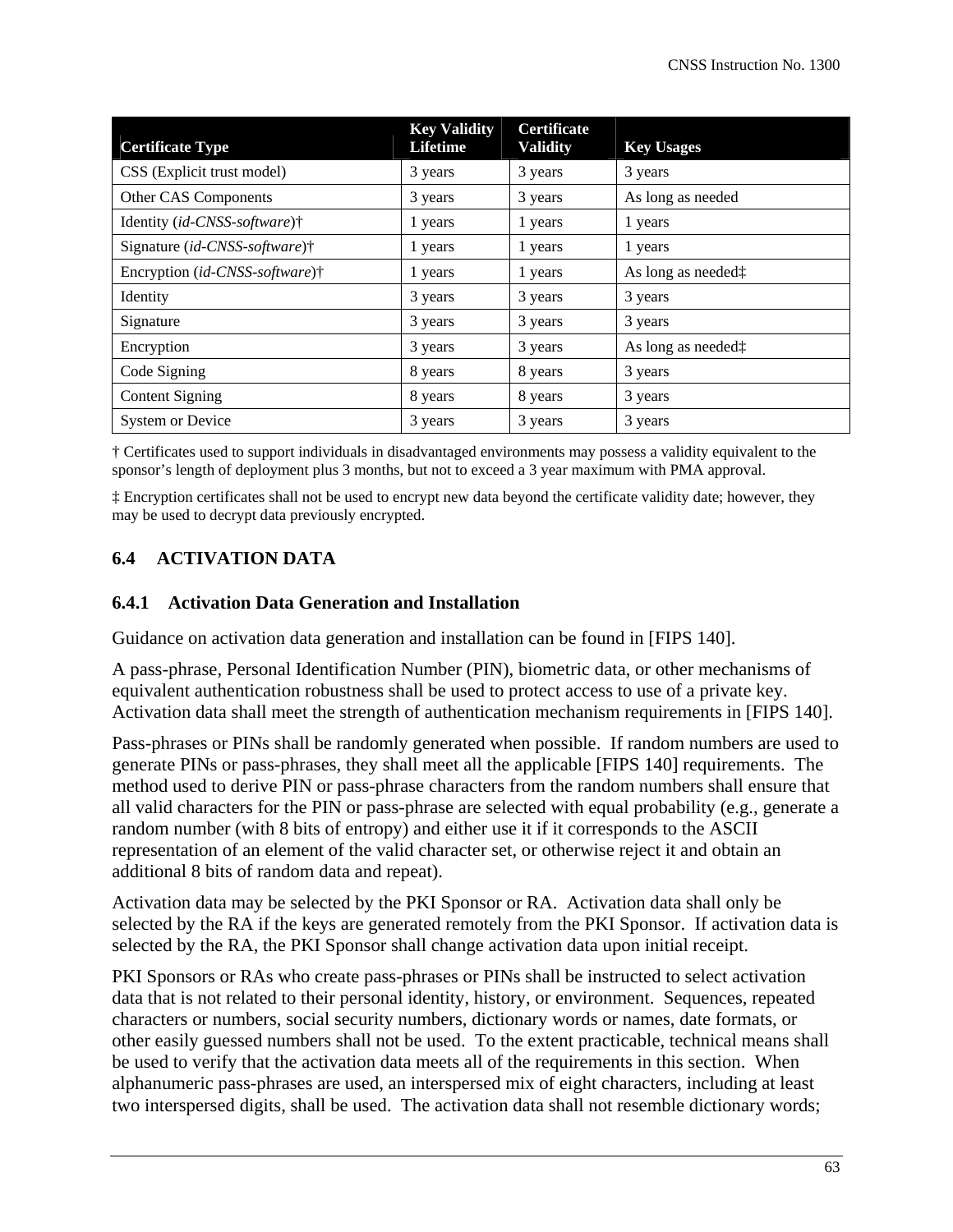they shall differ from words or names by at least two characters that are not simple number-forletter substitutions and shall not consist of words or names followed by one to four digits. The activation data shall not contain sequences, repeated characters, date formats, or license plate formats. To the extent practicable, technical means shall be used to verify that the activation data meets all of the requirements in this section.

#### **6.4.2 Activation Data Protection**

Activation data for cryptographic modules should be memorized, not written down. If it is written down, it shall be classified as SECRET and secured appropriately, and shall not be stored with the cryptographic module.

Activation data for private keys associated with Name certificates shall never be shared. Activation data for private keys associated with Role, or System or Device certificates shall be restricted to those authorized to use the private keys.

Activation data for recovered copies of escrowed keys shall only be provided from the KES or RA to the authenticated and authorized requestor.

Activation data shall be afforded protection at a minimum commensurate with the classification of the data that the key that it activates provides access to.

#### **6.4.3 Other Aspects of Activation Data**

If activation data is transmitted, it shall be via an appropriately protected channel, which is distinct in time and place from the associated cryptographic module. If transmission is not done by hand, the PKI Sponsor shall be advised of the shipping date, method of shipping, and expected delivery date of any activation data. As part of the delivery method, PKI Sponsors will sign and return a delivery receipt. In addition, PKI Sponsors shall also receive an Acknowledgement of Responsibilities form that identifies specifics and provides guidance for protection of the activation data.

Any electronic secure channel for delivery of activation data or shared secret (e.g., password) shall be of strength commensurate with the private key being protected and ensure that only the PKI Sponsor can decrypt it. Any physical delivery shall be via a continuously accountable means that ensures that only the PKI Sponsor receives the activation data.

CASs and RAs shall change their cryptographic module activation data whenever their certificates are re-keyed.

#### **6.5 COMPUTER SECURITY CONTROLS**

#### **6.5.1 Specific Computer Security Technical Requirements**

CAS, RA and Repository systems and operating systems shall be configured in accordance with all relevant NSA Configuration Guides and STIGs or local agency equivalent.

CAS components and RA workstations shall operate with the minimal number of accounts required for administration and operation.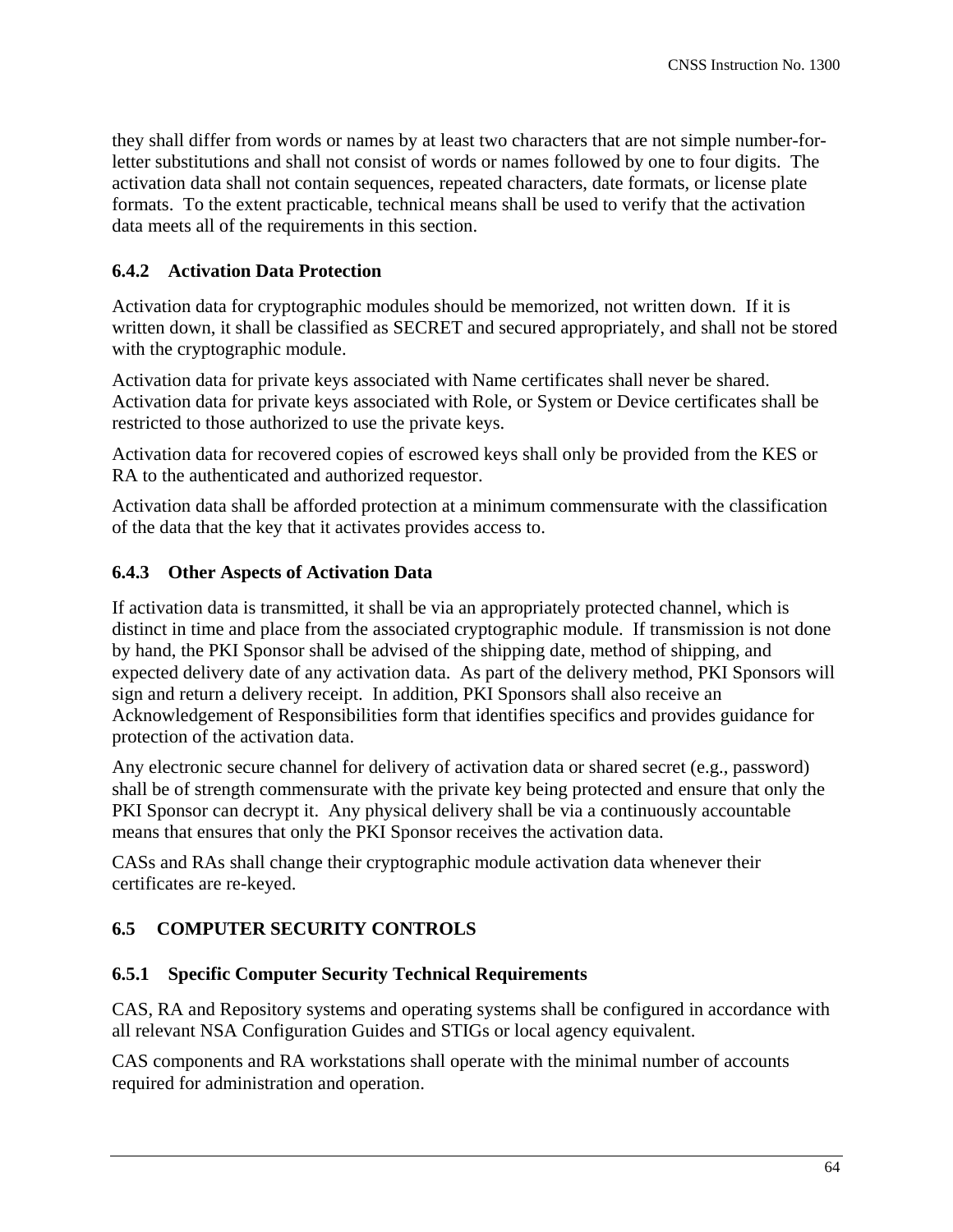For CAS and RA components, either remote management and login shall be disabled, or remote maintenance shall be conducted via an end-to-end (administrator machine to component) virtual private network using cryptography commensurate with the strength of the NSS PKI keys being issued. Network protocols not required for CAS or RA operation or remote administration shall be disabled. TELNET and File Transfer Protocol (FTP) shall never be enabled.

CAS equipment shall support the following:

- Archive CAS history and audit data
- Authenticate the identity of users before permitting access to the system or applications
- Enforce access control for CAS services and NSS PKI roles
- Enforce domain integrity boundaries for security-critical processes (i.e., operating system self protection and process isolation)
- Enforce separation of duties for NSS PKI roles
- Generate and archive audit records for all transactions (see Section [5.4\)](#page-55-0)
- Manage privileges of users to limit users to their assigned roles
- Prohibit object reuse or require separation for CAS random access memory
- Provide discretionary access control
- Require a trusted path for identification and authentication of NSS PKI roles and associated identities
- Require self-test security-related CAS services
- Require use of cryptography for session communication and database security
- Support recovery from key or system failure

#### **6.5.2 Computer Security Rating**

No stipulation.

#### **6.6 LIFE CYCLE TECHNICAL CONTROLS**

#### **6.6.1 System Development Controls**

CASs and RAs shall use software that has been designed and developed under a formal, documented development methodology, such as Capability Maturity Model Integration (CMMI).

Hardware and software procured to operate CAS or RA systems shall be purchased and shipped in a fashion to reduce the likelihood that any particular component was tampered with (e.g., by ensuring the equipment was randomly selected at time of purchase).

Hardware and software developed specifically for the PKI shall be developed in a controlled environment, and the development process shall be defined and documented.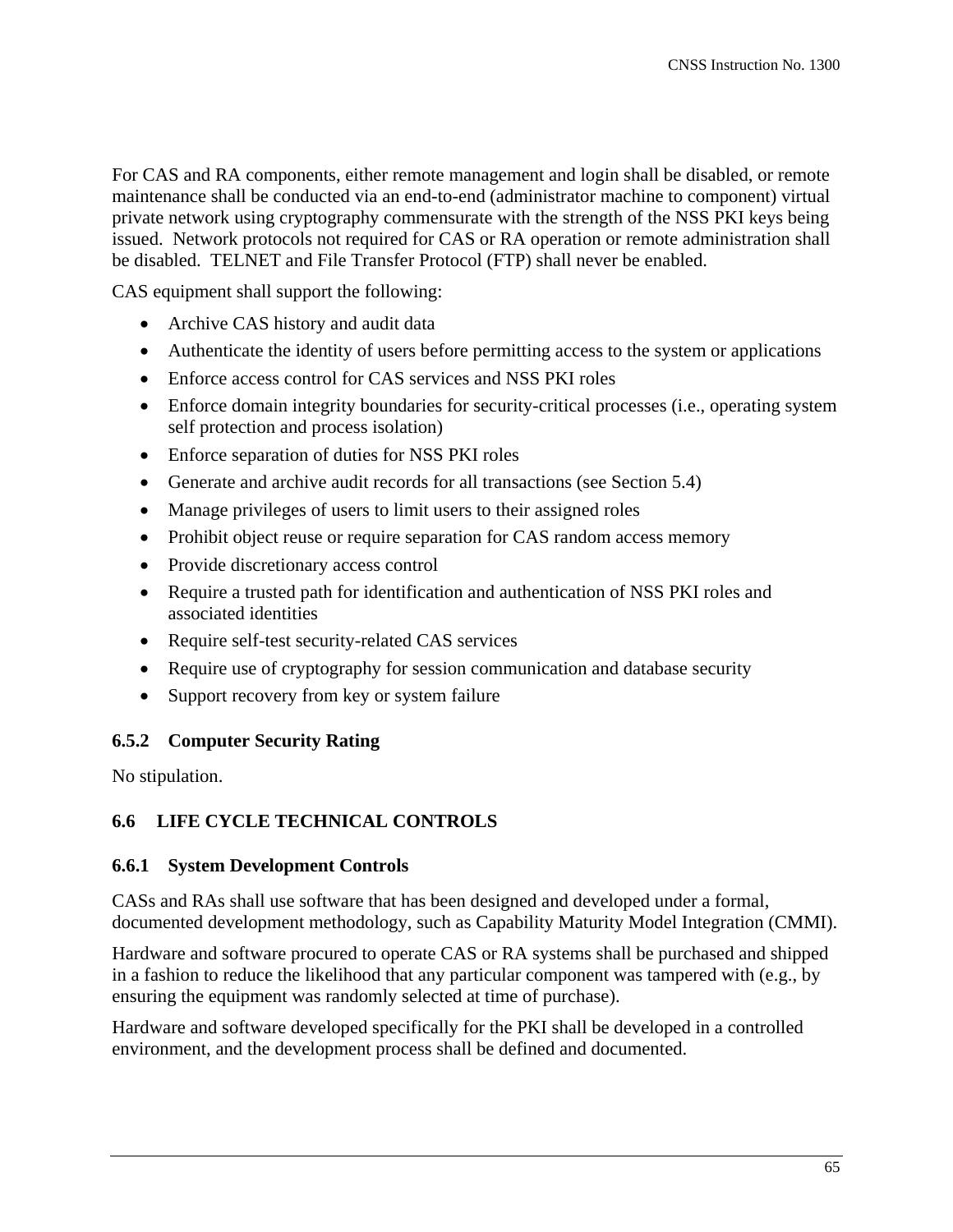#### **6.6.2 Security Management Controls**

Hardware and software shall be dedicated to performing the functions of the CAS and RA. All installed applications, hardware devices, network connections, or component software shall be necessary to CAS or RA operations.

The configuration of CAS and RA systems, as well as any modifications and upgrades, shall be documented and controlled. CAS and RA systems shall not have installed applications or component software that are not part of CAS and RA configurations. There shall be a mechanism for detecting unauthorized modification to the software or configuration. A formal configuration management methodology shall be used for installation and ongoing maintenance of CAS and RA systems. There shall be a mechanism for detecting unauthorized modifications to the CAS and RA system software or configuration.

CAS and RA software, when first loaded, shall be verified as being that supplied from the vendor, with no modification, and be the version intended for use. The CAS and RA shall periodically verify the integrity of the software.

#### **6.6.3 Life Cycle Security Controls**

Proper care shall be taken to prevent malicious software from being loaded onto CAS or RA equipment. Hardware and software shall be scanned for malicious code on first use and periodically thereafter.

Chain of custody mechanisms that provide continuous accountability shall be provided throughout the lifecycle of the system, to include shipment and delivery of hardware and software from the purchase location to the CAS or RA physical location; creation, storage, transport, or manipulation of CAS key material; and physical or logical access to CAS or RA systems.

Hardware and software updates shall be purchased or developed in the same manner as original equipment, and be installed by trusted and trained personnel in a defined manner.

CAS equipment and any CAS tokens shall be shipped via a method providing security equivalent to the COMSEC Material Control System (CMCS) if any classified application software has been loaded, or if any classified information has ever been loaded on the equipment or cards. NSS PKI equipment (hardware and software) shall not be considered or labeled COMSEC or CRYPTO material. PKI, while not COMSEC material, should be protected to comparable standards. (See CNSS 4005.) Local requirements shall also be in effect.

### **6.7 NETWORK SECURITY CONTROLS**

Online CAS and RA equipment shall be classified SECRET and reside on a SECRET network.

CAS and RA equipment shall be located on internal networks behind boundary/perimeter network defenses. Services allowed to and from the CAS or RA equipment shall be limited to those required to perform CAS or RA functions. A firewall shall be implemented that contains the following security features:

- Audit of security events
- Protection of security audit log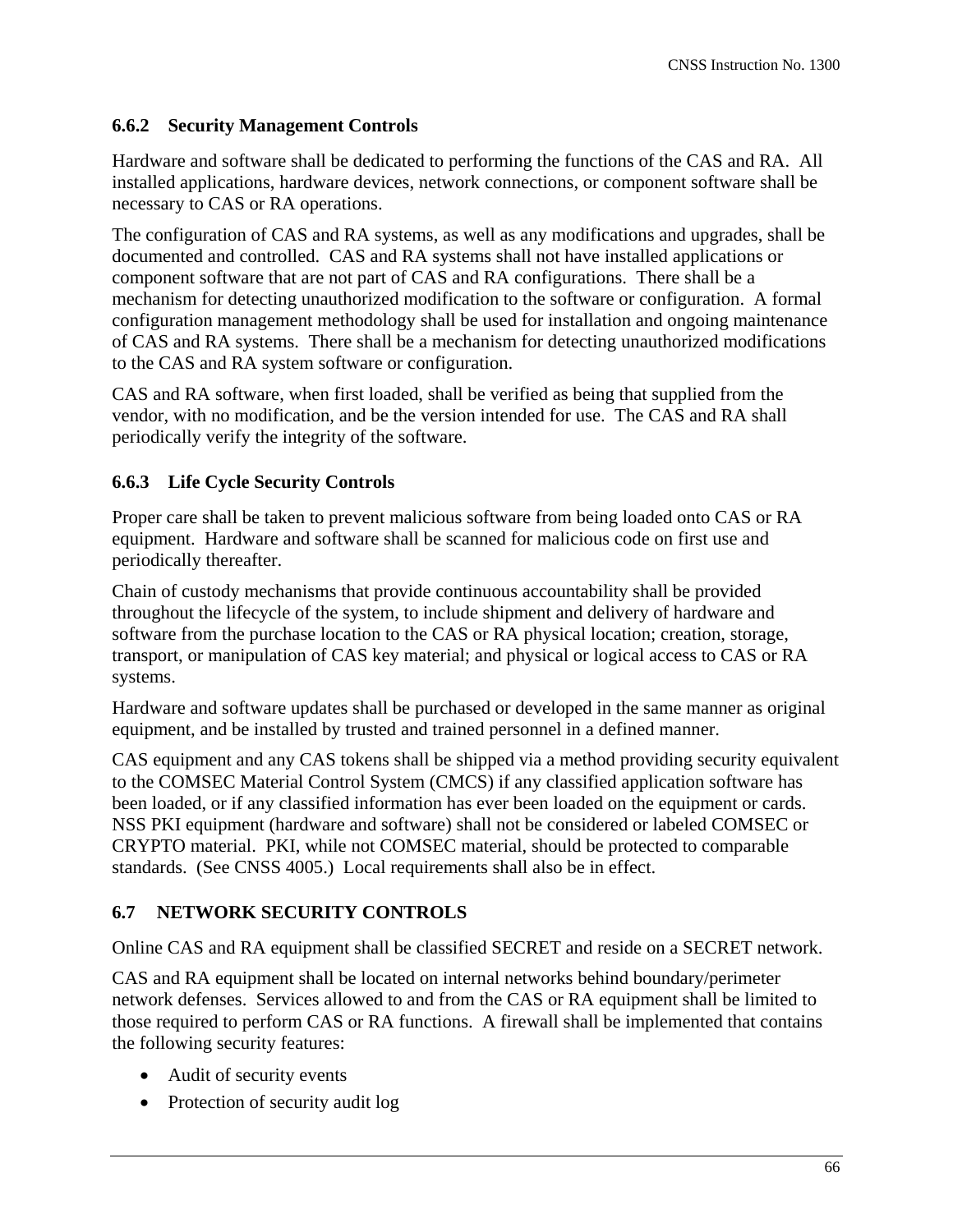- Identification & Authentication with Secure Action Upon Authentication Failure
- If data is communicated with Intrusion Detection System (IDS) components, confidentiality and integrity of this data
- Non-by-passable and self protection
- Ability to filter packets based on source, destination, and port number

The PKI ANMAs shall employ network security controls to protect CASs and Repositories. The ANMA shall assure that all CAS equipment is protected (e.g., network guard, firewall, and/or filtering router) against known network attacks. CAS Operations Staff shall turn off all unused network ports and services on the CASs, and ensure that similar measures are taken on all guards, routers, and firewalls. Any network software present on CAS equipment shall be necessary to the functioning of the CAS application.

Boundary control devices shall be used to protect the network on which CAS equipment is hosted; and, shall deny all but the necessary services to the CAS equipment even if those services are enabled for other devices on the network. Boundary control devices shall only be configured with the minimum user accounts required for their operation, and shall be configured to reject a packet originating outside the network that is using an address from the range used by internal networks.

#### **6.8 TIME STAMPING**

CASs shall regularly synchronize with an authorized time source. Time derived from the time source shall be used for establishing the time of certificate issuance, CRL issuance, OCSP responses, and audit logs.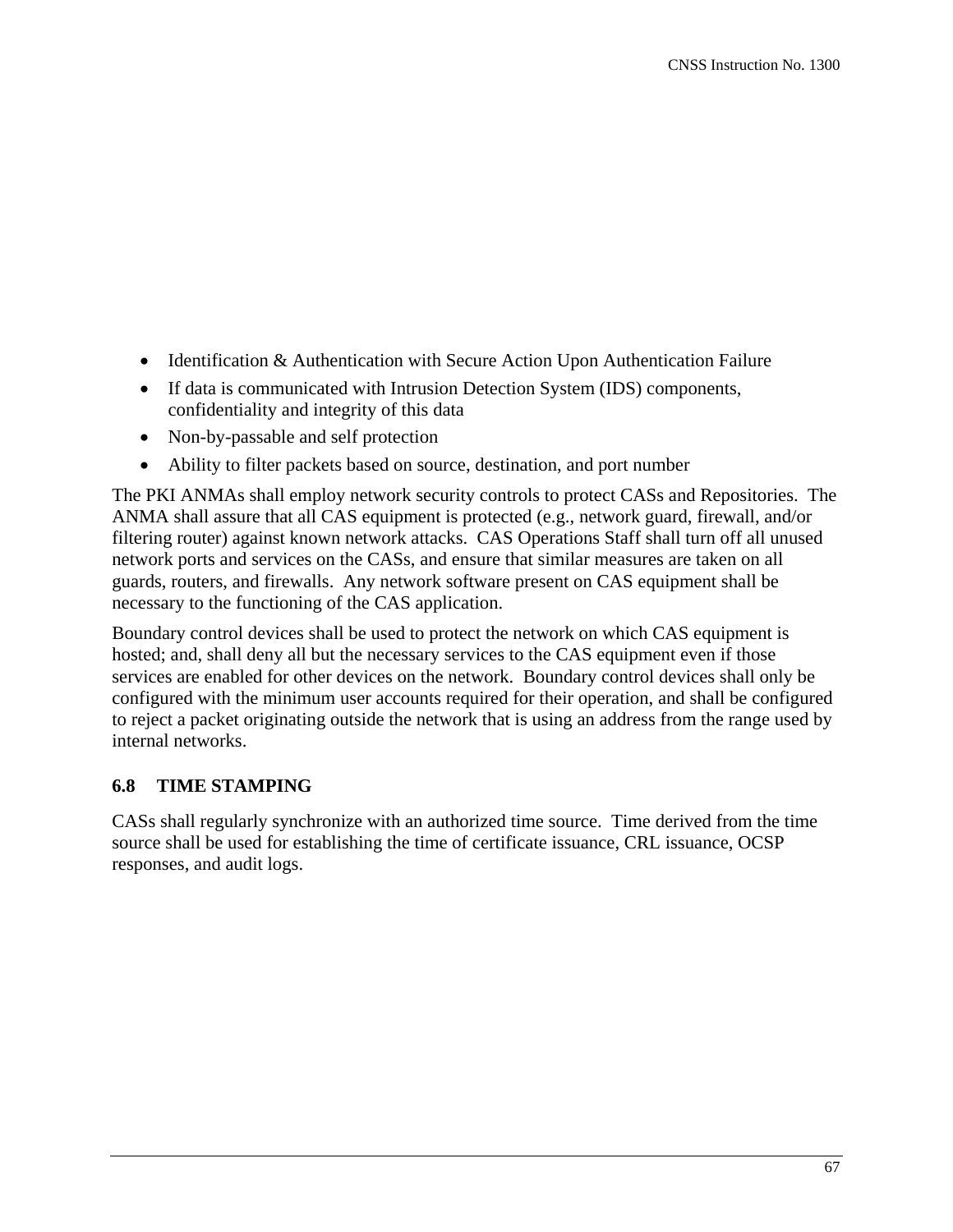# **7 CERTIFICATE, CRL, AND OCSP PROFILES**

### **7.1 CERTIFICATE PROFILE**

#### **7.1.1 Version Number(s)**

CAs shall issue [ITU X.509] version 3 certificates only.

#### **7.1.2 Certificate Extensions**

Rules for the inclusion, assignment of value, and processing of extensions are defined in [NSS PKI PROF]. Any variance to these profiles shall be approved by the NSS PKI Member Governing Body.

### **7.1.3 Algorithm Object Identifiers**

Certificates under this Policy will use OIDs from the following table for signatures. CAs shall use at least SHA-1 hash algorithm when generating digital signatures. The NSS PKI PMA, at the recommendation of the NSS PKI Member Governing Body, shall determine the timeframe for migration away from SHA-1 to a minimum of SHA-256.

| <b>Name</b>             | <b>OID</b>                                                                                    |
|-------------------------|-----------------------------------------------------------------------------------------------|
| id-dsa-with-shal        | $\{iso(1)$ member-body(2) us(840) x9-57(10040) x9cm(4) 3 $\}$                                 |
| sha1WithRSAEncryption   | $\{iso(1)$ member-body(2) us(840) rsadsi(113549) pkcs(1) pkcs-1(1) 5 $\}$                     |
| sha256WithRSAEncryption | $\{iso(1)$ member-body(2) us(840) rsadsi(113549) pkcs(1) pkcs-1(1) 11}                        |
| sha384WithRSAEncryption | $\{iso(1)$ member-body(2) us(840) rsadsi(113549) pkcs(1) pkcs-1(1) 12 $\}$                    |
| sha512WithRSAEncryption | $\{iso(1)$ member-body(2) us(840) rsadsi(113549) pkcs(1) pkcs-1(1) 13 $\}$                    |
| id-RSASSA-PSS           | $\{iso(1)$ member-body(2) us(840) rsadsi(113549) pkcs(1) pkcs-1(1) 10}                        |
| ecdsa-with-SHA1         | $\{iso(1)$ member-body(2) us(840) ansi-x9-62 (10045) signatures (4) 1 }                       |
| ecdsa-with-SHA256       | $\{iso(1)$ member-body(2) us(840) ansi-X9-62(10045) signatures(4)<br>ecdsa-with-SHA2 $(3)$ 2} |
| ecdsa-with-SHA384       | $\{iso(1)$ member-body(2) us(840) ansi-X9-62(10045) signatures(4)<br>ecdsa-with-SHA2(3) 3}    |

**Table 7-1: Certificate Signature OIDs** 

Where certificates are signed using RSA with PSS padding, the OID is independent of the hash algorithm; the hash algorithm is specified as a parameter. RSA signatures with PSS padding may be used with the hash algorithms and OIDs specified in the table below.

#### **Table 7-2: Hash OIDs**

| Name      | OID                                                                                                            |
|-----------|----------------------------------------------------------------------------------------------------------------|
| id-sha256 | {joint-iso-itu-t(2) country(16) us(840) organization(1) gov(101) csor(3)<br>nistalgorithm(4) hashalgs(2) $1$ } |

Certificates under this Policy will use OIDS from the following table for identifying the algorithm for which the subject key was generated.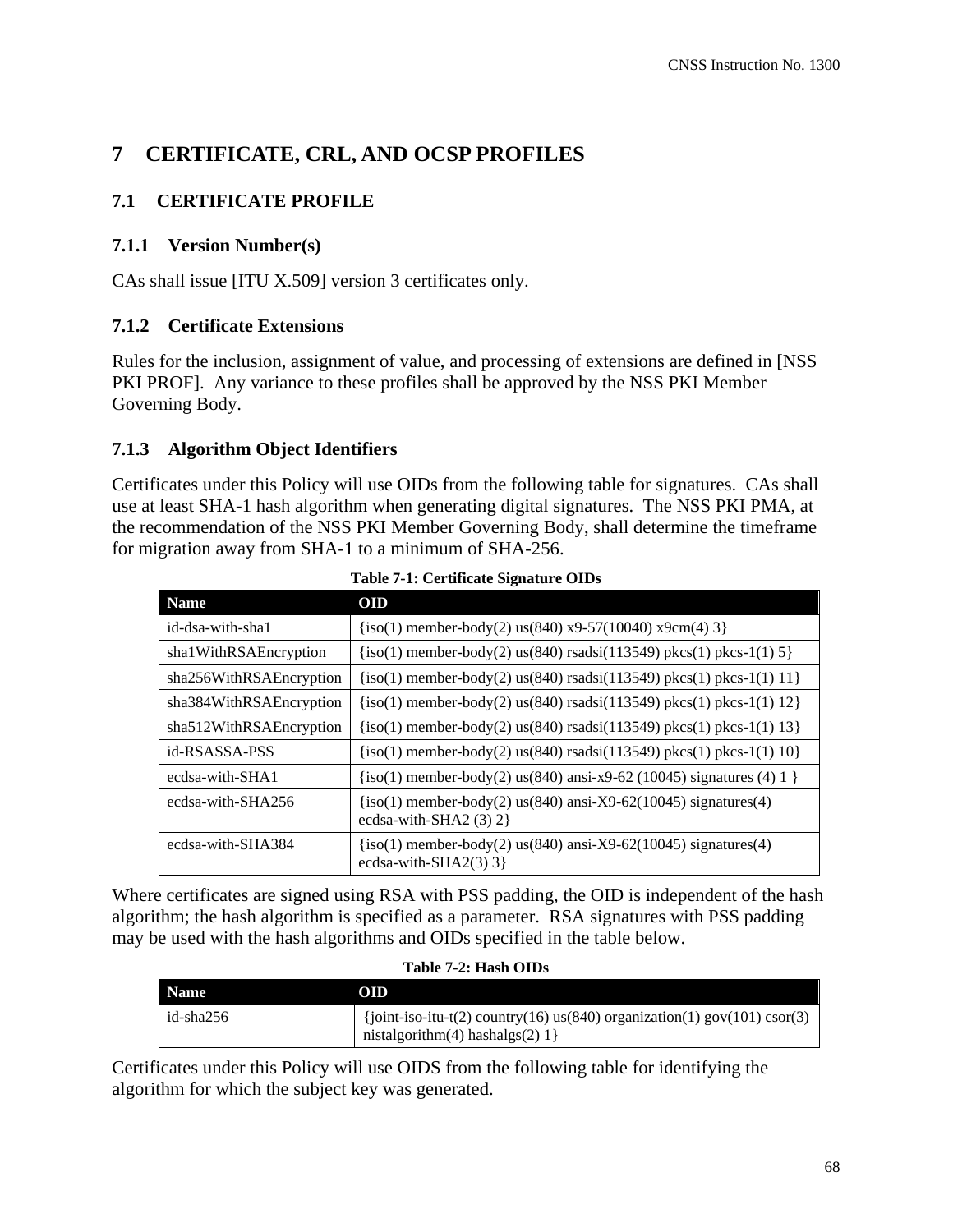| <b>Name</b>    | <b>OID</b>                                                                    |
|----------------|-------------------------------------------------------------------------------|
| id-dsa         | $\{iso(1)$ member-body(2) us(840) x9-57(10040) x9cm(4) 1 $\}$                 |
| Id-ecPublicKey | $(iso(1)$ member-body(2) us(840) ansi-x9-62(10045) public key-type (2)        |
| id-ecDH        | ${\rm (iso(1)~identified-organization(3)~certicom(132)~ schemes(1)~ecdh(12)}$ |
| rsaEncryption  | $\{iso(1)$ member-body(2) us(840) rsadsi(113549) pkcs(1) pkcs-1(1) 1}         |

|  | Table 7-3: Key Generation OIDs |  |
|--|--------------------------------|--|

Where certificates contain an elliptic curve public key, the parameters shall be specified as one of the curves named in the following table.

| <b>Name</b>                      | <b>OID</b>                                                           |
|----------------------------------|----------------------------------------------------------------------|
| ansip256r1 (a.k.a $x962p256r1$ ) | $\{iso(1)$ member-body(2) us(840) 10045 curves(3) prime(1) 7 $\}$    |
| ansip384r1 (a.k.a x962p384r1)    | $\{iso(1)$ identified-organization(3) certicom(132) curve(0) 34 $\}$ |

In order to provide cryptographic separation for a closed community, when the subject public key is of the form id-ecDH, a private OID may be asserted to indicate a different base point on one of the above curves.

CAs shall certify only public keys associated with the crypto-algorithms identified above, and shall only use the signature crypto-algorithms described above to sign certificates, CRLs and any other NSS PKI product, including other forms of revocation information such as OCSP responses.

### **7.1.4 Name Forms**

In general, the DN will be used for lookups. All CAs shall have the ability to generate and process DNs. Some communities or installations may choose to use other names, for example, certificates used to implement a hardware protocol, where device addresses are most useful and certificate lookup is not performed. In this case, an alternate name form may be included in the *Subject Alternative Name* extension. Any name form defining GeneralName in *X.500: Information Technology - Open Systems Interconnection - The Directory: Overview of Concepts, Models and Services* [ITU X.500] may be used, in accordance with the required profile in [NSS PKI PROF].

For attribute values other than Domain Component (dc), all CA Distinguished Names (in various fields such as *issuer, subject, subjectAlternativeName, nameConstraints*, etc.) shall be encoded as printable string. All Subscriber DN portions, that name constraints apply to, shall be encoded as printable string. Other portions of the Subscriber DN shall be encoded as printable string if possible. If a portion cannot be encoded as printable string, then and only then, shall it be encoded using a different format and that format shall be Unicode Transformation Format (UTF) 8.

For dc attribute values, all dc attribute values shall be encoded as International Alphabet (IA) 5 string.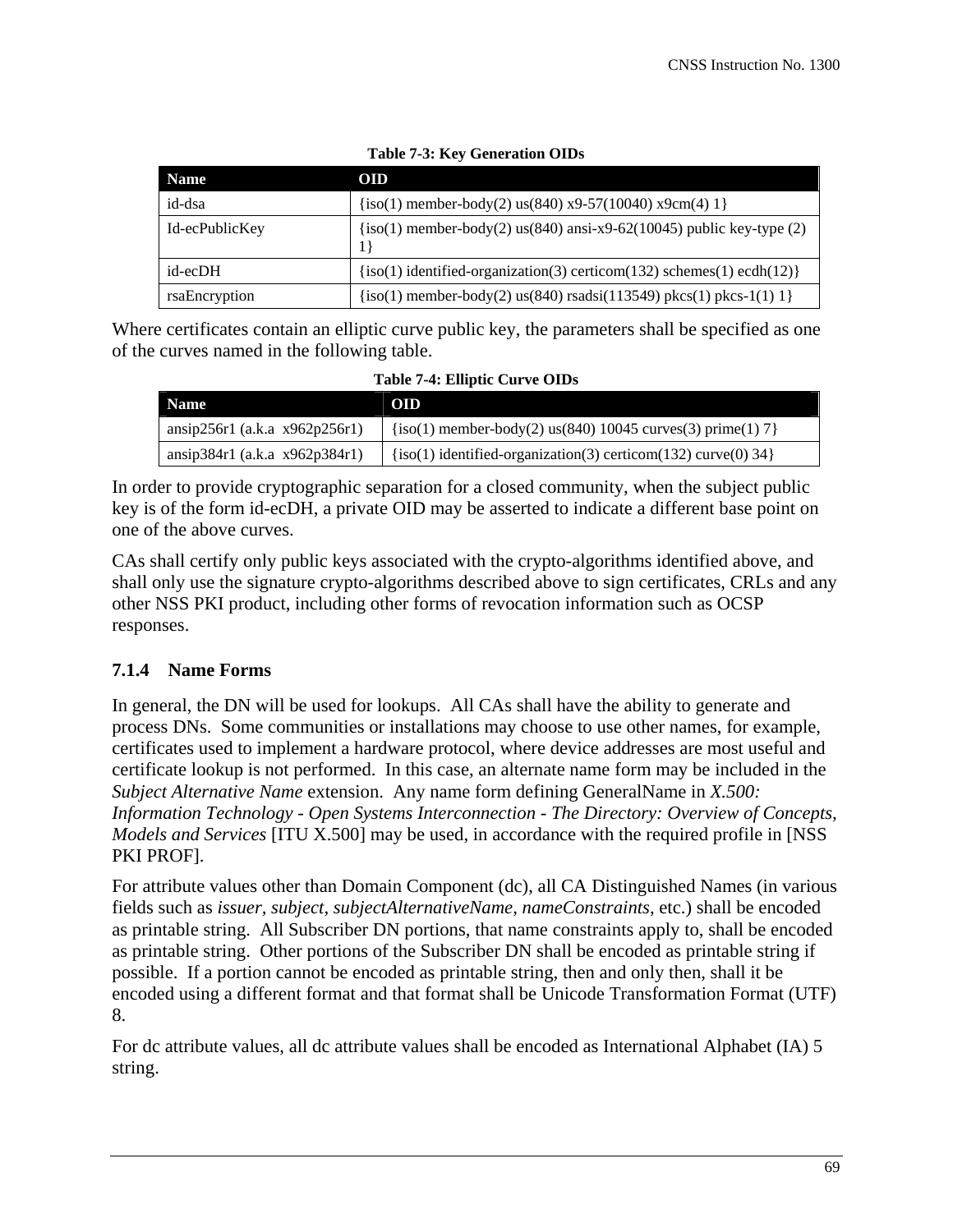### **7.1.5 Name Constraints**

Where feasible, name constraints shall be technically enforced.

### **7.1.6 Certificate Policy Object Identifier**

Certificates issued under this policy shall assert one or more of the Certificate Policy OIDs defined in Section [1.2](#page-12-0).

### **7.1.7 Usage of Policy Constraints Extension**

CA signing certificates shall contain a non-critical *policyConstraints* extension with skipCerts=0 for the *requireExplicitPolicy* field.

### **7.1.8 Policy Qualifiers Syntax and Semantics**

Certificates issued under this policy may contain the following policy qualifiers.

- User notice
- CP/CPS pointer

### **7.1.9 Processing Semantics for the Critical Certificate Policies Extension**

This policy does not require the *certificatePolicies* extension to be critical. Relying Parties that do not process this extension do so at their own risk.

# **7.2 CRL PROFILE**

### **7.2.1 Version Number(s)**

CAs shall issue [ITU X.509] version 2 CRLs only.

### **7.2.2 CRL and CRL Entry Extensions**

The CRL shall always populate the *nextUpdate* field. Complete profiles for CRLs issued by the NSS PKI can be found in [NSS PKI PROF].

### **7.3 OCSP PROFILE**

### **7.3.1 Version Number(s)**

CSSs shall use OCSP Version 1.

### **7.3.2 OCSP Extensions**

OCSP Profile information can be found in [NSS PKI PROF].

Appropriate extensions from *IETF X.509 Internet Public Key Infrastructure Online Certificate Status Protocol - OCSP* [RFC 2560] may be used in OCSP requests and responses. If a request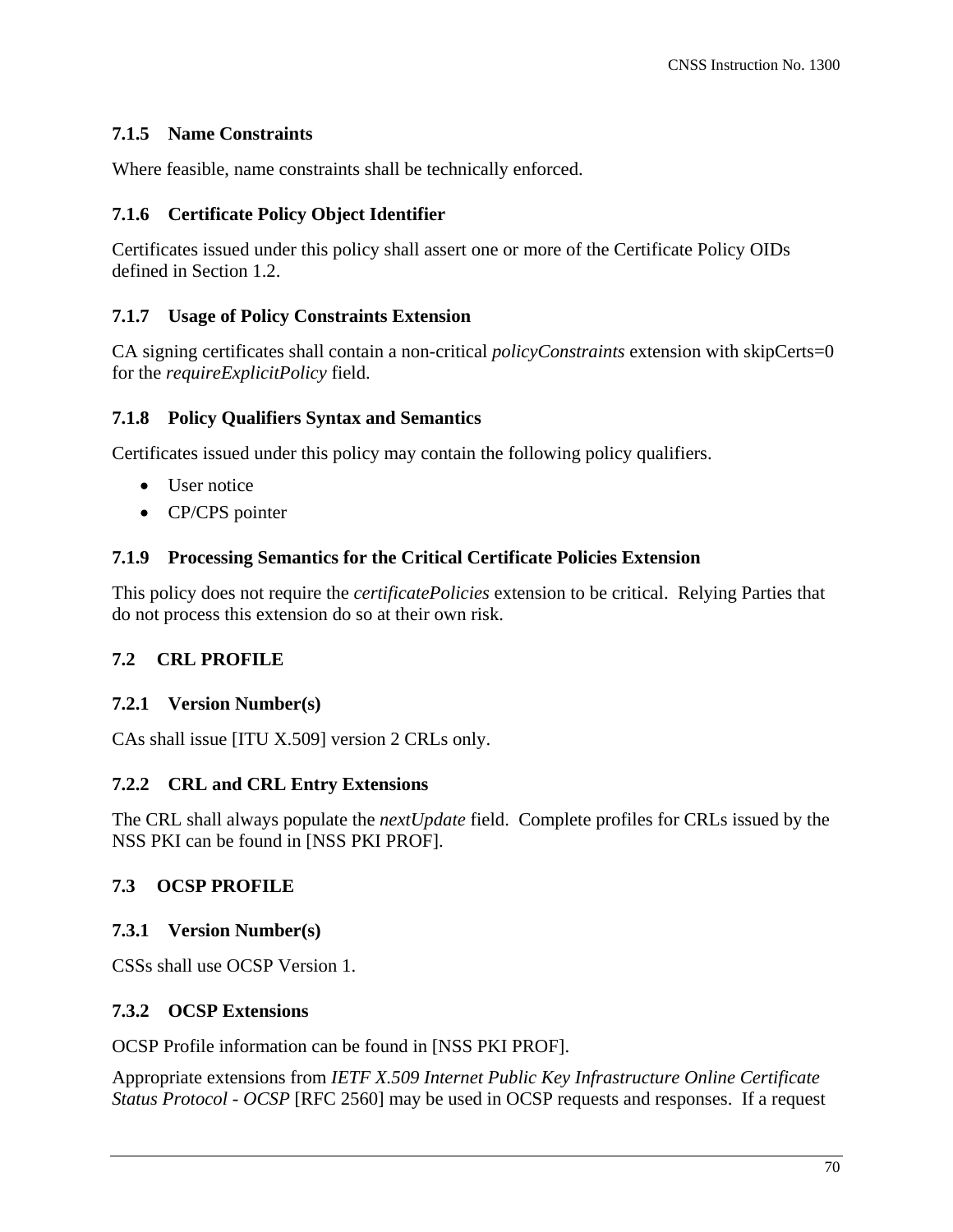contains a nonce and the response does not contain the nonce, the Relying Party may process the response if the information is deemed reasonably current.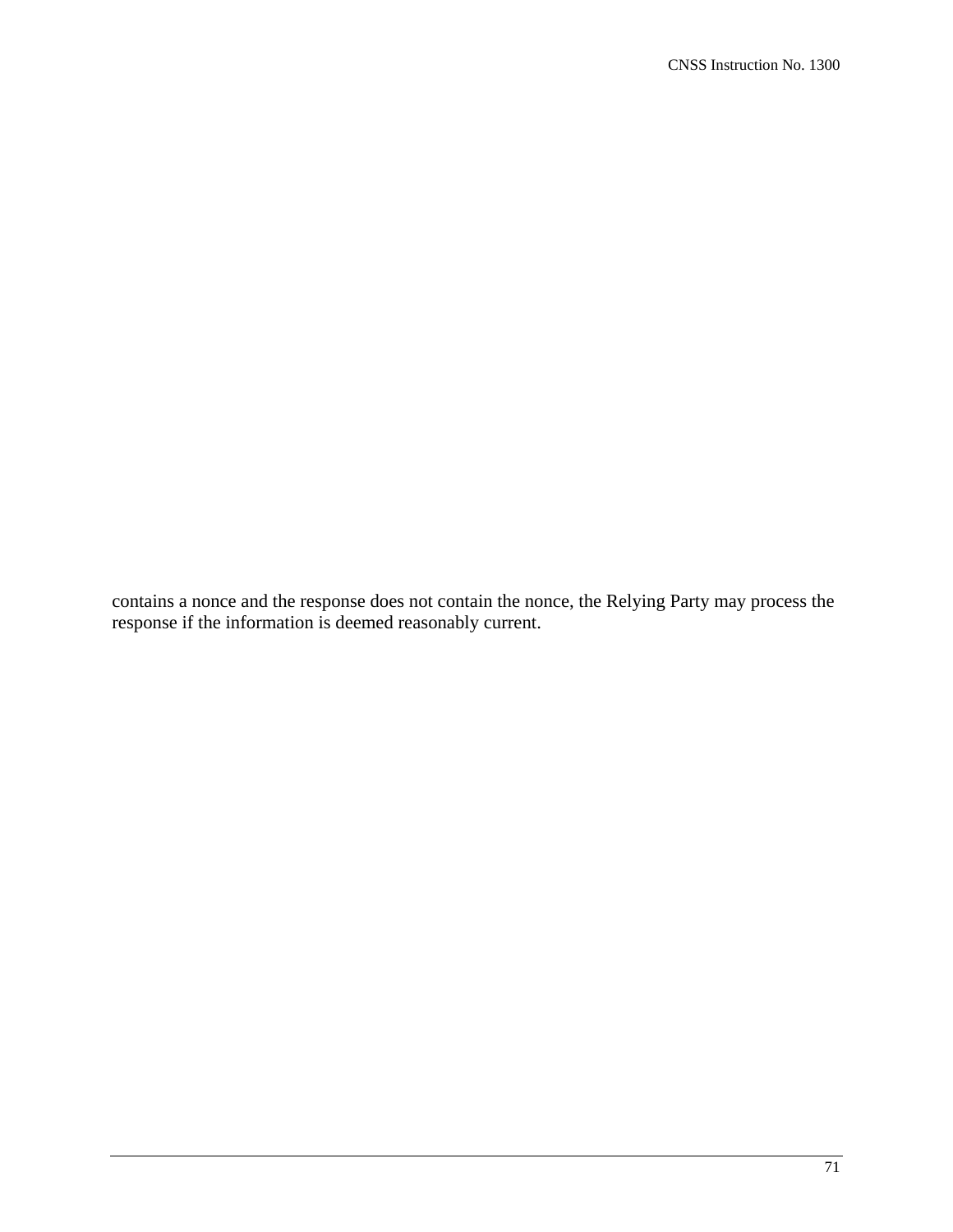# **8 COMPLIANCE AUDIT AND OTHER ASSESSMENTS**

### **8.1 FREQUENCY AND CIRCUMSTANCES OF ASSESSMENT**

All CASs shall conduct an initial compliance audit prior to receiving their CA signing certificate indicating that they are prepared to operate in compliance with all CP and CPS requirements. The initial compliance audit shall include a review of RA system design.

At least once every three years, each ANMA, including the ANMA operating the Root CA, shall conduct a full compliance audit and submit an audit report to the NSS PKI Member Governing Body. In the interim, an annual assertion of the completion of an alternative review may be submitted in lieu of a full compliance audit report if the most recent full compliance audit had no significant findings, and no changes to policies, procedures, or operations have occurred since the last full compliance audit.

At least once every three years, RA Officers shall be subject to a full compliance audit by the appropriate ANMA. If any of the following are true, RAs Officers shall be audited within a year of the last audit or of the occurrence of the situation:

- The previous RA Officer audit report contained discrepancies
- The RA Officer role experienced personnel turn-over
- Changes have been made to the CPS or RPS that affect RA Officer operations

The NSS PKI PMA and NSS PKI Member Governing Body have the right to require aperiodic compliance audits of CASs, RAs, or TAs operating under this policy. The NSS PKI PMA or Member Governing Body shall state the reason for any aperiodic compliance audit.

### **8.2 IDENTITY/QUALIFICATIONS OF ASSESSOR**

The compliance auditor shall demonstrate competence in the field of security compliance audits and shall be thoroughly familiar with the applicable CPS. The compliance auditor shall perform CA or information system compliance audits as a regular ongoing business activity. In addition, the compliance auditor shall have expertise in information security, cryptography, and NSS PKI who can offer input regarding acceptable risks, mitigation strategies, and industry best practices.

The NSS PKI PMA may request the bona fides of any compliance auditor, indicating that the auditor meets the specified requirements. The NSS PKI Member Governing Body may review the bona fides of compliance auditors as an integral part of the compliance audit review process.

### **8.3 ASSESSOR'S RELATIONSHIP TO ASSESSED ENTITY**

The compliance auditor shall either be a private firm that is independent from the entity being audited, or shall be sufficiently separated organizationally from the entity to provide an unbiased, independent evaluation. This relationship shall clearly demonstrate the independence of the compliance auditor from the entity operating or managing the NSS PKI. The compliance auditor shall not have developed or maintained the CAS, the CAS facility or the CPS for the entity being audited.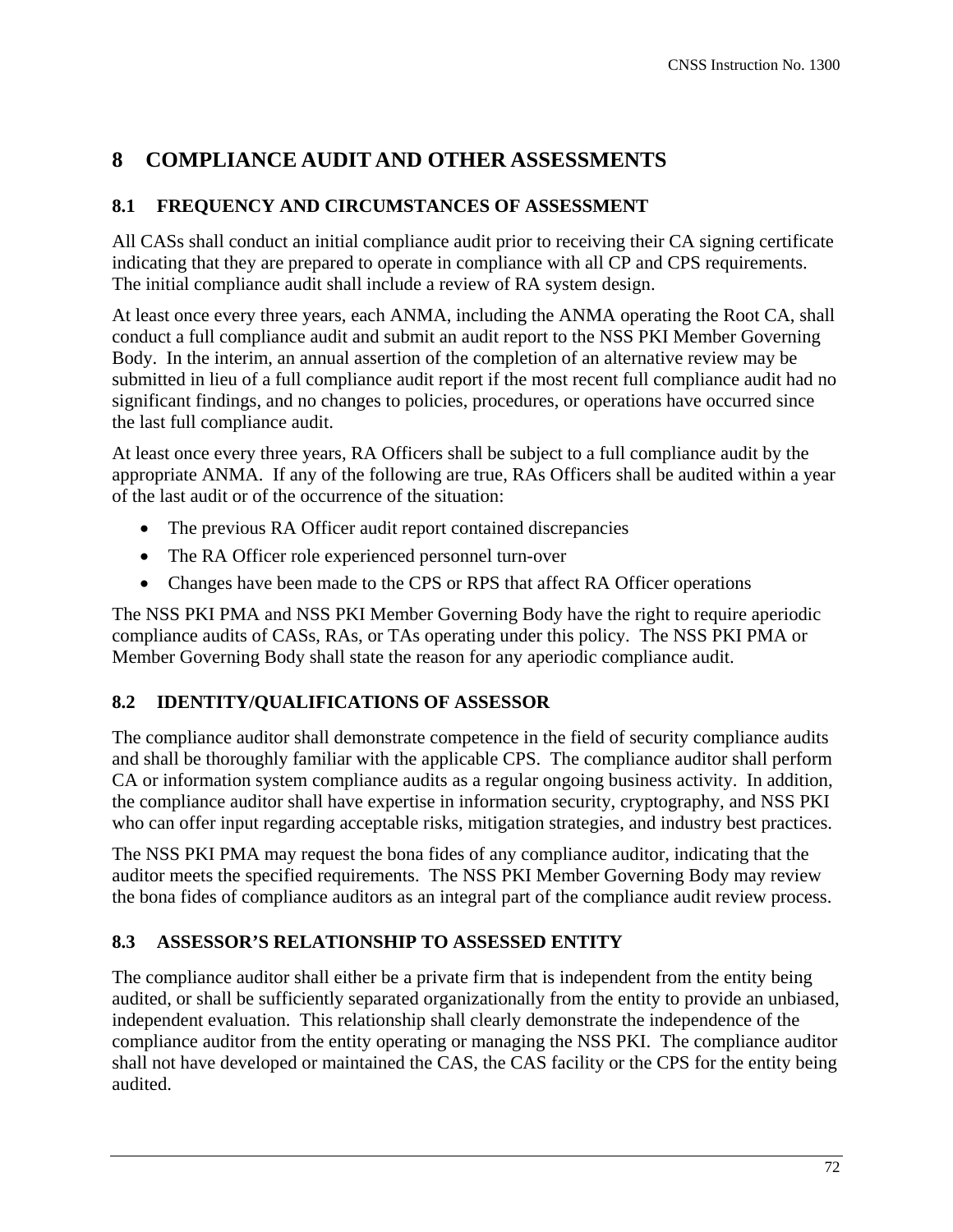### **8.4 TOPICS COVERED BY ASSESSMENT**

### **8.4.1 Initial Compliance Audit**

The compliance audit shall verify that the CAS is prepared to operate in compliance with this CP and its CPS. This initial audit shall verify that all provisions of the approved CPS that can be determined prior to commencing operations have been met.

### **8.4.2 Full Compliance Audit**

The compliance audit shall verify that all provisions of the approved CPS or RPS have been implemented.

The purpose of the compliance audit shall be to verify that the audited party has in place a system to assure the quality of the services that it provides, and that it complies with all the requirements of the current versions of this CP and its CPS or RPS. All aspects of the audited party's operation related to this CP and its CPS or RPS shall be subject to compliance audit inspections.

The ANMA shall ensure that the audit report provides the following information at a minimum. In order to evaluate compliance and the compliance audit, the following background information regarding the compliance auditor is required:

- Identity of the compliance auditor and the individuals performing the audit
- Competence of the compliance auditor to perform audits
- Experience of the individuals performing the audit in auditing NSS PKI systems
- Relationship of the compliance auditor to the entity that owns the NSS PKI

The following information regarding the audit itself is required:

- The date the audit was performed
- The formal or informal methodology used
- Which documents were reviewed as a part of the audit, including document dates and version numbers

In addition to this background, the entity should ensure that, as part of the audit, an audit summary is prepared, signed by the auditor, reporting on the following elements after conducting the compliance audit:

- State the scope of the audit
- State that the operations of CAS or RA were evaluated for conformance to the requirements of its CPS or RPS, and any applicable MOAs
- Report the findings of the evaluation of operational conformance to the CPS, RPS, and/or MOAs
- For the Root CA or Intermediate CAs, state whether current audit reports showing compliance were on file for any Subordinate CAs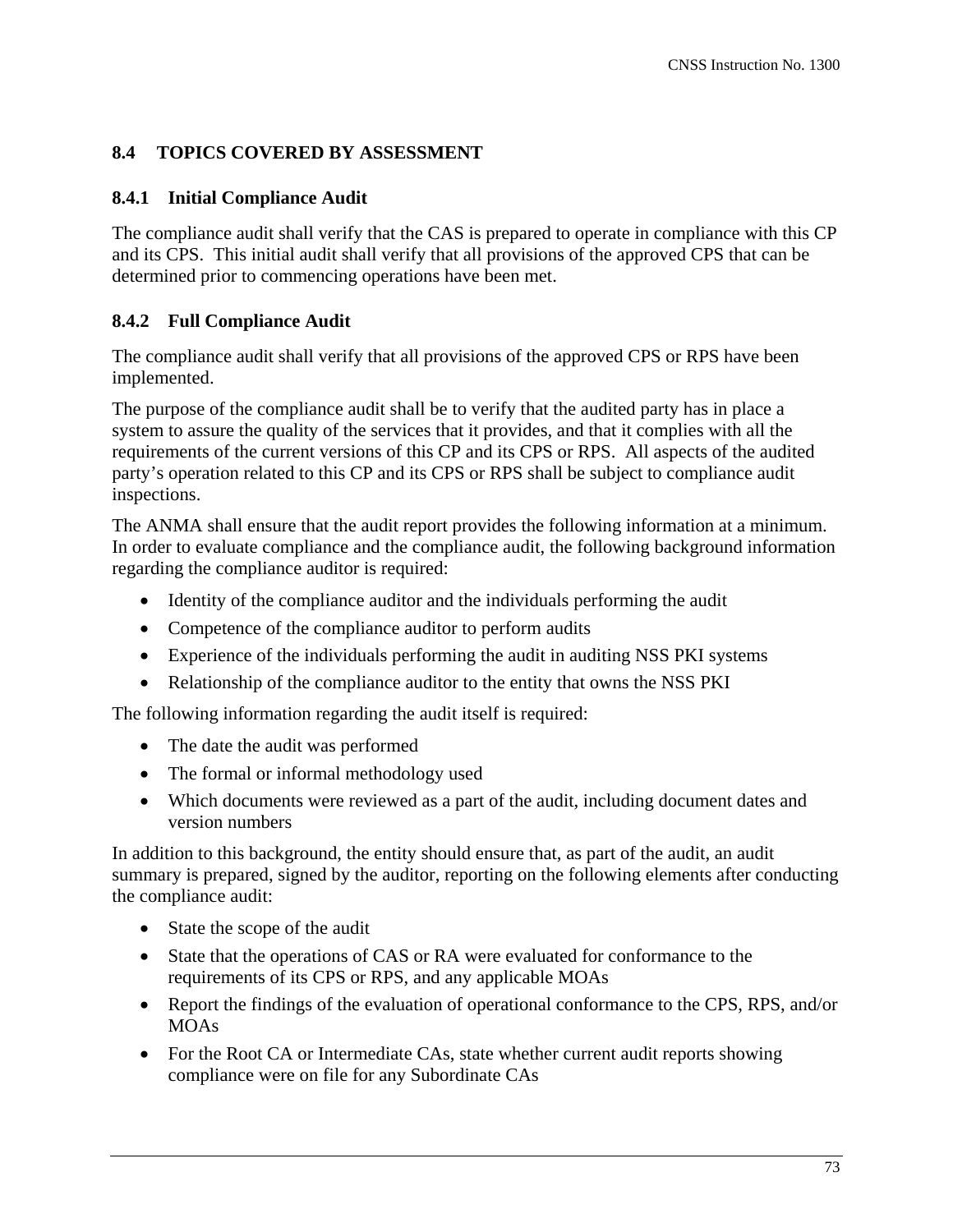### **8.4.3 Alternative Review**

For the alternative review, the ANMA shall submit an assertion that no changes to policies procedures, operations, or systems have occurred, and that a compliance auditor has reviewed the following for compliance with the CPS:

- Personnel controls
- Separation of duties
- Audit review frequency and scope
- Types of events recorded in physical and electronic audit logs
- Protection of physical and electronic audit data
- Physical security controls
- Backup and archive generation and storage

### <span id="page-83-0"></span>**8.5 ACTIONS TAKEN AS A RESULT OF DEFICIENCY**

When the compliance auditor finds a discrepancy between the operations of a CAS or RA and the stipulations of its CPS or RPS, the following actions shall occur:

- The compliance auditor shall note the discrepancy
- The compliance auditor shall notify the parties identified in Section [8.6](#page-84-0) of the discrepancy
- The audited party shall propose a remedy, including expected time for completion, to the ANMA.
- The ANMA shall review the proposed remedies and timelines to determine if they are sufficient.
- The ANMA shall determine what further notifications or actions are necessary to meet the requirements of this CP, or the CPS or RPS, and then proceed to make such notifications without delay

If the compliance auditor finds a critical failure that contributes to the ongoing compromise of information, the compliance auditor shall immediately report the issue to both the local authority, the ANMA, and to the Member Governing Body on behalf of the NSS PKI PMA to determine if the circumstances warrant the immediate shut down of operations, and/or the revocation of associated certificates. Such failures could include, but are not limited to the following:

- Detection of a successful attempt to compromise classified or sensitive information
- Detection of an overt and intentional disregard for secure operations of the system
- Detection of systematic or widespread negligence in meeting requirements of the CPS or RPS
- Detection of any instance of negligence or error that could have led to a serious compromise or security breach
- Detection of a system configuration that causes the wide-spread public dissemination of classified or sensitive information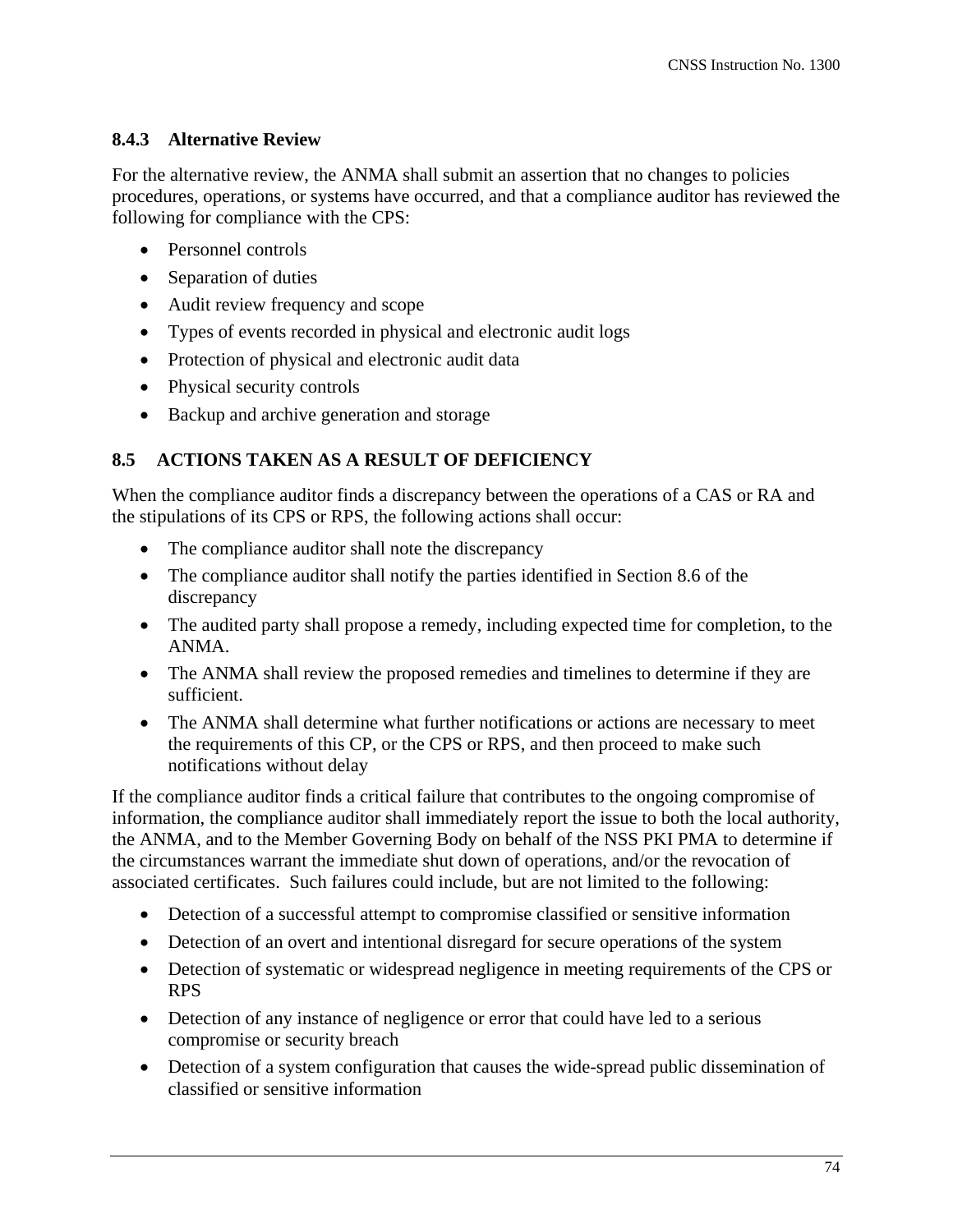If any substantive or critical discrepancies are found, the CAS or RA shall be subject to a followup audit to confirm the implementation and effectiveness of the remedy.

#### <span id="page-84-0"></span>**8.6 COMMUNICATION OF RESULTS**

For CAS audits, the compliance auditor shall report the results of the audit to the ANMA, and to the Member Governing Body on behalf of the NSS PKI PMA. For RA audits, the compliance auditor shall report the results of the audit to the ANMA and the Agency POC for the member agency of the RA. The auditor shall also communicate the implementation of any remedies to the ANMA, and to the Member Governing Body on behalf of the NSS PKI PMA. The ANMA or the Member Governing Body on behalf of the NSS PKI PMA will determine the appropriateness of the remedy and may take additional measures as defined in Section [8.5.](#page-83-0)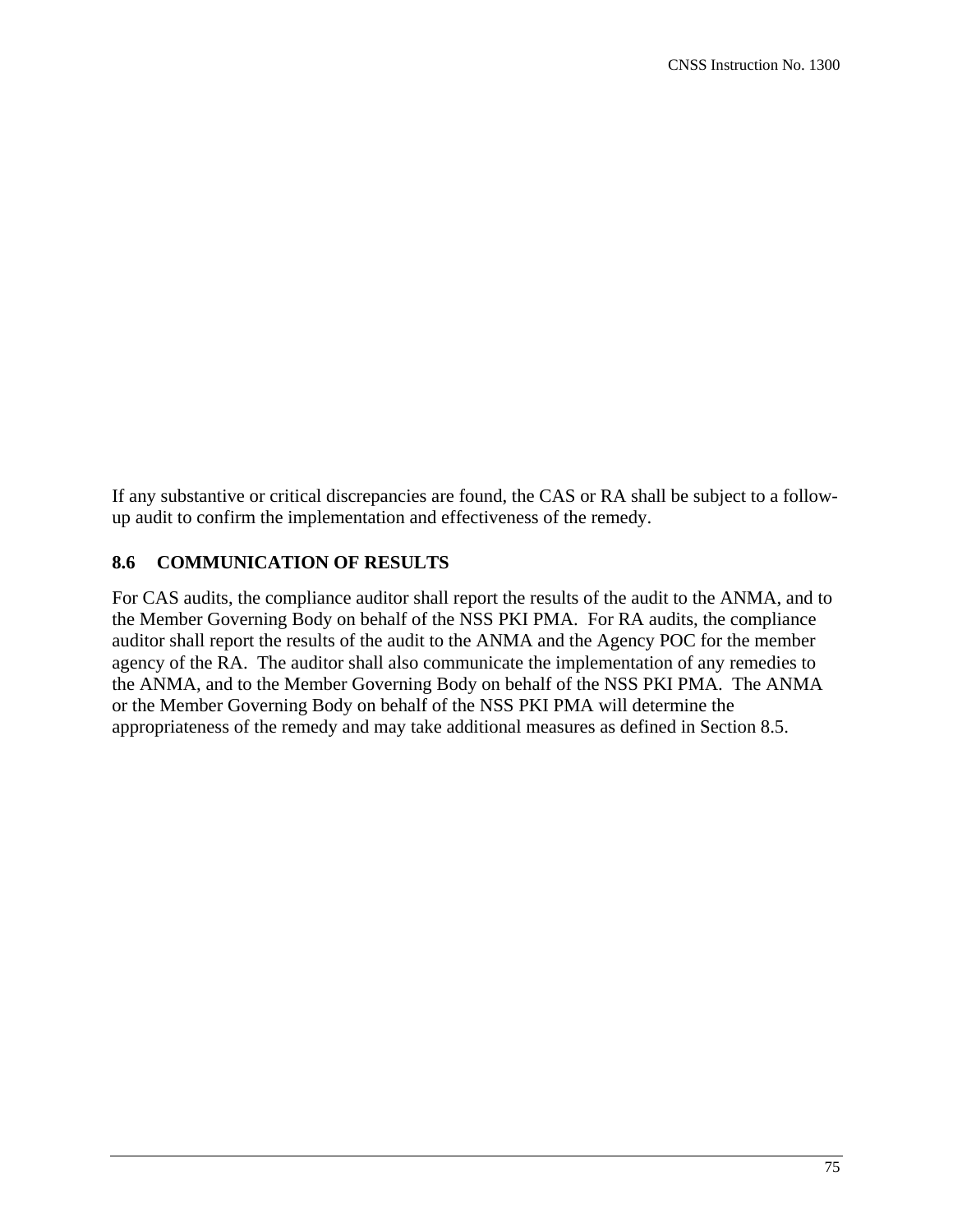# **9 OTHER BUSINESS AND LEGAL MATTERS**

### **9.1 FEES**

#### **9.1.1 Certificate Issuance or Renewal Fees**

No stipulation.

#### **9.1.2 Certificate Access Fees**

No stipulation.

#### **9.1.3 Revocation or Status Information Access Fees**

CAs shall make current revocation information, including CRLs, available to Relying Parties at no charge.

#### **9.1.4 Fees for Other Services**

Consistent with applicable Federal law, Federal entities and their designees providing authorized NSS PKI services may reserve the right to charge a fee to member agencies and external entities in order to support the operations of the NSS PKI, including the Root CA and central repository. The Federal entities and their designees providing authorized NSS PKI services will use these fees only to fund operation of the NSS PKI, based on the recommendation of the NSS PKI Member Governing Body.

### **9.1.5 Refund Policy**

No stipulation.

### **9.2 FINANCIAL RESPONSIBILITY**

Relying Parties should determine, within their purview, what financial limits if any they wish to impose for the reliance on certificates used to consummate a transaction; and shall implement applications as appropriate to support those limitations. The NSS PKI PMA and other elements within the CNSS assume no financial responsibility or liability for those decisions in accordance with the *Federal Tort Claims Act* [FTCA].

#### **9.2.1 Insurance Coverage**

No stipulation.

### **9.2.2 Other Assets**

No stipulation.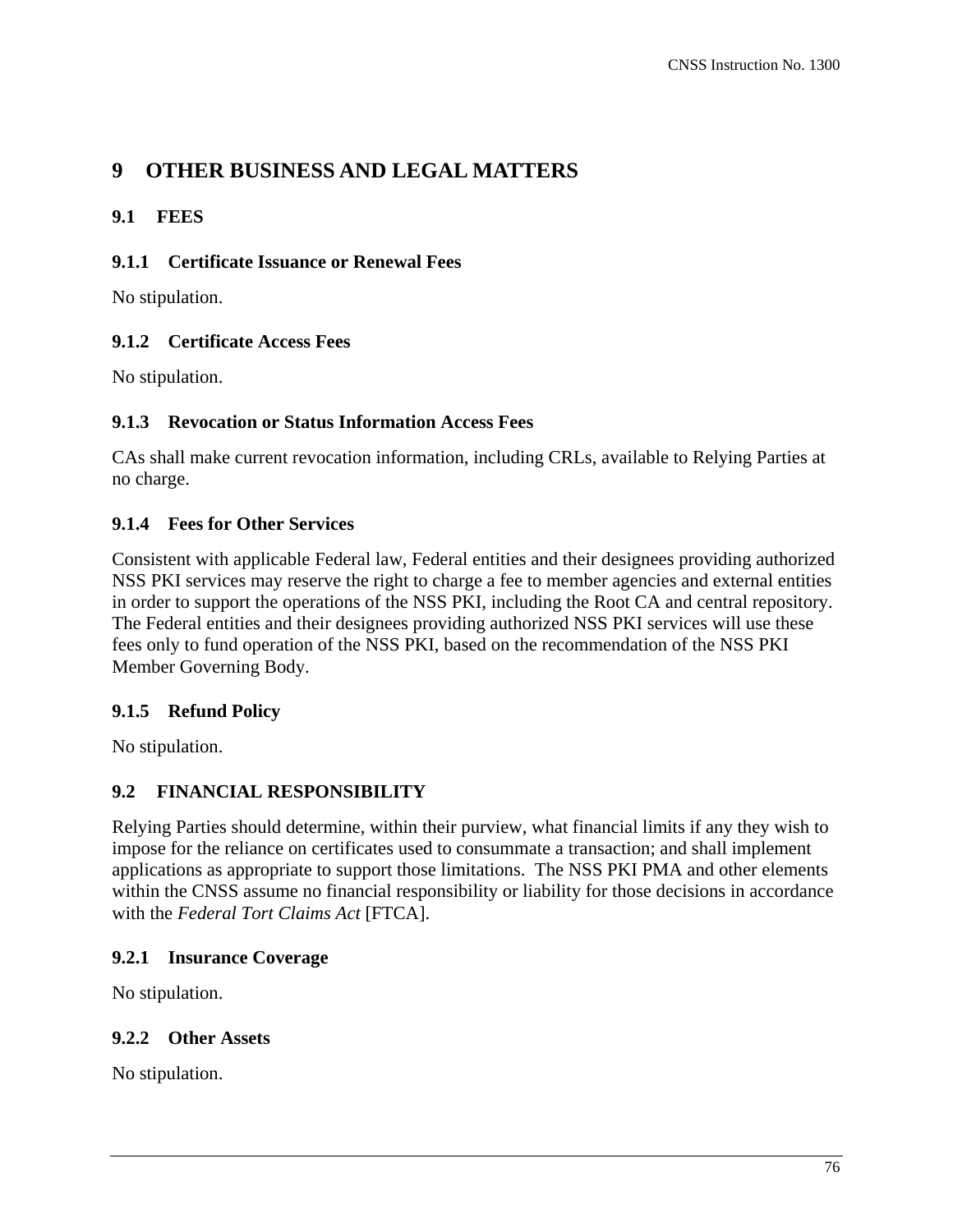### **9.2.3 Insurance or Warranty Coverage for End-Entities**

No stipulation.

### **9.2.4 Fiduciary Relationships**

Issuance of certificates in accordance with its CPS does not make CAS Operations Staff, or any RA Officer or TA, an agent, fiduciary, trustee, or other representative of PKI Sponsors or Relying Parties.

### **9.3 CONFIDENTIALITY OF BUSINESS INFORMATION**

#### **9.3.1 Scope of Business Confidential Information**

Not applicable. See Section [9.4](#page-86-0) for privacy requirements.

### **9.3.2 Information Not Within the Scope of Business Confidential Information**

Not applicable. See Section [9.4](#page-86-0) for privacy requirements.

### **9.3.3 Responsibility to Protect Business Confidential Information**

Not applicable. See Section [9.4](#page-86-0) for privacy requirements.

### <span id="page-86-0"></span>**9.4 PRIVACY OF PERSONAL INFORMATION**

### **9.4.1 Privacy Plan**

Collection of personal information during identity authentication may be subject to collection, maintenance, retention, and protection requirements of *5 U.S.C. 552a, Privacy Act of 1974* [PRIVACT].

The NSS PKI PMA and member ANMAs shall conduct a Privacy Impact Assessment. If deemed necessary, the NSS PKI PMA and member ANMAs shall have a Privacy Plan to protect personally identifying information from unauthorized disclosure. The respective member agency Privacy Officer shall approve the Privacy Plan.

### **9.4.2 Information Treated as Private**

CASs, RAs, and TAs shall protect all PKI Sponsor personally identifying information that is collected but not included in certificates from unauthorized disclosure. CASs shall also protect personally identifying information collected to support subordination, cross certification, and/or MOA requirements from unauthorized disclosure. CASs, RAs, and TAs shall handle all such information as sensitive, and access shall be restricted to those with an official need-to-know in order to perform their official duties.

Private keys shall be held in strictest confidence. Private keys generated by the CAS or escrowed by the CAS shall never appear unencrypted outside the CAS equipment.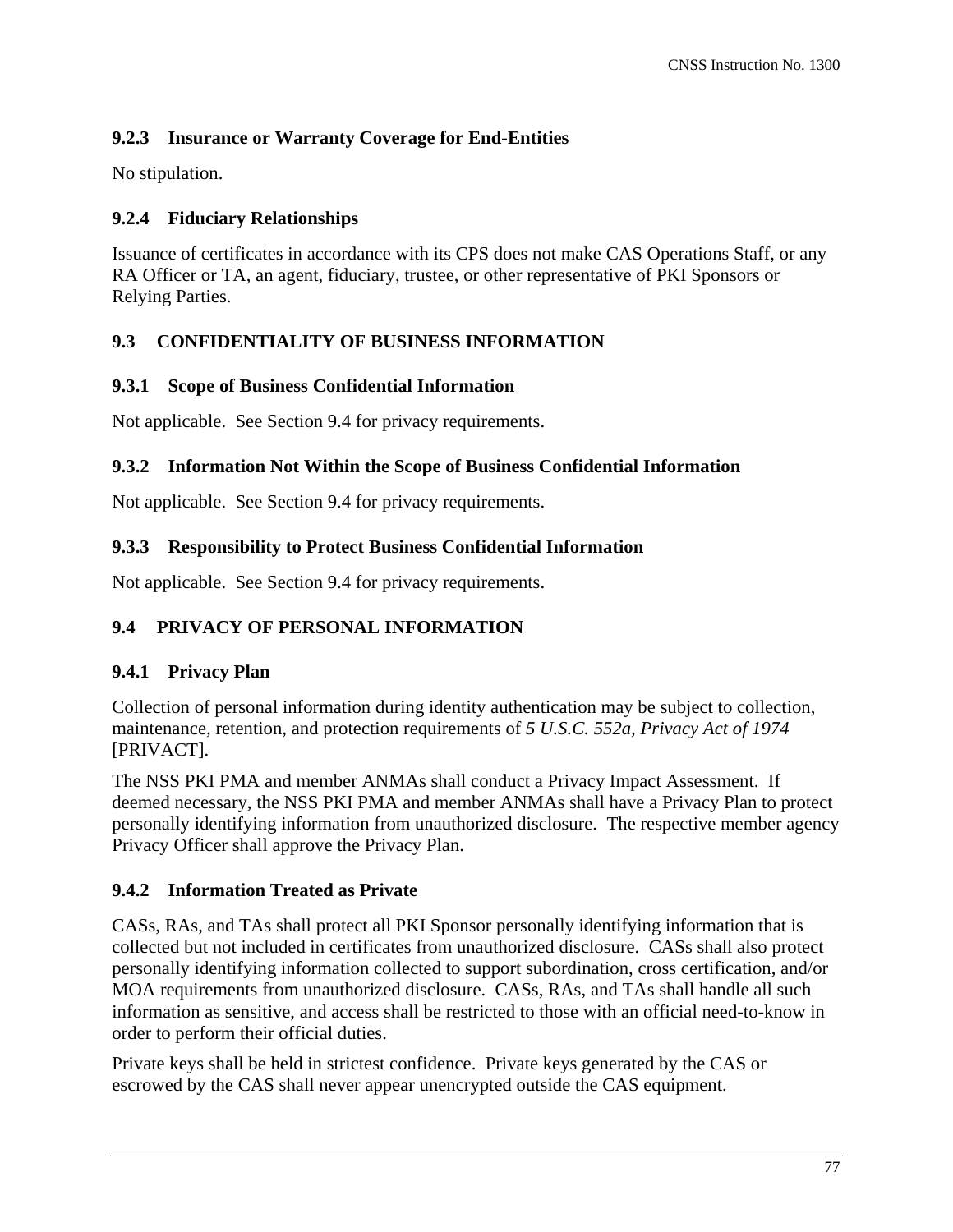#### **9.4.3 Information Not Deemed Private**

A certificate should only contain information that is relevant and necessary to effect transactions with the certificate. Information included in certificates, CRLs, and certificate status requests and responses shall not be deemed private, and is not subject to the protections outlined in the other subsections of Section [9.4](#page-86-0).

#### **9.4.4 Responsibility to Protect Private Information**

Any keys held by a CAS shall be released only to an organizational authority, in accordance with the CPS, organizational policy, and this policy, or a law enforcement official, in accordance with U.S. law and this policy (see Section [9.4.6\)](#page-87-0).

Collection of personal information may be subject to collection, maintenance, retention, and protection requirements of [PRIVACT]. All information shall be handled as sensitive, and access shall be restricted to those with an official need-to-know in order to perform their official duties.

In order to preserve trust in the NSS PKI, information concerning the events leading up to a revocation, or an investigation of a possible revocation shall be limited to those parties involved.

#### **9.4.5 Notice and Consent to Use Private Information**

A CAS is not required to provide any notice or obtain the consent of the PKI Sponsor in order to release private information.

#### <span id="page-87-0"></span>**9.4.6 Disclosure Pursuant to Judicial or Administrative Process**

A CAS shall not disclose certificate or certificate-related information to any third party except in the following cases:

- When authorized by this CP or its CPS
- When required to be disclosed by law, governmental rule or regulation, or by order of a court of competent jurisdiction
- When authorized by the PKI Sponsor when necessary to effect an appropriate use of the certificate

CASs, RAs, and TAs shall process any request for release of information according to *41 CFR 105-60.605 - Procedure in the Event of a Demand for Production or Disclosure* [41 CFR 105- 60.605].

#### **9.4.7 Other Information Disclosure Circumstances**

CASs may release records of individual transactions upon request of any PKI Sponsor involved in the transaction, or their legally recognized agents. A CAS shall not release the contents of archives maintained by CASs operating under this policy except as required by law.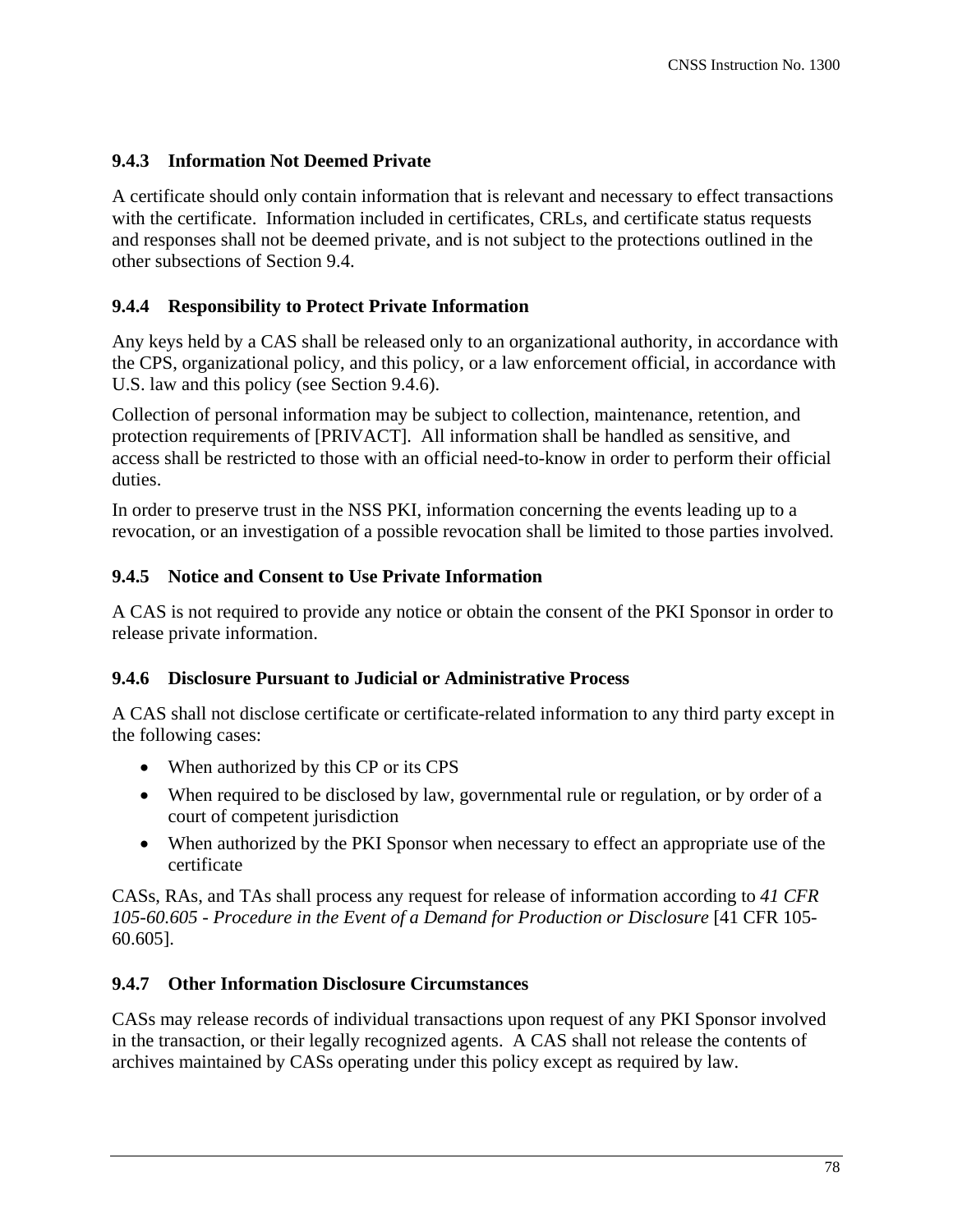### **9.5 INTELLECTUAL PROPERTY RIGHTS**

An ANMA shall retain ownership and all intellectual property rights for any public key certificates that it issues. The sponsoring CNSS member agency shall retain ownership and all intellectual property rights for all private keys associated with certificates issued by any NSS PKI CA. CAs shall not knowingly violate intellectual property rights held by others.

#### **9.6 REPRESENTATIONS AND WARRANTIES**

#### **9.6.1 CAS Representations and Warranties**

CASs operating under this policy shall warrant that their procedures are implemented in accordance with this CP, and that any certificates issued that assert the policy OIDs identified in this CP were issued in accordance with the stipulations of this policy. A CAS who is found to have acted in a manner inconsistent with these obligations is subject to action by the NSS PKI Member Governing Body or by the Root CA. This action may include revocation of the subordinate or cross certificate issued to that CAS.

A CAS that issues certificates that assert a policy defined in this document shall conform to the stipulations of this document, including the following:

- Providing to the NSS PKI PMA a CPS, as well as any subsequent changes, for conformance assessment
- Conforming to the stipulations of this CP and the approved CPS
- Ensuring that registration information is accepted only from CA Operations Staff or RA Officers who understand and are obligated to comply with this policy
- Including only valid and appropriate information in certificates, and maintaining evidence that due diligence was exercised in validating the information contained in the certificates
- Revoking the certificates of Subscribers whose PKI Sponsor have been found to have acted in a manner counter to their obligations in accordance with Section [9.6.3](#page-89-0)
- Operating or providing for the services of an on-line repository that satisfies the obligations in Section [2,](#page-21-0) and informing the repository service provider of these obligations if applicable
- Posting certificates and CRLs to the repository
- Protecting escrowed copies of private keys from unauthorized disclosure

A CAS that operates a CSS shall ensure the following:

- Certificate and revocation information is accepted only from valid CAs
- Include only valid and appropriate responses, and maintain evidence that due diligence was exercised in validating the certificate status

#### **9.6.2 RA Representations and Warranties**

An RA that performs registration functions as described in this policy shall comply with the stipulations of this policy, and comply with a CPS approved by the NSS PKI PMA or RPS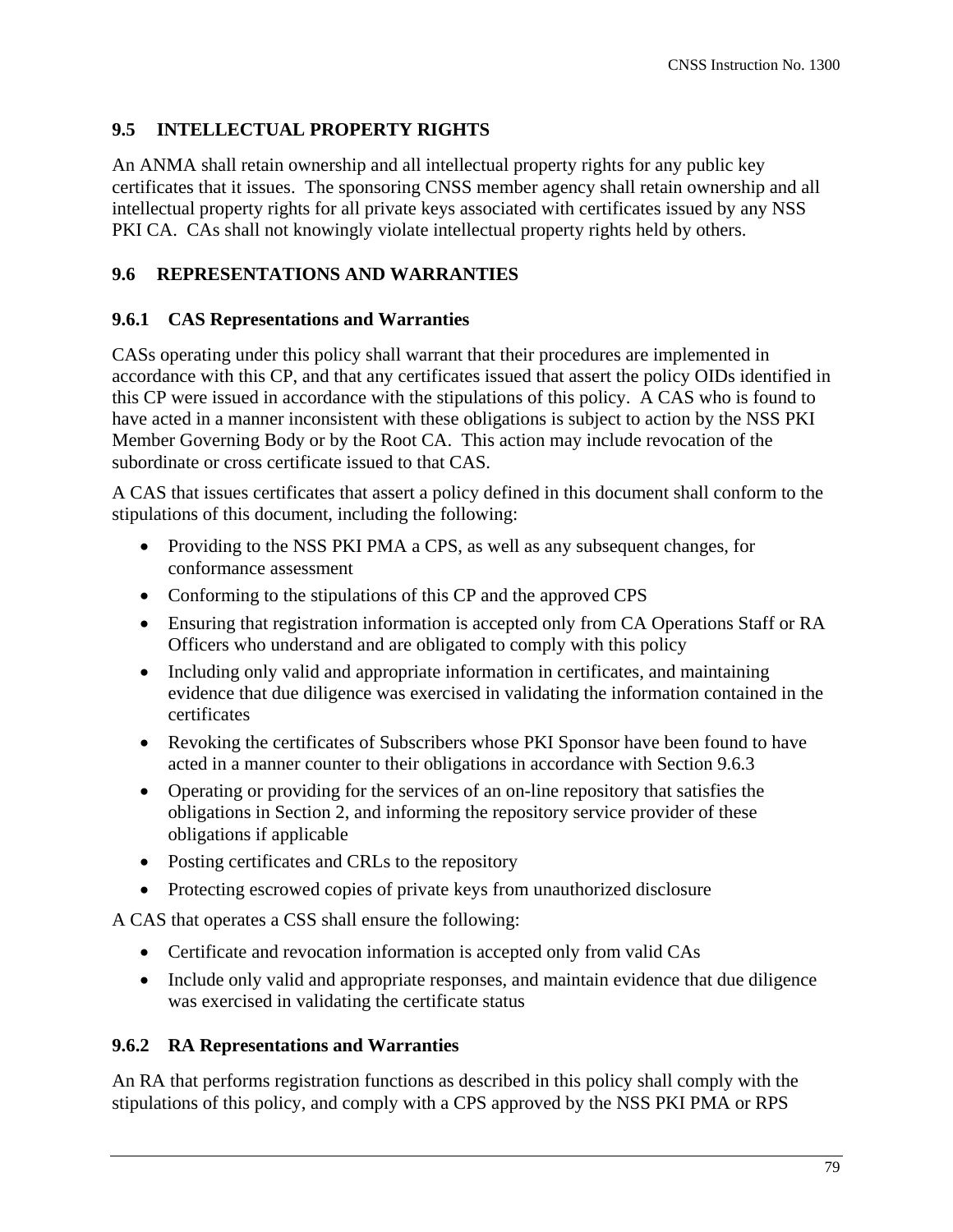approved by the appropriate ANMA for use with this policy. An RA who is found to have acted in a manner inconsistent with these obligations is subject to revocation of the RA certificate, termination of RA responsibilities by the sponsoring agency, and potentially adverse administrative or disciplinary action under Agency regulations. An RA supporting this policy shall conform to the stipulations of this document, including the following:

- Maintaining its operations in conformance to the stipulations of the approved CPS or RPS
- Including only valid and appropriate information in certificate requests, and maintaining evidence that due diligence was exercised in validating the information contained in the certificate
- Ensuring that obligations are imposed on PKI Sponsors in accordance with Section [9.6.3,](#page-89-0) and that PKI Sponsors are informed of the consequences of not complying with those obligations

### <span id="page-89-0"></span>**9.6.3 PKI Sponsor Representations and Warranties**

A PKI Sponsor shall be required to sign a document containing the requirements the PKI Sponsor shall meet respecting protection of the private key and use of the certificate before being issued the certificate.

PKI Sponsors shall do the following:

- Accurately represent themselves in all communications with NSS PKI authorities
- Protect their private keys at all times, in accordance with this CP, as stipulated in their certificate acceptance agreements, and local procedures
- Promptly notify an RA Officer or TA upon suspicion of loss or compromise of their private keys—such notification shall be made directly or indirectly through mechanisms consistent with the CAS's CPS
- Promptly notify an RA Officer or TA of any changes to the information contained in their certificates
- Abide by all the terms, conditions, and restrictions levied upon the use of their private keys and certificates
- Upon notification of the recovery of an escrowed private key, determine if revocation of the associated certificate is necessary, and request the revocation if needed
- Ensure that each individual accessing a Role Certificate also possesses an individual Name Certificate
- Ensure that no individual continues to have access to the Role Certificate private key after leaving the role or relinquishing the role's authority
- Maintain a list of all persons authorized access to the Role or Device Certificate, to include the dates/times of such access, and make the list available for audit

### **9.6.4 Relying Party Representations and Warranties**

Relying Parties who rely upon the certificates issued under a policy defined in this document should do the following: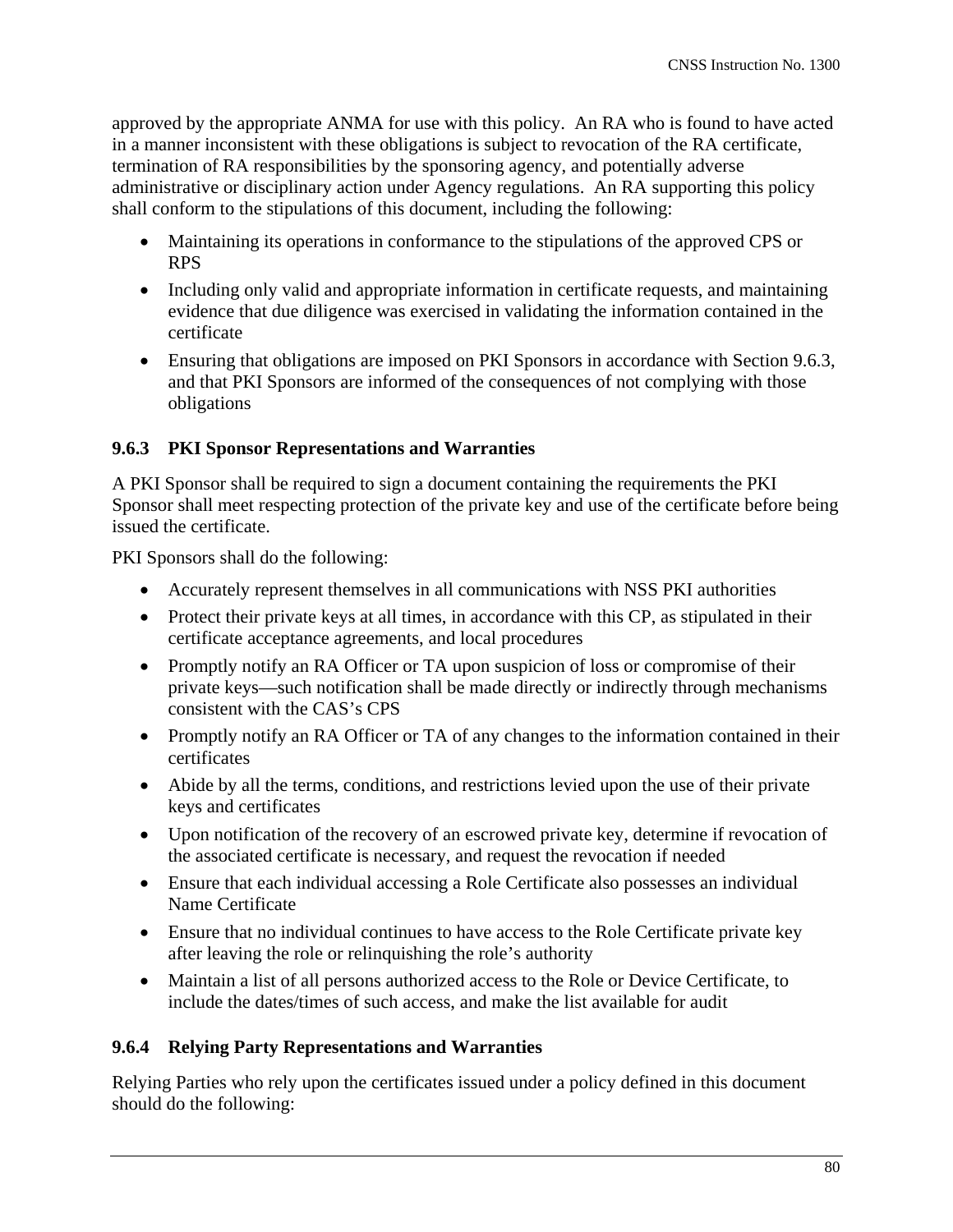- Use the certificate for the purpose for which it was issued, as indicated in the certificate
- Verify that the certificate has not been revoked prior to reliance

If Relying Parties fail to use certificates for their stated purpose or use certificates without verifying the revocation status information, this CP makes no representations or warranties regarding those certificates.

#### **9.6.5 Representations and Warranties of Other Participants**

#### *9.6.5.1 Repository Representations and Warranties*

Repositories that support a CAS in posting information as required by this policy shall perform the following:

- Maintain availability of the information as required by the certificate information posting and retrieval stipulations of this policy
- Provide access control mechanisms sufficient to protect repository information as specified in Section [2.4](#page-22-0)

### *9.6.5.2 NSS PKI PMA*

The NSS PKI PMA shall do the following:

- Approve the CPS for each CA that issues certificates under this policy
- Review periodic compliance audits to ensure that CASs are operating in compliance with their approved CPSs
- Review name space control procedures to ensure that distinguished names are uniquely assigned for all certificates issued under this CP
- Revise this CP to maintain the level of assurance and operational practicality
- Distribute this CP to CNSS member agencies
- Coordinate modifications to this CP to ensure continued compliance by CASs operating under approved CPSs

### *9.6.5.3 ANMA*

An ANMA shall do the following:

- Review periodic compliance audits to ensure that CASs, RAs, and other components operated by the agency are operating in compliance with their approved CPSs
- Review name space control procedures to ensure that distinguished names are uniquely assigned within their agency
- Ensure that any CAS Operations Staff, RA Operations Staff including RA Officers, TAs, or individuals performing other roles are operating in compliance with the appropriate CPS or RPS
- Develop, maintain, and approve any RPSs that govern RAs and TAs operating under the CPS

### *9.6.5.4 Agency POC*

Agency POCs shall do the following: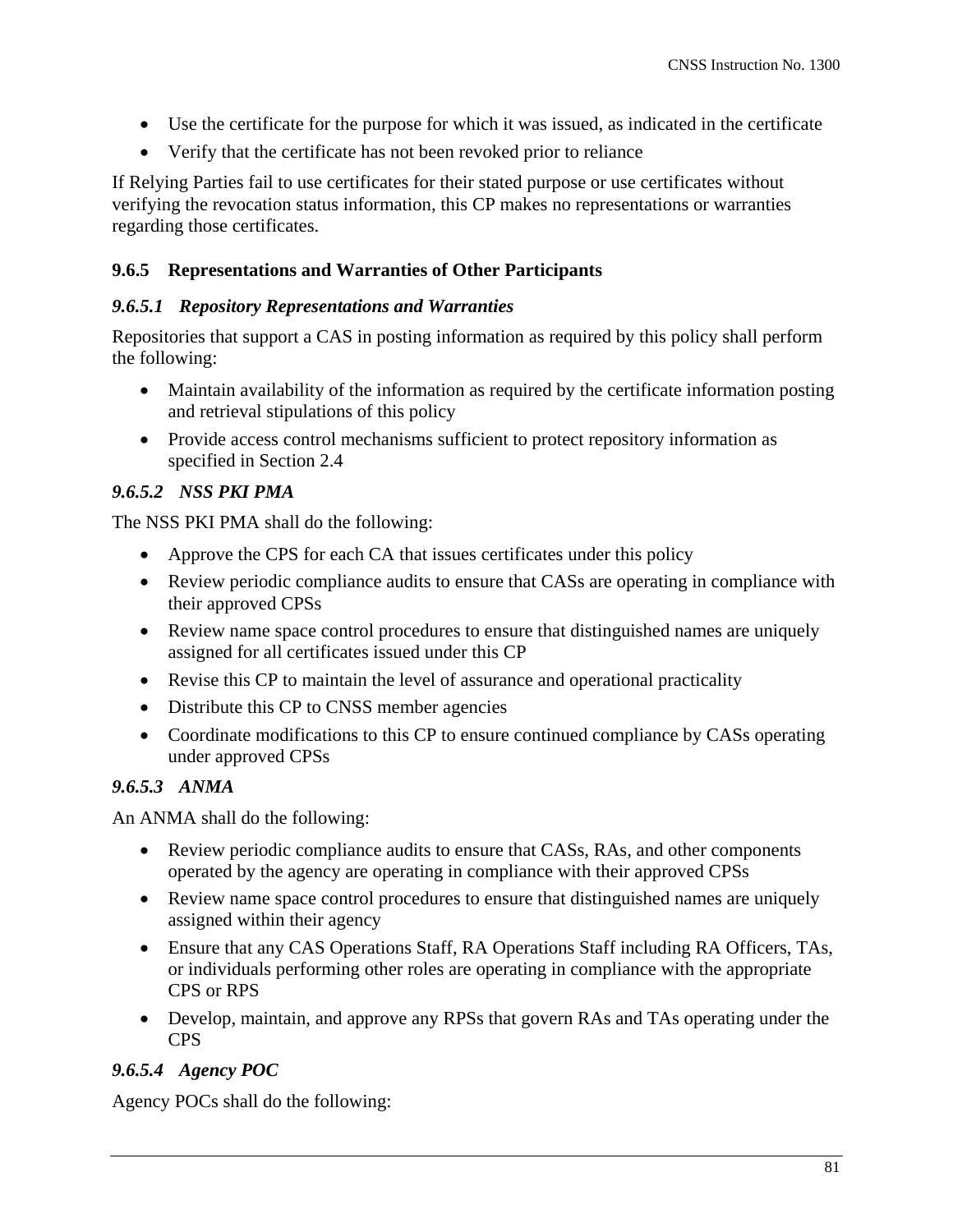- Coordinate with the ANMA for the Agency providing CA services to determine roles and responsibilities, including development, approval, and maintenance of an RPS for RAs and TAs operating under this policy, if required
- Ensure that any RA Officers, TAs, or individuals performing other roles are operating in compliance with the appropriate CPS or RPS

### **9.7 DISCLAIMERS OF WARRANTIES**

CASs and RAs operating under this CP may not disclaim any responsibilities described in this CP.

### **9.8 LIMITATIONS OF LIABILITY**

The U.S. Government shall not be liable to any party for the operation of this NSS PKI. All parties shall hold the NSA harmless for its operation of the Root CA.

### **9.9 INDEMNITIES**

No stipulation.

### **9.10 TERM AND TERMINATION**

### **9.10.1 Term**

This CP becomes effective when approved by the NSS PKI PMA. It shall remain in effect until either a new NSS PKI CP is approved by the NSS PKI PMA or the NSS PKI is terminated.

### **9.10.2 Termination**

This CP shall survive any termination of any CA including the Root CA. The requirements of this CP remain in effect through the end of the archive period for the last certificate issued by a CA.

### **9.10.3 Effect of Termination and Survival**

The responsibilities for protecting business confidential and personal information, and for protecting intellectual property rights, shall survive termination of this CP.

Intellectual property rights shall survive this CP in accordance with the Intellectual Property laws of the United States.

The archive requirements of this CP remain in effect through the end of the archive period for the last certificate issued. Other requirements concerning the organization and operations of the NSS PKI infrastructure; certificate application, usage, and revocation; physical and technical security controls; audits; and other business and legal matters shall remain in effect through the expiration date of the last certificate issued and/or cessation of operations and closure of the NSS PKI. See Section [5.8.1](#page-64-0) for additional requirements.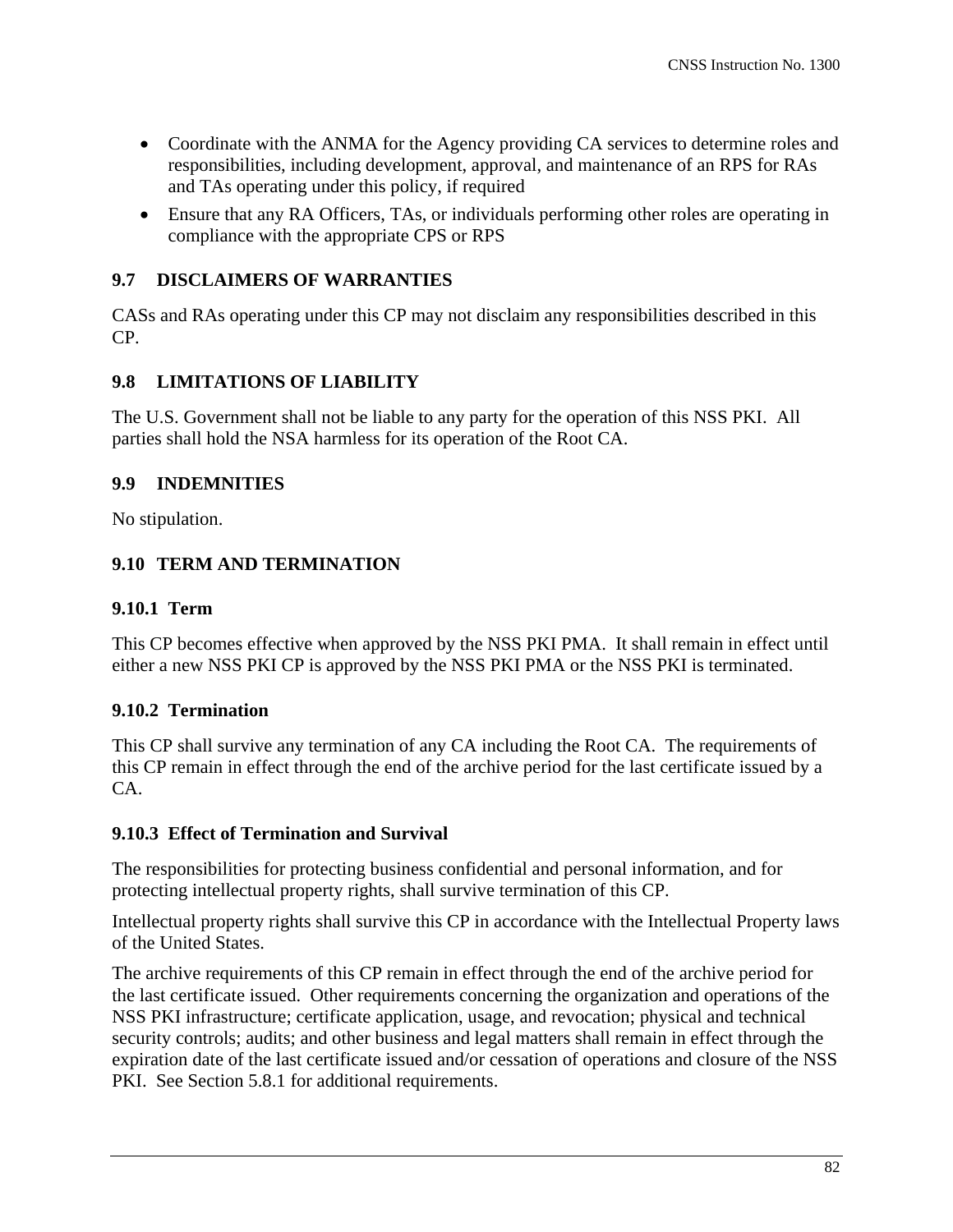#### **9.11 INDIVIDUAL NOTICES AND COMMUNICATIONS WITH PARTICIPANTS**

The NSS PKI PMA shall establish appropriate procedures for communications with CAs crosscertified with this CP.

#### <span id="page-92-1"></span>**9.12 AMENDMENTS**

#### **9.12.1 Procedure for Amendment**

The NSS PKI Member Governing Body, on behalf of the NSS PKI PMA, shall review this CP at least once every year. Corrections, updates, or changes to this CP shall be made available to CNSS member agencies. Suggested changes to this CP shall be communicated to the contact in Section [1.5.2.](#page-19-0) All such communication shall include a description of the change, a change justification, and contact information for the person requesting the change.

The NSS PKI Member Governing Body shall review requested changes. Changes approved by the Member Governing Body shall be forwarded to the NSS PKI PMA for final review and acceptance. The NSS PKI PMA shall accept, accept with modifications, or reject any proposed change.

Administrative updates, such as typographical errors, may be approved by the NSS PKI PMA without requiring full review by the NSS PKI Member Governing Body.

#### **9.12.2 Notification Mechanism and Period**

All policy changes under consideration by the NSS PKI PMA shall be disseminated to CNSS member agencies for a period of at least one month prior to incorporation.

Accepted changes shall be incorporated into an updated, signed CP, which shall be published on the NSS PKI web site in accordance with Section [2](#page-21-0).

#### **9.12.3 Circumstances under which OID must be Changed**

The Certificate Policy OID shall only change if the change in the CP results in a material change to the trust by Relying Parties.

#### **9.13 DISPUTE RESOLUTION PROVISIONS**

The NSS PKI PMA shall decide any disputes over the interpretation or applicability of the NSS PKI CP. The NSS PKI PMA may facilitate the resolution between entities when conflicts arise as a result of the use of certificates issued under this policy.

#### <span id="page-92-0"></span>**9.14 GOVERNING LAW**

The construction, validity, performance, and effect of certificates issued under this CP for all purposes shall be governed by U.S. Federal law (statute, case law), or regulations, directives or policies.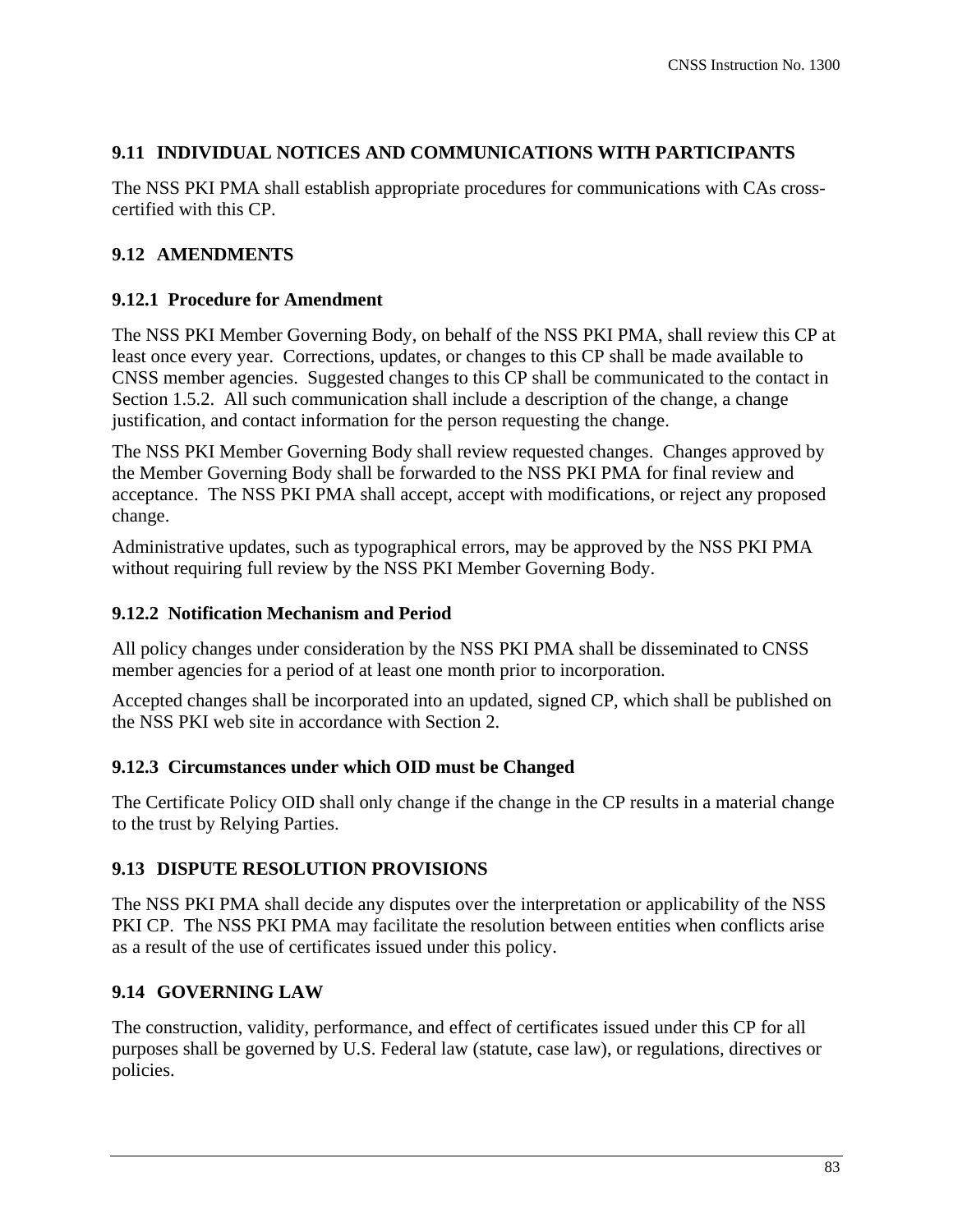### **9.15 COMPLIANCE WITH APPLICABLE LAW**

All CASs operating under this CP are required to comply with applicable Federal law, regulations, directives, and policies. See Section [9.14.](#page-92-0)

#### **9.16 MISCELLANEOUS PROVISIONS**

#### **9.16.1 Entire Agreement**

No stipulation.

#### **9.16.2 Assignment**

No stipulation.

#### **9.16.3 Severability**

Should it be determined that one section of this CP is incorrect or invalid, the other sections shall remain in effect until the CP is updated. The process for updating this CP is described in Section [9.12](#page-92-1). Responsibilities, requirements, and privileges of this document are merged to the newer edition upon release of that newer edition.

#### **9.16.4 Enforcement (Attorney's Fees and Waiver of Rights)**

No stipulation.

#### **9.16.5 Force Majeure**

No stipulation.

#### **9.17 OTHER PROVISIONS**

No stipulation.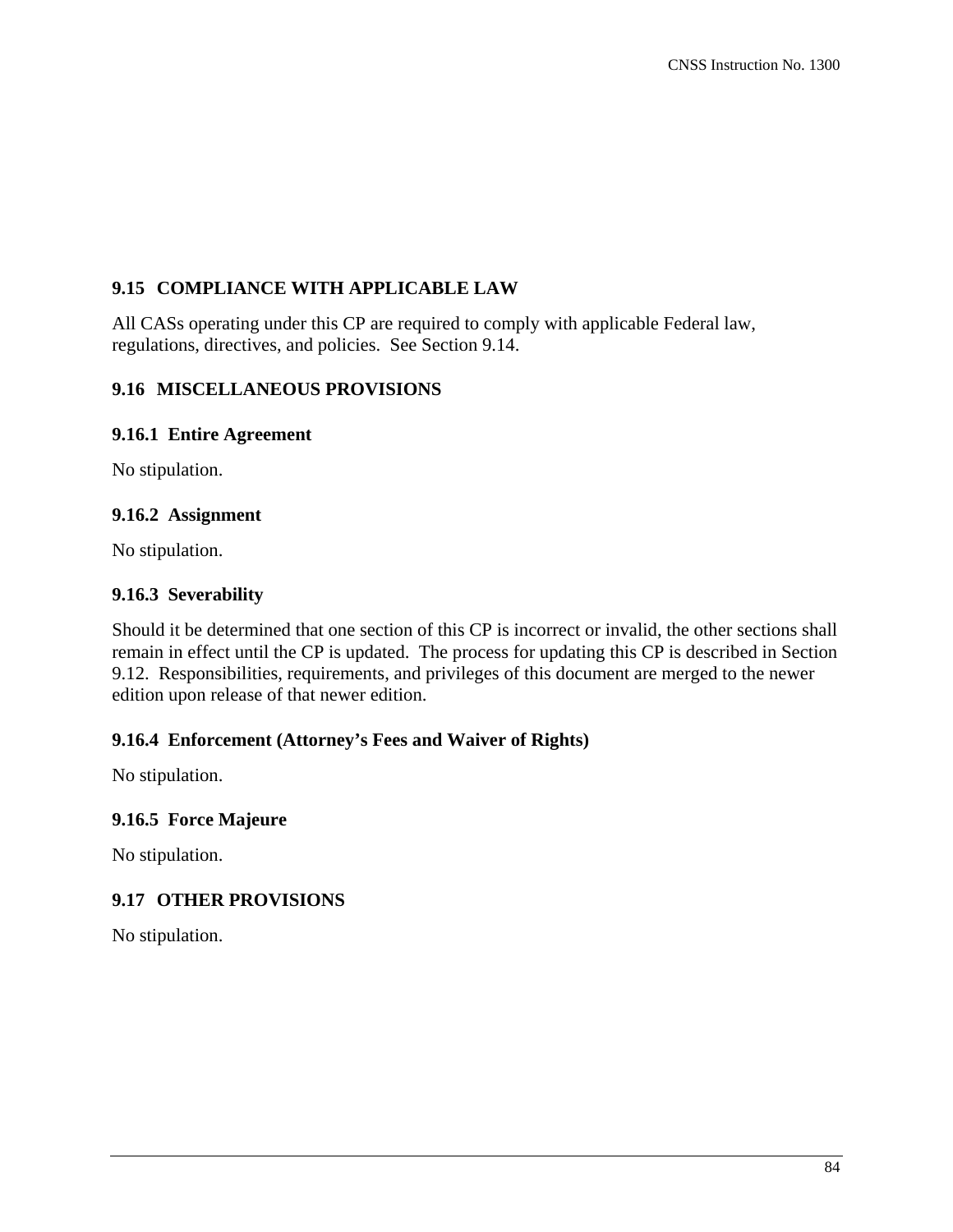# **APPENDIX A REFERENCES**

| <b>Number</b>         | <b>Title</b>                                                                                                                                                                                                                                                           | <b>Date</b>                               |
|-----------------------|------------------------------------------------------------------------------------------------------------------------------------------------------------------------------------------------------------------------------------------------------------------------|-------------------------------------------|
| 41 CFR 105-<br>60.605 | 41 CFR 105-60.605 - Procedure in the event of a demand for production or<br>disclosure<br><b>United States Code</b>                                                                                                                                                    |                                           |
| <b>ABA DSG</b>        | Digital Signature Guidelines<br>American Bar Association<br>http://www.abanet.org/scitech/ec/isc/dsgfree.html                                                                                                                                                          | August 1996                               |
| <b>CNSS 4005</b>      | CNSS 4005, Safeguarding COMSEC Facilities and Material<br><b>Committee for National Security Systems</b>                                                                                                                                                               | August 1997,<br>Amended<br>September 2005 |
| <b>CNSS 4009</b>      | CNSS 4009, National Information Assurance (IA) Glossary<br><b>Committee for National Security Systems</b><br>www.cnss.gov/Assets/pdf/cnssi_4009.pdf                                                                                                                    | June 2006                                 |
| CNSSP <sub>25</sub>   | CNSS Policy (CNSSP) Number 25, National Policy for Public Key<br><b>Infrastructure in National Security Systems</b><br><b>Committee for National Security Systems</b>                                                                                                  | March 2009                                |
| <b>FIPS 140</b>       | Federal Information Processing Standard 140, Security Requirements For<br>Cryptographic Modules<br>National Institute for Standards and Technology FIPS Publication<br>http://csrc.nist.gov/publications/fips/fips140-2/fips1402.pdf                                   | <b>May 2001</b>                           |
| <b>FIPS 186</b>       | Federal Information Processing Standard 186, Digital Signature Standard<br>National Institute for Standards and Technology FIPS Publication<br>http://csrc.nist.gov/publications/fips/fips186-2/fips186-2-change1.pdf                                                  | January 2000                              |
| <b>FIPS 201</b>       | Federal Information Processing Standard 201, Personal Identity<br>Verification (PIV) of Federal Employees and Contractors<br>National Institute for Standards and Technology FIPS Publication<br>http://csrc.nist.gov/publications/fips/fips201-1/FIPS-201-1-chng1.pdf | March 2006                                |
| FORM I-9              | OMB No. 1615-004, Form I-9, Employment Eligibility Verification<br>http://www.uscis.gov/files/form/I-9.pdf                                                                                                                                                             | May 2007                                  |
| <b>FTCA</b>           | Federal Tort Claims Act (FTCA)<br>United States Code 28 U.S.C. 171                                                                                                                                                                                                     |                                           |
| <b>ITU X.500</b>      | X.500 : Information technology - Open Systems Interconnection - The<br>Directory: Overview of Concepts, Models and Services<br>International Telecommunications Union<br>http://www.itu.int/rec/T-REC-X.500-200508-I/en                                                | August 2005                               |
| <b>ITU X.509</b>      | X.509 : Information technology - Open Systems Interconnection - The<br>Directory: Public-key and attribute certificate frameworks<br>International Telecommunications Union<br>http://www.itu.int/rec/T-REC-X.509-200508-I                                             | August 2005                               |
| <b>NSD 42</b>         | National Security Directive (NSD) 42, National Policy for the Security of<br>National Security Telecommunications and Information System<br><b>Presidential Directive</b>                                                                                              | <b>July 1990</b>                          |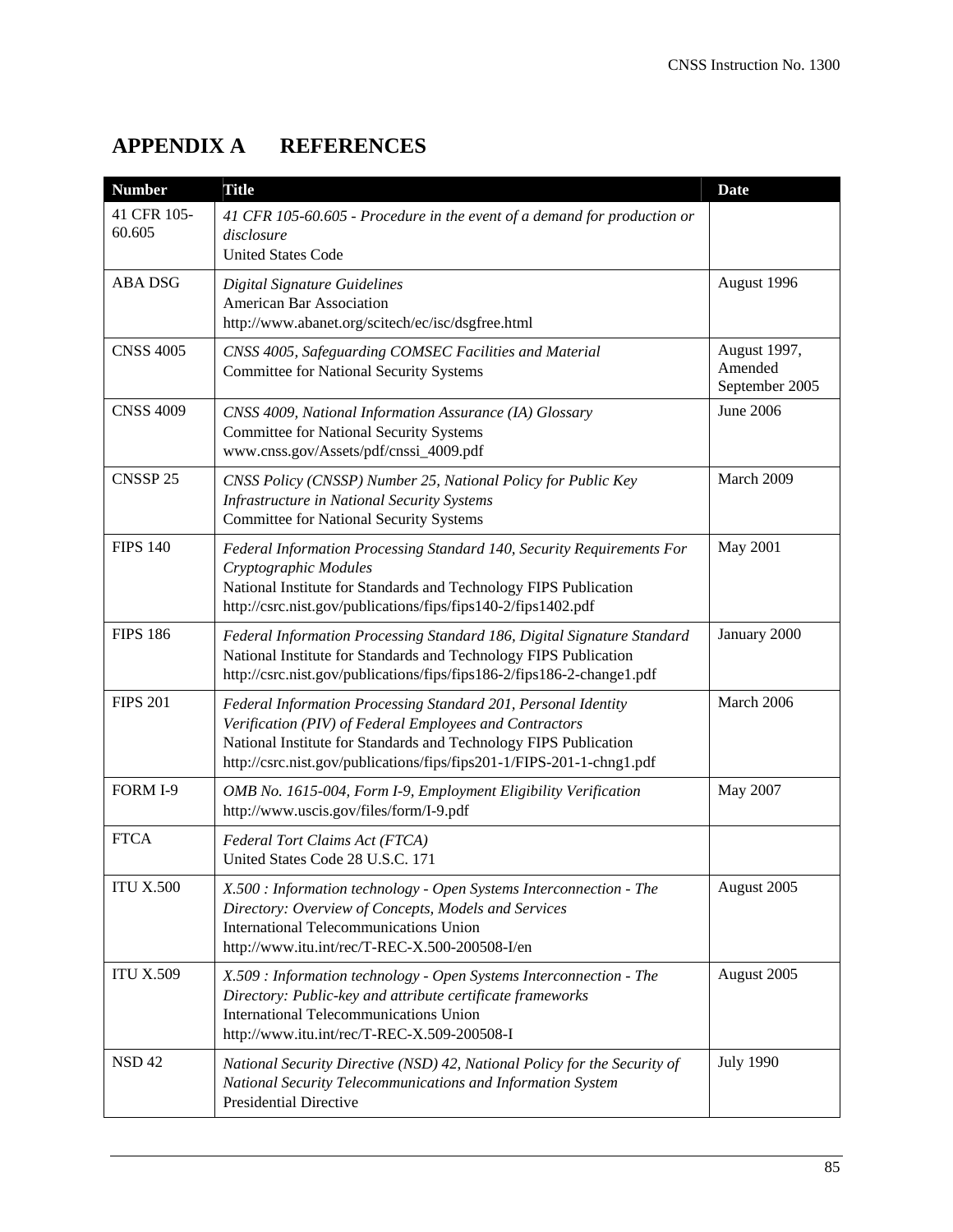| <b>Number</b>                 | <b>Title</b>                                                                                                                                                                                                                               | <b>Date</b>   |
|-------------------------------|--------------------------------------------------------------------------------------------------------------------------------------------------------------------------------------------------------------------------------------------|---------------|
| <b>NSS PKI</b><br><b>PROF</b> | <b>CNSS PKI Profiles Specification</b><br>Contact the NSS PKI Member Governing Body for copy of most recent<br>version                                                                                                                     |               |
| <b>PRIVACT</b>                | 5 U.S.C. 552a, Privacy Act of 1974<br><b>United States Code</b>                                                                                                                                                                            |               |
| RFC 2560                      | IETF RFC 2560 X.509 Internet Public Key Infrastructure Online Certificate<br>Status Protocol - OCSP<br><b>Internet Engineering Task Force</b><br>http://www.ietf.org/rfc/rfc2560.txt                                                       | June 1999     |
| <b>RFC 3647</b>               | IETF RFC 3647 Internet X.509 Public Key Infrastructure Certificate Policy<br>and Certification Practices Framework<br><b>Internet Engineering Task Force</b><br>http://www.ietf.org/rfc/rfc3647.txt                                        | November 2003 |
| <b>RFC 5322</b>               | Internet Engineering Task Force (IETF) RFC 5322 Internet Message<br>Format<br><b>Internet Engineering Task Force</b><br>http://www.ietf.org/rfc/rfc5322.txt                                                                                | October 2008  |
| SP 800-57                     | NIST Special Publication 800-57, Recommendation for Key Management -<br>Part 1: General<br>National Institute for Standards and Technology<br>http://csrc.nist.gov/publications/nistpubs/800-57/sp800-57-Part1-<br>revised2_Mar08-2007.pdf | March 2007    |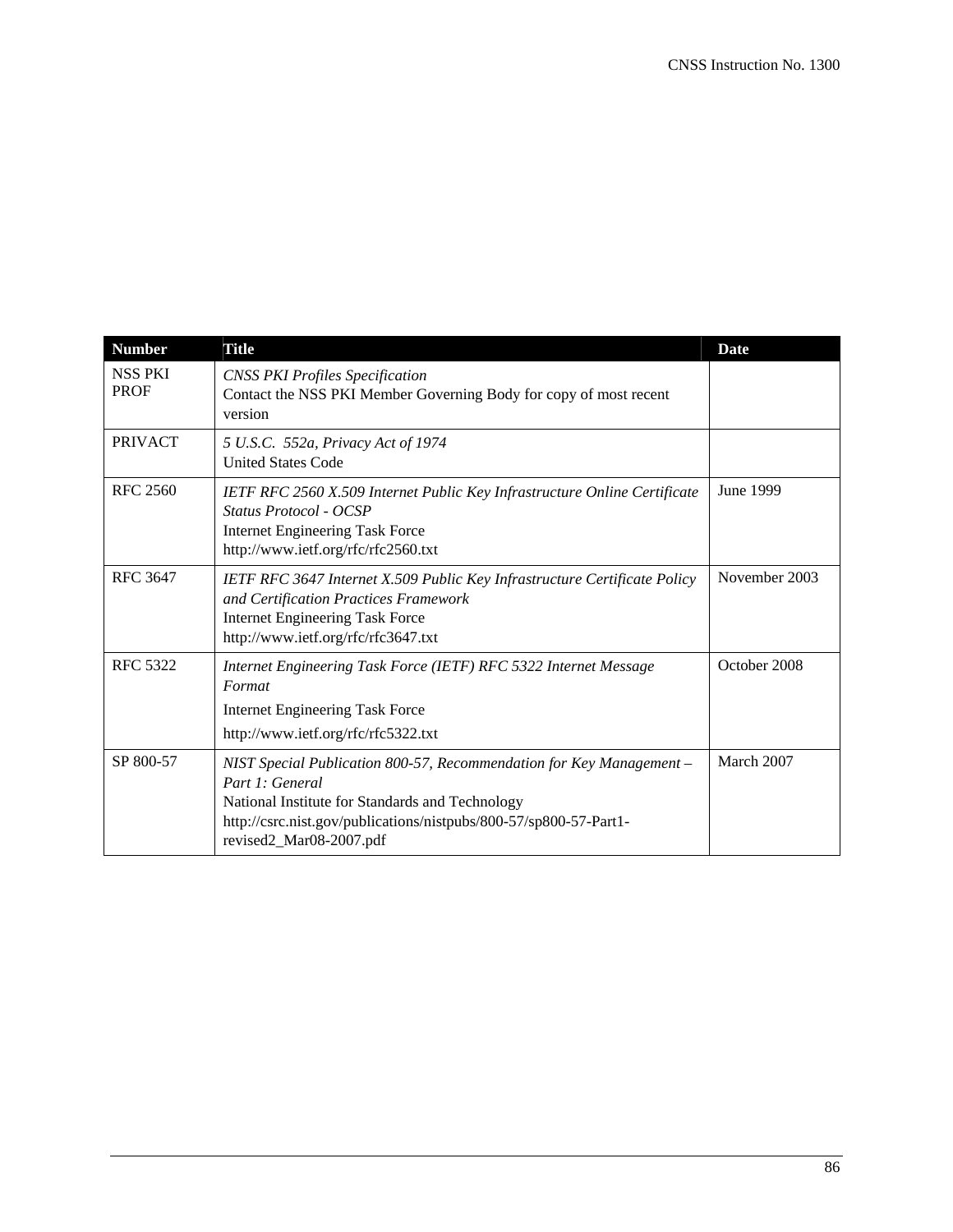# **APPENDIX B ACRONYMS AND ABBREVIATIONS**

| <b>ANMA</b>    | <b>Agency NSS PKI Management Authority</b>      |
|----------------|-------------------------------------------------|
| <b>AES</b>     | <b>Advanced Encryption Standard</b>             |
| <b>AIA</b>     | <b>Authority Information Access</b>             |
| CA             | <b>Certification Authority</b>                  |
| CAS            | <b>Certification Authority System</b>           |
| <b>CMCS</b>    | <b>COMSEC Material Control System</b>           |
| <b>CMMI</b>    | Capability Maturity Model Integration           |
| <b>CNSS</b>    | <b>Committee for National Security Systems</b>  |
| <b>CNSSP</b>   | <b>CNSS Policy</b>                              |
| CP             | <b>Certificate Policy</b>                       |
| <b>CPS</b>     | <b>Certification Practice Statement</b>         |
| <b>CRL</b>     | <b>Certificate Revocation List</b>              |
| <b>CSOR</b>    | <b>Computer Security Objects Register</b>       |
| <b>CSS</b>     | <b>Certificate Status Server</b>                |
| dc             | Domain Component                                |
| <b>DIRNSA</b>  | Director, National Security Agency              |
| DN             | Distinguished Name                              |
| <b>FIPS</b>    | <b>Federal Information Processing Standard</b>  |
| <b>HTTP</b>    | <b>Hyper Text Transfer Protocol</b>             |
| IA             | <b>International Alphabet</b>                   |
| ID             | Identification                                  |
| <b>IDS</b>     | <b>Intrusion Detection System</b>               |
| <b>IETF</b>    | <b>Internet Engineering Task Force</b>          |
| IP             | <b>Internet Protocol</b>                        |
| ITU            | <b>International Telecommunications Union</b>   |
| <b>KES</b>     | <b>Key Escrow System</b>                        |
| <b>LDAP</b>    | <b>Lightweight Directory Access Protocol</b>    |
| <b>MOA</b>     | Memorandum of Agreement                         |
| <b>NIST</b>    | National Institute for Standards and Technology |
| <b>NSA</b>     | <b>National Security Agency</b>                 |
| <b>NSD</b>     | <b>National Security Directive</b>              |
| <b>NSS PKI</b> | <b>National Security Systems PKI</b>            |
| <b>OCSP</b>    | <b>Online Certificate Status Protocol</b>       |
| <b>ODNI</b>    | Office of the Director of National Intelligence |
| <b>OID</b>     | Object Identifier                               |
| PIN            | <b>Personal Identification Number</b>           |
|                |                                                 |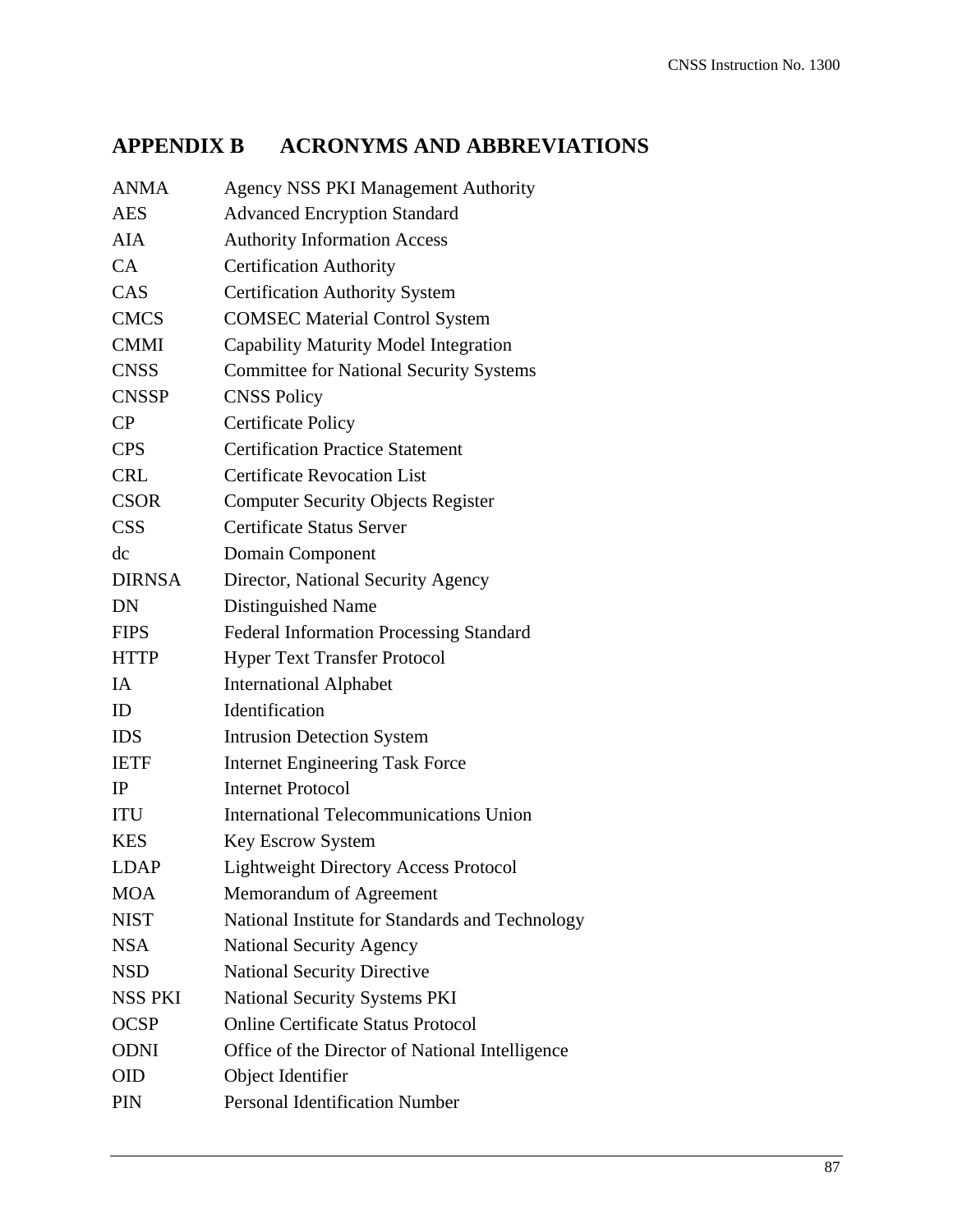| PIV         | Personal Identity Verification         |
|-------------|----------------------------------------|
| PKI         | Public Key Infrastructure              |
| PMA         | <b>Policy Management Authority</b>     |
| POC         | Point of Contact                       |
| R A         | <b>Registration Authority</b>          |
| <b>RPS</b>  | <b>Registration Practice Statement</b> |
| <b>SSBI</b> | Single Scope Background Investigation  |
| TA          | <b>Trusted Agent</b>                   |
| TLS         | <b>Transport Layer Security</b>        |
| U.S.        | <b>United States</b>                   |
| UTF         | <b>Unicode Transformation Format</b>   |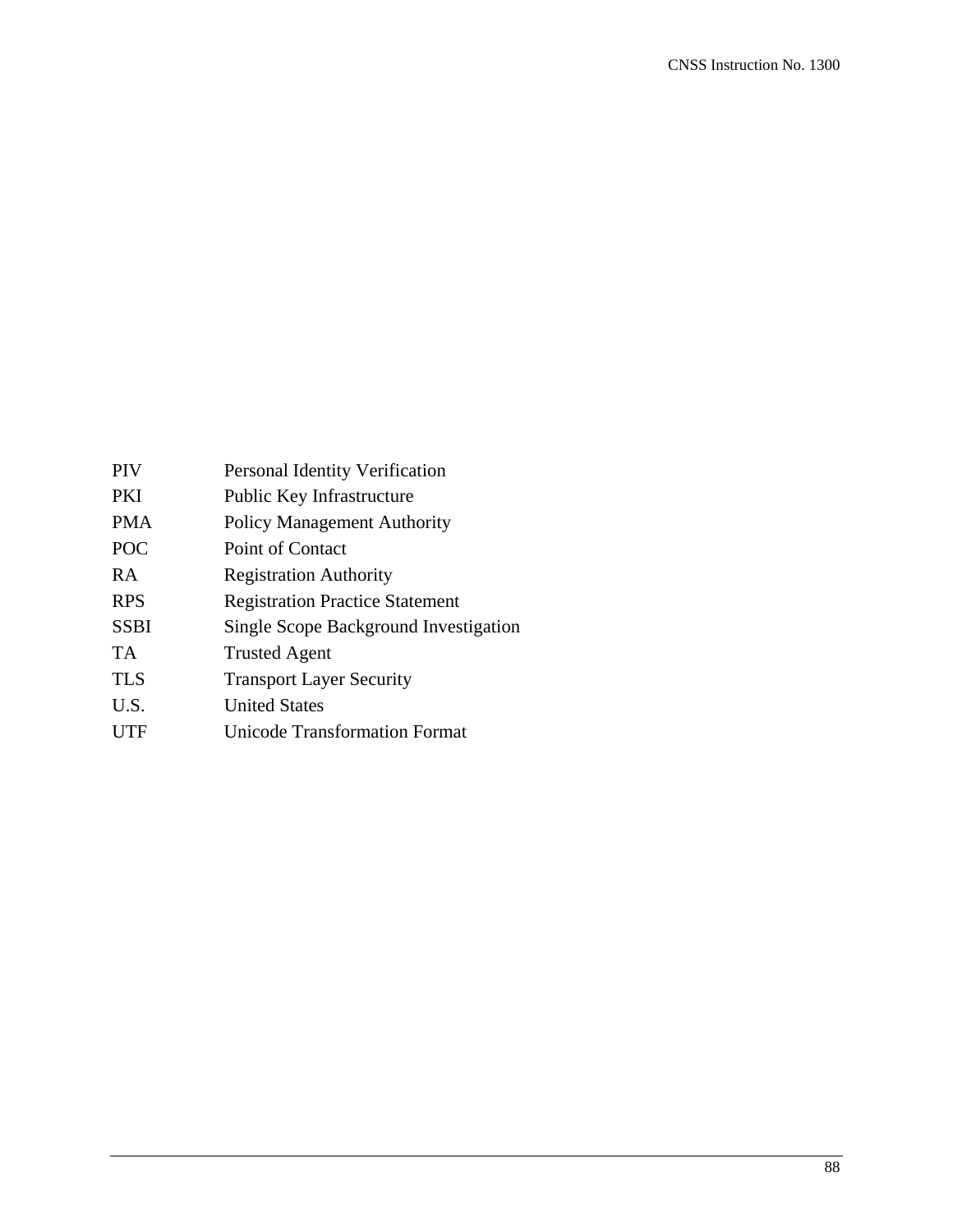# **APPENDIX C GLOSSARY OF TERMS**

| <b>Term</b>                                                    | <b>Definition</b>                                                                                                                                                                                                                                                                                                                                                                                                         |
|----------------------------------------------------------------|---------------------------------------------------------------------------------------------------------------------------------------------------------------------------------------------------------------------------------------------------------------------------------------------------------------------------------------------------------------------------------------------------------------------------|
| <b>Agency NSS PKI</b><br><b>Management Authority</b><br>(ANMA) | The entity within an agency that operates a CA under this policy that is responsible<br>for all aspects of management of the NSS PKI program for that agency, and for<br>participating in the NSS PKI Member Governing Body.                                                                                                                                                                                              |
| Agency NSS PKI Point of<br>Contact (POC)                       | The entity within an agency that does not operate a CA under this policy but that<br>obtains certificates from a Common Services Provider CA operated under this<br>policy. The POC is responsible for all aspects of management of the NSS PKI<br>program for that agency and is responsible for participating in the NSS PKI<br>Member Governing Body.                                                                  |
| <b>Agency Repository</b>                                       | A repository maintained by each agency that operates a CA. The repository shall<br>support HTTP or LDAP to provide CA certificates and CRLs and collects<br>information from the central repository for use by systems on that agency's<br>network.                                                                                                                                                                       |
| Authentication                                                 | Security measure designed to establish the validity of a transmission, message, or<br>originator, or a means of verifying an individual's authorization to receive specific<br>categories of information. [CNSS 4009]; A process used to confirm the identity of a<br>person or to prove the integrity of specific information                                                                                            |
| <b>Bits of Security</b>                                        | See Security Strength                                                                                                                                                                                                                                                                                                                                                                                                     |
| <b>Central Repository</b>                                      | A repository that provides CA certificates and CRLs that supports overall NSS PKI<br>operations with both HTTP and LDAP interfaces. The central repository function<br>may consist of one or more repositories to support overall NSS PKI operations at<br>the discretion of the NSS PKI Member Governing Body or the PMA. The central<br>repository shall collect necessary information from the agency repositories.    |
| Certificate                                                    | A digital representation of information which at least                                                                                                                                                                                                                                                                                                                                                                    |
|                                                                | Identifies the certification authority issuing it<br>٠                                                                                                                                                                                                                                                                                                                                                                    |
|                                                                | Names or identifies its Subscriber<br>$\bullet$                                                                                                                                                                                                                                                                                                                                                                           |
|                                                                | Contains the Subscriber's public key<br>$\bullet$<br>Identifies its operational period, and (5) is digitally signed by the<br>$\bullet$<br>certification authority issuing it. [ABA DSG]                                                                                                                                                                                                                                  |
| <b>Certification Authority</b><br>(CA)                         | An entity authorized to create, sign, and issue public key certificates.                                                                                                                                                                                                                                                                                                                                                  |
| <b>Certification Authority</b><br>System (CAS)                 | The collection of hardware, software, and operating personnel that create, sign, and<br>issue public key certificates to Subscribers.                                                                                                                                                                                                                                                                                     |
| Certificate Policy (CP)                                        | A named set of rules that indicates the applicability of a certificate to a particular<br>community and/or class of application with common security requirements. For<br>example, a particular CP might indicate applicability of a type of certificate to the<br>authentication of parties engaging in business-to-business transactions for the<br>trading of goods or services within a given price range. [RFC 3647] |
| Certificate Policy OID                                         | The certificate policy object identifier (OID) is a numeric string that is used to<br>uniquely identify the set of certificate policy requirements stipulated in a CP.                                                                                                                                                                                                                                                    |
| Certificate Revocation List<br>(CRL)                           | These are digitally signed "blacklists" of revoked certificates. CAs periodically<br>issue CRLs, and users can retrieve them on demand via repositories.                                                                                                                                                                                                                                                                  |
| Certificate Status Server<br>(CSS)                             | An authority that provides status information about certificates on behalf of the CA<br>through online transactions (e.g., an Online Certificate Status Protocol (OCSP)<br>responder)                                                                                                                                                                                                                                     |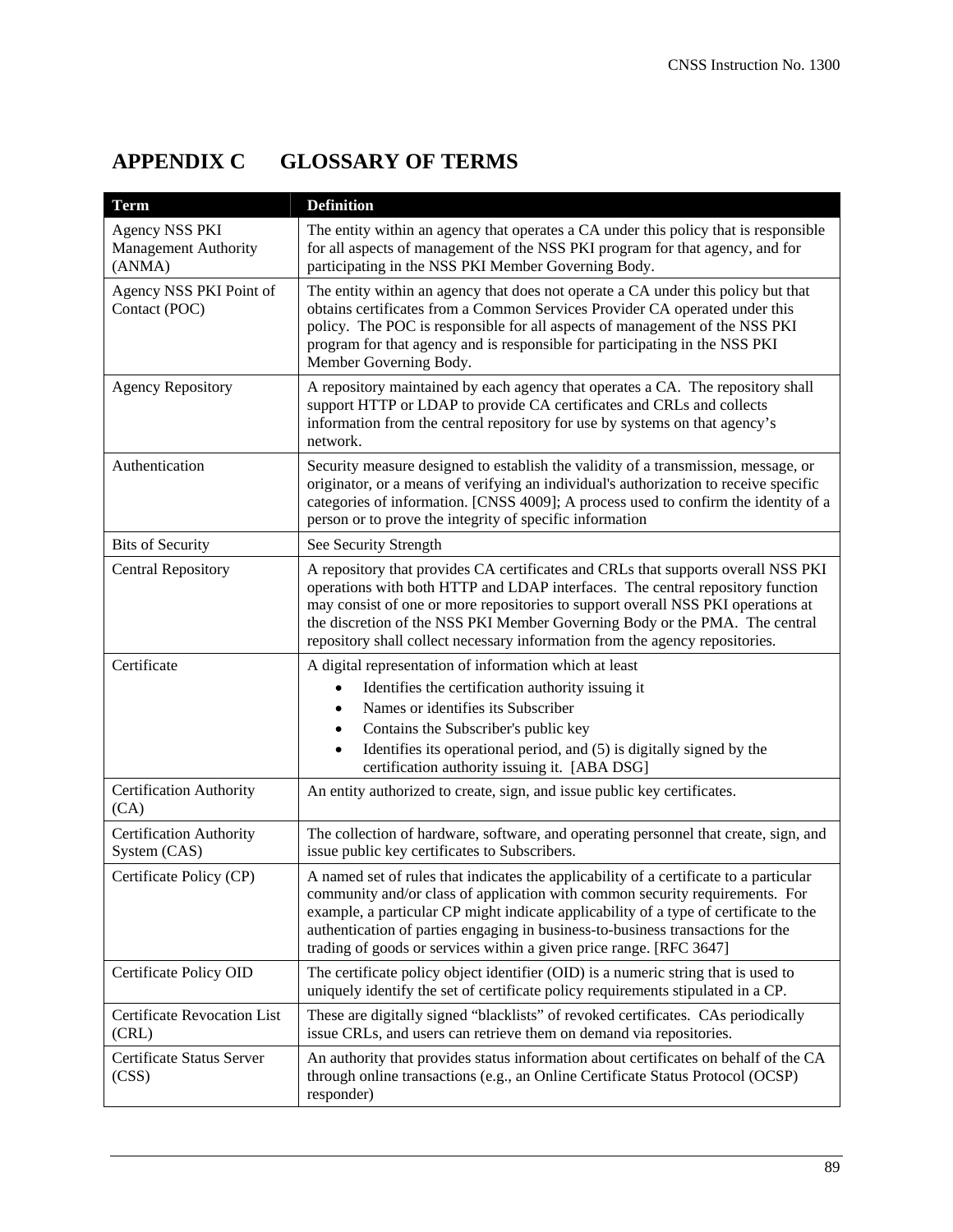| <b>Term</b>                                         | <b>Definition</b>                                                                                                                                                                                                                                                                                                                                                                |
|-----------------------------------------------------|----------------------------------------------------------------------------------------------------------------------------------------------------------------------------------------------------------------------------------------------------------------------------------------------------------------------------------------------------------------------------------|
| <b>Certification Practice</b><br>Statement (CPS)    | A document representing a statement of practices a CA employs in issuing<br>certificates.                                                                                                                                                                                                                                                                                        |
| <b>CNSS</b>                                         | Committee on National Security Systems, a U.S. government organization<br>providing guidance for the security of national security systems.                                                                                                                                                                                                                                      |
| Code Signing Certificate                            | A certificate issued for the purpose of digitally signing executables and scripts to<br>confirm the software author and guarantee that the code has not been altered or<br>corrupted since it was signed by use of a cryptographic hash.                                                                                                                                         |
| Common Services Provider                            | A provider of services, typically CA services, to agencies that do not operate their<br>own CA.                                                                                                                                                                                                                                                                                  |
| Confidentiality                                     | Assurance that information is not disclosed to unauthorized entities or processes.<br>[CNSS 4009]                                                                                                                                                                                                                                                                                |
| <b>Content Signing Certificate</b>                  | A certificate issued for the purpose of digitally signing information (content) to<br>confirm the author and guarantee that the content has not been altered or corrupted<br>since it was signed by use of a cryptographic hash.                                                                                                                                                 |
| <b>Cross Certificate</b>                            | A certificate issued from a CA that signs the public key of another CA not within its<br>trust hierarchy that establishes a trust relationship between the two CAs. {Note:<br>This is a more narrow definition than described in $X.509$ .                                                                                                                                       |
| <b>Encryption Certificate</b>                       | A certificate containing a public key that can encrypt or decrypt electronic<br>messages, files, documents, or data transmissions, or establish or exchange a<br>session key for these same purposes. Key management sometimes refers to the<br>process of storing protecting and escrowing the private component of the key pair<br>associated with the encryption certificate. |
| <b>Identity Certificate</b>                         | A certificate that provides authentication of the identity claimed. Within the NSS<br>PKI, identity certificates may be used only for authentication or may be used for<br>both authentication and digital signatures.                                                                                                                                                           |
| Integrity                                           | Protection against unauthorized modification or destruction of information. [CNSS<br>4009]                                                                                                                                                                                                                                                                                       |
| <b>Intermediate Certification</b><br>Authority (CA) | A CA that is signed by a superior CA (e.g., a Root CA or another Intermediate CA)<br>and signs CAs (e.g., another Intermediate or Subordinate CA). The Intermediate<br>CA exists in the middle of a trust chain between the Trust Anchor, or Root, and the<br>subscriber certificate issuing Subordinate CAs.                                                                    |
| Key Compromise                                      | Disclosure of the private key to unauthorized persons, or a violation of the security<br>policy of the PKI in which unauthorized intentional or unintentional disclosure,<br>modification, destruction, or loss of the private key may have occurred.                                                                                                                            |
| Key Escrow                                          | The retention of the private component of the key pair associated with a<br>Subscriber's encryption certificate to support key recovery.                                                                                                                                                                                                                                         |
| Key Escrow System (KES)                             | The system responsible for storing and providing a mechanism for obtaining copies<br>of private keys associated with encryption certificates, which are necessary for the<br>recovery of encrypted data.                                                                                                                                                                         |
| Key Recovery                                        | The process for obtaining a copy of an escrowed private key from the KES.                                                                                                                                                                                                                                                                                                        |
| Legacy NSS PKI                                      | An operational PKI on an agency's classified network prior to the establishment of<br>the NSS PKI.                                                                                                                                                                                                                                                                               |
| Modification                                        | The process of creating a new certificate with a new serial number that differs in<br>one or more fields from the old certificate. The new certificate may have the same<br>or different subject public key.                                                                                                                                                                     |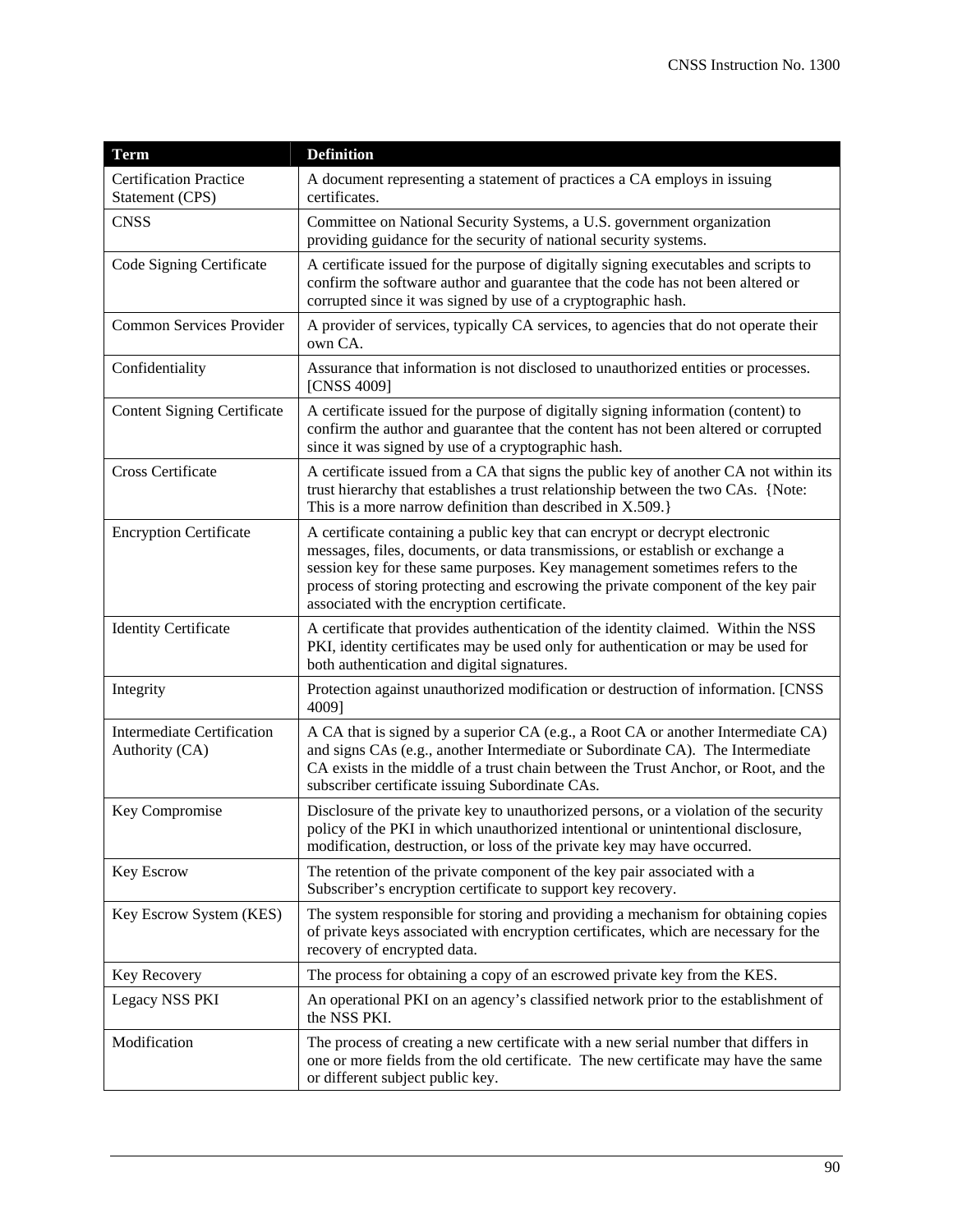| <b>Term</b>                                     | <b>Definition</b>                                                                                                                                                                                                                                                                                                                            |
|-------------------------------------------------|----------------------------------------------------------------------------------------------------------------------------------------------------------------------------------------------------------------------------------------------------------------------------------------------------------------------------------------------|
| Name Subscriber                                 | A Name Subscriber is an individual (i.e., person) whose name appears as the<br>subject in a certificate. The Name subscriber is tightly coupled with the name<br>certificate in which they are named.                                                                                                                                        |
| <b>NSS PKI</b>                                  | A Public Key Infrastructure (PKI) for SECRET-high collateral classified networks.                                                                                                                                                                                                                                                            |
| NSS PKI Member<br>Governing Body                | The organization established from the participating agencies to assist the PMA and<br>provide governance and oversight to the NSS PKI.                                                                                                                                                                                                       |
| <b>PKI</b> Sponsor                              | A person who is responsible for the private key associated with a certificate and<br>who asserts that the certificate and associated private key are being used in<br>accordance with this CP.                                                                                                                                               |
| Policy Management<br>Authority (PMA)            | Individual or body established to oversee the creation and update of Certificate<br>Policies, review Certification Practice Statements, review the results of CA audits<br>for policy compliance, evaluate non-domain policies for acceptance within the<br>domain, and generally oversee and manage the PKI certificate policies.           |
| Private Key                                     | A mathematical key (kept secret by the holder) used to create digital signatures and,<br>depending upon the algorithm, to decrypt messages or files encrypted (for<br>confidentiality) with the corresponding public key.                                                                                                                    |
| Public Key                                      | A mathematical key that has public availability and that applications use to verify<br>signatures created with its corresponding private key. Depending on the algorithm,<br>public keys can encrypt messages or files that the corresponding private key can<br>then decrypt.                                                               |
| Pubic Key Infrastructure<br>(PKI)               | The architecture, organization, techniques, practices, and procedures that<br>collectively support the implementation and operation of a certificate-based public<br>key cryptographic system. Framework established to issue, maintain, and revoke<br>public key certificates.                                                              |
| Registration Authority (RA)                     | An entity authorized by the CAS to collect, verify, and submit information provided<br>by potential Subscribers which is to be entered into public key certificates. The<br>term RA refers to hardware, software, and individuals that collectively perform this<br>function.                                                                |
| Registration Authority (RA)<br>Officer          | A trusted role, performed by an individual who is responsible for any of the duties<br>of certificate issuance, certificate revocation, or key recovery.                                                                                                                                                                                     |
| <b>Registration Practice</b><br>Statement (RPS) | A document representing a statement of practices an RA employs when performing<br>RA duties for a CAS.                                                                                                                                                                                                                                       |
| Re-Key                                          | The process of creating a new certificate with a new validity period, serial number,<br>and public key while retaining all other Subscriber information in the original<br>certificate                                                                                                                                                       |
| <b>Relying Party</b>                            | An entity that relies on the validity of the binding of the Subscriber's name to a<br>public key to verify or establish the identity and status of an individual, role, or<br>system or device; the integrity of a digitally signed message; the identity of the<br>creator of a message; or confidential communications with the Subscriber |
| Renewal                                         | The act or process of extending the validity of the data binding asserted by a public<br>key certificate by issuing a new certificate.                                                                                                                                                                                                       |
| Repository                                      | A trustworthy system for storing and retrieving certificates or other information<br>relevant to certificates. [ABA DSG]                                                                                                                                                                                                                     |
| Restoration                                     | The process of changing the status of a suspended (i.e., temporarily invalid)<br>certificate to valid.                                                                                                                                                                                                                                       |
| Revocation                                      | The process of permanently ending the binding between a certificate and the<br>identity asserted in the certificate from a specified time forward.                                                                                                                                                                                           |